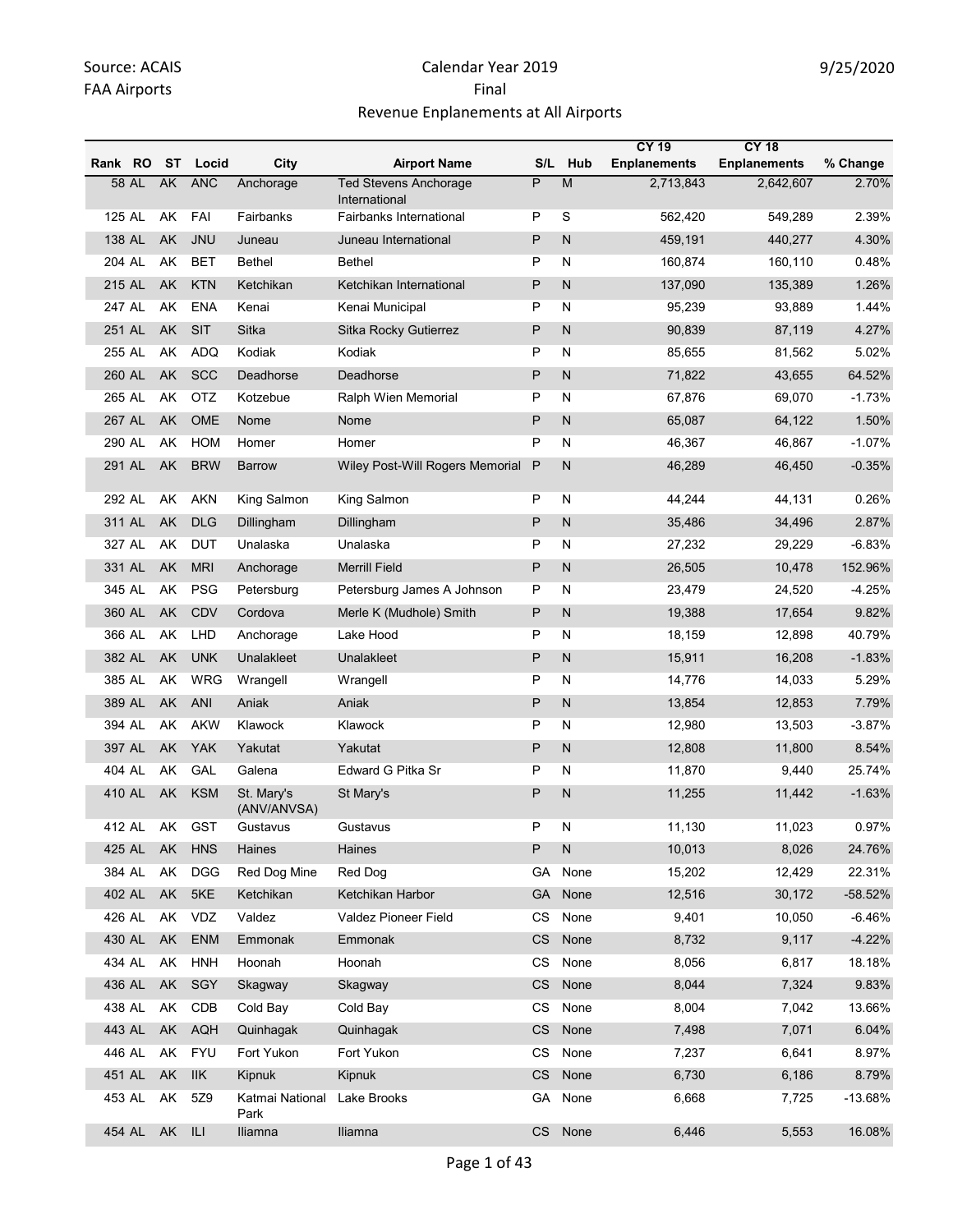|         |        |           |                 |                               |                                              |                      |      | <b>CY 19</b>        | <b>CY 18</b>        |           |
|---------|--------|-----------|-----------------|-------------------------------|----------------------------------------------|----------------------|------|---------------------|---------------------|-----------|
| Rank RO |        | ST        | Locid           | City                          | <b>Airport Name</b>                          | S/L                  | Hub  | <b>Enplanements</b> | <b>Enplanements</b> | % Change  |
| 457 AL  |        | AK        | <b>VAK</b>      | Chevak                        | Chevak                                       | CS                   | None | 5,985               | 5,891               | 1.60%     |
| 463 AL  |        | AK        | <b>WTK</b>      | <b>Noatak</b>                 | Noatak                                       | CS                   | None | 5,654               | 4,984               | 13.44%    |
| 464 AL  |        | AK        | <b>HPB</b>      | Hooper Bay                    | Hooper Bay                                   | CS                   | None | 5,620               | 5,160               | 8.91%     |
| 474 AL  |        | <b>AK</b> | <b>CFK</b>      | Chefornak                     | Chefornak                                    | CS                   | None | 5,235               | 4,002               | 30.81%    |
| 476 AL  |        | AK        | <b>WLK</b>      | Selawik                       | Selawik                                      | CS                   | None | 5,173               | 5,094               | 1.55%     |
| 477 AL  |        | AK        | D76             | <b>Noorvik</b>                | Robert /Bob/ Curtis Memorial                 | CS                   | None | 5,152               | 4,584               | 12.39%    |
| 482 AL  |        | AK        | <b>SCM</b>      | Scammon Bay                   | Scammon Bay                                  | CS                   | None | 5,039               | 4,417               | 14.08%    |
| 483 AL  |        | AK        | A61             | Tuntutuliak                   | <b>Tuntutuliak</b>                           | <b>CS</b>            | None | 4,979               | 4,296               | 15.90%    |
| 484 AL  |        | AK        | <b>KLG</b>      | Kalskag                       | Kalskag                                      | <b>CS</b>            | None | 4,975               | 3,425               | 45.26%    |
| 486 AL  |        | AK        | <b>CXF</b>      | Coldfoot                      | Coldfoot                                     | CS                   | None | 4,942               | 6,020               | $-17.91%$ |
| 490 AL  |        | AK        | <b>KVL</b>      | Kivalina                      | Kivalina                                     | <b>CS</b>            | None | 4,771               | 3,580               | 33.27%    |
| 491 AL  |        | AK        | OOK             | Wade Hampton<br>(Census Area) | <b>Toksook Bay</b>                           | <b>CS</b>            | None | 4,670               | 4,294               | 8.76%     |
| 493 AL  |        | AK        | <b>BVK</b>      | <b>Buckland</b>               | <b>Buckland</b>                              | CS                   | None | 4,553               | 4,694               | $-3.00%$  |
| 494 AL  |        | AK        | EEK             | Eek                           | Eek                                          | CS                   | None | 4,523               | 3,382               | 33.74%    |
| 495 AL  |        | AK        | Z09             | Kasigluk                      | Kasigluk                                     | CS                   | None | 4,503               | 4,273               | 5.38%     |
| 497 AL  |        | AK        | <b>IAN</b>      | Kiana                         | <b>Bob Baker Memorial</b>                    | <b>CS</b>            | None | 4,439               | 3,718               | 19.39%    |
| 498 AL  |        | AK        | AWI             | Barrow (County)               | Wainwright                                   | CS                   | None | 4,393               | 3,761               | 16.80%    |
| 499 AL  |        | AK        | <b>SDP</b>      | <b>Sand Point</b>             | <b>Sand Point</b>                            | <b>CS</b>            | None | 4,385               | 3,636               | 20.60%    |
| 503 AL  |        | AK        | <b>KWT</b>      | Kwethluk                      | Kwethluk                                     | CS                   | None | 4,225               | 3,685               | 14.65%    |
| 504 AL  |        | AK        | SOV             | Seldovia                      | Seldovia                                     | <b>CS</b>            | None | 4,210               | 4,315               | $-2.43%$  |
| 505 AL  |        | AK        | 16A             | Nunapitchuk                   | Nunapitchuk                                  | CS                   | None | 4,187               | 3,443               | 21.61%    |
| 506 AL  |        | AK        | <b>MOU</b>      |                               | Mountain Village Mountain Village            | CS                   | None | 4,152               | 3,222               | 28.86%    |
| 507 AL  |        | AK        | PHO             | Point Hope                    | Point Hope                                   | CS                   | None | 4,151               | 4,515               | $-8.06%$  |
| 508 AL  |        | AK        | <b>DUY</b>      | Kongiganak                    | Kongiganak                                   | <b>CS</b>            | None | 4,141               | 3,712               | 11.56%    |
| 509 AL  |        | AK        | 0AK             | <b>Pilot Station</b>          | <b>Pilot Station</b>                         | CS                   | None | 4,103               | 3,016               | 36.04%    |
| 510 AL  |        | AK        | SHH             | Shishmaref                    | Shishmaref                                   | CS                   | None | 4,072               | 3,350               | 21.55%    |
| 512 AL  |        | AK        | <b>SVA</b>      | Savoonga                      | Savoonga                                     | <b>CS</b>            | None | 3,949               | 3,926               | 0.59%     |
| 514 AL  |        | AK        | GGV             | Kwiaillinaok                  | Kwigillingok                                 | CS                   | None | 3.803               | 3,320               | 14.55%    |
| 516 AL  |        | AK        | <b>WBB</b>      | Stebbins                      | Stebbins                                     | CS                   | None | 3,741               | 3,798               | $-1.50%$  |
| 518 AL  |        | AK        | Z <sub>13</sub> | Akiachak                      | Akiachak                                     | CS                   | None | 3,703               | 3,308               | 11.94%    |
| 519 AL  |        | AK        | <b>SMK</b>      | St. Michael<br>(ANV/ANVSA)    | St Michael                                   | CS                   | None | 3,697               | 1,699               | 117.60%   |
|         | 522 AL |           | AK AKP          | Anaktuvuk Pass Anaktuvuk Pass |                                              | <b>CS</b>            | None | 3,575               | 3,369               | 6.11%     |
| 523 AL  |        |           | AK AFE          | Kake                          | Kake                                         | CS                   | None | 3,509               | 0                   | 0.00%     |
|         | 524 AL | AK        | <b>GAM</b>      | Gambell                       | Gambell                                      | $\mathsf{CS}\xspace$ | None | 3,477               | 3,610               | $-3.68%$  |
| 525 AL  |        | AK        | 2A9             | Kotlik                        | Kotlik                                       | CS                   | None | 3,433               | 3,709               | $-7.44%$  |
|         | 528 AL |           | AK ATK          | Atgasuk                       | <b>Atgasuk Edward Burnell Sr</b><br>Memorial | CS                   | None | 3,406               | 2,185               | 55.88%    |
| 529 AL  |        | AK        | 4A2             | Atmautluak                    | Atmautluak                                   | CS                   | None | 3,361               | 2,551               | 31.75%    |
|         | 532 AL | AK        | <b>HLA</b>      | Huslia                        | Huslia                                       | <b>CS</b>            | None | 3,290               | 3,128               | 5.18%     |
| 535 AL  |        | AK        | <b>NUL</b>      | Nulato                        | Nulato                                       | CS                   | None | 3,234               | 2,585               | 25.11%    |
|         |        |           | 536 AL AK AQT   | Nuiqsut                       | Nuiqsut                                      | CS                   | None | 3,210               | 2,362               | 35.90%    |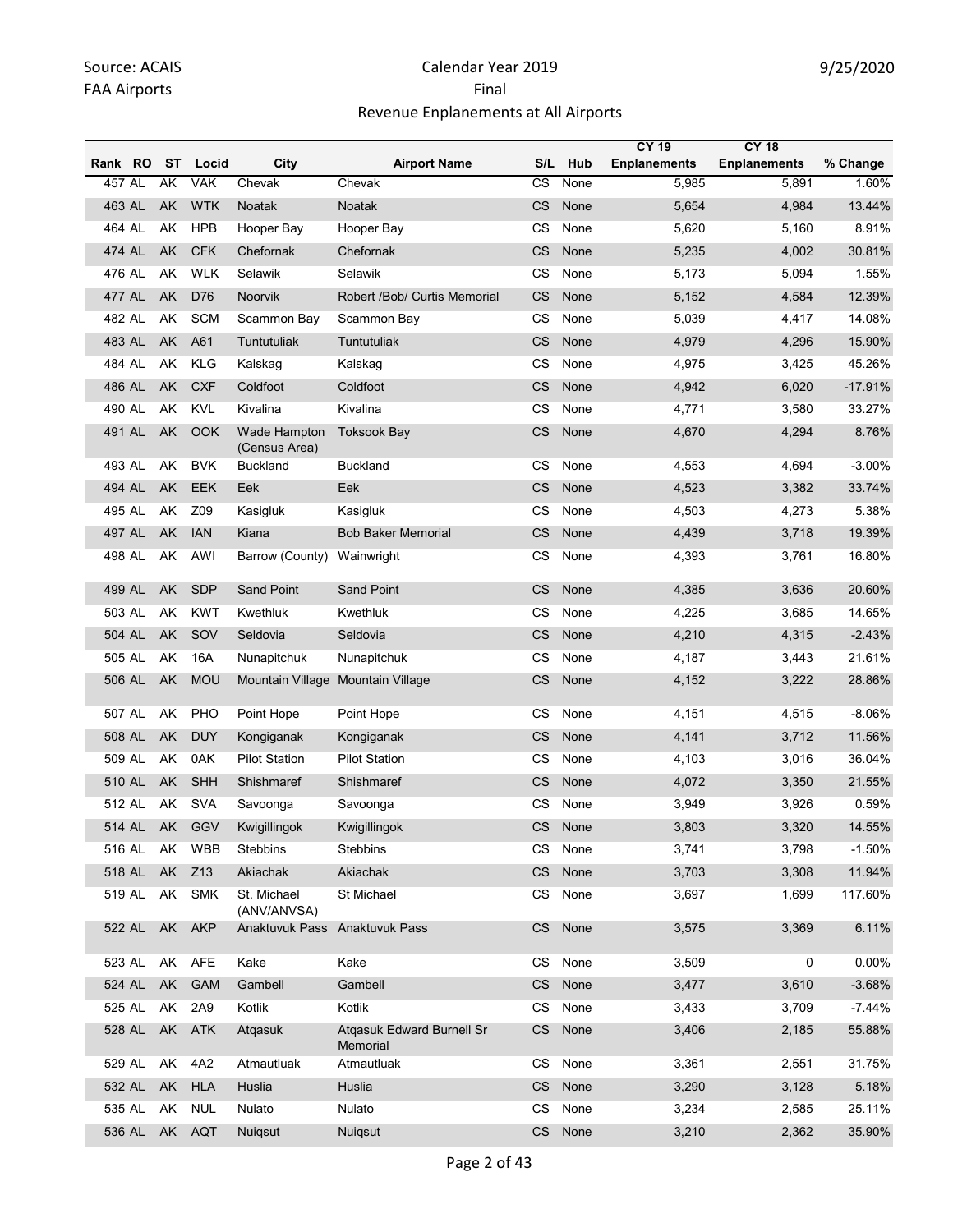|         |        |           |            |                                           |                          |           |         | <b>CY 19</b>        | <b>CY 18</b>        |           |
|---------|--------|-----------|------------|-------------------------------------------|--------------------------|-----------|---------|---------------------|---------------------|-----------|
| Rank RO |        | ST        | Locid      | City                                      | <b>Airport Name</b>      | S/L       | Hub     | <b>Enplanements</b> | <b>Enplanements</b> | % Change  |
| 537 AL  |        | AK        | 2C7        | Shaktoolik                                | Shaktoolik               | CS        | None    | 3,191               | 2,659               | 20.01%    |
| 538 AL  |        | AK        | <b>ADK</b> | Adak (Naval)<br>Station/Mitchell<br>Field | Adak                     | <b>CS</b> | None    | 3,159               | 2,901               | 8.89%     |
| 539 AL  |        | AK        | <b>AFM</b> | Ambler                                    | Ambler                   | CS        | None    | 3,150               | 2,501               | 25.95%    |
| 540 AL  |        | AK        | AKI        | Akiak                                     | Akiak                    | СS        | None    | 3,087               | 2,525               | 22.26%    |
| 541 AL  |        | AK        | 7AK        | Akutan                                    | Akutan                   | <b>CS</b> | None    | 3,068               | 2,126               | 44.31%    |
| 544 AL  |        | <b>AK</b> | <b>SNP</b> | Saint Paul Island St Paul Island          |                          | <b>CS</b> | None    | 3,056               | 2,596               | 17.72%    |
| 545 AL  |        | AK        | <b>BTI</b> | Kaktovik                                  | Barter Island            | <b>CS</b> | None    | 3,038               | 3,135               | $-3.09%$  |
| 547 AL  |        | <b>AK</b> | <b>AUK</b> | Alakanuk                                  | Alakanuk                 | <b>CS</b> | None    | 3,019               | 2,837               | 6.42%     |
| 548 AL  |        | AK        | <b>MDM</b> | Marshall                                  | Marshall Don Hunter Sr   | CS        | None    | 2,983               | 2,643               | 12.86%    |
| 550 AL  |        | <b>AK</b> | <b>KTS</b> | <b>Brevig Mission</b>                     | <b>Brevig Mission</b>    | CS        | None    | 2,977               | 2,626               | 13.37%    |
| 551 AL  |        | AK        | <b>TLT</b> | Tuluksak                                  | Tuluksak                 | CS        | None    | 2,915               | 2,776               | 5.01%     |
| 552 AL  |        | AK        | <b>RSH</b> | Russian Mission                           | <b>Russian Mission</b>   | <b>CS</b> | None    | 2,836               | 2,506               | 13.17%    |
| 554 AL  |        | AK        | <b>SHG</b> | Shungnak                                  | Shungnak                 | CS        | None    | 2,762               | 2,187               | 26.29%    |
| 555 AL  |        | AK        | 4KA        | Tununak                                   | Tununak                  | <b>CS</b> | None    | 2,735               | 2,041               | 34.00%    |
| 556 AL  |        | AK        | <b>ELI</b> | Elim                                      | Elim                     | CS        | None    | 2,687               | 2,694               | $-0.26%$  |
| 557 AL  |        | AK        | <b>TPO</b> | Port Alsworth                             | Port Alsworth            | GА        | None    | 2,634               | 1,723               | 52.87%    |
| 558 AL  |        | AK        | <b>KKA</b> | Koyuk                                     | Koyuk Alfred Adams       | <b>CS</b> | None    | 2,620               | 2,269               | 15.47%    |
| 561 AL  |        | AK        | <b>AGN</b> | Angoon                                    | Angoon                   | GА        | None    | 2,466               | 2,389               | 3.22%     |
| 562 AL  |        | AK        | <b>MCG</b> | McGrath                                   | McGrath                  | GA        | None    | 2,388               | 2,006               | 19.04%    |
| 563 AL  |        | <b>AK</b> | <b>KNW</b> | <b>Bristol Bay</b><br>(Borough)           | New Stuyahok             | <b>GA</b> | None    | 2,369               | 1,613               | 46.87%    |
| 564 AL  |        | AK        | <b>TAL</b> | Tanana                                    | Ralph M Calhoun Memorial | GA        | None    | 2,361               | 2,408               | $-1.95%$  |
| 565 AL  |        | <b>AK</b> | <b>PGM</b> | Port Graham                               | Port Graham              | GА        | None    | 2,331               | 2,486               | $-6.23%$  |
| 566 AL  |        | AK        | <b>RBY</b> | Ruby                                      | Ruby                     | GA        | None    | 2,329               | 1,806               | 28.96%    |
| 567 AL  |        | AK        | <b>IGT</b> | Nightmute                                 | Nightmute                | GА        | None    | 2,321               | 2,134               | 8.76%     |
| 568 AL  |        | AK        | EWU        | Newtok                                    | Newtok                   | GА        | None    | 2,317               | 2,449               | $-5.39%$  |
| 569 AL  |        | AK        | GLV        | Golovin                                   | Golovin                  | GA .      | None    | 2,294               | 2,067               | 10.98%    |
| 570 AL  |        | AK        | 6R7        | Old Harbor                                | Old Harbor               | GА        | None    | 2,222               | 2,163               | 2.73%     |
| 574 AL  |        | AK        | <b>VEE</b> | Venetie                                   | Venetie                  | GA        | None    | 2,096               | 1,918               | 9.28%     |
| 575 AL  |        | AK        | PIZ        | Point Lay                                 | Point Lay LRRS           | GA        | None    | 2,093               | 2,010               | 4.13%     |
| 576 AL  |        | AK        | OBU        | Kobuk                                     | Kobuk                    | <b>GA</b> | None    | 2,077               | 1,502               | 38.28%    |
| 577 AL  |        | AK        | KEB        | English Bay                               | Nanwalek                 | GA        | None    | 2,074               | 2,136               | $-2.90%$  |
| 579 AL  |        | AK        | 2A3        | Larsen Bay                                | Larsen Bay               | <b>GA</b> | None    | 2,038               | 2,450               | $-16.82%$ |
| 580 AL  |        | AK        | <b>WMO</b> | White Mountain                            | White Mountain           | GA        | None    | 2,036               | 1,793               | 13.55%    |
| 582 AL  |        | AK        | DEE        | Deering                                   | Deering                  | GA        | None    | 1,955               | 1,576               | 24.05%    |
| 584 AL  |        | AK        | <b>ARC</b> | Arctic Village                            | Arctic Village           | GA        | None    | 1,900               | 1,857               | 2.32%     |
| 585 AL  |        | AK        | <b>PKA</b> | Napaskiak                                 | Napaskiak                | <b>GA</b> | None    | 1,883               | 1,399               | 34.60%    |
| 586 AL  |        | AK        | KAL        | Kaltag                                    | Kaltag                   | GA        | None    | 1,879               | 2,078               | $-9.58%$  |
| 587 AL  |        | AK        | 6A8        | Allakaket                                 | Allakaket                | <b>GA</b> | None    | 1,873               | 1,543               | 21.39%    |
| 588 AL  |        | AK        | KTB        | Thorne Bay                                | Thorne Bay               | GA        | None    | 1,868               | 2,075               | $-9.98%$  |
|         | 589 AL | AK        | <b>MYU</b> | Mekoryuk                                  | Mekoryuk                 |           | GA None | 1,841               | 1,516               | 21.44%    |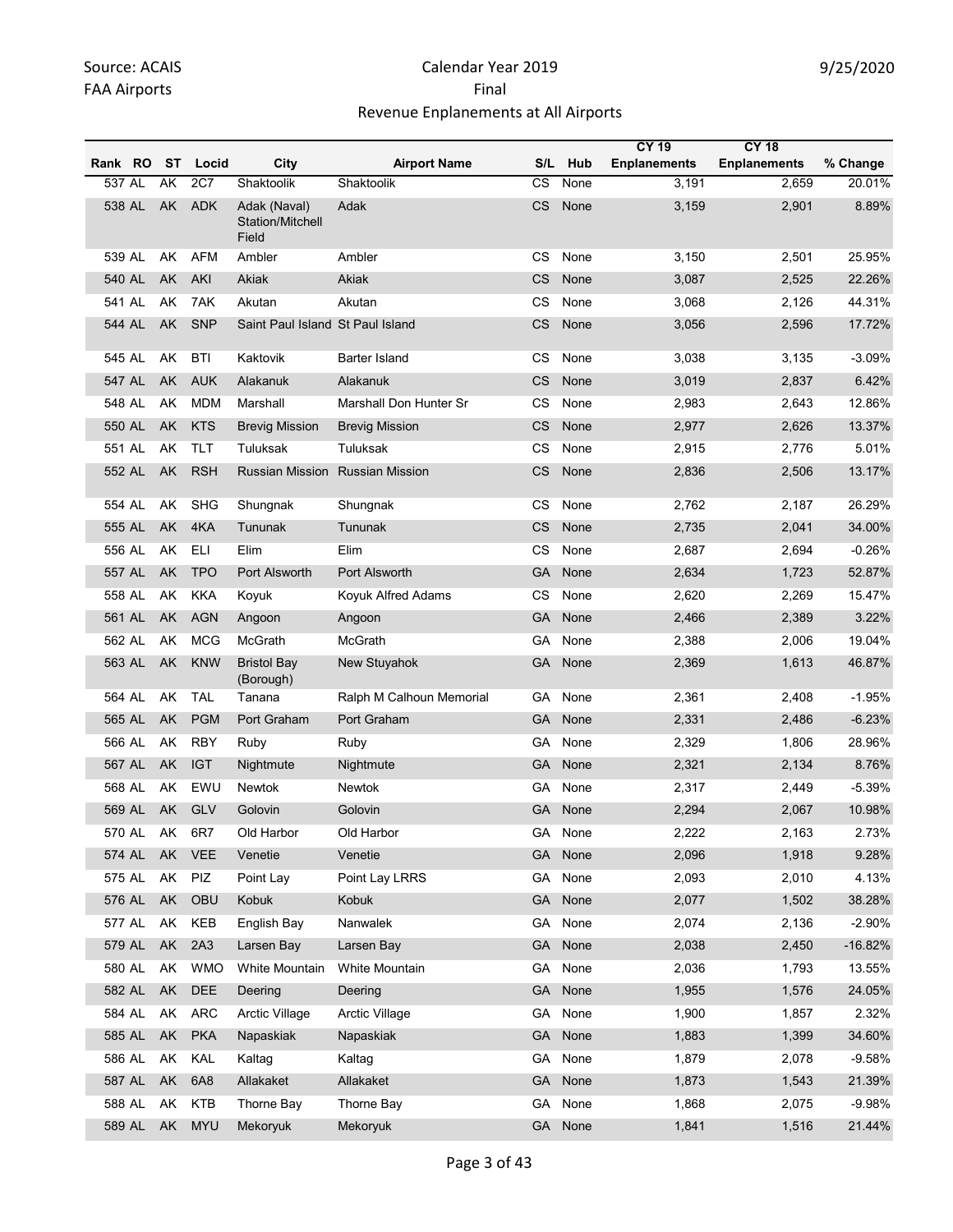|         |    |                 |                                 |                                        |           |         | <b>CY 19</b>        | <b>CY 18</b>        |           |
|---------|----|-----------------|---------------------------------|----------------------------------------|-----------|---------|---------------------|---------------------|-----------|
| Rank RO | ST | Locid           | City                            | <b>Airport Name</b>                    |           | S/L Hub | <b>Enplanements</b> | <b>Enplanements</b> | % Change  |
| 591 AL  | AK | <b>HCA</b>      | <b>Holy Cross</b>               | <b>Holy Cross</b>                      | GA        | None    | 1,803               | 1,439               | 25.30%    |
| 593 AL  | AK | <b>WNA</b>      | Napakiak                        | Napakiak                               | <b>GA</b> | None    | 1,782               | 1,580               | 12.78%    |
| 595 AL  | AK | <b>KQA</b>      | Akutan                          | Akutan                                 | GA        | None    | 1,752               | 1,791               | $-2.18%$  |
| 600 AL  | AK | <b>TER</b>      | Teller                          | Teller                                 | <b>GA</b> | None    | 1,573               | 1,506               | 4.45%     |
| 604 AL  | AK | <b>TYE</b>      | Tyonek                          | Tyonek                                 | GA        | None    | 1,494               | 1,692               | $-11.70%$ |
| 605 AL  | AK | <b>ORI</b>      | Port Lions                      | Port Lions                             | GA        | None    | 1,483               | 1,321               | 12.26%    |
| 606 AL  | AK | <b>BTT</b>      | <b>Bettles</b>                  | <b>Bettles</b>                         | GA        | None    | 1,440               | 1,217               | 18.32%    |
| 607 AL  | AK | <b>PEC</b>      | Pelican                         | Pelican                                | GA        | None    | 1,390               | 1,504               | $-7.58%$  |
| 608 AL  | AK | <b>KVC</b>      | <b>King Cove</b>                | King Cove                              | GA.       | None    | 1,389               | 1,372               | 1.24%     |
| 610 AL  | AK | <b>MTM</b>      | Metlakatla                      | Metlakatla                             | <b>GA</b> | None    | 1,381               | 1,868               | $-26.07%$ |
| 611 AL  | AK | <b>MBA</b>      | <b>Bristol Bay</b><br>(Borough) | Manokotak                              | GA        | None    | 1,365               | 444                 | 207.43%   |
| 612 AL  | AK | <b>TOG</b>      | Aniak (Census<br>Subarea)       | Togiak                                 | <b>GA</b> | None    | 1,356               | 710                 | 90.99%    |
| 613 AL  | AK | ANV             | Anvik                           | Anvik                                  | GA        | None    | 1,342               | 889                 | 50.96%    |
| 615 AL  | AK | 9K <sub>2</sub> | Kokhanok                        | Kokhanok                               | <b>GA</b> | None    | 1,335               | 1,095               | 21.92%    |
| 616 AL  | AK | <b>GNU</b>      | Goodnews Bay                    | Goodnews                               | GA        | None    | 1,324               | 1,113               | 18.96%    |
| 617 AL  | AK | <b>IWK</b>      | Wales                           | Wales                                  | <b>GA</b> | None    | 1,317               | 1,328               | $-0.83%$  |
| 619 AL  | AK | 5NN             | Nondalton                       | Nondalton                              | GA        | None    | 1,297               | 853                 | 52.05%    |
| 622 AL  | AK | 4K <sub>5</sub> | Ouzinkie                        | Ouzinkie                               | <b>GA</b> | None    | 1,258               | 1,347               | $-6.61%$  |
| 623 AL  | AK | CGA             | Craig                           | Craig                                  | GA        | None    | 1,245               | 1,702               | $-26.85%$ |
| 624 AL  | AK | <b>SXP</b>      | <b>Sheldon Point</b>            | Nunam Iqua                             | GA        | None    | 1,234               | 1,257               | $-1.83%$  |
| 625 AL  | AK | <b>EDF</b>      | Anchorage                       | <b>Elmendorf AFB</b>                   | GA        | None    | 1,214               | 733                 | 65.62%    |
| 626 AL  | AK | EII             | Egegik                          | Egegik                                 | GA        | None    | 1,211               | 827                 | 46.43%    |
| 629 AL  | AK | KYU             | Koyukuk                         | Koyukuk                                | GA        | None    | 1,178               | 874                 | 34.78%    |
| 633 AL  | AK | <b>HUS</b>      | Hughes                          | Hughes                                 | GA        | None    | 1,143               | 962                 | 18.81%    |
| 635 AL  | AK | <b>BLG</b>      | Beluga                          | Beluga                                 | GA        | None    | 1,137               | 1,500               | $-24.20%$ |
| 640 AL  | AK | <b>FBK</b>      | Fairbanks/Ft<br>Wainwright      | Ladd AAF                               | GA        | None    | 1,095               | 414                 | 164.49%   |
| 641 AL  | AK | 63A             | Petersburg                      | Lloyd R Roundtree Seaplane<br>Facility |           | GA None | 1,059               | 1,376               | $-23.04%$ |
| 642 AL  | AK | KGX             | Grayling                        | Grayling                               |           | GA None | 1,055               | 890                 | 18.54%    |
| 643 AL  | AK | <b>CIK</b>      | Chalkyitsik                     | Chalkyitsik                            | GA        | None    | 1,053               | 715                 | 47.27%    |
| 644 AL  | AK | <b>WBQ</b>      | Beaver                          | Beaver                                 | GA        | None    | 992                 | 819                 | 21.12%    |
| 645 AL  | AK | <b>SHX</b>      | Shageluk                        | Shageluk                               | GA        | None    | 954                 | 663                 | 43.89%    |
| 647 AL  | AK | JZZ             | <b>Bristol Bay</b><br>(Borough) | Koliganek                              | GA        | None    | 936                 | 981                 | $-4.59%$  |
| 651 AL  | AK | <b>LKK</b>      | Kulik Lake                      | Kulik Lake                             | GA        | None    | 907                 | 1,878               | $-51.70%$ |
| 652 AL  | AK | <b>AKK</b>      | Akhiok                          | Akhiok                                 | GA        | None    | 883                 | 816                 | 8.21%     |
| 654 AL  | AK | EIL             | Fairbanks                       | Eielson AFB                            | GA        | None    | 873                 | 657                 | 32.88%    |
| 655 AL  | AK | <b>HYL</b>      | Hollis                          | Clark Bay                              | GA        | None    | 868                 | 1,027               | $-15.48%$ |
| 660 AL  | AK | TKE             | <b>Tenakee Springs Tenakee</b>  |                                        |           | GA None | 833                 | 805                 | 3.48%     |
| 668 AL  |    | AK A43          | <b>Taku Harbor</b>              | <b>Taku Harbor</b>                     | GA        | None    | 775                 | 733                 | 5.73%     |
| 672 AL  |    | AK PTH          | Port Heiden                     | Port Heiden                            |           | GA None | 717                 | 303                 | 136.63%   |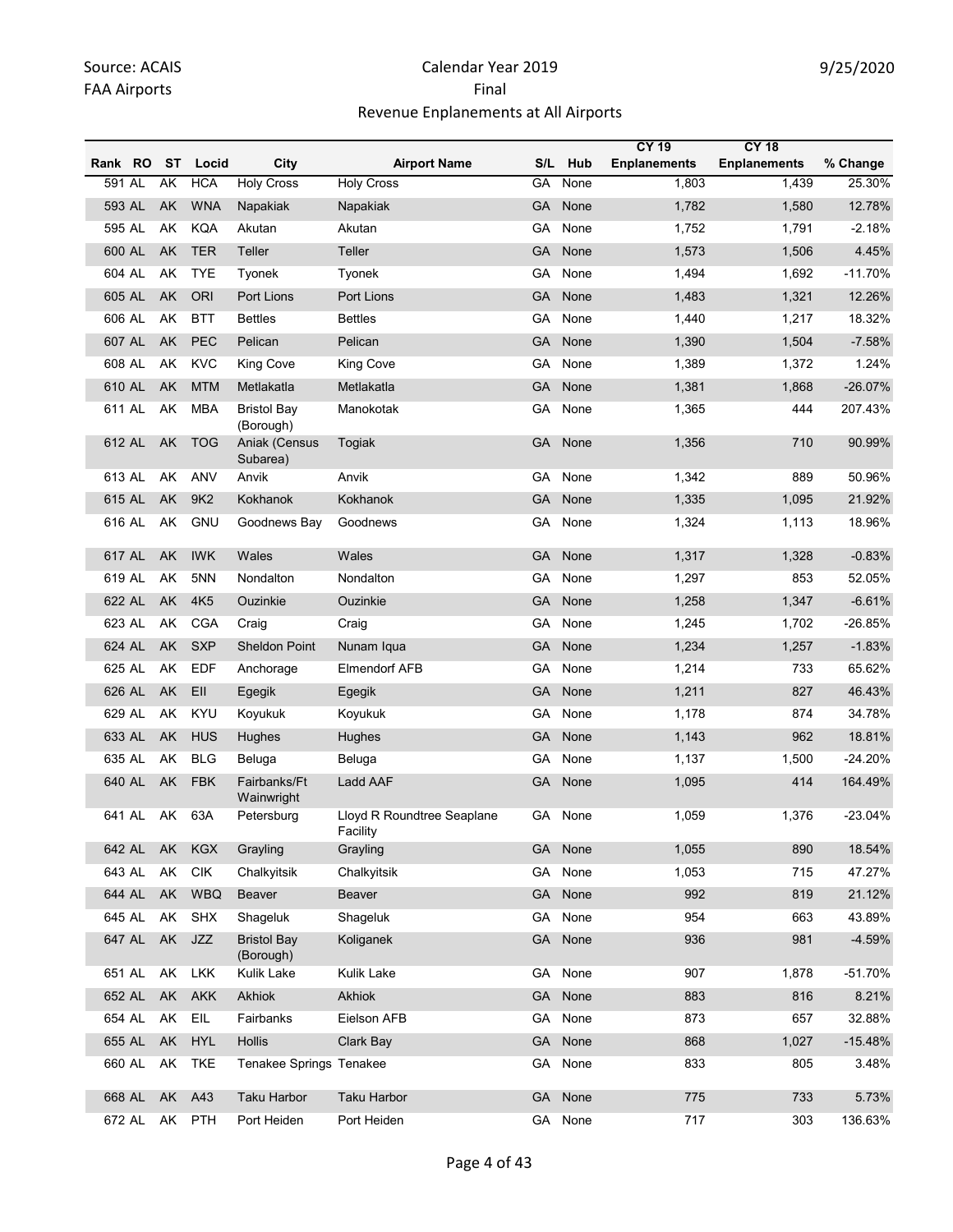|         |        |            |                                             |                                        |           |         | <b>CY 19</b>        | <b>CY 18</b>        |           |
|---------|--------|------------|---------------------------------------------|----------------------------------------|-----------|---------|---------------------|---------------------|-----------|
| Rank RO | ST     | Locid      | City                                        | <b>Airport Name</b>                    | S/L       | Hub     | <b>Enplanements</b> | <b>Enplanements</b> | % Change  |
| 674 AL  | AK     | 4K0        | <b>Bristol Bay</b><br>(Borough)             | Pedro Bay                              | <b>GA</b> | None    | 695                 | 122                 | 469.67%   |
| 676 AL  | AK     | <b>KFP</b> | False Pass                                  | False Pass                             | GA        | None    | 667                 | 369                 | 80.76%    |
| 677 AL  | AK     | <b>PEV</b> | Perryville                                  | Perryville                             | GA        | None    | 662                 | 163                 | 306.13%   |
| 681 AL  | AK     | EAA        | Eagle                                       | Eagle                                  | GА        | None    | 644                 | 601                 | 7.15%     |
| 685 AL  | AK     | <b>IGG</b> | <b>Bristol Bav</b><br>(Borough)             | Igiugig                                | GA        | None    | 623                 | 469                 | 32.84%    |
| 690 AL  | AK     | <b>AJC</b> | Chignik                                     | Chignik                                | GА        | None    | 608                 | 107                 | 468.22%   |
| 691 AL  | AK     | <b>PNP</b> | <b>Pilot Point</b>                          | <b>Pilot Point</b>                     | GA        | None    | 608                 | 345                 | 76.23%    |
| 695 AL  | AK     | <b>PTU</b> | Platinum                                    | Platinum                               | GA        | None    | 533                 | 433                 | 23.09%    |
| 697 AL  | AK     | <b>PPC</b> | Yukon-Koyukuk<br>(Census Area)              | <b>Prospect Creek</b>                  | <b>GA</b> | None    | 524                 | 638                 | $-17.87%$ |
| 698 AL  | AK     | 9A3        | Chuathbaluk                                 | Chuathbaluk                            | GA.       | None    | 523                 | 313                 | 67.09%    |
| 699 AL  | AK     | 9Z8        | Levelock                                    | Levelock                               | GA        | None    | 523                 | 261                 | 100.38%   |
| 700 AL  | AK     | <b>ELV</b> | <b>Elfin Cove</b>                           | Elfin Cove                             | GA        | None    | 519                 | 702                 | $-26.07%$ |
| 702 AL  | AK     | <b>CJX</b> | <b>Crooked Creek</b>                        | <b>Crooked Creek</b>                   | GA        | None    | 464                 | 354                 | 31.07%    |
| 707 AL  | AΚ     | 1AK3       | Cold Bay                                    | Port Moller                            | GА        | None    | 443                 | 141                 | 214.18%   |
| 708 AL  | AK     | 7KA        | Matanuska-<br>Susitna<br>(Borough)          | Tatitlek                               | <b>GA</b> | None    | 437                 | 9                   | 4755.56%  |
| 709 AL  | AK     | <b>KEK</b> | Ekwok                                       | Ekwok                                  | GA        | None    | 437                 | 438                 | $-0.23%$  |
| 711 AL  | AK     | <b>KCL</b> | <b>Chignik Flats</b>                        | Chignik Lagoon                         | GA        | None    | 430                 | 66                  | 551.52%   |
| 713 AL  | AK     | SVS        | <b>Stevens Village</b>                      | <b>Stevens Village</b>                 | GА        | None    | 418                 | 309                 | 35.28%    |
| 714 AL  | AK     | Z91        | <b>Birch Creek</b>                          | <b>Birch Creek</b>                     | <b>GA</b> | None    | 418                 | 239                 | 74.90%    |
| 716 AL  | AK     | <b>CLP</b> | <b>Clarks Point</b>                         | <b>Clarks Point</b>                    | GА        | None    | 406                 | 242                 | 67.77%    |
| 721 AL  | AK     | <b>RMP</b> | Rampart                                     | Rampart                                | GA        | None    | 399                 | 496                 | $-19.56%$ |
| 725 AL  | AK     | PBV        | St. George                                  | St George                              | GА        | None    | 389                 | 366                 | 6.28%     |
| 727 AL  | AK     | <b>SLQ</b> | Sleetmute                                   | Sleetmute                              | GA        | None    | 362                 | 246                 | 47.15%    |
| 728 AL  | AK     | <b>GBH</b> | Nome (Census<br>Area)                       | Galbraith Lake                         | GA        | None    | 360                 | 643                 | -44.01%   |
| 732 AL  |        | AK OUL     | Nelson Lagoon Nelson Lagoon                 |                                        |           | GA None | 344                 | 381                 | $-9.71%$  |
| 745 AL  | AK     | KYK        | Karluk                                      | Karluk                                 |           | GA None | 298                 | 351                 | $-15.10%$ |
| 747 AL  | AK     | <b>CRC</b> | Circle                                      | <b>Circle City</b>                     |           | GA None | 292                 | 277                 | 5.42%     |
| 751 AL  |        | AK AKA     | Atka                                        | Atka                                   |           | GA None | 271                 | 285                 | $-4.91%$  |
| 753 AL  | AK     | <b>LUR</b> | Cape Lisburne                               | Cape Lisburne LRRS                     |           | GA None | 252                 | 235                 | 7.23%     |
| 756 AL  | AK     | A79        | Chignik Lake                                | Chignik Lake                           |           | GA None | 250                 | 23                  | 986.96%   |
| 761 AL  | AK     | <b>DCK</b> | Dahl Creek                                  | Dahl Creek                             |           | GA None | 239                 | 197                 | 21.32%    |
| 766 AL  | AK     | SRV        | <b>Stony River</b>                          | Stony River 2                          | GA        | None    | 232                 | 171                 | 35.67%    |
| 768 AL  | AK EXI |            | Skagway-<br>Yakutat-Angoon<br>(Census Area) | <b>Excursion Inlet</b>                 |           | GA None | 228                 | 204                 | 11.76%    |
| 774 AL  |        | AK PAQ     | Palmer                                      | Warren "Bud" Woods Palmer<br>Municipal |           | GA None | 214                 | 38                  | 463.16%   |
| 778 AL  | AK     | 51Z        | Minto                                       | Minto Al Wright                        |           | GA None | 209                 | 248                 | $-15.73%$ |
| 779 AL  |        | AK RDV     | <b>Red Devil</b>                            | <b>Red Devil</b>                       |           | GA None | 207                 | 75                  | 176.00%   |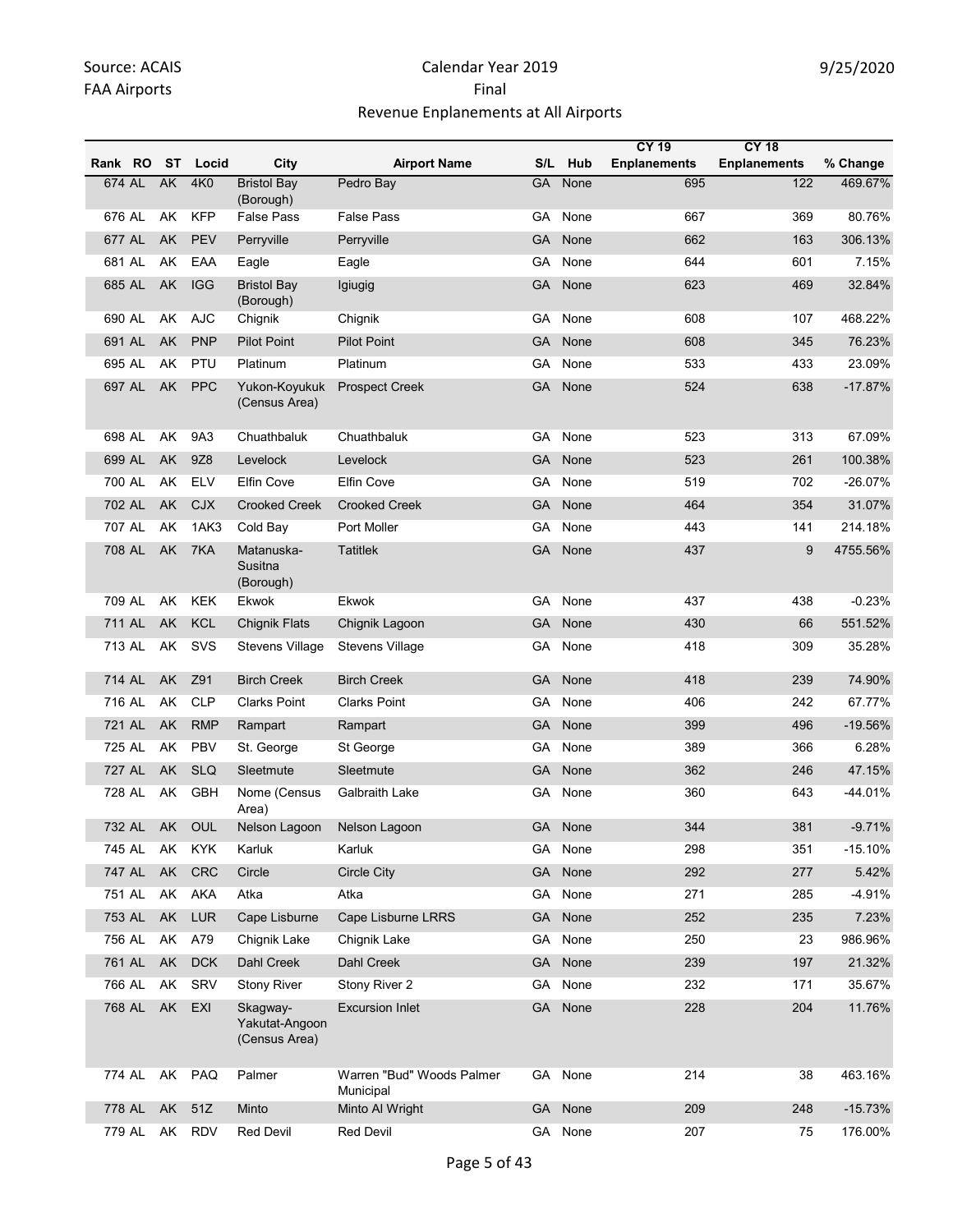|         |        |            |            |                                  |                                                     |           |         | <b>CY 19</b>        | <b>CY 18</b>        |           |
|---------|--------|------------|------------|----------------------------------|-----------------------------------------------------|-----------|---------|---------------------|---------------------|-----------|
| Rank RO |        | ST         | Locid      | City                             | <b>Airport Name</b>                                 | S/L       | Hub     | <b>Enplanements</b> | <b>Enplanements</b> | % Change  |
| 780 AL  |        | AK         | A63        | <b>Aniak (Census</b><br>Subarea) | <b>Twin Hills</b>                                   | GA        | None    | 203                 | 120                 | 69.17%    |
| 781 AL  |        | AK         | 6K8        | Tok                              | <b>Tok Junction</b>                                 | GA        | None    | 202                 | 187                 | 8.02%     |
| 790 AL  |        | <b>AK</b>  | <b>KWF</b> | Waterfall                        | Waterfall                                           | GA        | None    | 171                 | 351                 | $-51.28%$ |
| 796 AL  |        | AK         | <b>MHM</b> | Lake<br>Minchumina               | Minchumina                                          | GA        | None    | 167                 | 210                 | $-20.48%$ |
| 811 AL  |        | AK         | <b>IKO</b> | Nikolski                         | Nikolski AS                                         | <b>GA</b> | None    | 148                 | 153                 | $-3.27%$  |
| 812 AL  |        | AK         | <b>HRR</b> | Yukon-Koyukuk<br>(Census Area)   | <b>Healy River</b>                                  | GA        | None    | 147                 | 105                 | 40.00%    |
| 823 AL  |        | AK         | Z78        | Chignik                          | Chignik Bay                                         | GA        | None    | 134                 | 67                  | 100.00%   |
| 838 AL  |        | AK         | <b>MLY</b> | Manley Hot<br>Springs            | <b>Manley Hot Springs</b>                           | GА        | None    | 114                 | 73                  | 56.16%    |
| 841 AL  |        | AK         | <b>KCC</b> | <b>Coffman Cove</b>              | <b>Coffman Cove</b>                                 | GA        | None    | 111                 | 110                 | 0.91%     |
| 849 AL  |        | AK         | <b>ALZ</b> | Lazy Bay                         | Alitak                                              | GА        | None    | 101                 | 86                  | 17.44%    |
|         | 851 AL | AK         | <b>9A8</b> | Kodiak Island<br>(Borough)       | Ugashik                                             | GA        | None    | 98                  | 60                  | 63.33%    |
| 859 AL  |        | AK         | ZNC        | Nyac                             | Nyac                                                | GA        | None    | 91                  | 39                  | 133.33%   |
| 860 AL  |        | AK         | <b>TNC</b> | <b>Tin City</b>                  | <b>Tin City LRRS</b>                                | GA        | None    | 90                  | 60                  | 50.00%    |
| 861 AL  |        | AK         | <b>WSN</b> | South Naknek                     | South Naknek Nr 2                                   | GA        | None    | 90                  | 81                  | 11.11%    |
| 876 AL  |        | AK         | A29        | Sitka                            | Sitka                                               | GA        | None    | 77                  | 1,252               | -93.85%   |
| 877 AL  |        | AK         | <b>CZF</b> |                                  | Cape Romanzof Cape Romanzof LRRS                    | GA        | None    | 77                  | 61                  | 26.23%    |
| 882 AL  |        | AK         | <b>KKB</b> | Kitoi Bay                        | Kitoi Bay                                           | GA        | None    | 73                  | 38                  | 92.11%    |
| 895 AL  |        | AK         | 84K        | Meyers Chuck                     | Meyers Chuck                                        | GА        | None    | 67                  | 71                  | $-5.63%$  |
| 908 AL  |        | AK         | <b>KWP</b> | <b>West Point</b>                | <b>West Point Village</b>                           | GA        | None    | 60                  | 50                  | 20.00%    |
| 916 AL  |        | AK         | EHM        | Cape<br>Newenham                 | Cape Newenham LRRS                                  | GA.       | None    | 56                  | 79                  | $-29.11%$ |
| 918 AL  |        | AK         | <b>SKW</b> | Skwentna                         | Skwentna                                            | <b>GA</b> | None    | 56                  | 166                 | $-66.27%$ |
| 926 AL  |        | AK         | 96Z        | North Whale<br>Pass              | Whale Pass Seaplane Float<br><b>Harbor Facility</b> | GA        | None    | 51                  | 71                  | $-28.17%$ |
| 929 AL  |        | AK         | <b>CZN</b> | Chisana                          | Chisana                                             | <b>GA</b> | None    | 50                  | 73                  | $-31.51%$ |
| 931 AL  |        | AK         | 4Z7        | Hyder                            | Hyder                                               | GA        | None    | 49                  | 58                  | $-15.52%$ |
| 933 AL  |        | AK         | 19P        | Port Protection                  | Port Protection                                     | GA        | None    | 48                  | 52                  | $-7.69%$  |
| 937 AL  |        | AK         | <b>TSG</b> | Tanacross                        | Tanacross                                           | GA        | None    | 47                  | 0                   | 0.00%     |
| 944 AL  |        | AK         | <b>UMT</b> | Umiat                            | Umiat                                               | GA        | None    | 44                  | 44                  | 0.00%     |
| 956 AL  |        | AK         | WSJ        | San Juan                         | San Juan /Uganik/                                   | GA        | None    | 40                  | 37                  | 8.11%     |
| 961 AL  |        | AK         | <b>KXA</b> | Kasaan                           | Kasaan                                              | <b>GA</b> | None    | 38                  | 50                  | $-24.00%$ |
| 972 AL  |        | AK         | 2AK        | Lime Village                     | Lime Village                                        | GA        | None    | 35                  | 25                  | 40.00%    |
| 978 AL  |        | AK         | <b>INR</b> | <b>McKinley Park</b>             | <b>McKinley National Park</b>                       | <b>GA</b> | None    | 34                  | 0                   | 0.00%     |
| 979 AL  |        | AK         | <b>KPB</b> | Point Baker                      | Point Baker                                         | GA        | None    | 34                  | 54                  | $-37.04%$ |
| 981 AL  |        | AK         | <b>MDO</b> | Middleton Island                 | Middleton Island                                    | <b>GA</b> | None    | 34                  | 0                   | 0.00%     |
| 990 AL  |        | AK         | <b>GKN</b> | Eureka                           | Gulkana                                             |           | GA None | 31                  | 48                  | $-35.42%$ |
| 991 AL  |        | ${\sf AK}$ | KOY        | Olga Bay                         | Olga Bay                                            | GA        | None    | 31                  | 44                  | $-29.55%$ |
| 996 AL  |        | AK         | <b>FSP</b> | Nikolai                          | Nikolai                                             | GA        | None    | 30                  | 23                  | 30.43%    |
| 1004 AL |        | AK         | <b>WCR</b> | Chandalar                        | Chandalar Lake                                      | <b>GA</b> | None    | 29                  | 23                  | 26.09%    |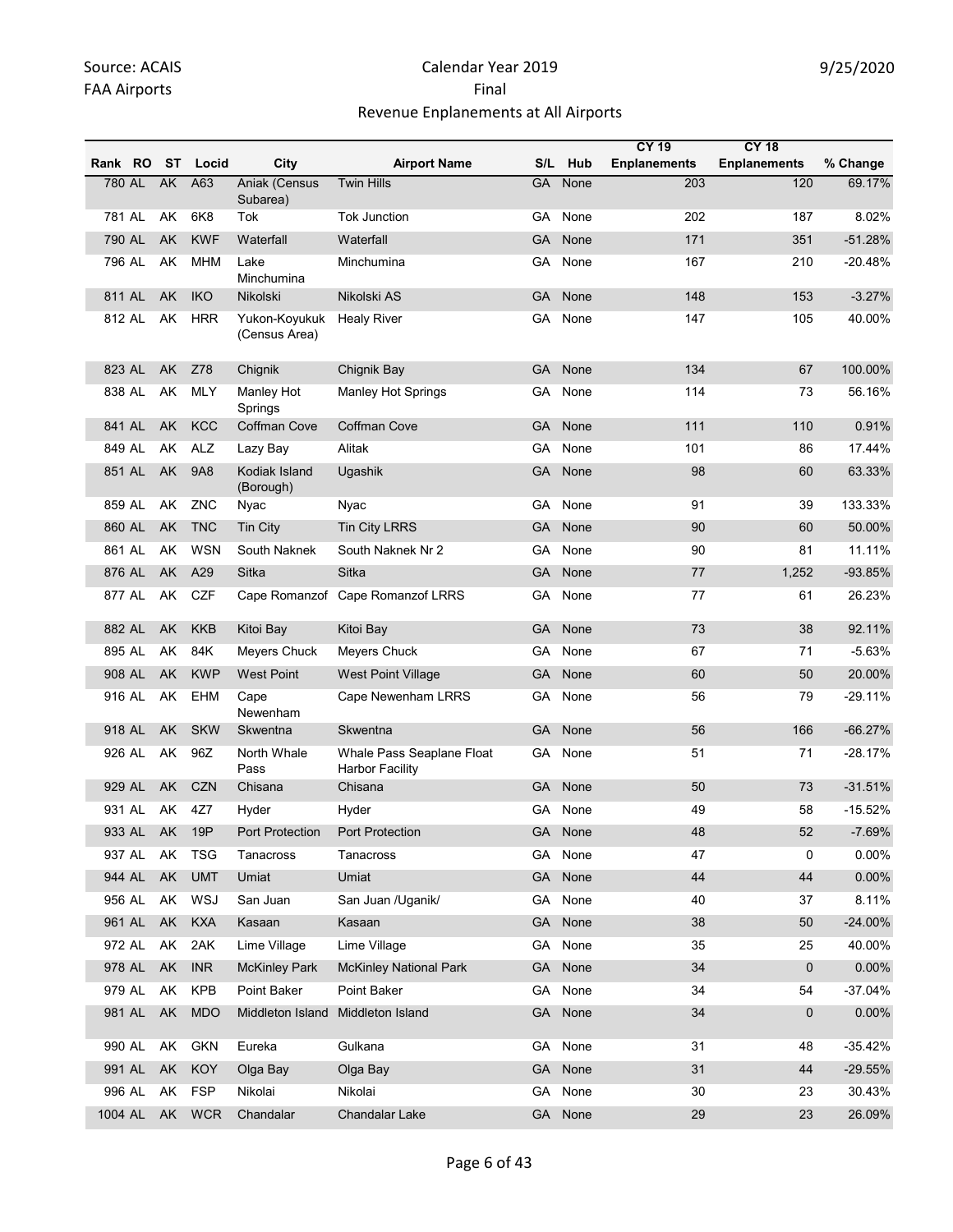|         |           |    |             |                                          |                                                       |           |             | <b>CY 19</b>        | <b>CY 18</b>        |            |
|---------|-----------|----|-------------|------------------------------------------|-------------------------------------------------------|-----------|-------------|---------------------|---------------------|------------|
| Rank RO |           | ST | Locid       | City                                     | <b>Airport Name</b>                                   | S/L       | Hub         | <b>Enplanements</b> | <b>Enplanements</b> | % Change   |
| 1009 AL |           | AK | <b>FKK</b>  | <b>Farewell Lake</b>                     | <b>Farewell Lake</b>                                  | GA        | None        | $\overline{27}$     | 0                   | 0.00%      |
| 1015 AL |           | AK | <b>FLT</b>  | Flat                                     | Flat                                                  | <b>GA</b> | None        | 26                  | 0                   | 0.00%      |
| 1024 AL |           | AK | A14         | <b>Bristol Bav</b><br>(Borough)          | Portage Creek                                         | GA        | None        | 25                  | 0                   | 0.00%      |
| 1025 AL |           | AK | <b>AK40</b> | McGrath                                  | Nixon Fork Mine                                       | <b>GA</b> | None        | 25                  | 0                   | 0.00%      |
| 1046 AL |           | AK | <b>CEM</b>  | Central                                  | Central                                               | GA        | None        | 23                  | 19                  | 21.05%     |
| 1047 AL |           | AK | <b>CKX</b>  | Chicken                                  | Chicken                                               | GA        | None        | 23                  | 34                  | $-32.35%$  |
| 1058 AL |           | AK | <b>TCT</b>  | Takotna                                  | Takotna                                               | GA        | None        | 22                  | $\overline{7}$      | 214.29%    |
| 1074 AL |           | AK | 5NK         | <b>Naknek</b>                            | <b>Naknek</b>                                         | <b>GA</b> | None        | 19                  | 19                  | 0.00%      |
| 1078 AL |           | AK | <b>KPR</b>  | Port Williams                            | Port Williams                                         | GA        | None        | 19                  | 9                   | 111.11%    |
| 1135 AL |           | AK | F02         | Mertarvik                                | Mertarvik Quarry Road Landing<br>Strip                | <b>GA</b> | None        | 14                  | $\mathbf 0$         | 0.00%      |
| 1138 AL |           | AK | <b>HYG</b>  | Hydaburg                                 | Hydaburg                                              | GA        | None        | 14                  | 15                  | $-6.67%$   |
| 1169 AL |           | AK | <b>AK75</b> | Candle                                   | Candle 2                                              | <b>GA</b> | None        | 11                  | 16                  | $-31.25%$  |
| 1171 AL |           | AK | <b>CXC</b>  | Matanuska-<br>Susitna<br>(Borough)       | Chitina                                               | GA        | None        | 11                  | 2                   | 450.00%    |
| 1184 AL |           | AK | 5AK0        | <b>Trading Bay</b>                       | <b>Trading Bay Production</b>                         | GA        | None        | 10                  | $\overline{0}$      | 0.00%      |
| 1189 AL |           | AK | <b>ENN</b>  | Nenana                                   | Nenana Municipal                                      | GA        | None        | 10                  | 29                  | $-65.52%$  |
| 1196 AL |           | AK | <b>KMY</b>  | Moser Bay                                | Moser Bay                                             | <b>GA</b> | None        | 10                  | 19                  | $-47.37%$  |
| 1197 AL |           | AK | <b>KPY</b>  | Port Bailey                              | Port Bailey                                           | GA        | None        | 10                  | 22                  | $-54.55%$  |
| 1233 AL |           | AK | 0AA4        | Farewell                                 | Farewell                                              | <b>GA</b> | None        | 8                   | 14                  | -42.86%    |
| 1277 AL |           | AK | <b>IYS</b>  | Wasilla                                  | Wasilla                                               | GA        | None        | $\overline{7}$      | 11                  | -36.36%    |
| 1279 AL |           | AK | <b>KPC</b>  | <b>Port Clarence</b>                     | Port Clarence CGS                                     | <b>GA</b> | None        | $\overline{7}$      | $\mathbf 0$         | 0.00%      |
| 1288 AL |           | AK | SVW         | Sparrevohn                               | Sparrevohn LRRS                                       | GA        | None        | $\overline{7}$      | 0                   | 0.00%      |
| 1296 AL |           | AK | <b>BCV</b>  | <b>Birchwood</b>                         | <b>Birchwood</b>                                      | GA        | None        | 6                   | 0                   | 0.00%      |
| 1313 AL |           | AK | <b>KKL</b>  | Karluk Lake                              | Karluk Lake                                           | GА        | None        | 6                   | 2                   | 200.00%    |
| 1323 AL |           | AK | <b>SWD</b>  | Seward                                   | Seward                                                | <b>GA</b> | None        | $6\phantom{1}6$     | 11                  | $-45.45%$  |
| 1327 AL |           | AK | 2AK5        | Hinchinbrook                             | Johnstone Point                                       | GА        | None        | 5                   | 0                   | 0.00%      |
| 1339 AL |           | AK | <b>CKU</b>  | Cordova                                  | Cordova Municipal                                     | GA        | None        | 5                   | 72                  | -93.06%    |
| 1375 AL |           | AK | 57A         | Tokeen                                   | Tokeen                                                | GA        | None        | 4                   | 0                   | 0.00%      |
| 1420 AL |           | AK | SXQ         | Soldotna                                 | Soldotna                                              |           | GA None     | $\overline{4}$      | 6                   | $-33.33%$  |
| 1428 AL |           | AK | 15Z         | McCarthy                                 | McCarthy                                              | GA.       | None        | 3                   | 5                   | -40.00%    |
| 1435 AL |           |    | AK AHP      | Wrangell-<br>Petersburg<br>(Census Area) | Port Alexander                                        | GA        | None        | 3                   | 15                  | $-80.00\%$ |
| 1552 AL |           | AK | <b>TKA</b>  | Talkeetna                                | Talkeetna                                             | GA        | None        | 2                   | $\overline{7}$      | $-71.43%$  |
| 1563 AL |           | AK | 19AK        | Icy Bay                                  | Icy Bay                                               | GA        | None        | $\mathbf{1}$        | 0                   | 0.00%      |
| 1573 AL |           | AK | <b>76AK</b> | Delta Junction                           | Pogo Mine Airstrip                                    | GA        | None        | $\mathbf{1}$        | 3                   | $-66.67%$  |
| 1581 AL |           | AK | CHP         | Circle Hot<br>Springs                    | <b>Circle Hot Springs</b>                             | <b>GA</b> | None        | $\mathbf{1}$        | 0                   | $0.00\%$   |
| 1601 AL |           | AK | K29         | Council                                  | Council                                               | GA        | None        | $\mathbf{1}$        | 0                   | 0.00%      |
| 1629 AL |           | AK | <b>UTO</b>  | Utopia Creek                             | <b>Indian Mountain LRRS</b>                           | GA        | None        | $\mathbf{1}$        | 69                  | $-98.55%$  |
|         | 80 SO     | AL | <b>BHM</b>  | Birmingham                               | Birmingham-Shuttlesworth<br>International             | Ρ         | $\mathbf S$ | 1,516,075           | 1,457,562           | 4.01%      |
|         | 113 SO AL |    | <b>HSV</b>  | Huntsville                               | Huntsville International-Carl T<br><b>Jones Field</b> | P         | S           | 702,574             | 580,932             | 20.94%     |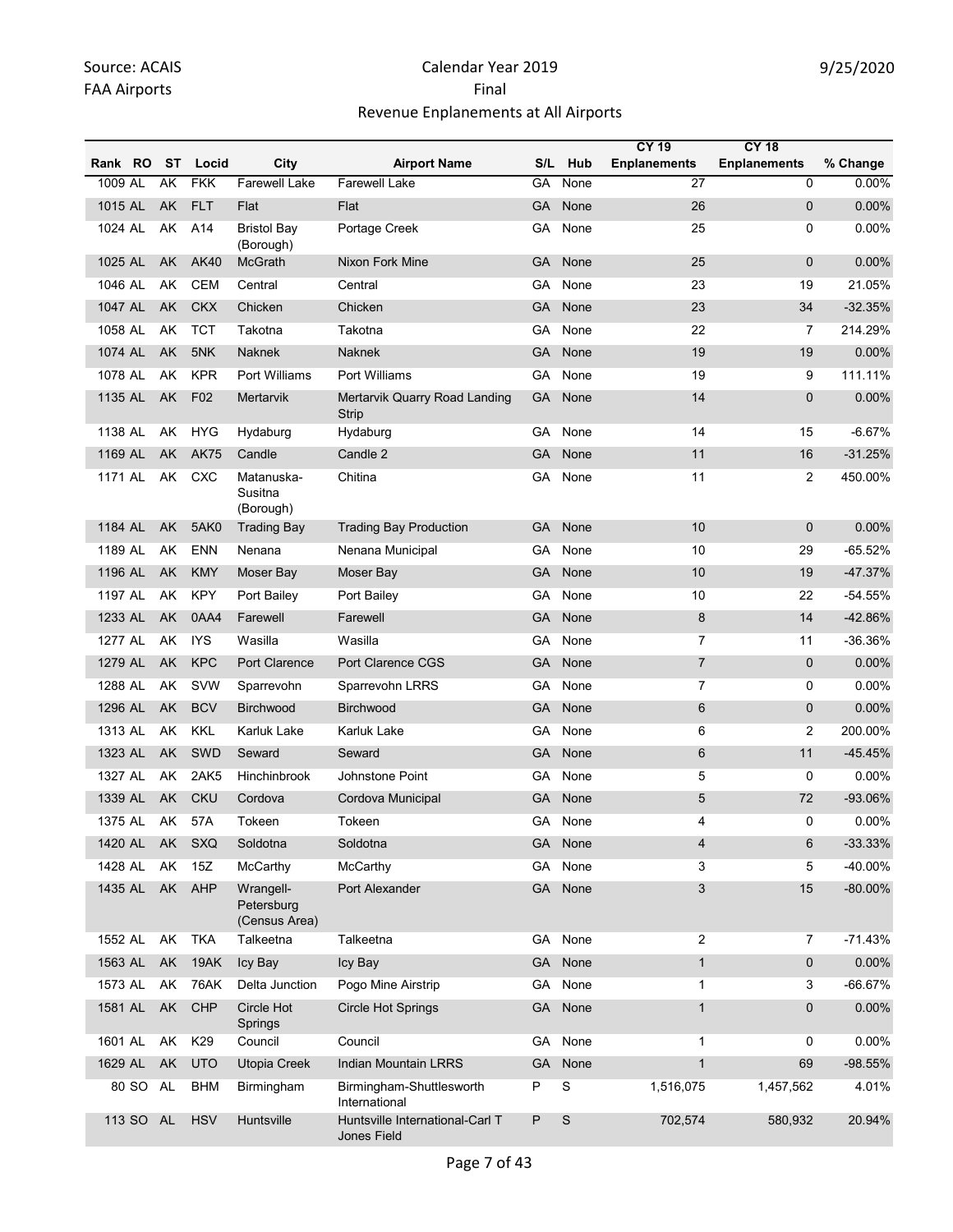|            |           |           |                |                    |                                                         |           |         | <b>CY 19</b>        | <b>CY 18</b>        |            |
|------------|-----------|-----------|----------------|--------------------|---------------------------------------------------------|-----------|---------|---------------------|---------------------|------------|
| Rank RO    |           | ST        | Locid          | City               | <b>Airport Name</b>                                     | S/L       | Hub     | <b>Enplanements</b> | <b>Enplanements</b> | % Change   |
| 165 SO     |           | <b>AL</b> | <b>MOB</b>     | Mobile             | <b>Mobile Regional</b>                                  | P         | N       | 328.245             | 297,544             | 10.32%     |
| 191 SO     |           | <b>AL</b> | <b>MGM</b>     | Montgomery         | Montgomery Regional (Dannelly<br>Field)                 | P         | N       | 194,990             | 170,544             | 14.33%     |
| 275 SO     |           | AL        | <b>DHN</b>     | Dothan             | Dothan Regional                                         | P         | N       | 58,860              | 52,855              | 11.36%     |
| 346 SO     |           | <b>AL</b> | <b>BFM</b>     | Mobile             | <b>Mobile Downtown</b>                                  | P         | N       | 22,852              | 1,087               | 2002.30%   |
| 456 SO     |           | AL        | <b>MSL</b>     | Muscle Shoals      | Northwest Alabama Regional                              | CS        | None    | 6,124               | 6,123               | 0.02%      |
| 592 SO     |           | <b>AL</b> | <b>TCL</b>     | Tuscaloosa         | <b>Tuscaloosa Ntl</b>                                   | <b>GA</b> | None    | 1,793               | 3,058               | $-41.37%$  |
| 800 SO     |           | AL        | ANB            | Anniston           | Anniston Regional                                       | GA        | None    | 162                 | 214                 | $-24.30%$  |
| 892 SO     |           | <b>AL</b> | <b>JKA</b>     | <b>Gulf Shores</b> | <b>Jack Edwards National</b>                            | GA        | None    | 68                  | 129                 | $-47.29%$  |
| 906 SO     |           | AL        | <b>CQF</b>     | Fairhope           | H. L. (Sonny) Callahan                                  | GA        | None    | 62                  | 104                 | -40.38%    |
| 934 SO     |           | <b>AL</b> | <b>AUO</b>     | Auburn             | Auburn University Regional                              | <b>GA</b> | None    | 48                  | 377                 | $-87.27%$  |
| 1049 SO    |           | AL        | <b>DCU</b>     | Decatur            | Pryor Field Regional                                    | GA        | None    | 23                  | 52                  | $-55.77%$  |
| 1104 SO    |           | <b>AL</b> | 09A            | <b>Butler</b>      | <b>Butler-Choctaw County</b>                            | <b>GA</b> | None    | 16                  | $\overline{4}$      | 300.00%    |
| 1146 SO    |           | AL        | <b>ASN</b>     | Talladega          | Talladega Municipal                                     | GA        | None    | 13                  | 32                  | -59.38%    |
| 1160 SO    |           | <b>AL</b> | <b>EET</b>     | Alabaster          | <b>Shelby County</b>                                    | <b>GA</b> | None    | 12                  | 14                  | $-14.29%$  |
| 1188 SO    |           | AL        | EKY            | Bessemer           | <b>Bessemer</b>                                         | GA        | None    | 10                  | 25                  | $-60.00\%$ |
| 1292 SO    |           | <b>AL</b> | 06A            | Tuskegee           | <b>Moton Field Municipal</b>                            | GA        | None    | 6                   | $\mathbf 0$         | 0.00%      |
| 1320 SO    |           | AL        | SCD            | Sylacauga          | Merkel Field Sylacauga Municipal GA                     |           | None    | 6                   | 21                  | $-71.43%$  |
| 1395 SO    |           | <b>AL</b> | <b>GAD</b>     | Gadsden            | Northeast Alabama Regional                              | GA        | None    | 4                   | $\overline{5}$      | $-20.00\%$ |
| 1409 SO    |           | <b>AL</b> | <b>MDQ</b>     | Huntsville         | Huntsville Executive Tom Sharp<br>Jr Field              | GA        | None    | 4                   | 8                   | -50.00%    |
| 1431 SO    |           | <b>AL</b> | <b>1R8</b>     | <b>Bay Minette</b> | <b>Bay Minette Municipal</b>                            | <b>GA</b> | None    | 3                   | $\overline{7}$      | $-57.14%$  |
| 1486 SO    |           | AL        | 12J            | <b>Brewton</b>     | <b>Brewton Municipal</b>                                | GA        | None    | 2                   | 0                   | $0.00\%$   |
| 1489 SO    |           | <b>AL</b> | 4A9            | Fort Payne         | <b>Isbell Field</b>                                     | GA        | None    | $\overline{2}$      | $\mathbf{0}$        | 0.00%      |
| 1590 SO    |           | AL        | <b>EUF</b>     | Eufaula            | Weedon Field                                            | GA        | None    | $\mathbf{1}$        | 19                  | $-94.74%$  |
|            | 95 SW AR  |           | LIT.           | Little Rock        | <b>Bill and Hillary Clinton</b><br>National/Adams Field | P         | S       | 1,086,740           | 1,031,258           | 5.38%      |
|            | 99 SW AR  |           | <b>XNA</b>     | Bentonville        | Northwest Arkansas Regional                             | P         | S       | 891,237             | 759,127             | 17.40%     |
|            | 249 SW    | AR.       | <b>FSM</b>     | Fort Smith         | Fort Smith Regional                                     | P         | N       | 91,960              | 86,973              | 5.73%      |
|            | 307 SW AR |           | <b>TXK</b>     | Texarkana          | Texarkana Regional-Webb Field                           | P         | N       | 37,492              | 37,599              | $-0.28%$   |
|            | 469 SW AR |           | <b>JBR</b>     | Jonesboro          | Jonesboro Municipal                                     | CS        | None    | 5,392               | 5,839               | $-7.66%$   |
|            | 487 SW AR |           | <b>HRO</b>     | Harrison           | <b>Boone County</b>                                     | <b>CS</b> | None    | 4,923               | 5,307               | $-7.24%$   |
|            | 488 SW AR |           | <b>HOT</b>     | <b>Hot Springs</b> | <b>Memorial Field</b>                                   | CS        | None    | 4,877               | 4,775               | 2.14%      |
|            | 511 SW AR |           | ELD            | El Dorado          | South Arkansas Regional at<br>Goodwin Field             | CS        | None    | 4,065               | 3,655               | 11.22%     |
|            | 825 SW AR |           | <b>FYV</b>     | Fayetteville       | <b>Drake Field</b>                                      | <b>GA</b> | None    | 129                 | 247                 | -47.77%    |
|            | 890 SW AR |           | <b>ROG</b>     | Rogers             | Rogers Executive - Carter Field                         | GA        | None    | 69                  | 164                 | -57.93%    |
|            |           |           | 914 SW AR ASG  | Springdale         | Springdale Municipal                                    | <b>GA</b> | None    | 56                  | 136                 | -58.82%    |
|            | 949 SW AR |           | <b>LRF</b>     | Jacksonville       | Little Rock AFB                                         | GA        | None    | 42                  | 0                   | 0.00%      |
| 1032 SW AR |           |           | <b>VBT</b>     | Bentonville        | Bentonville Municipal/Louise M<br><b>Thaden Field</b>   | <b>GA</b> | None    | 25                  | 75                  | $-66.67%$  |
|            |           |           | 1177 SW AR PBF | Pine Bluff         | Pine Bluff Regional Airport Grider GA None<br>Field     |           |         | 11                  | 12                  | $-8.33%$   |
| 1179 SW AR |           |           | <b>SGT</b>     | Ulm                | <b>Stuttgart Municipal Carl</b><br>Humphrey Field       |           | GA None | 11                  | 60                  | $-81.67%$  |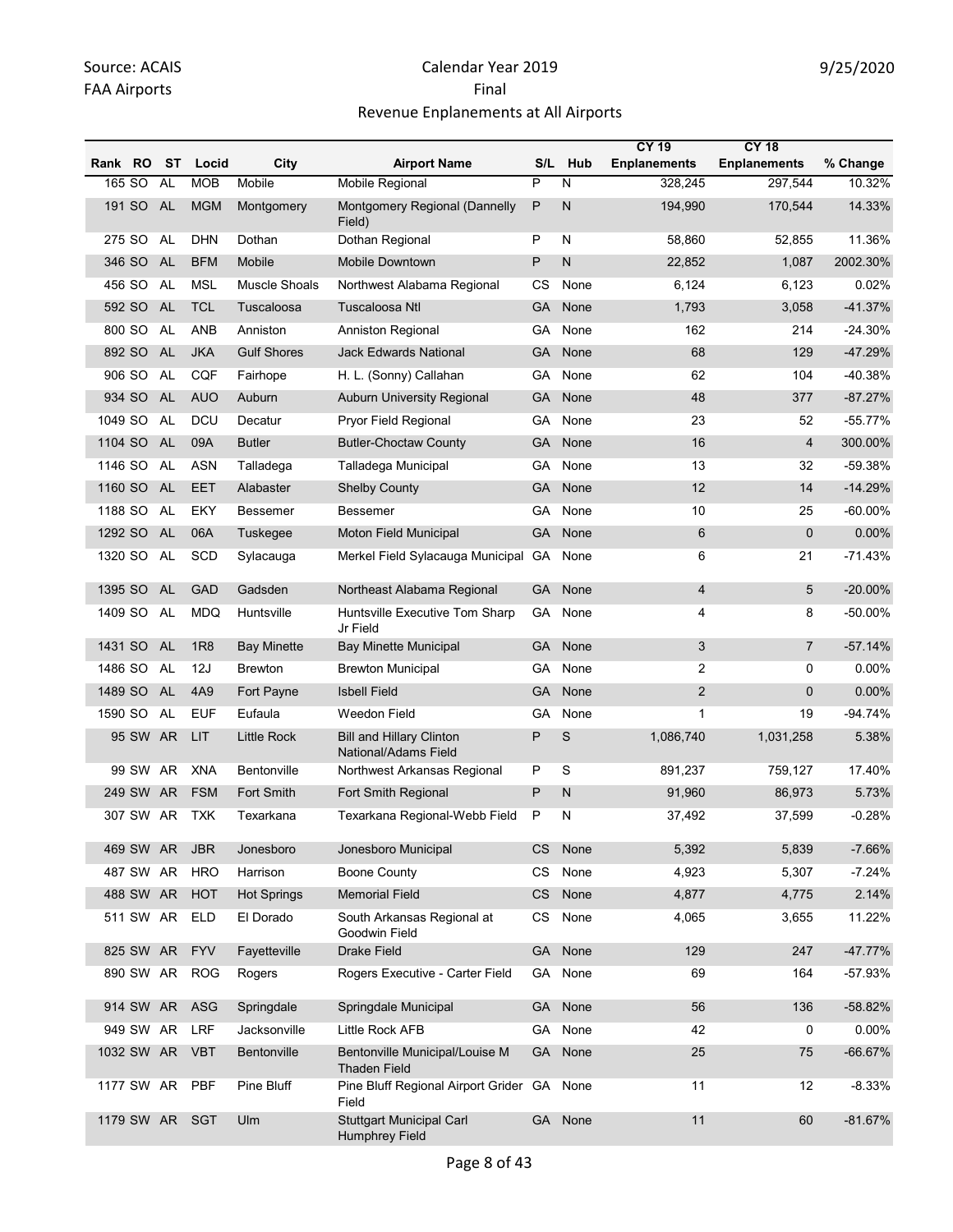|            |           |    |                 |                      |                                              |           |           | <b>CY 19</b>        | <b>CY 18</b>        |           |
|------------|-----------|----|-----------------|----------------------|----------------------------------------------|-----------|-----------|---------------------|---------------------|-----------|
| Rank RO    |           | ST | Locid           | City                 | <b>Airport Name</b>                          | S/L       | Hub       | <b>Enplanements</b> | <b>Enplanements</b> | % Change  |
| 1210 SW    |           | AR | <b>AWM</b>      | <b>West Memphis</b>  | West Memphis Municipal                       | GA        | None      | 9                   | 4                   | 125.00%   |
| 1322 SW AR |           |    | <b>SRC</b>      | Searcy               | Searcy Municipal                             | <b>GA</b> | None      | 6                   | 8                   | $-25.00%$ |
| 1355 SW AR |           |    | M18             | Hope                 | Hope Municipal                               | GA        | None      | 5                   | 0                   | 0.00%     |
| 1383 SW AR |           |    | <b>BVX</b>      | <b>Batesville</b>    | <b>Batesville Regional</b>                   | GA        | None      | $\overline{4}$      | $\overline{2}$      | 100.00%   |
| 1453 SW AR |           |    | HBZ             | Heber Springs        | Heber Springs Municipal                      | GA        | None      | 3                   | 3                   | 0.00%     |
| 1510 SW AR |           |    | <b>CXW</b>      | Conway               | <b>Cantrell Field</b>                        | <b>GA</b> | None      | $\overline{2}$      | 3                   | $-33.33%$ |
| 1550 SW AR |           |    | <b>RUE</b>      | Russellville         | <b>Russellville Regional</b>                 | GA        | None      | $\overline{c}$      | 14                  | $-85.71%$ |
|            | 273 WP AS |    | <b>PPG</b>      | Pago Pago            | Pago Pago International                      | P         | ${\sf N}$ | 59,246              | 74,495              | $-20.47%$ |
|            | 632 WP AS |    | <b>FAQ</b>      | Fitiuta              | Fitiuta                                      | GA        | None      | 1,148               | 2,384               | $-51.85%$ |
|            | 13 WP AZ  |    | <b>PHX</b>      | Phoenix              | Phoenix Sky Harbor International             | P         | L         | 22,433,552          | 21,622,580          | 3.75%     |
|            | 74 WP AZ  |    | TUS             | Tucson               | Tucson International                         | P         | S         | 1,849,081           | 1,753,227           | 5.47%     |
|            | 100 WP AZ |    | <b>IWA</b>      | Mesa                 | Phoenix-Mesa Gateway                         | P         | S         | 881,855             | 778,972             | 13.21%    |
|            | 178 WP    | AZ | <b>GCN</b>      | Grand Canyon         | <b>Grand Canyon National Park</b>            | P         | N         | 250,990             | 289,278             | $-13.24%$ |
|            | 217 WP AZ |    | <b>IFP</b>      | <b>Bullhead City</b> | Laughlin/Bullhead International              | P         | N         | 134,498             | 131,294             | 2.44%     |
|            | 226 WP AZ |    | <b>FLG</b>      | Flagstaff            | <b>Flagstaff Pulliam</b>                     | P         | N         | 119,864             | 67,793              | 76.81%    |
|            | 243 WP AZ |    | <b>NYL</b>      | Yuma                 | Yuma MCAS/Yuma International                 | P         | N         | 100,480             | 79,731              | 26.02%    |
|            | 297 WP AZ |    | <b>PGA</b>      | Page                 | Page Municipal                               | P         | N         | 41,579              | 25,387              | 63.78%    |
|            | 325 WP AZ |    | <b>PRC</b>      | Prescott             | Prescott Regional - Ernest A Love P<br>Field |           | N         | 27,771              | 10,337              | 168.66%   |
|            | 219 WP AZ |    | 1G4             | Peach Springs        | <b>Grand Canyon West</b>                     | GA        | None      | 132,884             | 175,956             | $-24.48%$ |
|            | 440 WP AZ |    | 1Z1             | Whitmore             | <b>Grand Canyon Bar Ten Airstrip</b>         | <b>GA</b> | None      | 7,767               | 7,586               | 2.39%     |
|            | 492 WP AZ |    | SOW             | Show Low             | Show Low Regional                            | CS        | None      | 4,574               | 4,042               | 13.16%    |
|            | 634 WP AZ |    | <b>SDL</b>      | Scottsdale           | Scottsdale                                   | <b>GA</b> | None      | 1,143               | 2,390               | $-52.18%$ |
|            | 637 WP    | AZ | <b>DMA</b>      | Tucson               | Davis Monthan AFB                            | GA        | None      | 1,117               | 740                 | 50.95%    |
|            | 658 WP AZ |    | <b>CHD</b>      | Chandler             | <b>Chandler Municipal</b>                    | <b>GA</b> | None      | 849                 | 516                 | 64.53%    |
|            | 835 WP AZ |    | <b>FHU</b>      | Fort Huachuca        | Sierra Vista Municipal-Libby AAF             | GA        | None      | 116                 | 1                   | 11500.00% |
|            | 878 WP AZ |    | L41             | Marble Canyon        | Marble Canyon                                | <b>GA</b> | None      | 77                  | 78                  | $-1.28%$  |
|            | 879 WP AZ |    | AVQ             | Marana               | Marana Regional                              | GA        | None      | 75                  | 87                  | -13.79%   |
|            | 896 WP AZ |    | <b>CFT</b>      | Clifton              | <b>Greenlee County</b>                       |           | GA None   | 67                  | 0                   | 0.00%     |
|            | 951 WP AZ |    | <b>DVT</b>      | Phoenix              | <b>Phoenix Deer Valley</b>                   | GA        | None      | 41                  | 189                 | -78.31%   |
|            | 963 WP AZ |    | <b>SEZ</b>      | Sedona               | Sedona                                       | <b>GA</b> | None      | 38                  | 79                  | $-51.90%$ |
| 1019 WP AZ |           |    | LUF             | Glendale             | Luke AFB                                     | GA        | None      | 26                  | 0                   | 0.00%     |
| 1037 WP AZ |           |    | L37             | Peach Springs        | <b>Grand Canyon Caverns</b>                  | <b>GA</b> | None      | 24                  | 43                  | -44.19%   |
| 1061 WP AZ |           |    | <b>GEU</b>      | Glendale             | Glendale Municipal                           | GA        | None      | 21                  | 98                  | $-78.57%$ |
| 1173 WP AZ |           |    | HII             | Lake Havasu<br>City  | Lake Havasu City                             | GA        | None      | 11                  | 21                  | -47.62%   |
| 1206 WP AZ |           |    | SAD             | Safford              | Safford Regional                             | GA.       | None      | 10                  | 16                  | -37.50%   |
| 1257 WP AZ |           |    | <b>OLS</b>      | <b>Nogales</b>       | Nogales International                        | GA        | None      | 8                   | 13                  | $-38.46%$ |
| 1285 WP AZ |           |    | P <sub>52</sub> | Cottonwood           | Cottonwood                                   | GA        | None      | 7                   | 0                   | 0.00%     |
| 1293 WP AZ |           |    | 0V7             | Kayenta              | Kayenta                                      | <b>GA</b> | None      | 6                   | 120                 | -95.00%   |
| 1319 WP AZ |           |    | <b>RYN</b>      | Tucson               | Ryan Field                                   | GA        | None      | 6                   | 0                   | 0.00%     |
| 1359 WP AZ |           |    | <b>MZJ</b>      | Pinal (County)       | Pinal Airpark                                |           | GA None   | 5                   | 6                   | $-16.67%$ |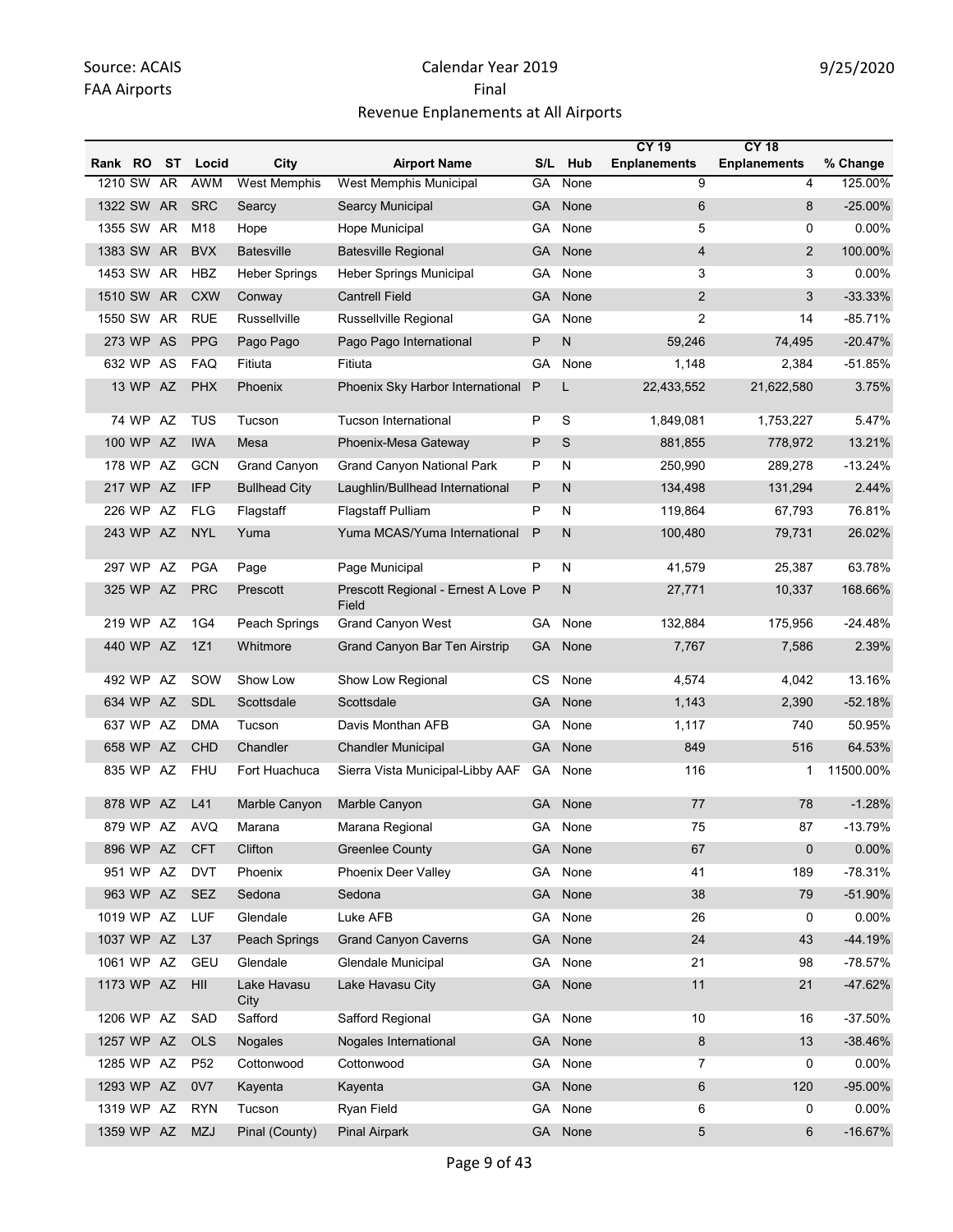| Rank RO |            | ST | Locid      | City                                      | <b>Airport Name</b>                                 | S/L       | Hub          | <b>CY 19</b><br><b>Enplanements</b> | <b>CY 18</b><br><b>Enplanements</b> | % Change  |
|---------|------------|----|------------|-------------------------------------------|-----------------------------------------------------|-----------|--------------|-------------------------------------|-------------------------------------|-----------|
| 1505 WP |            | AZ | CGZ        | Casa Grande                               | Casa Grande Municipal                               | GA        | None         | $\overline{2}$                      | $\mathbf{1}$                        | 100.00%   |
|         | 1528 WP AZ |    | <b>GYR</b> | Goodyear                                  | Phoenix Goodyear                                    | GA        | None         | $\overline{2}$                      | 139                                 | -98.56%   |
| 1587 WP |            | AZ | E25        | Wickenburg                                | Wickenburg Municipal                                | GA        | None         | $\mathbf{1}$                        | 3                                   | $-66.67%$ |
|         | 1597 WP AZ |    | <b>IGM</b> | Kingman                                   | Kingman                                             | <b>GA</b> | None         | $\mathbf{1}$                        | 44                                  | $-97.73%$ |
| 1616 WP |            | AZ | <b>PAN</b> | Payson                                    | Payson                                              | GA        | None         | $\mathbf{1}$                        | 0                                   | 0.00%     |
|         | 2 WP       | CA | <b>LAX</b> | Los Angeles                               | Los Angeles International                           | P         | L            | 42,939,104                          | 42,624,050                          | 0.74%     |
|         | 7 WP CA    |    | <b>SFO</b> | San Francisco<br>International<br>Airport | San Francisco International                         | P         | L            | 27,779,230                          | 27,790,717                          | $-0.04%$  |
|         | 24 WP      | CA | <b>SAN</b> | San Diego                                 | San Diego International                             | P         | L            | 12,648,692                          | 12, 174, 224                        | 3.90%     |
|         | 35 WP CA   |    | <b>SJC</b> | San Jose                                  | Norman Y Mineta San Jose<br>International           | P         | M            | 7,688,152                           | 7,032,851                           | 9.32%     |
|         | 39 WP      | CA | <b>OAK</b> | Oakland                                   | Metropolitan Oakland<br>International               | P         | M            | 6,560,230                           | 6,686,603                           | $-1.89%$  |
|         | 40 WP      | CA | <b>SMF</b> | Sacramento                                | Sacramento International                            | P         | М            | 6,454,413                           | 5,907,629                           | 9.26%     |
|         | 42 WP      | CA | <b>SNA</b> | Santa Ana                                 | John Wayne Airport-Orange<br>County                 | P         | M            | 5,153,276                           | 5,201,642                           | $-0.93%$  |
|         | 56 WP      | CA | <b>BUR</b> | <b>Burbank</b>                            | Bob Hope                                            | P         | M            | 2,988,720                           | 2,680,240                           | 11.51%    |
|         | 57 WP      | CA | <b>ONT</b> | Ontario                                   | Ontario International                               | P         | M            | 2,723,002                           | 2,498,993                           | 8.96%     |
|         | 76 WP      | CA | <b>LGB</b> | Long Beach                                | Long Beach /Daugherty Field/                        | P         | S            | 1,752,283                           | 1,908,635                           | $-8.19%$  |
|         | 85 WP      | CA | <b>PSP</b> | Palm Springs                              | Palm Springs International                          | P         | S            | 1,309,170                           | 1,163,883                           | 12.48%    |
|         | 98 WP      | CA | <b>FAT</b> | Fresno                                    | Fresno Yosemite International                       | P         | S            | 966,607                             | 853,538                             | 13.25%    |
|         | 132 WP     | CA | <b>SBA</b> | Santa Barbara                             | Santa Barbara Municipal                             | P         | S            | 510,141                             | 403,745                             | 26.35%    |
|         | 176 WP     | CA | <b>SBP</b> |                                           | San Luis Obispo San Luis County Regional            | Ρ         | N            | 267,924                             | 235,570                             | 13.73%    |
|         | 182 WP     | CA | <b>STS</b> | Santa Rosa                                | Charles M Schulz - Sonoma<br>County                 | P         | $\mathsf{N}$ | 239,859                             | 217,480                             | 10.29%    |
|         | 183 WP     | CA | <b>MRY</b> | Monterey                                  | Monterey Regional                                   | P         | N            | 233,967                             | 186,806                             | 25.25%    |
|         | 220 WP     | CA | <b>BFL</b> | <b>Bakersfield</b>                        | <b>Meadows Field</b>                                | P         | N            | 129,669                             | 105,104                             | 23.37%    |
|         | 242 WP     | CA | <b>SCK</b> | Stockton                                  | Stockton Metropolitan                               | P         | N            | 101,156                             | 98,908                              | 2.27%     |
|         | 254 WP CA  |    | <b>ACV</b> | Arcata                                    | California Redwood Coast-<br><b>Humboldt County</b> | P         | N            | 86,147                              | 69,575                              | 23.82%    |
|         | 282 WP CA  |    | <b>RDD</b> | Redding                                   | Redding Municipal                                   | P         | N            | 51,639                              | 42,775                              | 20.72%    |
|         | 339 WP CA  |    | <b>SMX</b> | Santa Maria                               | Santa Maria Public/Capt G Allan<br>Hancock Field    | P         | N            | 24,266                              | 23,008                              | 5.47%     |
|         | 371 WP CA  |    | <b>MMH</b> |                                           | Mammoth Lakes Mammoth Yosemite                      | P         | N            | 17,248                              | 23,522                              | $-26.67%$ |
|         | 304 WP CA  |    | <b>RIV</b> | Riverside                                 | March ARB                                           | <b>GA</b> | None         | 39,888                              | 35,529                              | 12.27%    |
|         | 428 WP CA  |    | CEC        | <b>Crescent City</b>                      | Jack McNamara Field                                 | CS        | None         | 9,144                               | 5,907                               | 54.80%    |
|         | 450 WP CA  |    | <b>MCE</b> | Merced                                    | Merced Regional/Macready Field                      | CS        | None         | 6,816                               | 7,355                               | $-7.33%$  |
|         | 480 WP CA  |    | SQL        | San Carlos                                | San Carlos                                          | CS        | None         | 5,069                               | 257                                 | 1872.37%  |
|         | 526 WP CA  |    | <b>IPL</b> | Imperial                                  | <b>Imperial County</b>                              | CS        | None         | 3,412                               | 6,648                               | -48.68%   |
|         | 527 WP CA  |    | <b>HHR</b> | Hawthorne                                 | Jack Northrop Field/Hawthorne<br>Municipal          | CS        | None         | 3,407                               | 2,073                               | 64.35%    |
|         | 549 WP CA  |    | <b>VNY</b> | Van Nuys                                  | Van Nuys                                            | <b>GA</b> | None         | 2,983                               | 4,208                               | $-29.11%$ |
|         | 601 WP CA  |    | <b>NKX</b> | San Diego                                 | Miramar MCAS (Joe Foss Field)                       | GA        | None         | 1,571                               | 1,311                               | 19.83%    |
|         | 638 WP CA  |    | <b>TRK</b> | Truckee                                   | Truckee-Tahoe                                       | <b>GA</b> | None         | 1,116                               | 1,065                               | 4.79%     |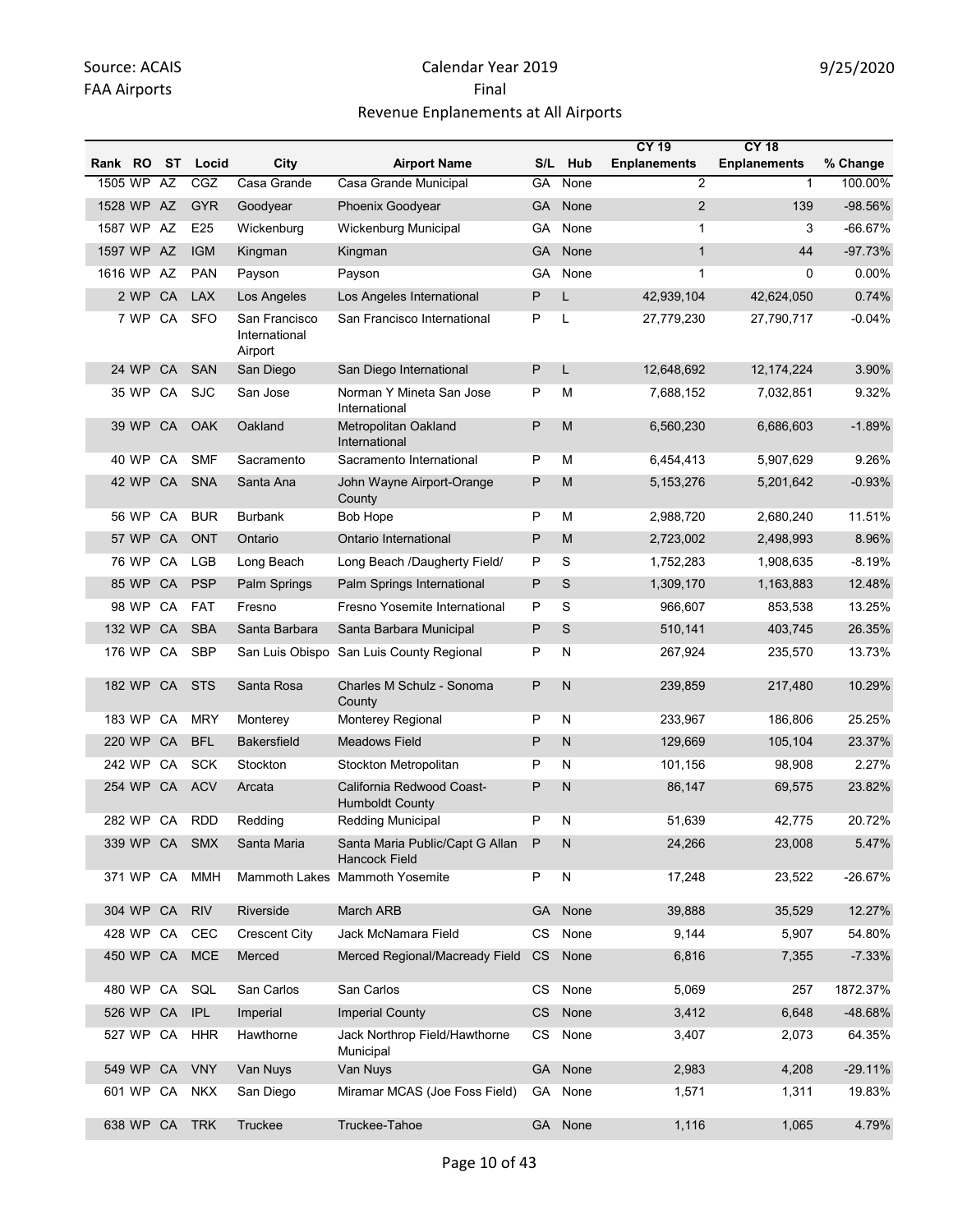|            |           |           |                 |                                |                                                 |           |         | <b>CY 19</b>        | <b>CY 18</b>        |            |
|------------|-----------|-----------|-----------------|--------------------------------|-------------------------------------------------|-----------|---------|---------------------|---------------------|------------|
| Rank RO    |           | ST        | Locid           | City                           | <b>Airport Name</b>                             | S/L       | Hub     | <b>Enplanements</b> | <b>Enplanements</b> | % Change   |
|            | 662 WP    | CA        | SUU             | Fairfield                      | <b>Travis AFB</b>                               | GA        | None    | 821                 | 985                 | $-16.65%$  |
|            | 675 WP    | CA        | <b>NTD</b>      | Point Mugu                     | Point Mugu NAS                                  | GA        | None    | 669                 | 659                 | 1.52%      |
|            | 683 WP    | CA        | <b>APC</b>      | Napa                           | Napa County                                     | GA        | None    | 632                 | 1,211               | -47.81%    |
|            | 712 WP    | CA        | <b>CRQ</b>      | Carlsbad                       | McClellan-Palomar                               | GA        | None    | 424                 | 5,856               | $-92.76%$  |
|            | 722 WP    | CA        | <b>NJK</b>      | El Centro                      | El Centro NAF (Vraciu Field)                    | GА        | None    | 398                 | 529                 | $-24.76%$  |
|            | 740 WP    | CA        | <b>NUQ</b>      | <b>Mountain View</b>           | <b>Moffett Federal Airfield</b>                 | GA        | None    | 318                 | 375                 | $-15.20%$  |
|            | 749 WP    | CA        | <b>TRM</b>      | Palm Springs                   | Jacqueline Cochran Regional                     | GА        | None    | 284                 | 515                 | $-44.85%$  |
|            | 759 WP    | CA        | <b>SMO</b>      | Santa Monica                   | Santa Monica Municipal                          | GA        | None    | 242                 | 363                 | $-33.33%$  |
|            | 765 WP CA |           | <b>NZY</b>      | San Diego                      | North Island NAS /Halsey Field/                 | GА        | None    | 235                 | 658                 | $-64.29%$  |
|            | 792 WP    | CA        | <b>CMA</b>      | Camarillo                      | Camarillo                                       | GA        | None    | 170                 | 440                 | $-61.36%$  |
|            | 801 WP    | CA        | <b>UDD</b>      | Palm Springs                   | <b>Bermuda Dunes</b>                            | GА        | None    | 162                 | 219                 | $-26.03%$  |
|            | 852 WP    | CA        | <b>SBD</b>      | San Bernardino                 | San Bernardino International                    | GA        | None    | 98                  | 114                 | $-14.04%$  |
|            | 853 WP    | CA        | <b>BAB</b>      | Marysville                     | <b>Beale AFB</b>                                | GA        | None    | 97                  | 22                  | 340.91%    |
|            | 854 WP    | CA        | <b>SAC</b>      | Sacramento                     | Sacramento Executive                            | GA        | None    | 97                  | 100                 | $-3.00%$   |
|            | 857 WP    | CA        | <b>MHR</b>      | Sacramento                     | Sacramento Mather                               | GA        | None    | 94                  | 176                 | -46.59%    |
|            | 858 WP    | <b>CA</b> | <b>CXL</b>      | Calexico                       | Calexico International                          | GA        | None    | 92                  | 44                  | 109.09%    |
|            | 870 WP    | CA        | <b>CCR</b>      | Concord                        | <b>Buchanan Field</b>                           | GА        | None    | 81                  | 13,077              | -99.38%    |
|            | 874 WP    | CA        | <b>LVK</b>      | Livermore                      | Livermore Municipal                             | GA        | None    | 79                  | 472                 | $-83.26%$  |
|            | 894 WP    | CA        | <b>SDM</b>      | San Diego                      | <b>Brown Field Municipal</b>                    | GА        | None    | 68                  | 65                  | 4.62%      |
|            | 903 WP    | CA        | O <sub>59</sub> | Cedarville                     | Cedarville                                      | GA        | None    | 63                  | $\mathbf 0$         | 0.00%      |
|            | 904 WP    | CA        | <b>TOA</b>      | Torrance                       | Zamperini Field                                 | GА        | None    | 63                  | 85                  | $-25.88%$  |
|            | 909 WP CA |           | <b>TVL</b>      | South Lake<br>Tahoe            | Lake Tahoe                                      | <b>GA</b> | None    | 60                  | 70                  | $-14.29%$  |
|            | 924 WP    | CA        | GOO             | <b>Grass Valley</b>            | Nevada County                                   | GА        | None    | 52                  | 84                  | $-38.10%$  |
|            | 942 WP    | CA        | <b>OXR</b>      | Oxnard                         | Oxnard                                          | <b>GA</b> | None    | 45                  | 75                  | $-40.00\%$ |
|            | 943 WP    | CA        | <b>PRB</b>      | Paso Robles                    | Paso Robles Municipal                           | GА        | None    | 45                  | 114                 | $-60.53%$  |
|            | 966 WP    | CA        | <b>SEE</b>      | San Diego                      | Gillespie Field                                 | GA        | None    | 37                  | 62                  | $-40.32%$  |
|            | 971 WP CA |           | <b>VIS</b>      | Visalia                        | Visalia Municipal                               | GA        | None    | 36                  | 73                  | -50.68%    |
|            |           |           | 1010 WP CA HWD  | Hayward                        | <b>Hayward Executive</b>                        |           | GA None | 27                  | 201                 | $-86.57%$  |
| 1020 WP CA |           |           | <b>MCC</b>      | Sacramento                     | McClellan Airfield                              |           | GA None | 26                  | 52                  | -50.00%    |
| 1052 WP CA |           |           | <b>VBG</b>      | Lompoc                         | Vandenberg AFB                                  | <b>GA</b> | None    | 23                  | 58                  | $-60.34%$  |
| 1053 WP CA |           |           | <b>VCV</b>      | Victorville                    | Southern California Logistics                   |           | GA None | 23                  | 60                  | $-61.67%$  |
| 1066 WP CA |           |           | <b>BIH</b>      | <b>Bishop</b>                  | Bishop                                          |           | GA None | 20                  | 24                  | $-16.67%$  |
| 1070 WP CA |           |           | L08             | Borrego Springs Borrego Valley |                                                 |           | GA None | 20                  | 2                   | 900.00%    |
|            |           |           | 1081 WP CA SNS  | Salinas                        | Salinas Municipal                               |           | GA None | 19                  | 25                  | $-24.00%$  |
| 1115 WP CA |           |           | <b>MHV</b>      | Mojave                         | Mojave Air and Space Port                       |           | GA None | 16                  | 6                   | 166.67%    |
| 1117 WP CA |           |           | <b>MYF</b>      | San Diego                      | Montgomery-Gibbs Executive                      |           | GA None | 16                  | 322                 | $-95.03%$  |
| 1127 WP CA |           |           | LHM             | Lincoln                        | Lincoln Regional/Karl Harder<br>Field           |           | GA None | 15                  | 95                  | $-84.21%$  |
| 1129 WP CA |           |           | <b>MOD</b>      | Modesto                        | Modesto City County-Harry Sham GA None<br>Field |           |         | 15                  | 93                  | $-83.87%$  |
|            |           |           | 1154 WP CA WJF  | Lancaster                      | General Wm J Fox Airfield                       |           | GA None | 13                  | 20                  | -35.00%    |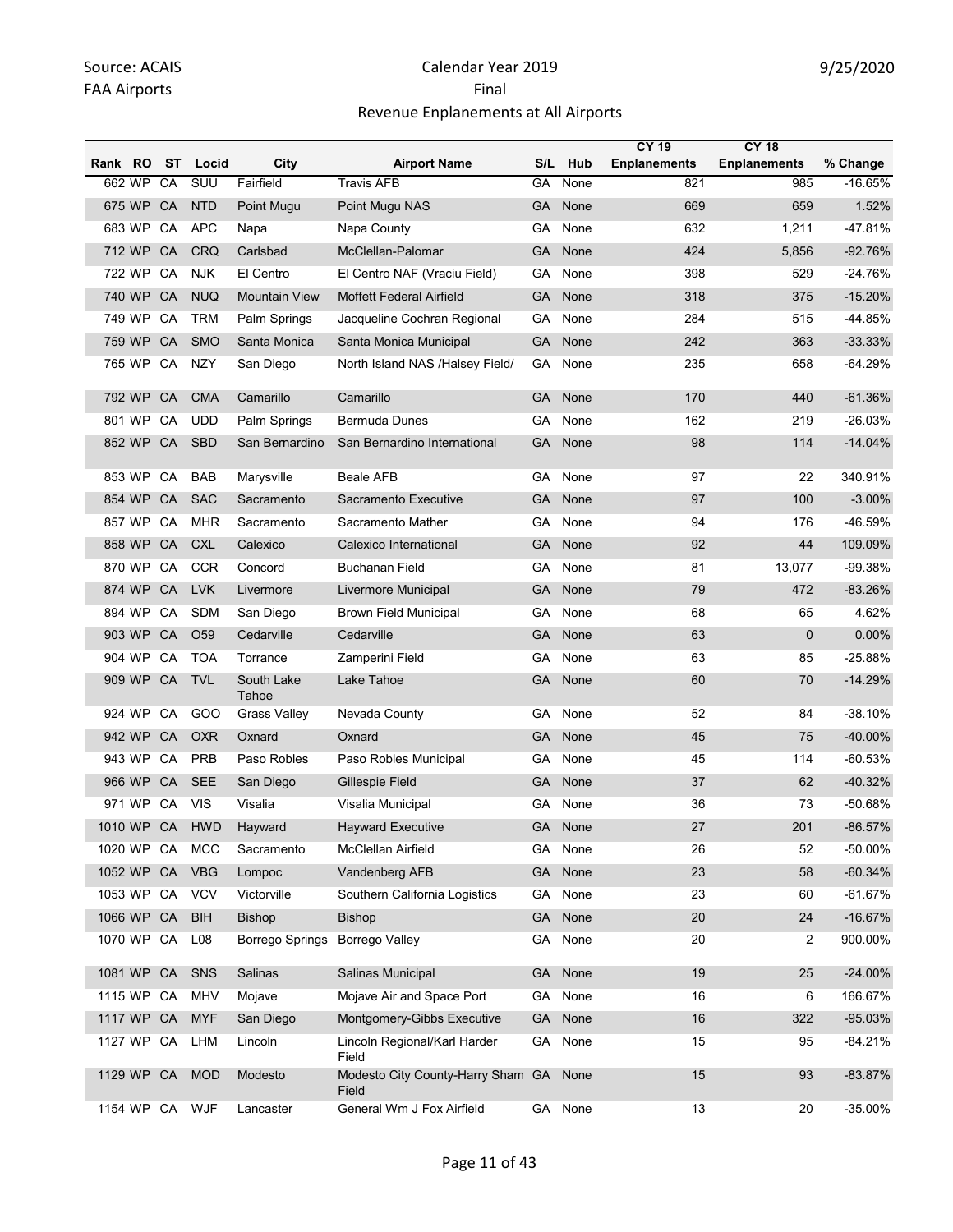|            |        |    |               |                                             |                                           |           |              | <b>CY 19</b>        | <b>CY 18</b>        |           |
|------------|--------|----|---------------|---------------------------------------------|-------------------------------------------|-----------|--------------|---------------------|---------------------|-----------|
| Rank RO    |        | ST | Locid         | City                                        | <b>Airport Name</b>                       | S/L       | Hub          | <b>Enplanements</b> | <b>Enplanements</b> | % Change  |
| 1175 WP    |        | CA | L06           | <b>Death Valley</b><br><b>National Park</b> | <b>Furnace Creek</b>                      | <b>GA</b> | None         | 11                  | $\Omega$            | 0.00%     |
| 1213 WP CA |        |    | <b>CIC</b>    | Chico                                       | Chico Municipal                           | GA        | None         | 9                   | 38                  | $-76.32%$ |
| 1214 WP    |        | CA | <b>CVH</b>    | Hollister                                   | <b>Hollister Municipal</b>                | GA        | None         | 9                   | $\overline{4}$      | 125.00%   |
| 1216 WP CA |        |    | <b>DWA</b>    | Davis                                       | <b>Yolo County</b>                        | GA        | None         | 9                   | 8                   | 12.50%    |
| 1218 WP    |        | CA | F70           | Riverside<br>(County)                       | <b>French Valley</b>                      | <b>GA</b> | None         | 9                   | 6                   | 50.00%    |
| 1232 WP CA |        |    | <b>WVI</b>    | Watsonville                                 | Watsonville Municipal                     | GA        | None         | 9                   | 70                  | $-87.14%$ |
| 1235 WP    |        | CA | A26           | <b>Adin</b>                                 | Adin                                      | <b>GA</b> | None         | 8                   | $\mathbf{0}$        | $0.00\%$  |
| 1254 WP CA |        |    | O46           | Weed                                        | Weed                                      | GA        | None         | 8                   | 4                   | 100.00%   |
| 1261 WP    |        | CA | SIY           | Montague                                    | Siskiyou County                           | GA        | None         | 8                   | 15                  | -46.67%   |
| 1284 WP    |        | CA | <b>NLC</b>    | Lemoore                                     | Lemoore NAS (Reeves Field)                | GА        | None         | 7                   | $\mathbf 0$         | 0.00%     |
| 1310 WP CA |        |    | HJO           | Hanford                                     | Hanford Municipal                         | GA        | None         | 6                   | 25                  | $-76.00%$ |
| 1317 WP    |        | CA | <b>PAO</b>    | Palo Alto                                   | Palo Alto                                 | GА        | None         | 6                   | 11                  | $-45.45%$ |
| 1329 WP    |        | CA | 66CA          | Cambria                                     | Rancho San Simeon                         | GA        | None         | 5                   | $\mathbf{0}$        | 0.00%     |
| 1345 WP    |        | CA | <b>EMT</b>    | El Monte                                    | San Gabriel Valley                        | GА        | None         | 5                   | 0                   | $0.00\%$  |
| 1352 WP    |        | CA | <b>IZA</b>    | Santa Ynez                                  | Santa Ynez                                | GA        | None         | 5                   | $\mathbf{0}$        | 0.00%     |
| 1385 WP    |        | CA | <b>CNO</b>    | Chino                                       | Chino                                     | GA        | None         | 4                   | 14                  | $-71.43%$ |
| 1389 WP    |        | CA | <b>DVO</b>    | Novato                                      | <b>Gnoss Field</b>                        | <b>GA</b> | None         | $\overline{4}$      | 128                 | $-96.88%$ |
| 1430 WP    |        | CA | 106           | Dunsmuir                                    | Dunsmuir Municipal-Mott                   | GА        | None         | 3                   | 0                   | 0.00%     |
| 1455 WP    |        | CA | IYK           | Inyokern                                    | Inyokern                                  | GA        | None         | 3                   | $\overline{4}$      | $-25.00%$ |
| 1462 WP CA |        |    | <b>MYV</b>    | Marysville                                  | <b>Yuba County</b>                        | GА        | None         | 3                   | 10                  | -70.00%   |
| 1463 WP    |        | CA | O02           | Beckwourth                                  | Nervino                                   | GA        | None         | 3                   | $\mathbf{1}$        | 200.00%   |
| 1464 WP    |        | CA | <b>OVE</b>    | Oroville                                    | Oroville Municipal                        | GA        | None         | 3                   | 54                  | $-94.44%$ |
| 1467 WP    |        | CA | <b>POC</b>    | La Verne                                    | <b>Brackett Field</b>                     | GA        | None         | 3                   | 31                  | $-90.32%$ |
| 1503 WP    |        | CA | C80           | Coalinga                                    | New Coalinga Municipal                    | GА        | None         | 2                   | 0                   | 0.00%     |
| 1529 WP    |        | CA | <b>HAF</b>    | Half Moon Bay                               | Half Moon Bay                             | GA        | None         | $\overline{2}$      | $\overline{2}$      | 0.00%     |
| 1537 WP    |        | CA | LLR.          | <b>Little River</b>                         | <b>Little River</b>                       | GА        | None         | 2                   | 15                  | $-86.67%$ |
| 1543 WP    |        | CA | O22           | Columbia                                    | Columbia                                  | GA        | None         | $\overline{2}$      | 3                   | $-33.33%$ |
| 1549 WP    |        | CA | <b>RAL</b>    | Riverside                                   | Riverside Municipal                       | GА        | None         | 2                   | 39                  | $-94.87%$ |
| 1560 WP CA |        |    | 05CL          | Pope Valley                                 | Pope Valley                               | <b>GA</b> | None         | $\mathbf{1}$        | $\mathbf 0$         | 0.00%     |
| 1582 WP CA |        |    | CPU           | San Andreas                                 | Calaveras County-Maury<br>Rasmussen Field | GA        | None         | $\mathbf{1}$        | 0                   | 0.00%     |
| 1609 WP CA |        |    | O05           | Chester                                     | Rogers Field                              | <b>GA</b> | None         | $\mathbf{1}$        | $\mathbf 0$         | 0.00%     |
| 1610 WP    |        | CA | O27           | Oakdale                                     | Oakdale                                   | GA        | None         | $\mathbf{1}$        | 0                   | 0.00%     |
| 1619 WP CA |        |    | <b>RBL</b>    | <b>Red Bluff</b>                            | Red Bluff Municipal                       | <b>GA</b> | None         | $\mathbf{1}$        | 9                   | -88.89%   |
| 1626 WP CA |        |    | <b>TLR</b>    | Tulare                                      | <b>Mefford Field</b>                      | GА        | None         | $\mathbf{1}$        | 0                   | 0.00%     |
|            | 5 NM   | CO | <b>DEN</b>    | Denver                                      | Denver International                      | P         | L            | 33,592,945          | 31,362,941          | 7.11%     |
|            |        |    | 105 NM CO COS | Colorado<br>Springs                         | City of Colorado Springs<br>Municipal     | Ρ         | S            | 828,429             | 845,742             | $-2.05%$  |
|            | 170 NM | CO | ASE           | Aspen                                       | Aspen-Pitkin County/Sardy Field           | P         | $\mathsf{N}$ | 308,143             | 285,448             | 7.95%     |
|            | 179 NM | CO | GJT           | Grand Junction                              | <b>Grand Junction Regional</b>            | Ρ         | N            | 250,016             | 221,978             | 12.63%    |
|            | 190 NM | CO | <b>DRO</b>    | Durango                                     | Durango-La Plata County                   | Ρ         | $\mathsf{N}$ | 195,220             | 189,225             | 3.17%     |
|            |        |    | 193 NM CO EGE | Eagle                                       | Eagle County Regional                     | Ρ         | N            | 191,377             | 173,863             | 10.07%    |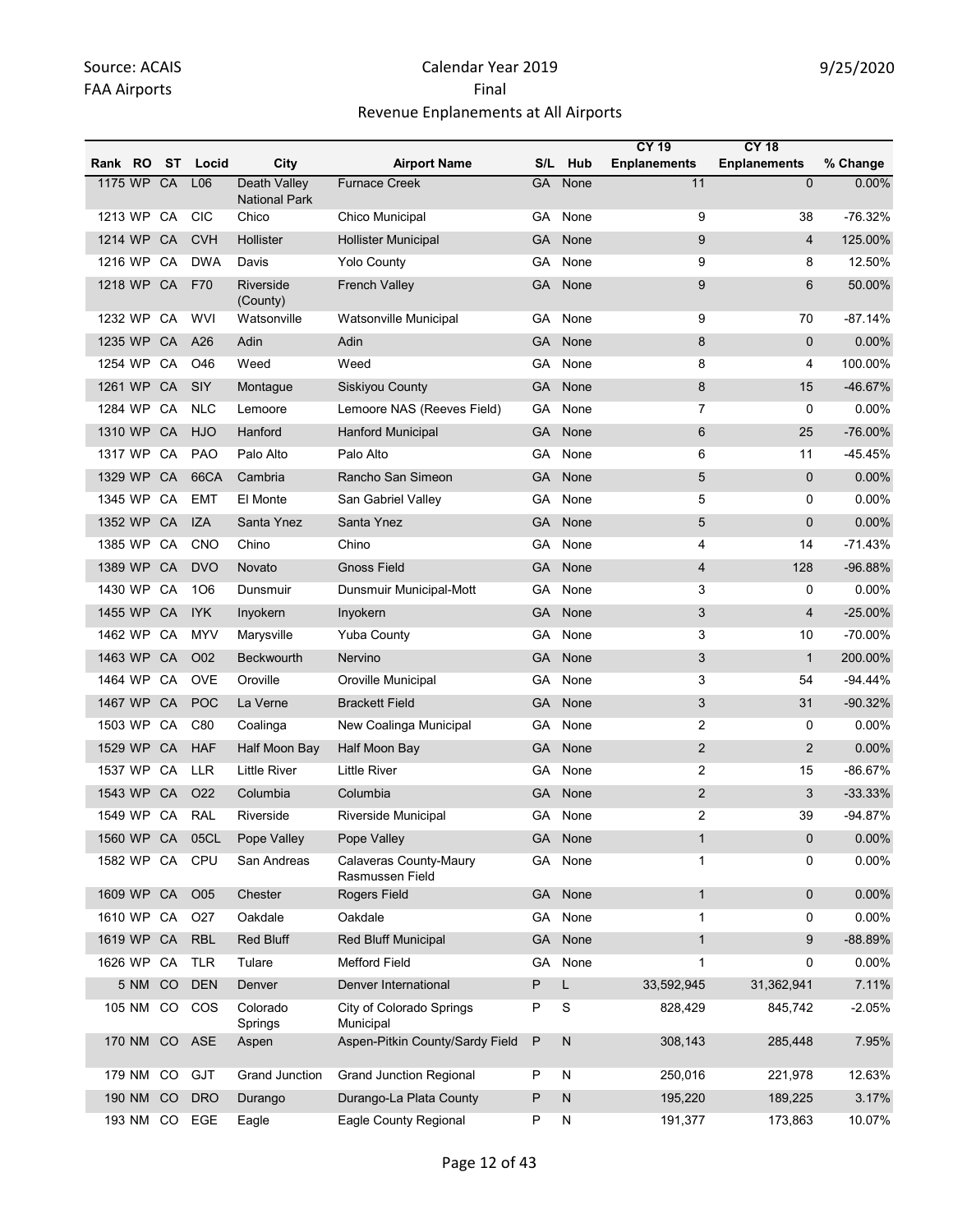|            |                 |                  |                   |                                            |           |              | <b>CY 19</b>        | <b>CY 18</b>        |           |
|------------|-----------------|------------------|-------------------|--------------------------------------------|-----------|--------------|---------------------|---------------------|-----------|
| Rank RO    | ST              | Locid            | City              | <b>Airport Name</b>                        |           | S/L Hub      | <b>Enplanements</b> | <b>Enplanements</b> | % Change  |
| 206 NM     | CO              | <b>MTJ</b>       | Montrose          | Montrose Regional                          | P         | N            | 158,198             | 133,924             | 18.13%    |
| 238 NM     | CO.             | HDN              | Hayden            | Yampa Valley                               | P         | N            | 106,007             | 100,079             | 5.92%     |
| 309 NM     | <sub>CO</sub>   | GUC              | Gunnison          | Gunnison-Crested Butte Regional P          |           | N            | 36,183              | 36,238              | $-0.15%$  |
| 403 NM     | CO              | <b>PUB</b>       | Pueblo            | Pueblo Memorial                            | P         | N            | 12,230              | 10,459              | 16.93%    |
| 423 NM     | CO              | <b>ALS</b>       | Alamosa           | San Luis Valley<br>Regional/Bergman Field  | P         | $\mathsf{N}$ | 10,044              | 7,125               | 40.97%    |
| 431 NM     | CO              | CEZ              | Cortez            | Cortez Municipal                           | CS        | None         | 8,719               | 8,045               | 8.38%     |
| 465 NM     | CO              | <b>TEX</b>       | Telluride         | <b>Telluride Regional</b>                  | CS        | None         | 5,519               | 1,910               | 188.95%   |
| 546 NM     | CO.             | <b>FNL</b>       | Loveland          | Northern Colorado Regional                 | CS        | None         | 3,023               | 2,538               | 19.11%    |
| 669 NM     | <sub>CO</sub>   | <b>APA</b>       | Englewood         | Centennial                                 | <b>GA</b> | None         | 749                 | 1,767               | $-57.61%$ |
| 701 NM     | CO              | <b>BJC</b>       | <b>Broomfield</b> | Rocky Mountain Metropolitan                | GA        | None         | 480                 | 1,044               | $-54.02%$ |
| 744 NM     | CO              | <b>RIL</b>       | Rifle             | <b>Rifle Garfield County</b>               | <b>GA</b> | None         | 303                 | 581                 | -47.85%   |
| 955 NM     | CO              | <b>PSO</b>       | Pagosa Springs    | <b>Stevens Field</b>                       | GA        | None         | 40                  | 83                  | $-51.81%$ |
| 1034 NM    | CO              | <b>20V</b>       | Kremmling         | Mc Elroy Airfield                          | GA        | None         | 24                  | 6                   | 300.00%   |
| 1239 NM    | CO              | AJZ              | Delta             | <b>Blake Field</b>                         | GA        | None         | 8                   | 0                   | 0.00%     |
| 1244 NM    | CO <sub>1</sub> | CO <sub>1</sub>  | Ordway            | Lake Meredith                              | GA        | None         | 8                   | $\mathbf 0$         | 0.00%     |
| 1324 NM    | CO              | <b>TAD</b>       | Trinidad          | Perry Stokes                               | GА        | None         | 6                   | 12                  | -50.00%   |
| 1398 NM    | CO              | <b>HEQ</b>       | Holyoke           | Holyoke                                    | <b>GA</b> | None         | 4                   | $\mathbf{1}$        | 300.00%   |
| 1495 NM    | CO              | AKO              | Akron             | Colorado Plains Regional                   | GA        | None         | 2                   | 0                   | 0.00%     |
| 1517 NM    | CO              | EEO              | Meeker            | <b>Meeker Coulter Field</b>                | GA        | None         | $\overline{2}$      | 50                  | $-96.00%$ |
| 1526 NM    | <sub>CO</sub>   | GXY              | Greeley           | Greeley-Weld County                        | GA        | None         | $\overline{2}$      | 31                  | $-93.55%$ |
| 1538 NM    | CO              | <b>LMO</b>       | Longmont          | <b>Vance Brand</b>                         | <b>GA</b> | None         | $\overline{2}$      | 17                  | $-88.24%$ |
| 1580 NM    | CO.             | <b>CFO</b>       | Watkins           | Colorado Air and Space Port                | GA        | None         | $\mathbf{1}$        | 13                  | $-92.31%$ |
| 55 NE      | <b>CT</b>       | <b>BDL</b>       | Windsor Locks     | <b>Bradley International</b>               | P         | M            | 3,323,614           | 3,278,035           | 1.39%     |
| 286 NE     | СT              | <b>HVN</b>       | New Haven         | <b>Tweed-New Haven</b>                     | P         | N            | 48,860              | 38,991              | 25.31%    |
| 826 NE     | <b>CT</b>       | OXC              | Oxford            | Waterbury-Oxford                           | <b>GA</b> | None         | 128                 | 233                 | -45.06%   |
| 830 NE     | <b>CT</b>       | <b>BDR</b>       | Bridgeport        | Igor I Sikorsky Memorial                   | GA        | None         | 122                 | 277                 | -55.96%   |
| 865 NE     | <b>CT</b>       | <b>GON</b>       | Groton            | <b>Groton-New London</b>                   | GA        | None         | 86                  | 236                 | $-63.56%$ |
| 940 NE CT  |                 | <b>DXR</b>       | Danbury           | Danbury Municipal                          | GA.       | None         | 45                  | 742                 | -93.94%   |
| 1036 NE CT |                 | <b>HFD</b>       | Hartford          | Hartford-Brainard                          |           | GA None      | 24                  | 59                  | $-59.32%$ |
| 1490 NE CT |                 | 4B8              | Plainville        | Robertson Field                            |           | GA None      | $\overline{c}$      | 0                   | 0.00%     |
| 1569 NE CT |                 | 4 <sub>B</sub> 9 | Simsbury          | Simsbury                                   | <b>GA</b> | None         | $\mathbf{1}$        | 0                   | 0.00%     |
| 694 EA     | DE              | ILG              | Wilmington        | New Castle                                 | GA        | None         | 557                 | 703                 | $-20.77%$ |
| 734 EA     | DE              | <b>DOV</b>       | Dover             | Dover AFB                                  | GA        | None         | 339                 | 327                 | 3.67%     |
| 932 EA     | DE              | <b>GED</b>       | Georgetown        | Delaware Coastal                           |           | GA None      | 49                  | 100                 | -51.00%   |
| 1089 EA    | DE              | <b>EVY</b>       | Middletown        | Summit                                     | <b>GA</b> | None         | 18                  | 12                  | 50.00%    |
| 10 SO FL   |                 | <b>MCO</b>       | Orlando           | Orlando International                      | P         | Г            | 24,562,271          | 23,202,480          | 5.86%     |
| 15 SO FL   |                 | <b>MIA</b>       | Miami             | Miami International                        | P         | L            | 21,421,031          | 21,021,640          | 1.90%     |
| 19 SO FL   |                 | <b>FLL</b>       | Fort Lauderdale   | Fort Lauderdale/Hollywood<br>International | P         | L            | 17,950,989          | 17,612,331          | 1.92%     |
| 27 SO FL   |                 | <b>TPA</b>       | Tampa             | Tampa International                        | P         | L            | 10,978,756          | 10,368,514          | 5.89%     |
| 43 SO FL   |                 | <b>RSW</b>       | Fort Myers        | Southwest Florida International            | P         | М            | 5,044,024           | 4,602,113           | 9.60%     |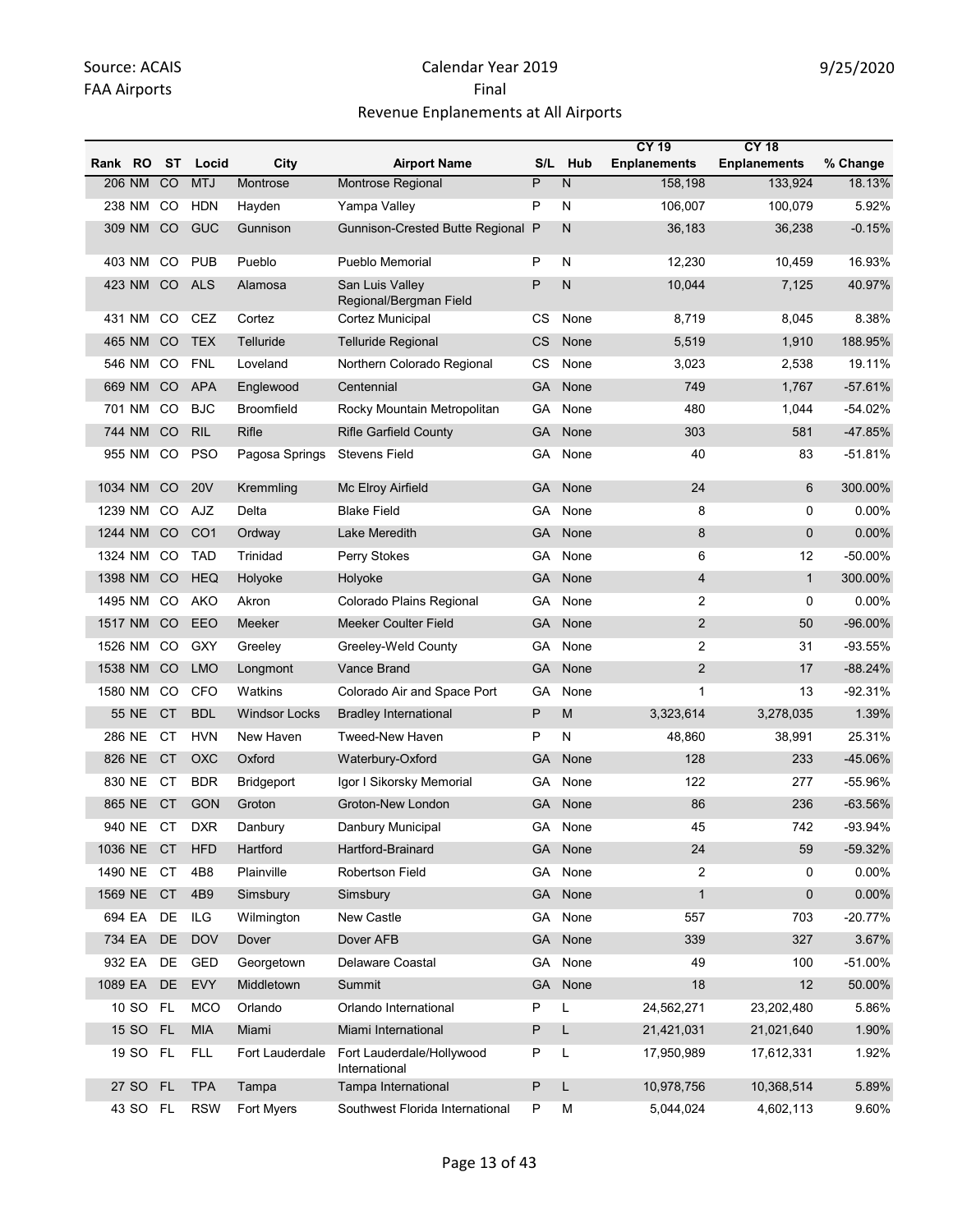|         |           |           |            |                        |                                            |           |         | <b>CY 19</b>        | <b>CY 18</b>        |           |
|---------|-----------|-----------|------------|------------------------|--------------------------------------------|-----------|---------|---------------------|---------------------|-----------|
| Rank RO |           | ST        | Locid      | City                   | <b>Airport Name</b>                        | S/L       | Hub     | <b>Enplanements</b> | <b>Enplanements</b> | % Change  |
|         | 52 SO     | <b>FL</b> | <b>JAX</b> | Jacksonville           | Jacksonville International                 | P         | M       | 3,479,923           | 3,135,508           | 10.98%    |
|         | 53 SO FL  |           | PBI        | West Palm<br>Beach     | Palm Beach International                   | Ρ         | М       | 3,460,429           | 3,270,605           | 5.80%     |
|         | 79 SO FL  |           | <b>SFB</b> | Sanford                | Orlando Sanford International              | P         | S       | 1,601,614           | 1,504,888           | 6.43%     |
|         | 92 SO     | <b>FL</b> | <b>PIE</b> | Clearwater             | St Pete-Clearwater International           | P         | S       | 1,143,483           | 1,115,886           | 2.47%     |
|         | 93 SO     | <b>FL</b> | <b>PNS</b> | Pensacola              | Pensacola International                    | P         | S       | 1,098,889           | 972,081             | 13.05%    |
|         | 97 SO     | <b>FL</b> | SRQ        | Sarasota               | Sarasota/Bradenton International           | P         | S       | 977,530             | 685,001             | 42.70%    |
|         | 106 SO    | <b>FL</b> | <b>PGD</b> | Punta Gorda            | Punta Gorda                                | P         | S       | 821,557             | 787,022             | 4.39%     |
|         | 107 SO    | <b>FL</b> | <b>VPS</b> | Valparaiso             | Eglin AFB/Destin-Ft Walton<br>Beach        | Ρ         | S       | 813,600             | 683,759             | 18.99%    |
|         | 118 SO    | <b>FL</b> | <b>ECP</b> | Panama City            | Northwest Florida Beaches<br>International | Ρ         | S       | 621,406             | 512,423             | 21.27%    |
|         | 133 SO FL |           | <b>EYW</b> | Key West               | Key West International                     | Ρ         | S       | 497,656             | 446,005             | 11.58%    |
|         | 145 SO    | <b>FL</b> | <b>TLH</b> | Tallahassee            | Tallahassee International                  | P         | N       | 415,272             | 384,136             | 8.11%     |
|         | 161 SO    | FL        | DAB        | Daytona Beach          | Daytona Beach International                | Ρ         | N       | 340,815             | 366,967             | $-7.13%$  |
|         | 174 SO    | <b>FL</b> | <b>GNV</b> | Gainesville            | Gainesville Regional                       | P         | N       | 273,253             | 233,955             | 16.80%    |
|         | 181 SO    | <b>FL</b> | <b>MLB</b> | Melbourne              | Melbourne International                    | Ρ         | N       | 241,289             | 234,939             | 2.70%     |
|         | 399 SO FL |           | <b>NIP</b> | Jacksonville           | Jacksonville NAS (Towers Field)            | <b>GA</b> | None    | 12,679              | 11,958              | 6.03%     |
|         | 441 SO    | <b>FL</b> | <b>VRB</b> | Vero Beach             | Vero Beach Regional                        | СS        | None    | 7,698               | 10,314              | $-25.36%$ |
|         | 444 SO FL |           | <b>FXE</b> | Fort Lauderdale        | <b>Fort Lauderdale Executive</b>           | CS        | None    | 7,386               | 1,184               | 523.82%   |
|         | 573 SO    | <b>FL</b> | <b>HRT</b> | Mary Esther            | <b>Hurlburt Field</b>                      | GА        | None    | 2,109               | 2,537               | $-16.87%$ |
|         | 621 SO    | <b>FL</b> | <b>APF</b> | <b>Naples</b>          | Naples Municipal                           | GA        | None    | 1,271               | 2,212               | $-42.54%$ |
|         | 631 SO    | <b>FL</b> | OPF        | Miami                  | Miami-Opa Locka Executive                  | GA        | None    | 1,161               | 1,397               | $-16.89%$ |
|         | 661 SO FL |           | <b>BCT</b> | <b>Boca Raton</b>      | <b>Boca Raton</b>                          | GA        | None    | 829                 | 1,338               | $-38.04%$ |
|         | 670 SO    | <b>FL</b> | <b>NQX</b> | Key West               | Key West NAS /Boca Chica Field/ GA         |           | None    | 743                 | 609                 | 22.00%    |
|         | 687 SO    | <b>FL</b> | <b>COF</b> | Cocoa Beach            | <b>Patrick AFB</b>                         | GA        | None    | 616                 | 554                 | 11.19%    |
|         | 692 SO    | <b>FL</b> | <b>PAM</b> | Panama City            | <b>Tyndall AFB</b>                         | GA        | None    | 585                 | 198                 | 195.45%   |
|         | 704 SO FL |           | <b>SUA</b> | <b>Stuart</b>          | <b>Witham Field</b>                        | GA        | None    | 455                 | 826                 | -44.92%   |
|         | 731 SO FL |           | <b>ISM</b> | Kissimmee              | Kissimmee Gateway                          |           | GA None | 345                 | 497                 | $-30.58%$ |
|         | 736 SO    | <b>FL</b> | <b>HST</b> | Homestead              | Homestead ARB                              | <b>GA</b> | None    | 323                 | $\mathbf 0$         | $0.00\%$  |
|         | 739 SO FL |           | ORL        | Orlando                | Executive                                  | GA        | None    | 319                 | 667                 | $-52.17%$ |
|         | 757 SO FL |           | <b>TMB</b> | Miami                  | Miami Executive                            | <b>GA</b> | None    | 250                 | 331                 | $-24.47%$ |
|         | 762 SO FL |           | LAL        | Lakeland               | Lakeland Linder International              | GA        | None    | 237                 | 464                 | -48.92%   |
|         | 767 SO FL |           | <b>MCF</b> | Tampa                  | MacDill AFB                                | <b>GA</b> | None    | 229                 | 41                  | 458.54%   |
|         | 784 SO FL |           | <b>DTS</b> | Destin                 | Destin Executive                           | GA        | None    | 182                 | 218                 | $-16.51%$ |
|         | 793 SO FL |           | SGJ        | <b>Saint Augustine</b> | Northeast Florida Regional                 | <b>GA</b> | None    | 170                 | 2,180               | $-92.20%$ |
|         | 802 SO FL |           | VQQ        | Jacksonville           | Cecil                                      |           | GA None | 161                 | 20                  | 705.00%   |
|         | 816 SO    | FL        | 07FA       | Key Largo              | Ocean Reef Club                            | GA        | None    | 143                 | 157                 | $-8.92%$  |
|         | 817 SO FL |           | <b>MKY</b> | Marco Island           | Marco Island Executive                     | GA        | None    | 141                 | 126                 | 11.90%    |
|         | 832 SO FL |           | <b>FMY</b> | Fort Myers             | Page Field                                 | <b>GA</b> | None    | 121                 | 203                 | -40.39%   |
|         | 836 SO FL |           | <b>VNC</b> | Venice                 | Venice Municipal                           |           | GA None | 116                 | 122                 | $-4.92%$  |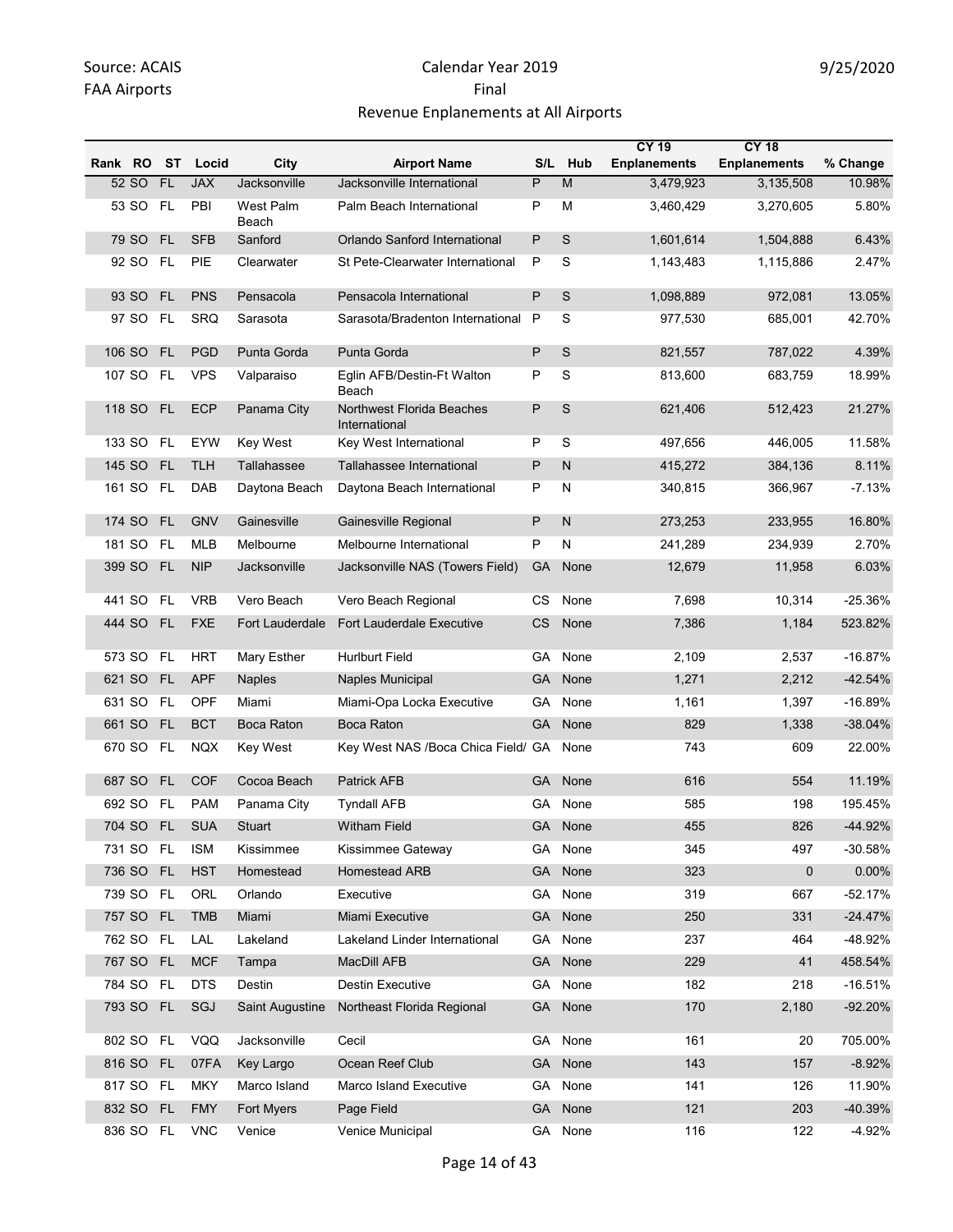|         |            |           |             |                                 |                                                    |           |              | <b>CY 19</b>        | <b>CY 18</b>        |           |
|---------|------------|-----------|-------------|---------------------------------|----------------------------------------------------|-----------|--------------|---------------------|---------------------|-----------|
| Rank RO |            | ST        | Locid       | City                            | <b>Airport Name</b>                                | S/L       | Hub          | <b>Enplanements</b> | <b>Enplanements</b> | % Change  |
|         | 840 SO FL  |           | <b>CRG</b>  | Jacksonville                    | Jacksonville Executive at Craig                    | <b>GA</b> | None         | 112                 | 128                 | $-12.50%$ |
|         | 844 SO     | <b>FL</b> | <b>FA54</b> | Placida                         | Coral Creek                                        | GA        | None         | 110                 | 20                  | 450.00%   |
|         | 872 SO     | FL        | <b>OCF</b>  | Ocala                           | Ocala International-Jim Taylor<br>Field            | <b>GA</b> | None         | 81                  | 149                 | $-45.64%$ |
|         | 880 SO     | <b>FL</b> | <b>FHB</b>  | Fernandina<br>Beach             | Fernandina Beach Municipal                         | GA        | None         | 74                  | 121                 | $-38.84%$ |
|         | 950 SO     | <b>FL</b> | <b>MTH</b>  | Marathon                        | The Florida Keys Marathon<br>International         | <b>GA</b> | None         | 42                  | 121                 | $-65.29%$ |
|         | 964 SO     | <b>FL</b> | <b>LEE</b>  | Leesburg                        | Leesburg International                             | GA        | None         | 37                  | 100                 | $-63.00%$ |
|         | 983 SO     | <b>FL</b> | <b>LNA</b>  | <b>West Palm</b><br>Beach       | Palm Beach County Park                             | <b>GA</b> | None         | 33                  | $\mathbf 0$         | 0.00%     |
|         | 989 SO     | FL.       | F45         | <b>West Palm</b><br>Beach       | North Palm Beach County<br><b>General Aviation</b> | GA        | None         | 31                  | 0                   | $0.00\%$  |
| 1029 SO |            | <b>FL</b> | <b>FPR</b>  | <b>Fort Pierce</b>              | <b>Treasure Coast International</b>                | GA        | None         | 25                  | 114                 | $-78.07%$ |
| 1065 SO |            | FL        | <b>SEF</b>  | Sebring                         | Sebring Regional                                   | GA        | None         | 21                  | 19                  | 10.53%    |
|         | 1079 SO FL |           | <b>PMP</b>  |                                 | Pompano Beach Pompano Beach Airpark                | <b>GA</b> | None         | 19                  | 14                  | 35.71%    |
| 1084 SO |            | <b>FL</b> | <b>VDF</b>  | Tampa                           | <b>Tampa Executive</b>                             | GA        | None         | 19                  | 41                  | -53.66%   |
|         | 1094 SO    | FL.       | <b>TIX</b>  | <b>Titusville</b>               | Space Coast Regional                               | GA        | None         | 18                  | 62                  | $-70.97%$ |
|         | 1159 SO    | FL        | <b>BOW</b>  | <b>Bartow</b>                   | <b>Bartow Executive</b>                            | GA        | None         | 12                  | 17                  | $-29.41%$ |
|         | 1316 SO FL |           | <b>NPA</b>  | Pensacola                       | Pensacola NAS/Forrest Sherman<br>Field             | <b>GA</b> | None         | 6                   | $\mathbf 0$         | 0.00%     |
| 1347 SO |            | <b>FL</b> | <b>FIN</b>  | <b>Bunnell</b>                  | <b>Flagler Executive</b>                           |           | GA None      | 5                   | 49                  | -89.80%   |
| 1367 SO |            | - FL      | <b>SPG</b>  | Saint Petersburg Albert Whitted |                                                    | <b>GA</b> | None         | 5                   | $\mathbf{0}$        | 0.00%     |
|         | 1374 SO FL |           | 28J         | Palatka                         | Palatka Municipal - Lt Kay Larkin<br>Field         | GA        | None         | 4                   | 0                   | 0.00%     |
| 1387 SO |            | <b>FL</b> | <b>DED</b>  | DeLand                          | DeLand Municipal-Sidney H<br><b>Taylor Field</b>   | <b>GA</b> | None         | 4                   | 18                  | $-77.78%$ |
|         | 1392 SO FL |           | <b>EVB</b>  | New Smyrna<br>Beach             | New Smyrna Beach Municipal                         | GA.       | None         | 4                   | 21                  | $-80.95%$ |
| 1429 SO |            | FL        | 17FL        | Ocala                           | Jumbolair                                          | GA        | None         | 3                   | $\overline{2}$      | 50.00%    |
|         | 1440 SO FL |           | <b>BKV</b>  | <b>Brooksville</b>              | Brooksville-Tampa Bay Regional                     | GA        | None         | 3                   | 11                  | -72.73%   |
| 1535 SO |            | <b>FL</b> | <b>INF</b>  | Inverness                       | Inverness                                          |           | GA None      | $\overline{2}$      | $\overline{7}$      | $-71.43%$ |
|         | 1544 SO FL |           | OBE         | Okeechobee                      | Okeechobee County                                  | GA        | None         | 2                   | 29                  | -93.10%   |
| 1566 SO |            | FL.       | 2IS         | Clewiston                       | Airglades                                          | <b>GA</b> | None         | $\mathbf{1}$        | $\overline{0}$      | 0.00%     |
|         | 1 SO       | GA        | ATL         | Atlanta                         | Hartsfield - Jackson Atlanta<br>International      | P         | L            | 53,505,795          | 51,865,797          | 3.16%     |
|         | 83 SO      | <b>GA</b> | SAV         | Savannah                        | Savannah/Hilton Head<br>International              | P         | $\mathbb S$  | 1,461,360           | 1,356,660           | 7.72%     |
|         | 164 SO     |           | GA AGS      | Augusta                         | Augusta Regional at Bush Field                     | P         | N            | 330,495             | 300,598             | 9.95%     |
|         | 280 SO     | <b>GA</b> | CSG         | Columbus                        | Columbus                                           | P         | ${\sf N}$    | 52,351              | 49,354              | 6.07%     |
|         | 293 SO     | GA        | VLD         | Valdosta                        | Valdosta Regional                                  | P         | N            | 44,180              | 44,609              | $-0.96%$  |
|         | 298 SO     | <b>GA</b> | ABY         | Albany                          | Southwest Georgia Regional                         | P         | $\mathsf{N}$ | 41,268              | 39,422              | 4.68%     |
|         | 301 SO     | GA        | <b>BQK</b>  | <b>Brunswick</b>                | <b>Brunswick Golden Isles</b>                      | P         | N            | 40,730              | 40,443              | 0.71%     |
|         | 373 SO     | <b>GA</b> | <b>MCN</b>  | Macon                           | Middle Georgia Regional                            | P         | ${\sf N}$    | 17,109              | 15,431              | 10.87%    |
|         | 422 SO     | GA        | <b>PDK</b>  | Atlanta                         | Dekalb-Peachtree                                   | GA        | None         | 10,049              | 5,601               | 79.41%    |
|         | 452 SO     |           | GA SVN      | Savannah                        | Hunter AAF                                         | GA        | None         | 6,689               | 5,928               | 12.84%    |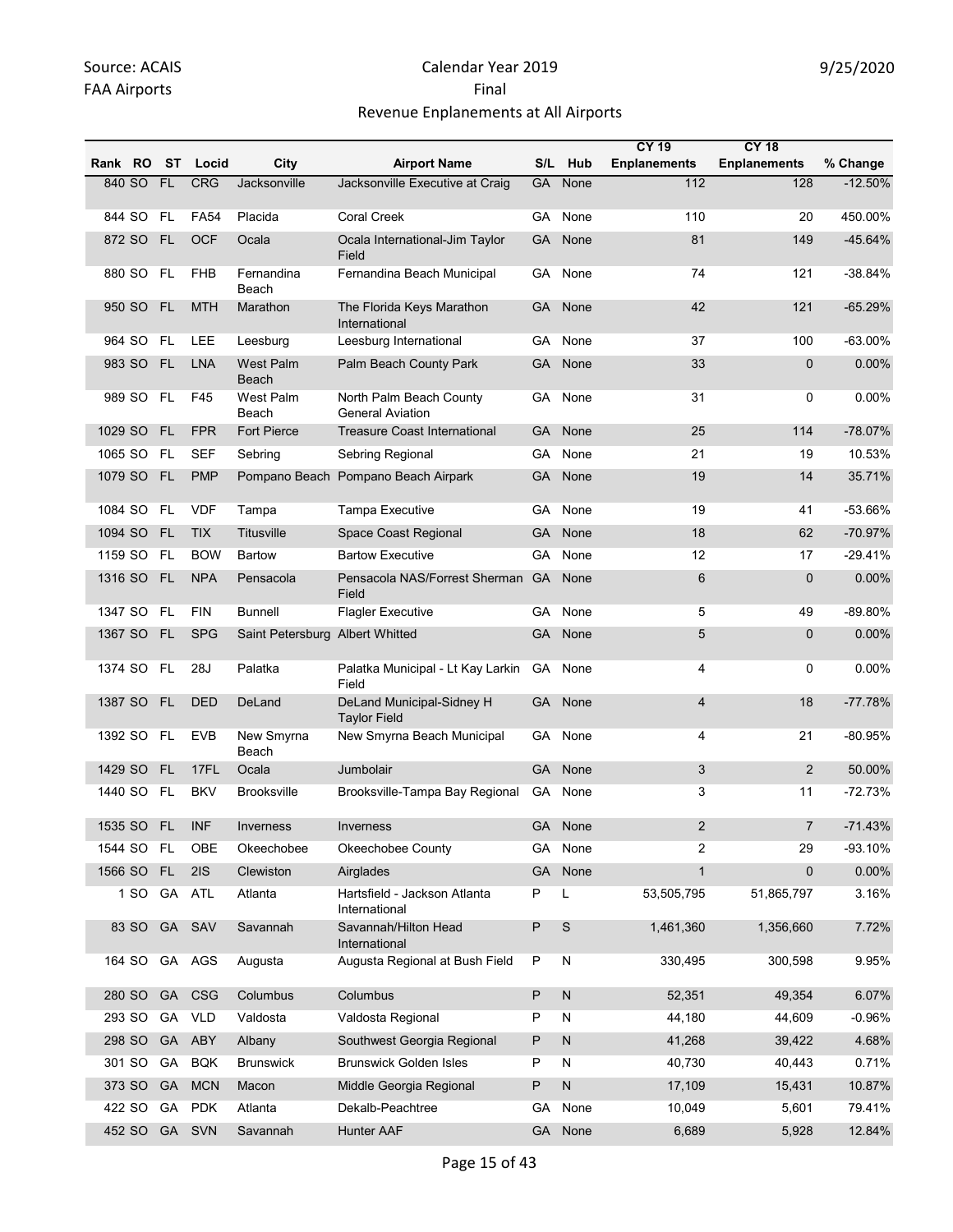|         |        |           |            |                             |                                                         |           |         | <b>CY 19</b>        | <b>CY 18</b>        |            |
|---------|--------|-----------|------------|-----------------------------|---------------------------------------------------------|-----------|---------|---------------------|---------------------|------------|
| Rank RO |        | ST        | Locid      | City                        | <b>Airport Name</b>                                     | S/L       | Hub     | <b>Enplanements</b> | <b>Enplanements</b> | % Change   |
| 618 SO  |        | GA        | <b>AHN</b> | Athens                      | Athens/Ben Epps                                         | GA        | None    | 1,314               | 1,342               | $-2.09%$   |
|         | 726 SO | <b>GA</b> | SSI        | <b>Brunswick</b>            | <b>St Simons Island</b>                                 | GA        | None    | 369                 | 626                 | $-41.05%$  |
|         | 746 SO | GA        | <b>WRB</b> | <b>Warner Robins</b>        | Robins AFB                                              | GA        | None    | 295                 | 623                 | $-52.65%$  |
| 748 SO  |        | GA        | <b>VAD</b> | Valdosta                    | Moody AFB                                               | <b>GA</b> | None    | 292                 | 1,072               | $-72.76%$  |
| 750 SO  |        | GA        | <b>MGE</b> | Marietta                    | Dobbins Air Reserve Base                                | GA        | None    | 272                 | 304                 | $-10.53%$  |
|         | 786 SO | GA        | <b>LSF</b> | Fort Benning<br>(U.S. Army) | Lawson AAF (Fort Benning)                               | GA        | None    | 175                 | 1,275               | $-86.27%$  |
|         | 814 SO | GA        | <b>RYY</b> | Marietta                    | Cobb County International-<br>McCollum Field            | GA        | None    | 146                 | 164                 | $-10.98%$  |
|         | 820 SO | <b>GA</b> | <b>FTY</b> | Atlanta                     | Fulton County Airport-Brown Field GA                    |           | None    | 138                 | 1,767               | $-92.19%$  |
| 887 SO  |        | GA        | <b>FFC</b> | Peachtree City              | Atlanta Regional Falcon Field                           | GA        | None    | 69                  | 216                 | -68.06%    |
|         | 913 SO | <b>GA</b> | 3J7        | Greensboro                  | Greene County Regional                                  | GA        | None    | 56                  | 49                  | 14.29%     |
|         | 935 SO | GA        | <b>TVI</b> | Thomasville                 | Thomasville Regional                                    | GA        | None    | 48                  | 82                  | -41.46%    |
| 1028 SO |        | GA        | <b>CNI</b> | Canton                      | <b>Cherokee County Regional</b>                         | <b>GA</b> | None    | 25                  | 12                  | 108.33%    |
| 1038 SO |        | GA        | LZU        | Lawrenceville               | Gwinnett County - Briscoe Field                         | GA        | None    | 24                  | 126                 | -80.95%    |
| 1085 SO |        | <b>GA</b> | <b>VPC</b> | Cartersville                | Cartersville                                            | <b>GA</b> | None    | 19                  | 38                  | $-50.00\%$ |
| 1111 SO |        | GA        | GVL        | Gainesville                 | Lee Gilmer Memorial                                     | GA        | None    | 16                  | 109                 | $-85.32%$  |
| 1145 SO |        | <b>GA</b> | <b>ACJ</b> | Americus                    | Jimmy Carter Regional                                   | <b>GA</b> | None    | 13                  | 30                  | $-56.67%$  |
| 1148 SO |        | GA        | <b>DNN</b> | Dalton                      | <b>Dalton Municipal</b>                                 | GA        | None    | 13                  | 21                  | $-38.10%$  |
| 1167 SO |        | GA        | <b>PXE</b> | Perry                       | Perry-Houston County                                    | <b>GA</b> | None    | 12                  | 3                   | 300.00%    |
| 1252 SO |        | GA        | <b>MLJ</b> | Milledgeville               | <b>Baldwin County Regional</b>                          | GA        | None    | 8                   | 11                  | $-27.27%$  |
| 1267 SO |        | <b>GA</b> | <b>AJR</b> | Cornelia                    | <b>Habersham County</b>                                 | <b>GA</b> | None    | $\overline{7}$      | $\overline{2}$      | 250.00%    |
| 1278 SO |        | GA        | <b>JZP</b> | Jasper                      | <b>Pickens County</b>                                   | GA        | None    | $\overline{7}$      | 7                   | 0.00%      |
| 1280 SO |        | GA        | <b>MGR</b> | Moultrie                    | <b>Moultrie Municipal</b>                               | <b>GA</b> | None    | $\overline{7}$      | 36                  | $-80.56%$  |
| 1289 SO |        | GA        | <b>TBR</b> | Statesboro                  | Statesboro-Bulloch County                               | GA        | None    | $\overline{7}$      | 8                   | $-12.50%$  |
| 1341 SO |        | GA        | CXU        | Camilla                     | Camilla-Mitchell County                                 | <b>GA</b> | None    | 5                   | 16                  | $-68.75%$  |
| 1349 SO |        | GA        | HQU        | Thomson                     | Thomson-McDuffie County                                 | GA        | None    | 5                   | 10                  | -50.00%    |
| 1362 SO |        | GA        | <b>PIM</b> | Pine Mountain               | <b>Harris County</b>                                    | GA        | None    | 5                   | $\mathbf{0}$        | 0.00%      |
| 1368 SO |        | GA        | <b>TMA</b> | Tifton                      | Henry Tift Myers                                        | GA        | None    | 5                   | 8                   | $-37.50%$  |
| 1370 SO |        | GA        | <b>WDR</b> | Winder                      | <b>Barrow County</b>                                    | GA        | None    | 5                   | 68                  | $-92.65%$  |
| 1390 SO |        | GA        | <b>DZJ</b> | Blairsville                 | Blairsville                                             | GA        | None    | 4                   | 9                   | -55.56%    |
| 1407 SO |        | GA        | <b>LGC</b> | La Grange                   | La Grange-Callaway                                      | <b>GA</b> | None    | $\overline{4}$      | 29                  | $-86.21%$  |
| 1418 SO |        | GA        | SBO        | Swainsboro                  | East Georgia Regional                                   | GA        | None    | 4                   | 8                   | -50.00%    |
| 1423 SO |        | <b>GA</b> | <b>TOC</b> | Toccoa                      | Toccoa - R G LeTourneau Field                           | <b>GA</b> | None    | 4                   | 20                  | $-80.00\%$ |
| 1445 SO |        | GA        | D73        | Monroe                      | Cy Nunnally Memorial                                    |           | GA None | 3                   | 0                   | 0.00%      |
| 1471 SO |        | <b>GA</b> | <b>RMG</b> | Rome                        | Richard B Russell Regional - J H<br><b>Towers Field</b> | <b>GA</b> | None    | 3                   | 37                  | -91.89%    |
| 1479 SO |        | GA        | VDI        | Vidalia                     | Vidalia Regional                                        | GA        | None    | 3                   | 9                   | $-66.67%$  |
| 1497 SO |        | <b>GA</b> | <b>AYS</b> | Waycross                    | <b>Waycross-Ware County</b>                             | <b>GA</b> | None    | $\overline{2}$      | $\mathbf 0$         | 0.00%      |
| 1500 SO |        | GA        | <b>BIJ</b> | Blakely                     | Early County                                            | GA        | None    | 2                   | 0                   | 0.00%      |
| 1504 SO |        | GA        | CCO        | Newnan                      | Newnan Coweta County                                    | <b>GA</b> | None    | $\overline{2}$      | 9                   | $-77.78%$  |
| 1584 SO |        | GA        | CZL        | Calhoun                     | Tom B David Field                                       | GA        | None    | $\mathbf{1}$        | 0                   | 0.00%      |
| 1585 SO |        | <b>GA</b> | <b>DNL</b> | Augusta                     | Daniel Field                                            | <b>GA</b> | None    | $\mathbf{1}$        | 43                  | -97.67%    |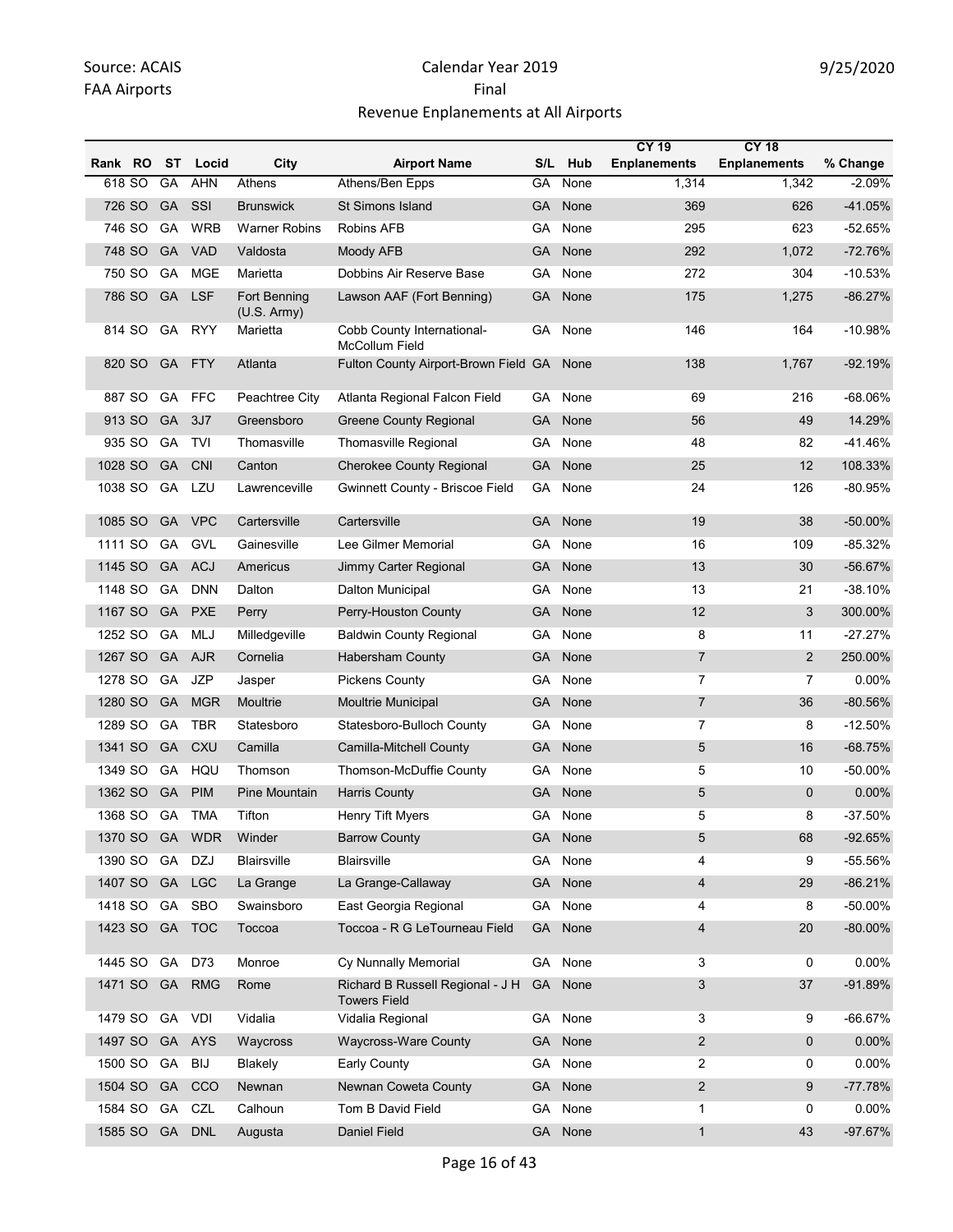|         |            |                 |            |                                           |                                                  |           |              | <b>CY 19</b>        | <b>CY 18</b>        |            |
|---------|------------|-----------------|------------|-------------------------------------------|--------------------------------------------------|-----------|--------------|---------------------|---------------------|------------|
| Rank RO |            | ST              | Locid      | City                                      | <b>Airport Name</b>                              | S/L       | Hub          | <b>Enplanements</b> | <b>Enplanements</b> | % Change   |
| 1586 SO |            | GA              | <b>DQH</b> | Douglas                                   | Douglas Municipal                                | GA        | None         | 1                   | 9                   | $-88.89%$  |
| 1588 SO |            | <b>GA</b>       | EBA        | Elberton                                  | <b>Elbert County-Patz Field</b>                  | <b>GA</b> | None         | $\mathbf{1}$        | $\mathbf{0}$        | 0.00%      |
| 1598 SO |            | GA              | <b>JCA</b> | Jefferson                                 | Jackson County                                   | GA        | None         | 1                   | 15                  | -93.33%    |
| 1617 SO |            | <b>GA</b>       | <b>PUJ</b> | Dallas                                    | <b>Paulding Northwest Atlanta</b>                | GA        | None         | $\mathbf{1}$        | 3                   | $-66.67%$  |
|         | 73 WP      | GU              | <b>GUM</b> | Tamuning                                  | Guam International                               | P         | S            | 1,850,921           | 1,736,131           | 6.61%      |
|         | 578 WP     | GU              | <b>UAM</b> | Andersen, Marian Andersen AFB<br>a Island |                                                  | <b>GA</b> | None         | 2,059               | 2,225               | $-7.46%$   |
|         | 29 WP      | HI              | <b>HNL</b> | Honolulu                                  | Daniel K Inouye International                    | P         | L            | 9,988,678           | 10,017,149          | $-0.28%$   |
|         | 51 WP      | H <sub>l</sub>  | <b>OGG</b> | Kahului                                   | Kahului                                          | P         | M            | 3,791,807           | 3,571,660           | 6.16%      |
|         | 72 WP      | HI              | <b>KOA</b> | Kailua Kona                               | Ellison Onizuka Kona<br>International at Keahole | P         | S            | 1,929,553           | 1,829,020           | 5.50%      |
|         | 78 WP      | H <sub>l</sub>  | LIH        | Lihue                                     | Lihue                                            | P         | S            | 1,657,766           | 1,644,590           | 0.80%      |
|         | 122 WP     | HI              | <b>ITO</b> | Hilo                                      | Hilo International                               | P         | S            | 582,919             | 599,148             | $-2.71%$   |
|         | 284 WP     | H <sub>l</sub>  | <b>MKK</b> | Kaunakakai                                | Molokai                                          | P         | $\mathsf{N}$ | 51,251              | 79,336              | $-35.40%$  |
|         | 287 WP     | H <sub>II</sub> | LNY        | Lanai City                                | Lanai                                            | P         | N            | 48,556              | 42,061              | 15.44%     |
|         | 312 WP     | HI              | <b>JHM</b> | Lahaina                                   | Kapalua                                          | GA        | None         | 34,102              | 46,574              | $-26.78%$  |
|         | 590 WP     | HI              | <b>MUE</b> | Kamuela                                   | Waimea-Kohala                                    | GA        | None         | 1,830               | 4,068               | $-55.01%$  |
|         | 627 WP     | H <sub>II</sub> | <b>HNM</b> | Hana                                      | Hana                                             | GA        | None         | 1,204               | 2,676               | $-55.01%$  |
|         | 639 WP     | HI              | <b>LUP</b> | Kalaupapa                                 | Kalaupapa                                        | GA        | None         | 1,101               | 3,256               | $-66.19%$  |
|         | 717 WP     | HI              | <b>NGF</b> | Kaneohe                                   | Kaneohe Bay MCAS (Marion E<br>Carl Field)        | <b>GA</b> | None         | 402                 | 888                 | $-54.73%$  |
|         | 84 CE      | IA              | <b>DSM</b> | Des Moines                                | Des Moines International                         | P         | S            | 1,427,035           | 1,347,876           | 5.87%      |
|         | 116 CE     | IA              | <b>CID</b> | Cedar Rapids                              | The Eastern Iowa                                 | P         | S            | 672,193             | 602,058             | 11.65%     |
|         | 289 CE     | IA              | <b>SUX</b> | Sioux City                                | Sioux Gateway/Brig Gen Bud Day P<br>Field        |           | N            | 47,116              | 44,779              | 5.22%      |
|         | 306 CE     | IA              | <b>DBQ</b> | Dubuque                                   | Dubuque Regional                                 | P         | $\mathsf{N}$ | 38,036              | 38,831              | $-2.05%$   |
|         | 344 CE     | IA              | ALO        | Waterloo                                  | Waterloo Regional                                | P         | N            | 23,503              | 23,892              | $-1.63%$   |
|         | 433 CE     | IA              | <b>FOD</b> | Fort Dodge                                | Fort Dodge Regional                              | <b>CS</b> | None         | 8,328               | 8,359               | $-0.37%$   |
|         | 435 CE     | IA              | <b>MCW</b> | Mason City                                | Mason City Municipal                             | CS        | None         | 8,056               | 8,278               | $-2.68%$   |
|         | 437 CE     | IA              | <b>BRL</b> | <b>Burlington</b>                         | Southeast Iowa Regional                          | CS        | None         | 8,035               | 8,513               | $-5.61%$   |
|         | 696 CE     | IA              | IOW        | Iowa City                                 | Iowa City Municipal                              | GA        | None         | 526                 | 54                  | 874.07%    |
|         | 772 CE     | IA              | <b>CIN</b> | Carroll                                   | Arthur N Neu                                     | <b>GA</b> | None         | 219                 | 110                 | 99.09%     |
|         | 930 CE     | IA              | <b>MPZ</b> | Mount Pleasant                            | Mount Pleasant Municipal                         | GA        | None         | 50                  | 0                   | 0.00%      |
|         | 977 CE     | IA              | <b>FSW</b> | Fort Madison                              | Fort Madison Municipal                           | GA        | None         | 34                  | $\mathbf 0$         | $0.00\%$   |
| 1217 CE |            | IA              | EOK        | Keokuk                                    | Keokuk Municipal                                 | GA        | None         | 9                   | 5                   | 80.00%     |
| 1225 CE |            | IA              | <b>OTM</b> | Ottumwa                                   | Ottumwa Regional                                 | GA        | None         | 9                   | 25                  | $-64.00\%$ |
| 1294 CE |            | IA              | AMW        | Ames                                      | Ames Municipal                                   | GA.       | None         | 6                   | 583                 | -98.97%    |
| 1305 CE |            | <b>IA</b>       | <b>GGI</b> | Grinnell                                  | <b>Grinnell Regional</b>                         | GA        | None         | 6                   | 13                  | -53.85%    |
| 1343 CE |            | IA              | <b>DVN</b> | Davenport                                 | Davenport Municipal                              | GA        | None         | 5                   | 59                  | $-91.53%$  |
| 1403 CE |            | IA              | <b>IKV</b> | Ankeny                                    | Ankeny Regional                                  | <b>GA</b> | None         | $\overline{4}$      | 67                  | $-94.03%$  |
| 1443 CE |            | IA              | <b>CBF</b> | <b>Council Bluffs</b>                     | <b>Council Bluffs Municipal</b>                  | GA        | None         | 3                   | 0                   | 0.00%      |
| 1474 CE |            | IA              | <b>SPW</b> | Spencer                                   | Spencer Municipal                                | <b>GA</b> | None         | $\mathbf{3}$        | 39                  | $-92.31%$  |
| 1575 CE |            | IA              | 8C4        | Tipton                                    | <b>Mathews Memorial</b>                          | GA        | None         | 1                   | 0                   | 0.00%      |
| 1577 CE |            | <b>IA</b>       | <b>BNW</b> | <b>Boone</b>                              | <b>Boone Municipal</b>                           | <b>GA</b> | None         | $\mathbf{1}$        | $\mathbf 0$         | 0.00%      |
|         | 1592 CE IA |                 | <b>FXY</b> | <b>Forest City</b>                        | Forest City Municipal                            |           | GA None      | $\mathbf 1$         | 0                   | 0.00%      |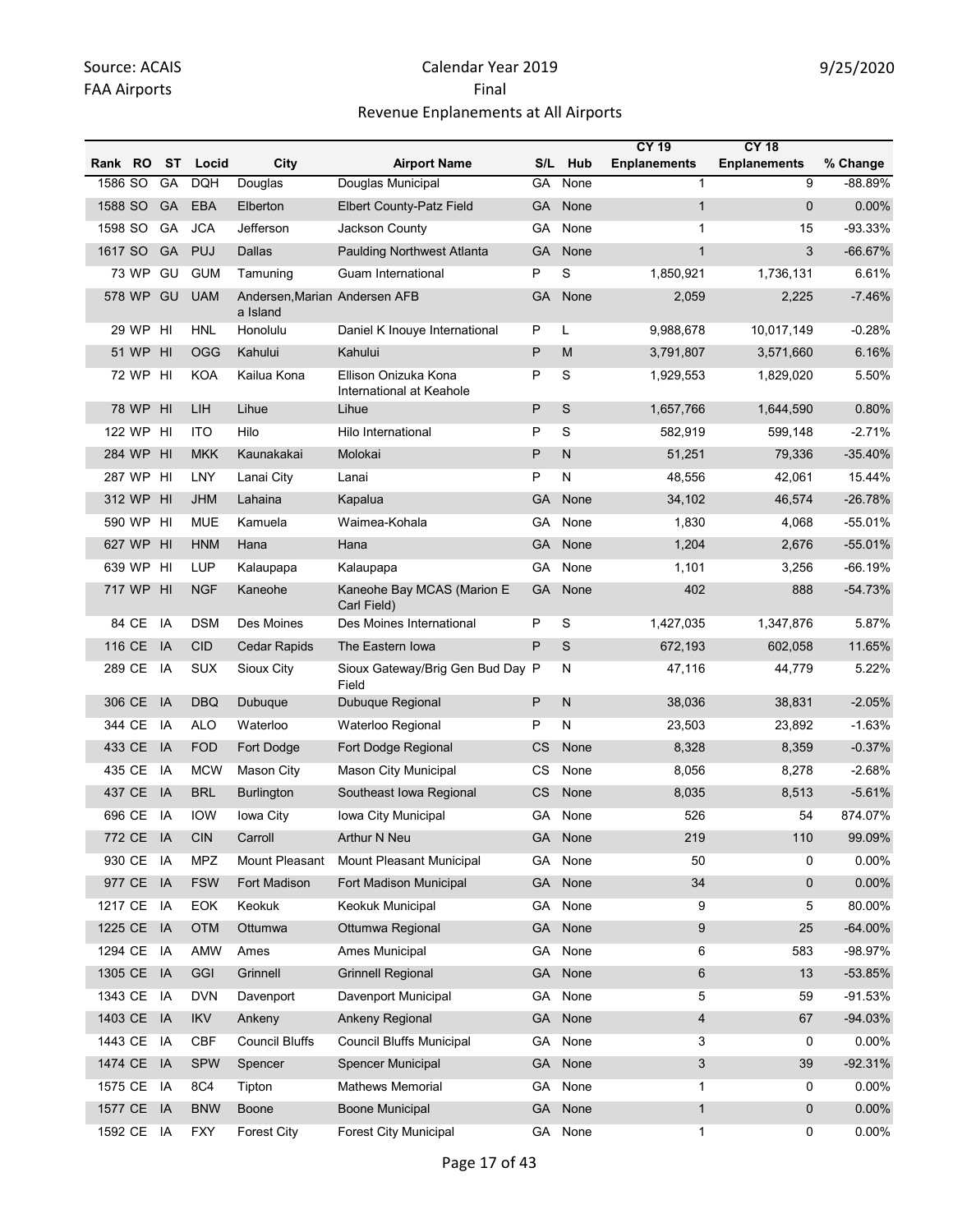|            |           |           |                             |                                      |                                                      |           |              | <b>CY 19</b>        | <b>CY 18</b>        |           |
|------------|-----------|-----------|-----------------------------|--------------------------------------|------------------------------------------------------|-----------|--------------|---------------------|---------------------|-----------|
| Rank RO    |           | <b>ST</b> | Locid                       | City                                 | <b>Airport Name</b>                                  | S/L       | Hub          | <b>Enplanements</b> | <b>Enplanements</b> | % Change  |
| 1605 CE    |           | IA        | <b>MIW</b>                  | Marshalltown                         | <b>Marshalltown Municipal</b>                        | <b>GA</b> | None         | $\mathbf{1}$        | 0                   | 0.00%     |
| 1632 CE    |           | IA        | VTI                         | Vinton                               | Vinton Veterans Memorial Airpark GA                  |           | None         | 1                   | 0                   | 0.00%     |
|            | 67 NM     | ID        | <b>BOI</b>                  | <b>Boise</b>                         | Boise Air Terminal/Gowen Field                       | P         | S            | 2,057,750           | 1,943,181           | 5.90%     |
| 198 NM     |           | ID        | <b>IDA</b>                  | <b>Idaho Falls</b>                   | Idaho Falls Regional                                 | P         | N            | 175,549             | 161,019             | 9.02%     |
| 252 NM     |           | ID        | <b>SUN</b>                  | Hailey                               | <b>Friedman Memorial</b>                             | P         | N            | 89,317              | 93,280              | $-4.25%$  |
|            | 283 NM ID |           | <b>TWF</b>                  | <b>Twin Falls</b>                    | Joslin Field - Magic Valley<br>Regional              | P         | N            | 51,406              | 47,084              | 9.18%     |
| 294 NM     |           | ID        | PIH                         | <b>Arbon Valley</b>                  | Pocatello Regional                                   | P         | N            | 43,626              | 46,303              | $-5.78%$  |
| 303 NM     |           | ID        | LWS                         | Lewiston                             | Lewiston-Nez Perce County                            | P         | N            | 40,405              | 57,957              | -30.28%   |
| 693 NM     |           | ID        | <b>MUO</b>                  | Mountain Home                        | <b>Mountain Home AFB</b>                             | <b>GA</b> | None         | 584                 | 1,165               | -49.87%   |
| 769 NM     |           | ID        | <b>SMN</b>                  | Salmon                               | Lemhi County                                         | GA        | None         | 224                 | 264                 | $-15.15%$ |
| 821 NM     |           | ID        | 65S                         | <b>Bonners Ferry</b>                 | <b>Boundary County</b>                               | GA        | None         | 137                 | 141                 | $-2.84%$  |
| 847 NM     |           | ID        | COE                         | Hayden Lake                          | Coeur D'Alene - Pappy Boyington GA<br>Field          |           | None         | 106                 | 204                 | -48.04%   |
| 1003 NM    |           | ID        | <b>MYL</b>                  | <b>McCall</b>                        | <b>McCall Municipal</b>                              | GA        | None         | 29                  | 63                  | -53.97%   |
| 1098 NM    |           | ID        | DIJ                         | Driggs                               | Driggs-Reed Memorial                                 | GA        | None         | 17                  | 128                 | $-86.72%$ |
| 1460 NM    |           | ID        | <b>MAN</b>                  | Nampa                                | Nampa Municipal                                      | <b>GA</b> | None         | 3                   | $\overline{4}$      | $-25.00%$ |
| 1475 NM    |           | ID        | SZT                         | Sandpoint                            | Sandpoint                                            | GA        | None         | 3                   | 46                  | $-93.48%$ |
| 1523 NM    |           | ID        | <b>GIC</b>                  | Grangeville                          | <b>Idaho County</b>                                  | <b>GA</b> | None         | $\overline{2}$      | 21                  | $-90.48%$ |
| 1564 NM ID |           |           | 1U1                         | Moose Creek<br><b>Ranger Station</b> | Moose Creek /USFS/                                   | GA.       | None         | 1                   | 0                   | $0.00\%$  |
|            | 3 GL      | IL        | <b>ORD</b>                  | Chicago                              | Chicago O'Hare International                         | P         | L            | 40,871,223          | 39,873,927          | 2.50%     |
|            | 28 GL     | IL        | <b>MDW</b>                  | Chicago                              | Chicago Midway International                         | P         | Г            | 10,081,781          | 10,678,018          | $-5.58%$  |
| 156 GL     |           | IL        | <b>MLI</b>                  | Moline                               | Quad City International                              | P         | N            | 355,626             | 355,241             | 0.11%     |
| 160 GL     |           | IL        | <b>PIA</b>                  | Peoria                               | General Downing - Peoria<br>International            | P         | N            | 341,064             | 328,769             | 3.74%     |
| 189 GL     |           | IL        | <b>BMI</b>                  | Bloomington-<br>Normal Airport       | Central IL Regional Airport at<br>Bloomington-Normal | P         | $\mathsf{N}$ | 209,156             | 178,057             | 17.47%    |
| 210 GL     |           | IL        | <b>BLV</b>                  | Belleville                           | Scott AFB/Midamerica                                 | P         | ${\sf N}$    | 153,753             | 152,278             | 0.97%     |
| 230 GL     |           | IL        | <b>RFD</b>                  | Rockford                             | Chicago/Rockford International                       | P         | $\mathsf{N}$ | 116,767             | 106,710             | 9.42%     |
|            | 239 GL IL |           | CMI                         | Savoy                                | University of Illinois-Willard                       | Ρ         | N            | 105,559             | 109,878             | $-3.93%$  |
| 259 GL     |           | -IL       | <b>SPI</b>                  | Springfield                          | Abraham Lincoln Capital                              | P         | N            | 75,407              | 76,950              | $-2.01%$  |
| 413 GL     |           | IL.       | <b>MWA</b>                  | Marion                               | Veterans Airport of Southern<br>Illinois             | P         | ${\sf N}$    | 11,099              | 11,078              | 0.19%     |
| 424 GL     |           | <b>IL</b> | <b>UIN</b>                  | Quincy                               | Quincy Regional-Baldwin Field                        | P         | $\mathsf{N}$ | 10,033              | 11,633              | $-13.75%$ |
| 432 GL     |           | IL        | DEC                         | Decatur                              | Decatur                                              | CS        | None         | 8,561               | 9,519               | $-10.06%$ |
| 515 GL     |           | IL        | <b>CPS</b>                  | Cahokia                              | St Louis Downtown                                    | <b>GA</b> | None         | 3,769               | 3,006               | 25.38%    |
| 653 GL     |           | IL.       | <b>PWK</b>                  | Wheeling                             | Chicago Executive                                    | GA        | None         | 882                 | 2,902               | $-69.61%$ |
| 754 GL     |           | - IL      | <b>DPA</b>                  | <b>DuPage</b><br>(County)            | Dupage                                               | <b>GA</b> | None         | 251                 | 691                 | $-63.68%$ |
| 807 GL     |           | <b>IL</b> | <b>MTO</b>                  | Mattoon                              | <b>Coles County Memorial</b>                         | GA        | None         | 154                 | 6                   | 2466.67%  |
| 809 GL     |           | L         | <b>UGN</b>                  | Waukegan                             | Waukegan National                                    | <b>GA</b> | None         | 151                 | 442                 | $-65.84%$ |
| 822 GL     |           | IL.       | <b>GBG</b>                  | Galesburg                            | Galesburg Municipal                                  | GA.       | None         | 135                 | 9                   | 1400.00%  |
|            | 867 GL IL |           | $\ensuremath{\mathsf{IJX}}$ | Jacksonville                         | Jacksonville Municipal                               |           | GA None      | 84                  | 3                   | 2700.00%  |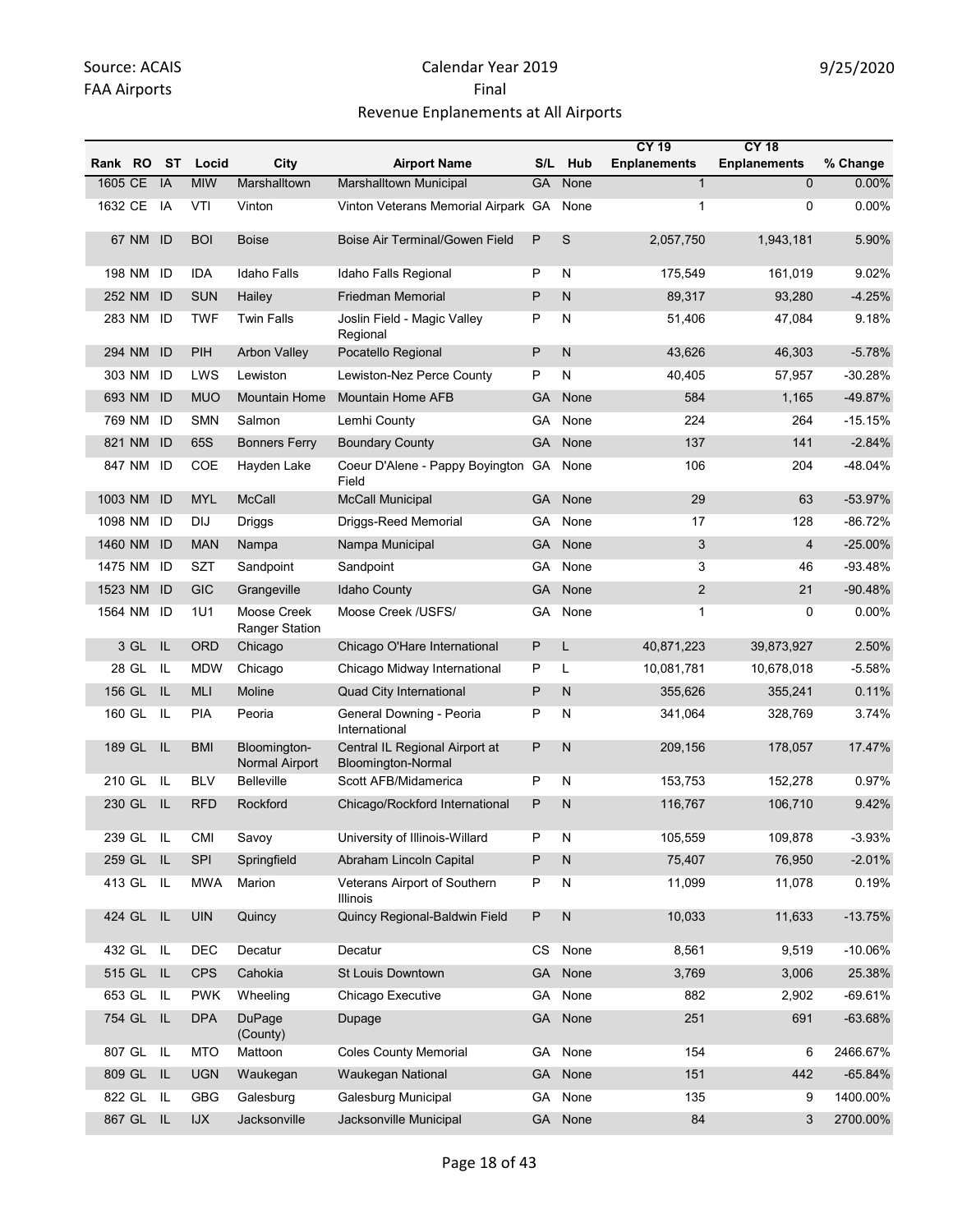|         |            |                |                 |                                      |                                                   |           |              | <b>CY 19</b>        | <b>CY 18</b>        |           |
|---------|------------|----------------|-----------------|--------------------------------------|---------------------------------------------------|-----------|--------------|---------------------|---------------------|-----------|
| Rank RO |            | ST             | Locid           | City                                 | <b>Airport Name</b>                               | S/L       | Hub          | <b>Enplanements</b> | <b>Enplanements</b> | % Change  |
| 889 GL  |            | IL             | <b>LOT</b>      | Romeo (RR<br>name for<br>Romeoville) | Lewis University                                  | GA        | None         | 69                  | $\overline{72}$     | $-4.17%$  |
| 902 GL  |            | IL             | <b>MQB</b>      | Macomb                               | Macomb Municipal                                  | GA        | None         | 63                  | 75                  | $-16.00%$ |
| 907 GL  |            | IL             | <b>RSV</b>      | Robinson                             | Crawford Co                                       | GA        | None         | 61                  | 71                  | $-14.08%$ |
| 987 GL  |            | IL             | <b>MDH</b>      | Carbondale                           | Southern Illinois                                 | <b>GA</b> | None         | 32                  | 137                 | $-76.64%$ |
| 1264 GL |            | IL             | 1H <sub>2</sub> | Effingham                            | <b>Effingham County Memorial</b>                  | GA        | None         | $\overline{7}$      | 9                   | $-22.22%$ |
| 1326 GL |            | L              | <b>VYS</b>      | Peru                                 | Illinois Valley Regional-Walter A<br>Duncan Field | <b>GA</b> | None         | 6                   | 54                  | -88.89%   |
| 1332 GL |            | IL             | AJG             | Lawrenceville                        | Mount Carmel Municipal                            | GA        | None         | 5                   | 0                   | 0.00%     |
| 1378 GL |            | L              | <b>ARR</b>      | Aurora                               | Aurora Municipal                                  | GA        | None         | 4                   | 27                  | $-85.19%$ |
| 1391 GL |            | IL             | ENL             | Centralia                            | Centralia Municipal                               | GA        | None         | 4                   | $\overline{2}$      | 100.00%   |
| 1400 GL |            | IL             | <b>HSB</b>      | Harrisburg                           | Harrisburg-Raleigh                                | <b>GA</b> | None         | 4                   | 34                  | $-88.24%$ |
|         | 47 GL      | IN             | <b>IND</b>      | Indianapolis                         | Indianapolis International                        | P         | M            | 4,709,183           | 4,655,847           | 1.15%     |
| 144 GL  |            | IN             | <b>SBN</b>      | South Bend                           | South Bend International                          | P         | $\mathsf{N}$ | 416,140             | 366,617             | 13.51%    |
| 147 GL  |            | IN             | <b>FWA</b>      | Fort Wayne                           | Fort Wayne International                          | P         | N            | 402,400             | 372,030             | 8.16%     |
| 180 GL  |            | IN             | <b>EVV</b>      | Evansville                           | Evansville Regional                               | P         | $\mathsf{N}$ | 242,425             | 228,850             | 5.93%     |
| 560 GL  |            | IN             | LAF             | Lafayette                            | <b>Purdue University</b>                          | GA        | None         | 2,469               | 3,968               | $-37.78%$ |
| 571 GL  |            | IN             | <b>BMG</b>      | Bloomington                          | Monroe County                                     | <b>GA</b> | None         | 2,156               | 2,278               | $-5.36%$  |
| 705 GL  |            | IN             | <b>MIE</b>      | Muncie                               | Delaware County Regional                          | GA        | None         | 450                 | 125                 | 260.00%   |
| 715 GL  |            | IN             | GYY             | Gary                                 | Gary/Chicago International                        | <b>GA</b> | None         | 408                 | 428                 | $-4.67%$  |
| 720 GL  |            | IN             | <b>HUF</b>      | Terre Haute                          | Terre Haute Regional                              | GA        | None         | 400                 | 475                 | $-15.79%$ |
| 863 GL  |            | IN             | <b>TYQ</b>      | Zionsville                           | Indianapolis Executive                            | GA        | None         | 88                  | 104                 | $-15.38%$ |
| 919 GL  |            | IN             | GUS             | Peru                                 | Grissom ARB                                       | GA        | None         | 55                  | 0                   | 0.00%     |
| 945 GL  |            | IN             | <b>VPZ</b>      | Valparaiso                           | Porter County Regional                            | <b>GA</b> | None         | 44                  | 116                 | $-62.07%$ |
| 957 GL  |            | IN             | <b>GSH</b>      | Goshen                               | Goshen Municipal                                  | GA        | None         | 39                  | 39                  | 0.00%     |
| 959 GL  |            | IN             | <b>MQJ</b>      | McCordsville                         | Indianapolis Regional                             | <b>GA</b> | None         | 39                  | 176                 | $-77.84%$ |
| 967 GL  |            | IN             | <b>BAK</b>      | Columbus                             | <b>Columbus Municipal</b>                         | GA        | None         | 36                  | 5                   | 620.00%   |
| 1071 GL |            | IN             | <b>MGC</b>      | Michigan City                        | Michigan City Municipal-Phillips<br>Field         | GA        | None         | 20                  | 6                   | 233.33%   |
| 1149 GL |            | IN             | GEZ             | Shelbyville                          | Shelbyville Municipal                             | GA        | None         | 13                  | 23                  | -43.48%   |
|         | 1158 GL IN |                | <b>ASW</b>      | Warsaw                               | <b>Warsaw Municipal</b>                           | <b>GA</b> | None         | 12                  | 26                  | -53.85%   |
| 1172 GL |            | IN             | <b>GWB</b>      | Auburn                               | De Kalb County                                    | GA        | None         | 11                  | 28                  | $-60.71%$ |
| 1187 GL |            | IN             | <b>DCY</b>      | Washington                           | Daviess County                                    | GA        | None         | $10$                | $\mathbf 0$         | 0.00%     |
| 1242 GL |            | IN             | C65             | Plymouth                             | Plymouth Municipal                                | GA        | None         | 8                   | 0                   | 0.00%     |
| 1247 GL |            | IN             | <b>FRH</b>      | French Lick                          | French Lick Municipal                             | <b>GA</b> | None         | 8                   | 14                  | -42.86%   |
| 1249 GL |            | IN             | GPC             | Greencastle                          | Putnam County Regional                            | GA.       | None         | 8                   | 34                  | $-76.47%$ |
| 1276 GL |            | IN             | <b>IMS</b>      | Madison                              | <b>Madison Municipal</b>                          | GA        | None         | 7                   | 90                  | $-92.22%$ |
| 1295 GL |            | IN             | <b>ANQ</b>      | Angola                               | Tri-State Steuben County                          | GA        | None         | 6                   | 0                   | 0.00%     |
| 1309 GL |            | IN             | <b>HFY</b>      | Greenwood                            | Indy South Greenwood                              | GA        | None         | 6                   | 24                  | -75.00%   |
| 1393 GL |            | IN             | EYE             | Indianapolis                         | Eagle Creek Airpark                               | GA        | None         | 4                   | 36                  | -88.89%   |
| 1404 GL |            | IN             | <b>JVY</b>      | Jeffersonville                       | <b>Clark Regional</b>                             | <b>GA</b> | None         | 4                   | 224                 | $-98.21%$ |
| 1451 GL |            | IN             | GGP             | Logansport                           | Logansport/Cass County                            | GA        | None         | 3                   | 0                   | 0.00%     |
| 1485 GL |            | $\blacksquare$ | 05C             | Griffith                             | Griffith-Merrillville                             | GA        | None         | $\overline{a}$      | $\mathbf 0$         | 0.00%     |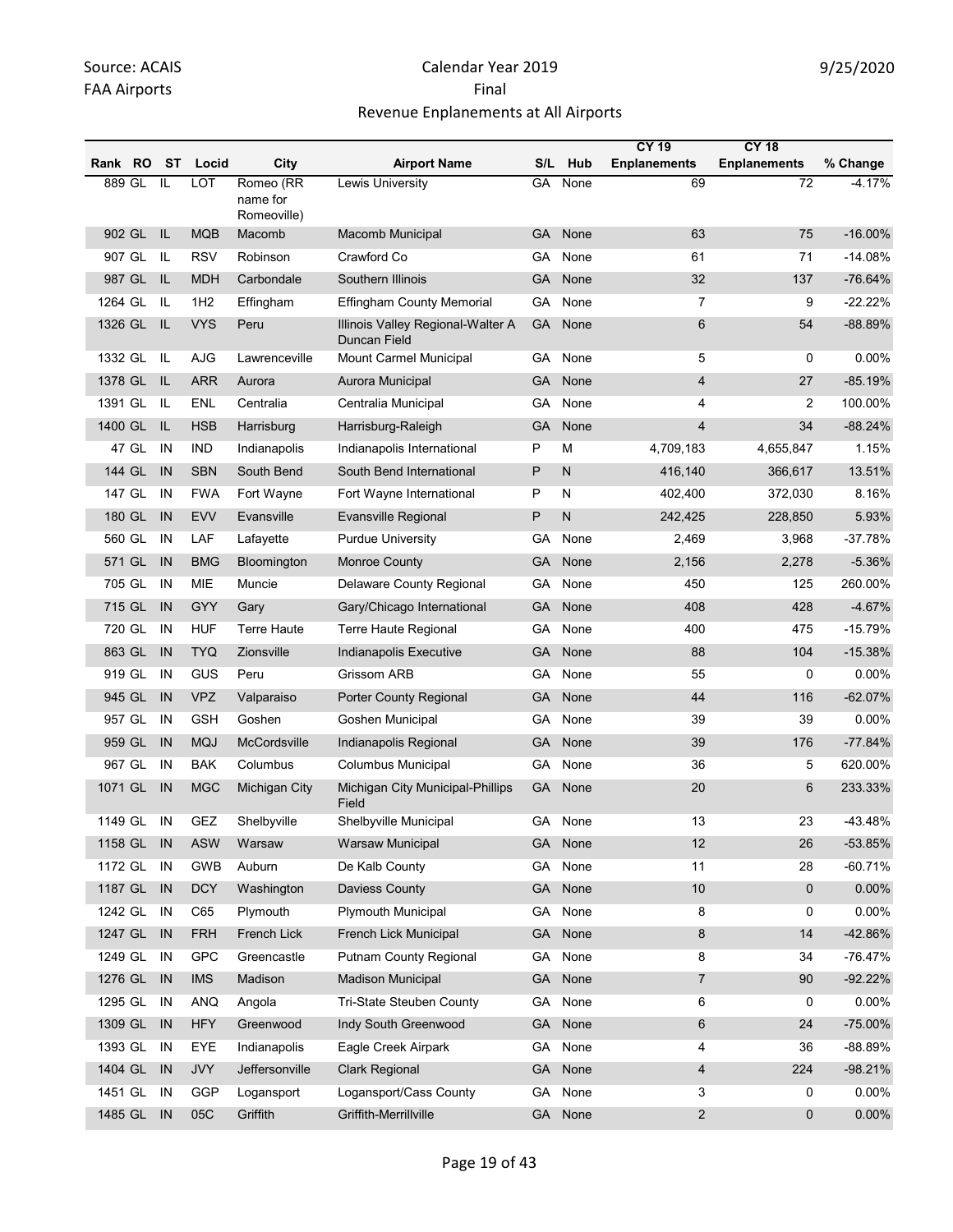|         |         |           |                  |                      |                                                |           |           | <b>CY 19</b>        | <b>CY 18</b>        |            |
|---------|---------|-----------|------------------|----------------------|------------------------------------------------|-----------|-----------|---------------------|---------------------|------------|
| Rank RO |         | ST        | Locid            | City                 | <b>Airport Name</b>                            |           | S/L Hub   | <b>Enplanements</b> | <b>Enplanements</b> | % Change   |
| 102 CE  |         | KS        | $\overline{ICT}$ | Wichita              | Wichita Dwight D Eisenhower<br>National        | P         | S         | 856,088             | 812,252             | 5.40%      |
| 258 CE  |         | KS        | <b>MHK</b>       | Manhattan            | <b>Manhattan Regional</b>                      | P         | N         | 81,307              | 72,883              | 11.56%     |
| 334 CE  |         | KS        | <b>GCK</b>       | Garden City          | <b>Garden City Regional</b>                    | P         | ${\sf N}$ | 25,073              | 25,243              | $-0.67%$   |
| 381 CE  |         | KS        | <b>SLN</b>       | Salina               | Salina Regional                                | P         | N         | 16,026              | 15,977              | 0.31%      |
| 386 CE  |         | KS        | <b>HYS</b>       | Hays                 | Hays Regional                                  | P         | N         | 14,758              | 11,996              | 23.02%     |
| 408 CE  |         | KS        | <b>FOE</b>       | Topeka               | Topeka Regional                                | P         | N         | 11,573              | 2,965               | 290.32%    |
| 415 CE  |         | KS        | <b>LBL</b>       | Liberal              | Liberal Mid-America Regional                   | P         | Ν         | 10,743              | 7,985               | 34.54%     |
| 485 CE  |         | KS        | <b>DDC</b>       | Dodge City           | Dodge City Regional                            | <b>CS</b> | None      | 4,948               | 3,831               | 29.16%     |
| 1069 CE |         | KS        | <b>HUT</b>       | Hutchinson           | Hutchinson Regional                            | GA        | None      | 20                  | 40                  | -50.00%    |
| 1108 CE |         | KS        | <b>EWK</b>       | Newton               | Newton-City-County                             | <b>GA</b> | None      | 16                  | 43                  | $-62.79%$  |
| 1152 CE |         | ΚS        | <b>OJC</b>       | Olathe               | Johnson County Executive                       | GA        | None      | 13                  | 26                  | -50.00%    |
| 1165 CE |         | KS        | <b>LWC</b>       | Lawrence             | Lawrence Municipal                             | <b>GA</b> | None      | 12                  | 183                 | $-93.44%$  |
| 1181 CE |         | ΚS        | <b>TQK</b>       | <b>Scott City</b>    | Scott City Municipal                           | GA        | None      | 11                  | 14                  | $-21.43%$  |
| 1195 CE |         | KS        | <b>IXD</b>       | Olathe               | <b>New Century Aircenter</b>                   | GA        | None      | 10                  | 243                 | -95.88%    |
| 1237 CE |         | ΚS        | <b>AAO</b>       | Wichita              | Colonel James Jabara                           | GA        | None      | 8                   | 48                  | $-83.33%$  |
| 1301 CE |         | KS        | <b>EMP</b>       | Emporia              | Emporia Municipal                              | GA        | None      | 6                   | 5                   | 20.00%     |
| 1411 CE |         | KS        | <b>MPR</b>       | McPherson            | McPherson                                      | GA        | None      | 4                   | 3                   | 33.33%     |
| 1415 CE |         | KS        | <b>PTT</b>       | Pratt                | <b>Pratt Regional</b>                          | <b>GA</b> | None      | 4                   | $\overline{7}$      | -42.86%    |
| 1444 CE |         | ΚS        | <b>CBK</b>       | Colby                | Shalz Field                                    | GA        | None      | 3                   | 0                   | 0.00%      |
| 1456 CE |         | KS        | <b>K87</b>       | Hiawatha             | Hiawatha Municipal                             | <b>GA</b> | None      | 3                   | $\mathbf{0}$        | 0.00%      |
| 1476 CE |         | ΚS        | <b>TOP</b>       | Topeka               | Philip Billard Municipal                       | GA        | None      | 3                   | 15                  | -80.00%    |
| 1534 CE |         | KS        | IDP              | Independence         | Independence Municipal                         | <b>GA</b> | None      | 2                   | 10                  | $-80.00\%$ |
|         | 49 SO   | ΚY        | <b>CVG</b>       | Hebron               | Cincinnati/Northern Kentucky<br>International  | P         | M         | 4,413,457           | 4,269,258           | 3.38%      |
|         | 68 SO   | KY        | <b>SDF</b>       | Louisville           | Louisville Muhammad Ali<br>International       | P         | S         | 2,043,525           | 1,877,861           | 8.82%      |
| 112 SO  |         | KY        | <b>LEX</b>       | Lexington            | <b>Blue Grass</b>                              | P         | S         | 706,957             | 657,018             | 7.60%      |
| 363 SO  |         | ΚY        | <b>OWB</b>       | Owensboro            | Owensboro-Daviess County<br>Regional           | P         | N         | 18,615              | 19,532              | $-4.69%$   |
|         | 367 SO  | KY .      | PAH              | Paducah              | <b>Barkley Regional</b>                        | P         | N         | 17,982              | 20,934              | $-14.10%$  |
|         | 471 SO  | KY \      | HOP              | Fort Campbell        | Campbell AAF (Fort Campbell)                   | GA -      | None      | 5,261               | 5,944               | $-11.49%$  |
|         | 636 SO  | KY        | <b>BWG</b>       | <b>Bowling Green</b> | <b>Bowling Green-Warren County</b><br>Regional | GA        | None      | 1,128               | 1,210               | $-6.78%$   |
| 1088 SO |         | <b>KY</b> | <b>EHR</b>       | Henderson            | Henderson City-County                          | <b>GA</b> | None      | 18                  | 26                  | $-30.77%$  |
| 1219 SO |         | KY        | <b>FGX</b>       | Flemingsburg         | Fleming-Mason                                  | GA        | None      | 9                   | 15                  | -40.00%    |
| 1274 SO |         | <b>KY</b> | <b>GLW</b>       | Glasgow              | <b>Glasgow Municipal</b>                       | <b>GA</b> | None      | $\overline{7}$      | $\mathbf 0$         | $0.00\%$   |
| 1338 SO |         | KY        | <b>CEY</b>       | Murray               | Kyle-Oakley Field                              | GA        | None      | 5                   | 11                  | $-54.55%$  |
| 1344 SO |         | KY        | <b>EKX</b>       | Elizabethtown        | <b>Addington Field</b>                         | <b>GA</b> | None      | 5                   | 52                  | $-90.38%$  |
| 1353 SO |         | KY        | LOZ              | London               | London-Corbin Airport-Magee<br>Field           |           | GA None   | 5                   | 45                  | -88.89%    |
| 1488 SO |         | KY        | 27K              | Georgetown           | Georgetown-Scott County<br>Regional            | <b>GA</b> | None      | $\overline{c}$      | 29                  | $-93.10%$  |
| 1578 SO |         | KY        | <b>BYL</b>       | Williamsburg         | Williamsburg-Whitley County                    | GA        | None      | $\mathbf{1}$        | 0                   | 0.00%      |
| 1595 SO |         | KY        | 193              | Hardinsburg          | <b>Breckinridge County</b>                     | <b>GA</b> | None      | $\mathbf{1}$        | $\mathbf 0$         | $0.00\%$   |
|         | 1620 SO | KY.       | RGA              | Richmond             | Central Kentucky Regional                      |           | GA None   | $\mathbf{1}$        | 3                   | -66.67%    |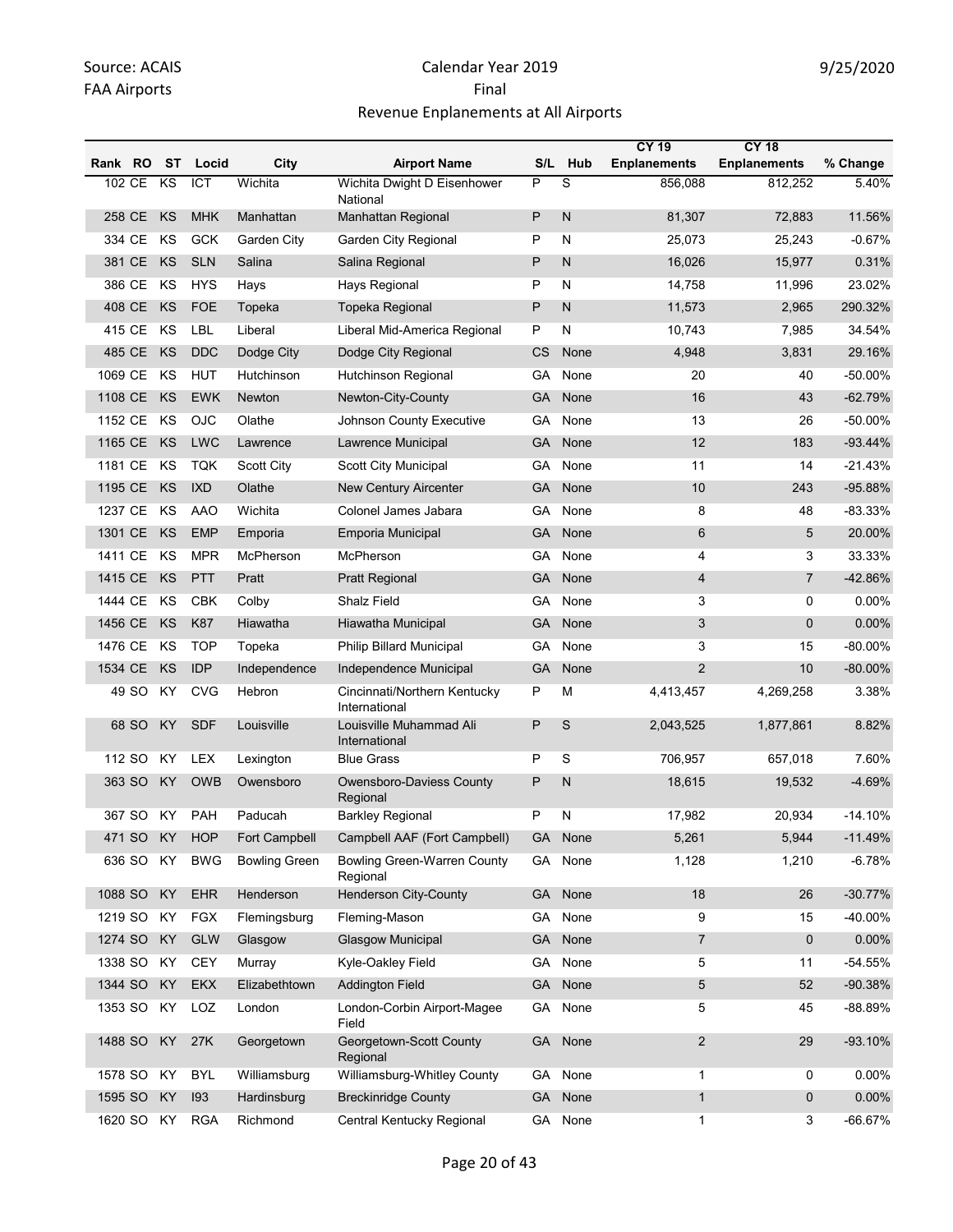|            |            |           |            |                     |                                                     |           |              | <b>CY 19</b>        | <b>CY 18</b>        |           |
|------------|------------|-----------|------------|---------------------|-----------------------------------------------------|-----------|--------------|---------------------|---------------------|-----------|
| Rank RO ST |            |           | Locid      | City                | <b>Airport Name</b>                                 |           | S/L Hub      | <b>Enplanements</b> | <b>Enplanements</b> | % Change  |
|            | 38 SW LA   |           | <b>MSY</b> | - Kenner            | Louis Armstrong New Orleans<br>International        | P         | M            | 6,874,111           | 6,582,066           | 4.44%     |
|            | 148 SW LA  |           | <b>BTR</b> | <b>Baton Rouge</b>  | Baton Rouge Metropolitan, Ryan<br>Field             | P         | N            | 399,591             | 390,107             | 2.43%     |
|            | 167 SW LA  |           | <b>SHV</b> | Shreveport          | <b>Shreveport Regional</b>                          | P         | $\mathsf{N}$ | 325,399             | 291,136             | 11.77%    |
|            | 177 SW LA  |           | <b>LFT</b> | Lafayette           | Lafayette Regional/Paul Fournet<br>Field            | P         | N            | 265,559             | 223,529             | 18.80%    |
|            | 213 SW LA  |           | <b>AEX</b> | Alexandria          | Alexandria International                            | P         | $\mathsf{N}$ | 141,832             | 143,173             | $-0.94%$  |
|            | 231 SW LA  |           | <b>MLU</b> | Monroe              | Monroe Regional                                     | P         | N            | 115,593             | 107,107             | 7.92%     |
|            | 270 SW LA  |           | <b>LCH</b> | Lake Charles        | Lake Charles Regional                               | P         | N            | 62,057              | 58,122              | 6.77%     |
|            | 656 SW LA  |           | <b>BAD</b> | <b>Bossier City</b> | <b>Barksdale AFB</b>                                | GA        | None         | 863                 | 713                 | 21.04%    |
|            | 771 SW LA  |           | <b>CWF</b> | <b>Lake Charles</b> | <b>Chennault International</b>                      | GA        | None         | 221                 | 325                 | $-32.00%$ |
|            | 782 SW LA  |           | <b>NBG</b> | New Orleans         | New Orleans NAS Jrb/Alvin<br><b>Callender Field</b> | GА        | None         | 185                 | 85                  | 117.65%   |
|            | 824 SW LA  |           | <b>NEW</b> | <b>New Orleans</b>  | Lakefront                                           | GA        | None         | 131                 | 532                 | $-75.38%$ |
|            | 975 SW     | LA        | <b>RSN</b> | Ruston              | <b>Ruston Regional</b>                              | GA        | None         | 35                  | 79                  | $-55.70%$ |
|            | 1150 SW LA |           | <b>HDC</b> | Hammond             | Hammond Northshore Regional                         | <b>GA</b> | None         | 13                  | 23                  | $-43.48%$ |
|            | 1231 SW LA |           | <b>TVR</b> | Tallulah            | Vicksburg Tallulah Regional                         | GA        | None         | 9                   | 50                  | $-82.00%$ |
|            | 1259 SW LA |           | <b>REG</b> | Gonzales            | Louisiana Regional                                  | <b>GA</b> | None         | 8                   | 9                   | $-11.11%$ |
|            | 1302 SW LA |           | <b>ESF</b> | Pineville           | <b>Esler Regional</b>                               | GA        | None         | 6                   | $\mathbf{1}$        | 500.00%   |
|            | 1333 SW LA |           | <b>ASD</b> | Slidell             | Slidell                                             | GA        | None         | $\sqrt{5}$          | 18                  | $-72.22%$ |
|            | 1376 SW LA |           | <b>ACP</b> | Oakdale             | Allen Parish                                        | GА        | None         | 4                   | 0                   | 0.00%     |
|            | 1496 SW LA |           | <b>ARA</b> | New Iberia          | Acadiana Regional                                   | <b>GA</b> | None         | $\overline{2}$      | 18                  | $-88.89%$ |
|            | 1533 SW LA |           | <b>HUM</b> | Houma               | Houma-Terrebonne                                    | GА        | None         | 2                   | 126                 | $-98.41%$ |
|            | 1596 SW LA |           | <b>IER</b> | Natchitoches        | Natchitoches Regional                               | <b>GA</b> | None         | $\mathbf{1}$        | $\mathbf{0}$        | 0.00%     |
|            | 16 NE      | МA        | <b>BOS</b> | <b>Boston</b>       | General Edward Lawrence Logan P<br>International    |           | L            | 20,699,377          | 20,006,521          | 3.46%     |
|            | 216 NE     | <b>MA</b> | <b>ACK</b> | Nantucket           | <b>Nantucket Memorial</b>                           | P         | $\mathsf{N}$ | 134,830             | 126,610             | 6.49%     |
| 245 NE     |            | MA        | ORH        | Worcester           | Worcester Regional                                  | P         | N            | 97,090              | 71,631              | 35.54%    |
|            | 277 NE     | MA        | <b>MVY</b> | Vineyard Haven      | Martha's Vineyard                                   | P         | N            | 52,792              | 52,605              | 0.36%     |
|            | 336 NE     | MA        | <b>HYA</b> | Hyannis             | Barnstable Municipal-<br>Boardman/Polando Field     | P         | N            | 24,465              | 28,341              | $-13.68%$ |
|            | 416 NE     | <b>MA</b> | <b>PVC</b> | Provincetown        | Provincetown Municipal                              | P         | ${\sf N}$    | 10,591              | 10,316              | 2.67%     |
|            | 418 NE     | MA        | <b>BED</b> | Bedford             | Laurence G Hanscom Field                            | GA        | None         | 10,235              | 10,194              | 0.40%     |
|            | 500 NE     | <b>MA</b> | <b>EWB</b> | New Bedford         | <b>New Bedford Regional</b>                         | CS        | None         | 4,321               | 7,956               | -45.69%   |
|            | 706 NE     | MA        | <b>CEF</b> | Chicopee            | Westover ARB/Metropolitan                           | GА        | None         | 444                 | 668                 | $-33.53%$ |
|            | 729 NE     | MA        | <b>OWD</b> | Norwood             | Norwood Memorial                                    | GA        | None         | 356                 | 173                 | 105.78%   |
|            | 777 NE     | MA        | <b>BAF</b> | Westfield           | Westfield-Barnes Regional                           | GA        | None         | 210                 | 1,008               | $-79.17%$ |
|            | 788 NE     | MA        | <b>BVY</b> | <b>Beverly</b>      | <b>Beverly Regional</b>                             | <b>GA</b> | None         | 174                 | 277                 | $-37.18%$ |
|            | 834 NE     | МA        | CQX        | Chatham             | Chatham Municipal                                   | GA        | None         | 117                 | 34                  | 244.12%   |
|            | 869 NE     | MA        | 1B9        | Mansfield           | Mansfield Municipal                                 | GA        | None         | 81                  | 0                   | 0.00%     |
|            | 962 NE     | MA        | <b>PYM</b> | Plymouth            | Plymouth Municipal                                  | GA        | None         | 38                  | 46                  | $-17.39%$ |
|            | 974 NE     | MA        | <b>PSF</b> | Pittsfield          | <b>Pittsfield Municipal</b>                         | GA        | None         | 35                  | 179                 | $-80.45%$ |
| 1050 NE    |            | MA        | <b>LWM</b> | Lawrence            | Lawrence Municipal                                  | GA        | None         | 23                  | 180                 | $-87.22%$ |
| 1097 NE    |            |           | MA AQW     | North Adams         | Harriman-And-West                                   | <b>GA</b> | None         | 17                  | 7                   | 142.86%   |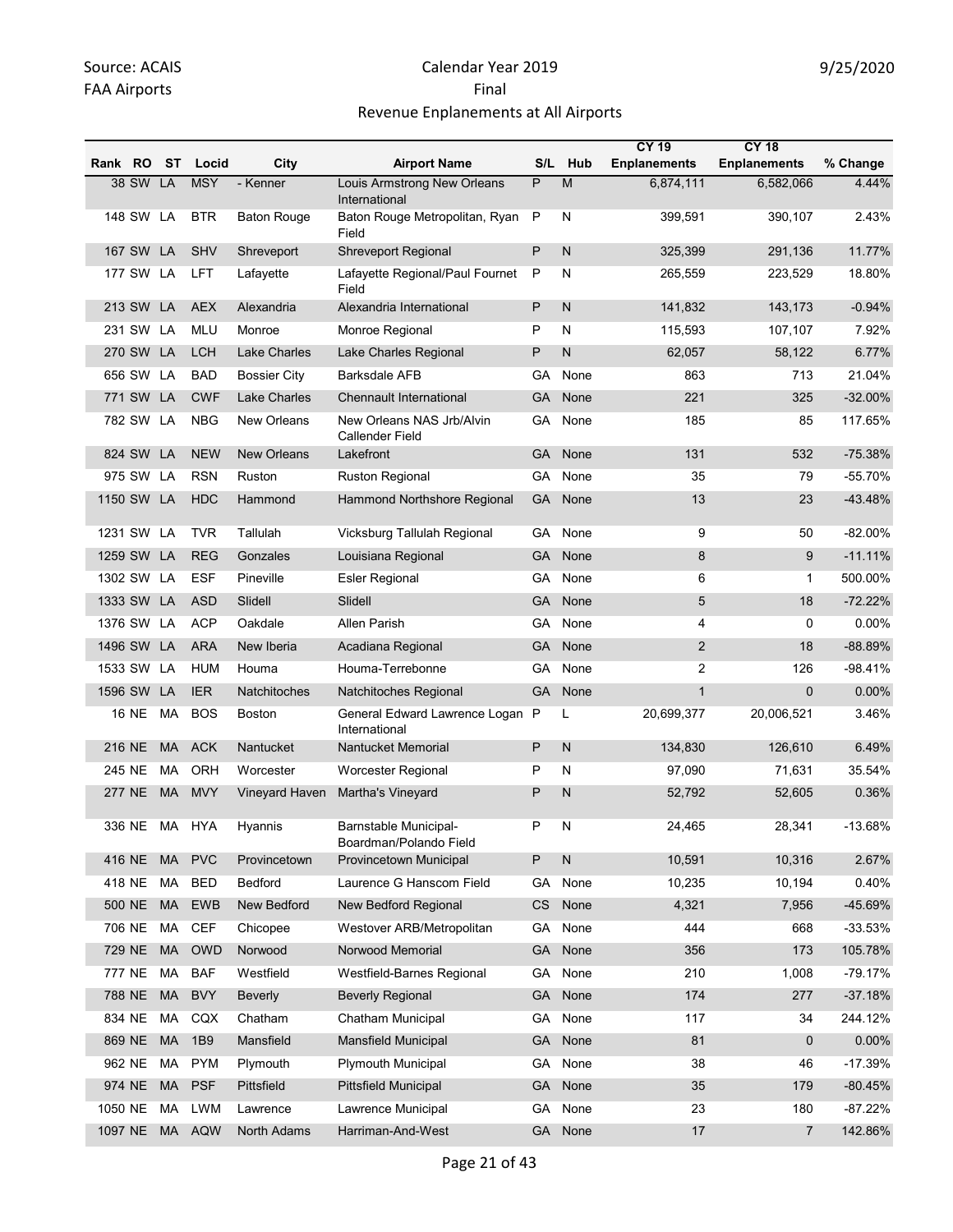|               |           |                 |                                                   |                                                         |           |              | <b>CY 19</b>             | <b>CY 18</b>        |            |
|---------------|-----------|-----------------|---------------------------------------------------|---------------------------------------------------------|-----------|--------------|--------------------------|---------------------|------------|
| Rank RO       | ST        | Locid           | City                                              | <b>Airport Name</b>                                     | S/L       | Hub          | <b>Enplanements</b>      | <b>Enplanements</b> | % Change   |
| 1119 NE       | MA        | 0B <sub>5</sub> | Montague                                          | <b>Turners Falls</b>                                    | GA        | None         | 15                       | $\Omega$            | 0.00%      |
| 1136 NE       | <b>MA</b> | <b>GBR</b>      |                                                   | Great Barrington Walter J Koladza                       | GA        | None         | 14                       | $\mathbf{0}$        | 0.00%      |
| 1234 NE       | MA        | 7B <sub>2</sub> | Northampton                                       | Northampton                                             | GА        | None         | 8                        | 3                   | 166.67%    |
| 1248 NE       | <b>MA</b> | GHG             | <b>Marshfield</b>                                 | Marshfield Municipal - George<br><b>Harlow Field</b>    | GA        | None         | 8                        | 3                   | 166.67%    |
| 22 EA         | MD        | <b>BWI</b>      | Glen Burnie                                       | Baltimore/Washington<br>International Thurgood Marshall | P         | L            | 13,284,687               | 13,371,816          | $-0.65%$   |
| 263 EA        | <b>MD</b> | <b>SBY</b>      | Salisbury                                         | Salisbury-Ocean City Wicomico<br>Regional               | P         | $\mathsf{N}$ | 70,111                   | 64,393              | 8.88%      |
| 320 EA        | MD        | <b>HGR</b>      | Hagerstown                                        | Hagerstown Regional-Richard A<br>Henson Field           | P         | N            | 29,105                   | 23,654              | 23.04%     |
| 553 EA        | <b>MD</b> | <b>ADW</b>      | <b>Camp Springs</b>                               | <b>Joint Base Andrews</b>                               | GA        | None         | 2,791                    | 2,889               | $-3.39%$   |
| 689 EA        | <b>MD</b> | <b>APG</b>      | Aberdeen<br>Proving Ground<br>(U.S. Army)         | Phillips AAF                                            | GA        | None         | 610                      | 0                   | 0.00%      |
| 850 EA        | <b>MD</b> | <b>NHK</b>      | <b>Patuxent River</b><br>Naval Air Test<br>Center | Patuxent River NAS/Trapnell<br>Field/                   |           | GA None      | 99                       | 106                 | $-6.60%$   |
| 856 EA        | MD.       | <b>ESN</b>      | Easton                                            | Easton/Newnam Field                                     | GA        | None         | 95                       | 139                 | $-31.65%$  |
| 868 EA        | <b>MD</b> | <b>MTN</b>      | <b>Middle River</b>                               | <b>Martin State</b>                                     | <b>GA</b> | None         | 84                       | 184                 | $-54.35%$  |
| 881 EA        | <b>MD</b> | GAI             | Gaithersburg                                      | Montgomery County Airpark                               | GА        | None         | 74                       | 42                  | 76.19%     |
| 1077 EA       | <b>MD</b> | <b>FDK</b>      | Frederick                                         | <b>Frederick Municipal</b>                              | GA        | None         | 19                       | 102                 | $-81.37%$  |
| 1147 EA       | MD        | CGE             | Cambridge                                         | Cambridge-Dorchester Regional                           | GA.       | None         | 13                       | 3                   | 333.33%    |
| 1377 EA       | <b>MD</b> | <b>ANP</b>      | Annapolis                                         | Lee                                                     | <b>GA</b> | None         | $\overline{\mathcal{L}}$ | 6                   | $-33.33%$  |
| 1547 EA       | MD        | OXB             | Ocean City                                        | Ocean City Municipal                                    | GА        | None         | 2                        | 27                  | $-92.59%$  |
| 1567 EA       | <b>MD</b> | <b>2W6</b>      | Leonardtown                                       | St Mary's County Regional                               | <b>GA</b> | None         | $\mathbf{1}$             | $\mathbf{0}$        | 0.00%      |
| 1579 EA       | MD        | CBE             | <b>Wiley Ford</b>                                 | <b>Greater Cumberland Regional</b>                      | GА        | None         | 1                        | 5                   | $-80.00\%$ |
| 94 NE         | <b>ME</b> | <b>PWM</b>      | Portland                                          | Portland International Jetport                          | P         | S            | 1,088,728                | 1,062,873           | 2.43%      |
| 168 NE        | МE        | <b>BGR</b>      | Bangor                                            | <b>Bangor International</b>                             | Ρ         | Ν            | 325,160                  | 336,410             | $-3.34%$   |
| 372 NE        | ME.       | <b>RKD</b>      | Rockland                                          | Knox County Regional                                    | P         | $\mathsf{N}$ | 17,166                   | 17,133              | 0.19%      |
| 392 NE ME PQI |           |                 | Presque Isle                                      | Presque Isle International                              | Ρ         | N            | 13,244                   | 10,865              | 21.90%     |
| 419 NE        | <b>ME</b> | <b>BHB</b>      | Bar Harbor                                        | Hancock County-Bar Harbor                               | P         | ${\sf N}$    | 10,088                   | 8,507               | 18.58%     |
| 467 NE        |           | ME AUG          | Augusta                                           | Augusta State                                           | CS        | None         | 5,454                    | 5,530               | $-1.37%$   |
| 783 NE        | ME        | <b>BST</b>      | <b>Belfast</b>                                    | <b>Belfast Municipal</b>                                | <b>GA</b> | None         | 183                      | 120                 | 52.50%     |
| 901 NE        | ME        | <b>BXM</b>      | <b>Brunswick</b>                                  | <b>Brunswick Executive</b>                              | GA        | None         | 63                       | 83                  | $-24.10%$  |
| 936 NE        | <b>ME</b> | <b>SFM</b>      | Sanford                                           | Sanford Seacoast Regional                               | GA        | None         | 47                       | 64                  | $-26.56%$  |
| 980 NE        | ME        | LEW             | Auburn                                            | Auburn/Lewiston Municipal                               | GA        | None         | 34                       | 220                 | $-84.55%$  |
| 1022 NE       |           | ME 57B          | Islesboro                                         | Islesboro                                               | <b>GA</b> | None         | 25                       | 69                  | $-63.77%$  |
| 1054 NE       | ME        | <b>WVL</b>      | Waterville                                        | Waterville Robert Lafleur                               | GA        | None         | 23                       | 108                 | -78.70%    |
| 1113 NE       | <b>ME</b> | <b>IZG</b>      | Fryeburg                                          | Eastern Slopes Regional                                 | <b>GA</b> | None         | 16                       | 88                  | $-81.82%$  |
| 1194 NE       | ME        | IWI             | Wiscasset                                         | Wiscasset                                               | GA        | None         | 10                       | 1                   | 900.00%    |
| 1498 NE       | ME        | <b>B21</b>      | Carrabassett                                      | <b>Sugarloaf Regional</b>                               | <b>GA</b> | None         | $\overline{2}$           | $\mathbf 0$         | 0.00%      |
| 1606 NE       | ME        | <b>MLT</b>      | Millinocket                                       | Millinocket Municipal                                   | GA        | None         | $\mathbf{1}$             | 8                   | $-87.50%$  |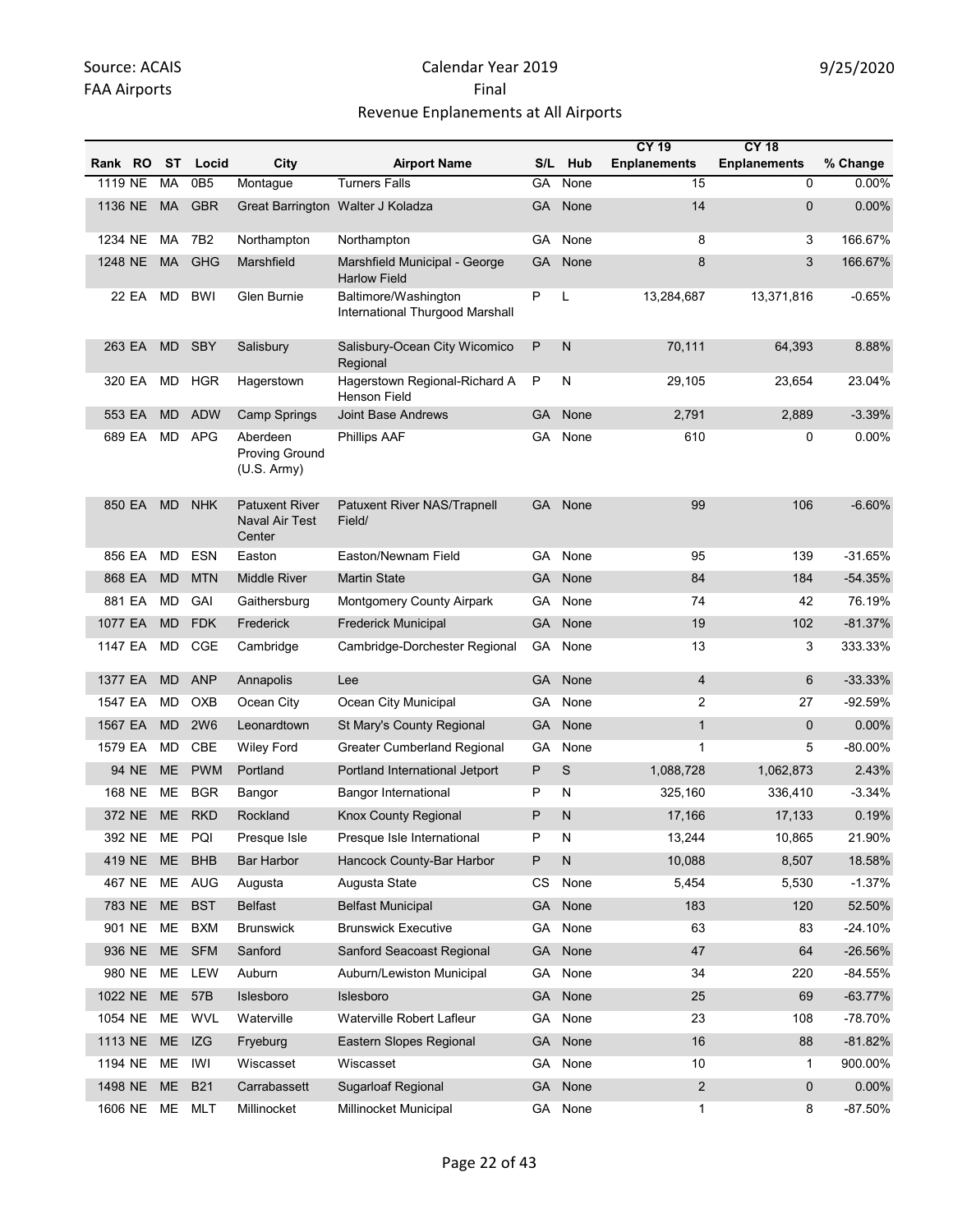|            |         |    |            |                          |                                                     |                |              | <b>CY 19</b>        | <b>CY 18</b>        |            |
|------------|---------|----|------------|--------------------------|-----------------------------------------------------|----------------|--------------|---------------------|---------------------|------------|
| Rank RO ST |         |    | Locid      | City                     | <b>Airport Name</b>                                 |                | S/L Hub      | <b>Enplanements</b> | <b>Enplanements</b> | % Change   |
|            | $18$ GL | MI | <b>DTW</b> | Detroit                  | Detroit Metropolitan Wayne<br>County                | $\overline{P}$ | L            | 18,143,040          | 17,436,837          | 4.05%      |
|            | 75 GL   | MI | <b>GRR</b> | <b>Grand Rapids</b>      | Gerald R Ford International                         | P              | S            | 1,786,803           | 1,631,398           | 9.53%      |
|            | 171 GL  | MI | <b>FNT</b> | Flint                    | <b>Bishop International</b>                         | $\sf P$        | N            | 302,606             | 361,709             | $-16.34%$  |
|            | 173 GL  | MI | <b>TVC</b> | <b>Traverse City</b>     | <b>Cherry Capital</b>                               | P              | N            | 287,012             | 247,324             | 16.05%     |
|            | 199 GL  | MI | <b>LAN</b> | Clinton<br>(Township of) | Capital Region International                        | P              | N            | 166,976             | 184,018             | $-9.26%$   |
|            | 211 GL  | MI | <b>AZO</b> | Kalamazoo                | Kalamazoo/Battle Creek<br>International             | P              | N            | 151,254             | 152,845             | $-1.04%$   |
|            | 218 GL  | MI | <b>MBS</b> | Saginaw                  | <b>MBS</b> International                            | P              | $\mathsf{N}$ | 134,409             | 127,627             | 5.31%      |
| 274 GL     |         | MI | SAW        | Gwinn                    | Sawyer International                                | P              | N            | 59,056              | 53,588              | 10.20%     |
|            | 322 GL  | MI | <b>PLN</b> | Pellston                 | Pellston Regional Airport of<br><b>Emmet County</b> | P              | $\mathsf{N}$ | 29,050              | 25,464              | 14.08%     |
| 335 GL     |         | MI | <b>CMX</b> | Hancock                  | Houghton County Memorial                            | P              | N            | 24,954              | 24,041              | 3.80%      |
|            | 337 GL  | MI | <b>CIU</b> | Sault Ste. Marie         | Chippewa County International                       | $\sf P$        | N            | 24,390              | 23,324              | 4.57%      |
| 350 GL     |         | MI | IMT        | Iron Mountain            | Ford                                                | P              | N            | 22,221              | 19,552              | 13.65%     |
|            | 359 GL  | MI | <b>MKG</b> | Muskegon                 | <b>Muskegon County</b>                              | P              | N            | 19,728              | 18,718              | 5.40%      |
| 361 GL     |         | MI | <b>ESC</b> | Escanaba                 | Delta County                                        | P              | N            | 19,063              | 18,474              | 3.19%      |
|            | 401 GL  | MI | <b>APN</b> | Alpena                   | Alpena County Regional                              | P              | N            | 12,523              | 11,614              | 7.83%      |
|            | 478 GL  | MI | <b>IWD</b> | Ironwood                 | Gogebic-Iron County                                 | СS             | None         | 5,121               | 5,335               | $-4.01%$   |
|            | 559 GL  | MI | <b>YIP</b> | Detroit                  | <b>Willow Run</b>                                   | <b>GA</b>      | None         | 2,513               | 3,987               | $-36.97%$  |
|            | 609 GL  | MI | <b>PTK</b> | Pontiac                  | Oakland County International                        | GA             | None         | 1,384               | 2,698               | -48.70%    |
|            | 703 GL  | MI | <b>MTC</b> | <b>Mount Clemens</b>     | Selfridge Angb                                      | GА             | None         | 460                 | $\mathbf{0}$        | 0.00%      |
| 723 GL     |         | MI | <b>MBL</b> | Manistee                 | Manistee Co-Blacker                                 | GA             | None         | 397                 | 4,721               | $-91.59%$  |
|            | 864 GL  | MI | <b>DET</b> | Detroit                  | Coleman A Young Municipal                           | <b>GA</b>      | None         | 87                  | 888                 | $-90.20%$  |
| 928 GL     |         | MI | <b>CVX</b> | Charlevoix               | Charlevoix Municipal                                | GA             | None         | 50                  | 809                 | $-93.82%$  |
| 1026 GL    |         | MI | <b>BIV</b> | Holland                  | West Michigan Regional                              | <b>GA</b>      | None         | 25                  | 26                  | $-3.85%$   |
| 1039 GL    |         | MI | <b>MGN</b> | <b>Harbor Springs</b>    | <b>Harbor Springs</b>                               | GA             | None         | 24                  | 8,017               | -99.70%    |
| 1062 GL    |         | MI | <b>MOP</b> | Mount Pleasant           | <b>Mount Pleasant Municipal</b>                     | <b>GA</b>      | None         | 21                  | 13                  | 61.54%     |
| 1087 GL    |         | MI | <b>BEH</b> | <b>Benton Harbor</b>     | Southwest Michigan Regional                         | GА             | None         | 18                  | 34                  | -47.06%    |
| 1099 GL    |         | MI | <b>FKS</b> | Frankfort                | Frankfort Dow Memorial Field                        |                | GA None      | 17                  | $16\,$              | 6.25%      |
|            | 1114 GL | MI | LDM        | Ludington                | Mason County                                        |                | GA None      | 16                  | 76                  | -78.95%    |
| 1140 GL    |         | MI | <b>PHN</b> | Port Huron               | St Clair County International                       | GA             | None         | 14                  | 69                  | $-79.71%$  |
| 1190 GL    |         | MI | GLR        | Gaylord                  | Gaylord Regional                                    | GA             | None         | 10                  | 997                 | -99.00%    |
| 1240 GL    |         | MI | <b>ARB</b> | Ann Arbor                | Ann Arbor Municipal                                 | <b>GA</b>      | None         | 8                   | 23                  | $-65.22%$  |
| 1266 GL    |         | MI | ADG        | Adrian                   | Lenawee County                                      | GA             | None         | $\overline{7}$      | 8                   | $-12.50%$  |
| 1268 GL    |         | MI | ANJ        | Sault Ste. Marie         | Sault Ste Marie<br>Municipal/Sanderson Field        | <b>GA</b>      | None         | 7                   | 55                  | $-87.27%$  |
| 1315 GL    |         | MI | <b>MCD</b> | Mackinac Island          | Mackinac Island                                     |                | GA None      | 6                   | 4                   | 50.00%     |
|            | 1337 GL | MI | <b>BTL</b> | <b>Battle Creek</b>      | Battle Creek Executive at Kellogg<br>Field          | <b>GA</b>      | None         | 5                   | 25                  | $-80.00\%$ |
| 1396 GL    |         | MI | <b>GDW</b> | Gladwin                  | Gladwin Zettel Memorial                             |                | GA None      | 4                   | 0                   | $0.00\%$   |
| 1412 GL    |         | MI | <b>OZW</b> | Howell                   | Livingston County Spencer J<br>Hardy                | <b>GA</b>      | None         | 4                   | 12                  | $-66.67%$  |
| 1493 GL    |         | MI | ACB        | Bellaire                 | <b>Antrim County</b>                                |                | GA None      | $\overline{2}$      | 2                   | 0.00%      |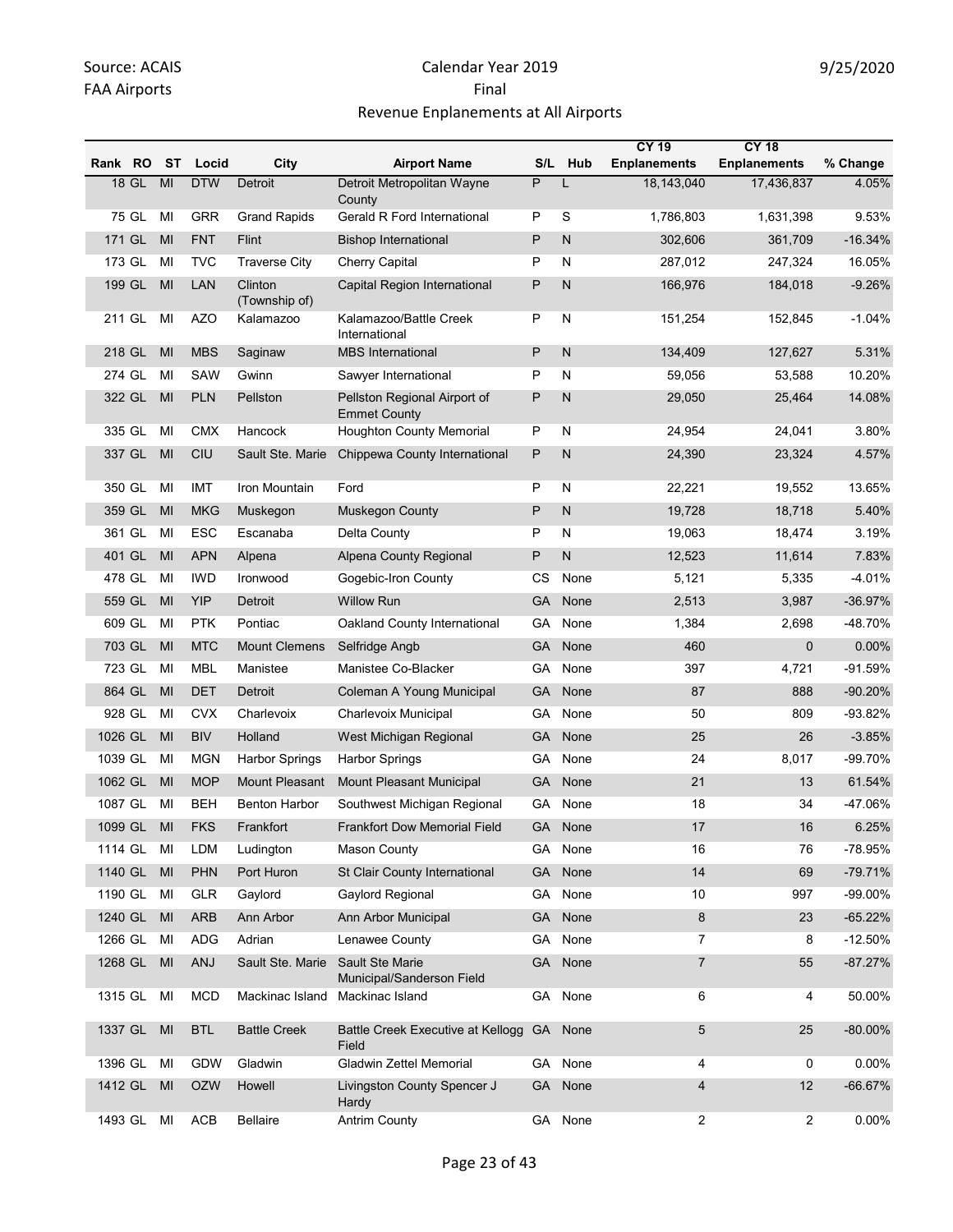|            |           |            |                        |                                                                    |           |              | <b>CY 19</b>             | <b>CY 18</b>        |            |
|------------|-----------|------------|------------------------|--------------------------------------------------------------------|-----------|--------------|--------------------------|---------------------|------------|
| Rank RO ST |           | Locid      | City                   | <b>Airport Name</b>                                                | S/L       | Hub          | <b>Enplanements</b>      | <b>Enplanements</b> | % Change   |
| 1536 GL    | MI        | <b>IRS</b> | Sturgis                | Kirsch Municipal                                                   | GA        | None         | $\overline{2}$           | 20                  | $-90.00\%$ |
| 1600 GL    | MI        | <b>JYM</b> | Hillsdale              | Hillsdale Municipal                                                | GA.       | None         | 1                        | 17                  | $-94.12%$  |
| 1602 GL    | MI        | <b>LWA</b> | South Haven            | South Haven Area Regional                                          | <b>GA</b> | None         | $\mathbf{1}$             | 18                  | $-94.44%$  |
| 1607 GL    | MI        | <b>MNM</b> | Menominee              | Menominee Regional                                                 | GA        | None         | $\mathbf{1}$             | 19                  | -94.74%    |
| 1630 GL    | MI        | <b>VLL</b> | Troy                   | Oakland/Troy                                                       |           | GA None      | $\mathbf{1}$             | 1,252               | -99.92%    |
| 17 GL      | <b>MN</b> | <b>MSP</b> | Minneapolis            | Minneapolis-St Paul<br>International/Wold-Chamberlain              | P         | L            | 19,192,917               | 18,361,942          | 4.53%      |
| 194 GL     | <b>MN</b> | <b>RST</b> | Rochester              | Rochester International                                            | P         | $\mathsf{N}$ | 183,187                  | 182,509             | 0.37%      |
| 208 GL     | ΜN        | DLH        | Duluth                 | Duluth International                                               | P         | N            | 155,531                  | 136,806             | 13.69%     |
| 315 GL     | <b>MN</b> | <b>BJI</b> | Bemidji                | Bemidji Regional                                                   | P         | N            | 30,886                   | 30,081              | 2.68%      |
| 347 GL     | <b>MN</b> | <b>BRD</b> | <b>Brainerd</b>        | <b>Brainerd Lakes Regional</b>                                     | P         | N            | 22,551                   | 22,233              | 1.43%      |
| 352 GL     | <b>MN</b> | <b>STC</b> | St. Cloud              | St. Cloud Regional                                                 | P         | N            | 21,767                   | 22,464              | $-3.10%$   |
| 364 GL     | <b>MN</b> | <b>HIB</b> | Hibbing                | Range Regional                                                     | P         | N            | 18,293                   | 17,111              | 6.91%      |
| 368 GL     | <b>MN</b> | <b>INL</b> | International<br>Falls | Falls International-Einarson Field                                 | P         | N            | 17,744                   | 17,225              | 3.01%      |
| 479 GL     | ΜN        | <b>TVF</b> | Thief River Falls      | Thief River Falls Regional                                         | CS        | None         | 5,100                    | 4,805               | 6.14%      |
| 837 GL     | <b>MN</b> | <b>STP</b> | St. Paul               | St Paul Downtown Holman Field                                      | <b>GA</b> | None         | 115                      | 483                 | $-76.19%$  |
| 845 GL     | MN        | <b>FCM</b> | Minneapolis            | <b>Flying Cloud</b>                                                | GA        | None         | 110                      | 178                 | -38.20%    |
| 898 GL     | <b>MN</b> | <b>AXN</b> | Alexandria             | <b>Chandler Field</b>                                              | <b>GA</b> | None         | 66                       | 111                 | -40.54%    |
| 952 GL     | MN        | ANE        | Blaine                 | Anoka County-Blaine (Janes<br>Field)                               | GA.       | None         | 40                       | 52                  | -23.08%    |
| 1116 GL    | <b>MN</b> | <b>MML</b> | Marshall               | Southwest Minnesota Regional<br>Marshall/Ryan Field                | <b>GA</b> | None         | 16                       | 9                   | 77.78%     |
| 1130 GL    | ΜN        | <b>PKD</b> | Park Rapids            | Park Rapids Municipal-Konshok<br>Field                             | GA        | None         | 15                       | 26                  | $-42.31%$  |
| 1201 GL    | <b>MN</b> | <b>MKT</b> | Mankato                | Mankato Regional                                                   | <b>GA</b> | None         | 10                       | 68                  | $-85.29%$  |
| 1348 GL    | ΜN        | GPZ        | <b>Grand Rapids</b>    | <b>Grand Rapids/Itasca County</b><br>Airport-Gordon Newstrom Field | GA        | None         | 5                        | $\overline{7}$      | $-28.57%$  |
| 1354 GL    | <b>MN</b> | <b>LVN</b> | Lakeville              | Airlake                                                            | GA        | None         | 5                        | 0                   | 0.00%      |
| 1356 GL    | ΜN        | <b>MIC</b> | Minneapolis            | Crystal                                                            |           | GA None      | 5                        | 0                   | 0.00%      |
| 1379 GL    | MN.       | AUM        | Austin                 | <b>Austin Municipal</b>                                            |           | GA None      | $\overline{\mathcal{L}}$ | $\mathbf{1}$        | 300.00%    |
| 1380 GL    | MN        | <b>BDH</b> | Willmar                | Willmar Municipal-John L Rice<br>Field                             |           | GA None      | 4                        | 15                  | $-73.33%$  |
| 1384 GL    | <b>MN</b> | <b>CKC</b> | <b>Grand Marais</b>    | <b>Grand Marais/Cook County</b>                                    | <b>GA</b> | None         | 4                        | $\overline{4}$      | 0.00%      |
| 1448 GL    | MN        | <b>EVM</b> | Eveleth                | Eveleth-Virginia Municipal                                         | GA        | None         | 3                        | 7                   | $-57.14%$  |
| 1465 GL    | <b>MN</b> | <b>OWA</b> | Owatonna               | Owatonna Degner Regional                                           | GA        | None         | 3                        | 21                  | $-85.71%$  |
| 1478 GL    | MN        | <b>ULM</b> | New Ulm                | New Ulm Municipal                                                  | GA        | None         | 3                        | 4                   | $-25.00%$  |
| 1506 GL    | <b>MN</b> | CHU        | Caledonia              | <b>Houston County</b>                                              | <b>GA</b> | None         | $\overline{2}$           | 0                   | 0.00%      |
| 1514 GL    | MN        | <b>DTL</b> | Detroit Lakes          | Detroit Lakes-Wething Field                                        | GA        | None         | $\overline{2}$           | 3                   | -33.33%    |
| 1519 GL    | <b>MN</b> | <b>FBL</b> | Faribault              | Faribault Municipal-Liz Wall<br><b>Strohfus Field</b>              |           | GA None      | $\overline{2}$           | 5                   | $-60.00\%$ |
| 1540 GL    | MN        | <b>MOX</b> | Morris                 | Morris Municipal - Charlie<br>Schmidt Field                        |           | GA None      | $\overline{a}$           | 2                   | 0.00%      |
| 1583 GL    | <b>MN</b> | CQM        | Cook                   | Cook Municipal                                                     | <b>GA</b> | None         | $\mathbf{1}$             | 0                   | 0.00%      |
| 1593 GL    | ΜN        | <b>GHW</b> | Glenwood               | Glenwood Municipal                                                 | GA        | None         | $\mathbf{1}$             | 0                   | $0.00\%$   |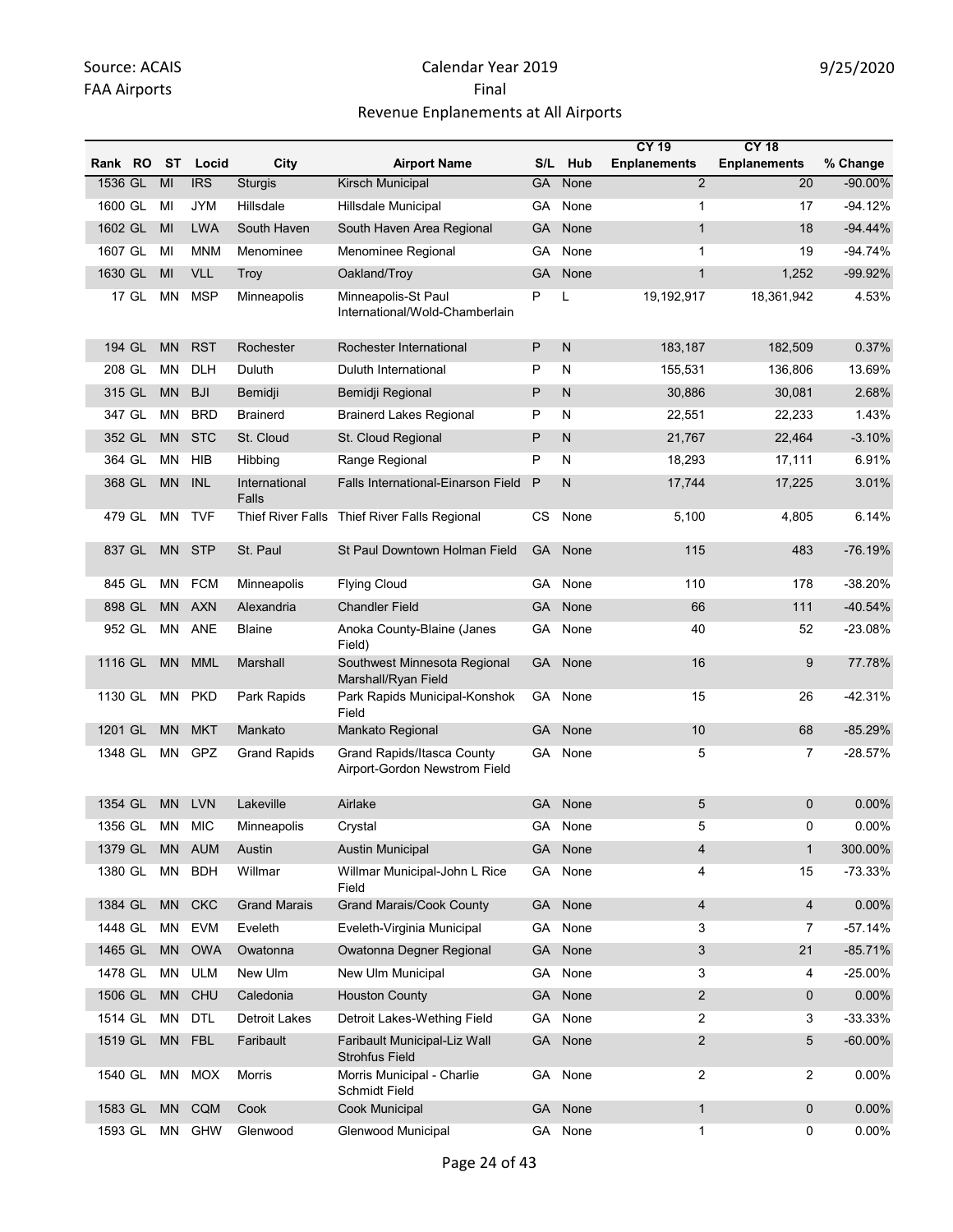|         |           |           |                |                                     |                                                       |              |              | <b>CY 19</b>        | <b>CY 18</b>        |           |
|---------|-----------|-----------|----------------|-------------------------------------|-------------------------------------------------------|--------------|--------------|---------------------|---------------------|-----------|
| Rank RO |           | <b>ST</b> | Locid          | City                                | <b>Airport Name</b>                                   |              | S/L Hub      | <b>Enplanements</b> | <b>Enplanements</b> | % Change  |
| 1624 GL |           | <b>MN</b> | SGS            | South St. Paul                      | South St Paul Municipal-Richard<br>E Fleming Field    | <b>GA</b>    | None         | $\mathbf{1}$        | $\overline{0}$      | 0.00%     |
|         | 34 CE     | MO        | STL            | St. Louis                           | St Louis Lambert International                        | P            | M            | 7,773,759           | 7,631,953           | 1.86%     |
|         | 41 CE     | <b>MO</b> | <b>MCI</b>     | Kansas City                         | Kansas City International                             | $\mathsf{P}$ | M            | 5,759,419           | 5,790,847           | $-0.54%$  |
| 121 CE  |           | MO.       | SGF            | Springfield                         | Springfield-Branson National                          | P            | S            | 585,164             | 523,108             | 11.86%    |
| 221 CE  |           | <b>MO</b> | COU            | Columbia                            | Columbia Regional                                     | P            | $\mathsf{N}$ | 129,643             | 120,235             | 7.82%     |
| 288 CE  |           | MO.       | JLN            | Joplin                              | Joplin Regional                                       | P            | N            | 48,005              | 40,013              | 19.97%    |
| 405 CE  |           | <b>MO</b> | CGI            | Cape Girardeau                      | Cape Girardeau Regional                               | P            | N            | 11,838              | 9,160               | 29.24%    |
| 333 CE  |           | <b>MO</b> | <b>BBG</b>     | <b>Branson</b>                      | <b>Branson</b>                                        | GА           | None         | 25,583              | 11,459              | 123.26%   |
| 468 CE  |           | <b>MO</b> | <b>TBN</b>     | Fort Leonard<br>Wood (U.S.<br>Army) | Waynesville-St Robert Regional<br><b>Forney Field</b> | CS           | None         | 5,404               | 7,717               | $-29.97%$ |
| 473 CE  |           | MO.       | <b>IRK</b>     | Kirksville                          | Kirksville Regional                                   | CS           | None         | 5,244               | 5,306               | $-1.17%$  |
| 531 CE  |           | <b>MO</b> | <b>MKC</b>     | Kansas City                         | <b>Charles B Wheeler Downtown</b>                     | GA           | None         | 3,296               | 3,611               | $-8.72%$  |
| 598 CE  |           | MO.       | SUS            | Chesterfield                        | Spirit of St. Louis                                   | GA           | None         | 1,718               | 576                 | 198.26%   |
| 741 CE  |           | <b>MO</b> | SZL            | <b>Knob Noster</b>                  | <b>Whiteman AFB</b>                                   | GA           | None         | 318                 | 557                 | -42.91%   |
| 905 CE  |           | <b>MO</b> | AIZ            | Kaiser                              | Lee C Fine Memorial                                   | GА           | None         | 62                  | 57                  | 8.77%     |
| 946 CE  |           | <b>MO</b> | <b>HAE</b>     | Hannibal                            | <b>Hannibal Regional</b>                              | GА           | None         | 43                  | 24                  | 79.17%    |
| 958 CE  |           | <b>MO</b> | <b>JEF</b>     | Jefferson City                      | Jefferson City Memorial                               | GА           | None         | 39                  | 116                 | $-66.38%$ |
| 1063 CE |           | <b>MO</b> | <b>POF</b>     | Poplar Bluff                        | Poplar Bluff Regional Business                        | GA           | None         | 21                  | 9                   | 133.33%   |
| 1161 CE |           | MO        | FYG            | Washington                          | <b>Washington Regional</b>                            | GA           | None         | 12                  | 39                  | $-69.23%$ |
| 1168 CE |           | <b>MO</b> | STJ            | St. Joseph                          | Rosecrans Memorial                                    | <b>GA</b>    | None         | 12                  | 3                   | 300.00%   |
| 1251 CE |           | MO.       | M17            | <b>Bolivar</b>                      | <b>Bolivar Municipal</b>                              | GA           | None         | 8                   | 0                   | 0.00%     |
| 1260 CE |           | <b>MO</b> | SIK            | Sikeston                            | Sikeston Memorial Municipal                           | GА           | None         | 8                   | 9                   | $-11.11%$ |
| 1306 CE |           | <b>MO</b> | <b>GLY</b>     | Clinton                             | <b>Clinton Regional</b>                               | GА           | None         | 6                   | 0                   | 0.00%     |
| 1318 CE |           | <b>MO</b> | <b>PLK</b>     | Point Lookout                       | M Graham Clark Downtown                               | <b>GA</b>    | None         | 6                   | 0                   | 0.00%     |
| 1413 CE |           | <b>MO</b> | <b>PCD</b>     | Perryville                          | Perryville Regional                                   | GA           | None         | 4                   | 6                   | $-33.33%$ |
| 1422 CE |           | <b>MO</b> | <b>TKX</b>     | Kennett                             | <b>Kennett Memorial</b>                               | <b>GA</b>    | None         | 4                   | 0                   | 0.00%     |
|         |           |           | 1521 CE MO FWB | <b>Branson West</b>                 | Branson West Municipal -<br>Emerson Field             | GA           | None         | 2                   | 2                   | 0.00%     |
| 1554 CE |           | <b>MO</b> | <b>UNO</b>     | <b>West Plains</b>                  | West Plains Regional                                  | GA.          | None         | $\overline{2}$      | 10                  | $-80.00%$ |
| 1603 CE |           | MO        | <b>LXT</b>     | Lee's Summit                        | Lee's Summit Municipal                                | GA           | None         | $\mathbf{1}$        | 17                  | $-94.12%$ |
| 1627 CE |           | <b>MO</b> | <b>TRX</b>     | Trenton                             | <b>Trenton Municipal</b>                              | <b>GA</b>    | None         | $\mathbf{1}$        | 3                   | $-66.67%$ |
|         | 124 WP    | MP        | <b>GSN</b>     | Saipan                              | Francisco C Ada/Saipan<br>International               | Ρ            | S            | 569,512             | 595,181             | $-4.31%$  |
|         | 299 WP    | <b>MP</b> | TNI            | Tinian<br>(Municipality)            | <b>Tinian International</b>                           | P            | $\mathsf{N}$ | 41,254              | 38,664              | 6.70%     |
|         | 409 WP MP |           | <b>GRO</b>     | Northern Islands<br>(Municipality)  | Benjamin Taisacan Manglona<br>International           | P            | N            | 11,372              | 11,625              | $-2.18%$  |
|         | 127 SO    | <b>MS</b> | <b>JAN</b>     | Jackson                             | Jackson-Medgar Wiley Evers<br>International           | P            | S            | 549,007             | 489,454             | 12.17%    |
| 152 SO  |           | MS        | <b>GPT</b>     | Gulfport                            | Gulfport-Biloxi International                         | P            | N            | 378,638             | 359,055             | 5.45%     |
| 281 SO  |           | <b>MS</b> | <b>GTR</b>     | Columbus                            | Golden Triangle Regional                              | P            | ${\sf N}$    | 51,682              | 46,246              | 11.75%    |
| 358 SO  |           | MS        | MEI            | Meridian                            | Key Field                                             | P            | N            | 19,765              | 19,332              | 2.24%     |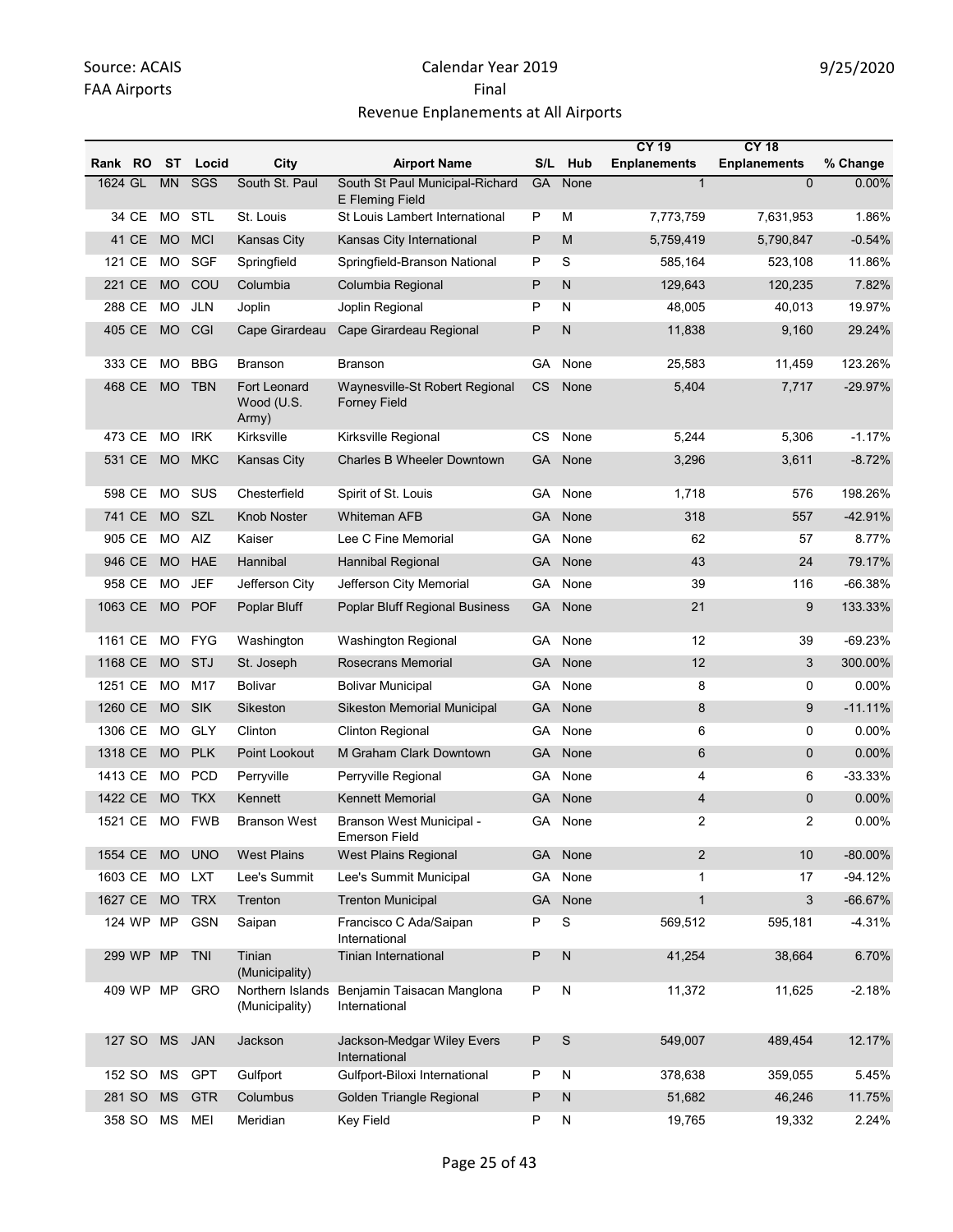|                   |           |                 |                     |                                             |           |              | <b>CY 19</b>        | <b>CY 18</b>        |           |
|-------------------|-----------|-----------------|---------------------|---------------------------------------------|-----------|--------------|---------------------|---------------------|-----------|
| <b>RO</b><br>Rank | ST        | Locid           | City                | <b>Airport Name</b>                         | S/L       | <b>Hub</b>   | <b>Enplanements</b> | <b>Enplanements</b> | % Change  |
| 383 SO            | <b>MS</b> | <b>TUP</b>      | Tupelo              | <b>Tupelo Regional</b>                      | P         | N            | 15,271              | 13,557              | 12.64%    |
| 407 SO            | <b>MS</b> | PIB             | Moselle             | Hattiesburg-Laurel Regional                 | P         | N            | 11,638              | 9,813               | 18.60%    |
| 520 SO            | <b>MS</b> | <b>GLH</b>      | Greenville          | Greenville Mid-Delta                        | <b>CS</b> | None         | 3,687               | 5,634               | $-34.56%$ |
| 795 SO            | <b>MS</b> | <b>CBM</b>      | Columbus            | Columbus AFB                                | GA        | None         | 167                 | 0                   | 0.00%     |
| 846 SO            | <b>MS</b> | <b>UOX</b>      | Oxford              | University-Oxford                           | GA        | None         | 107                 | 158                 | $-32.28%$ |
| 969 SO            | <b>MS</b> | <b>OLV</b>      | Olive Branch        | Olive Branch                                | GA        | None         | 36                  | 32                  | 12.50%    |
| 986 SO            | <b>MS</b> | <b>JVW</b>      | Raymond             | John Bell Williams                          | GA        | None         | 32                  | $\mathbf 0$         | 0.00%     |
| 1043 SO           | ΜS        | UTA             | Tunica              | <b>Tunica Municipal</b>                     | GA        | None         | 24                  | 116                 | $-79.31%$ |
| 1056 SO           | <b>MS</b> | <b>MBO</b>      | Madison             | <b>Bruce Campbell Field</b>                 | <b>GA</b> | None         | 22                  | 22                  | 0.00%     |
| 1102 SO           | <b>MS</b> | <b>RNV</b>      | Cleveland           | <b>Cleveland Municipal</b>                  | GA        | None         | 17                  | 50                  | -66.00%   |
| 1120 SO           | <b>MS</b> | 19M             | Lexington           | C A Moore                                   | GA        | None         | 15                  | $\mathbf{0}$        | 0.00%     |
| 1125 SO           | ΜS        | <b>HBG</b>      | Hattiesburg         | Hattiesburg Bobby L Chain<br>Municipal      | GA        | None         | 15                  | 90                  | -83.33%   |
| 1207 SO           | <b>MS</b> | <b>STF</b>      | Starkville          | George M Bryan                              | <b>GA</b> | None         | 10                  | 33                  | $-69.70%$ |
| 1275 SO           | ΜS        | GWO             | Carroll (County)    | Greenwood-Leflore                           | GA        | None         | 7                   | 34                  | $-79.41%$ |
| 1557 SO           | <b>MS</b> | <b>VKS</b>      | Vicksburg           | Vicksburg Municipal                         | <b>GA</b> | None         | $\overline{2}$      | 8                   | $-75.00%$ |
| 1615 SO           | ΜS        | OSX             | Kosciusko           | Kosciusko-Attala County                     | GA        | None         | $\mathbf{1}$        | $\overline{7}$      | $-85.71%$ |
| 109 NM            | <b>MT</b> | <b>BZN</b>      | <b>Bozeman</b>      | <b>Bozeman Yellowstone</b><br>International | P         | S            | 785,585             | 670,295             | 17.20%    |
| 136 NM            | МT        | <b>BIL</b>      | <b>Billings</b>     | <b>Billings Logan International</b>         | P         | S            | 468,888             | 440,263             | 6.50%     |
| 139 NM            | <b>MT</b> | <b>MSO</b>      | Missoula            | Missoula International                      | P         | $\mathsf{N}$ | 453,754             | 425,563             | 6.62%     |
| 155 NM            | МT        | <b>GPI</b>      | Kalispell           | <b>Glacier Park International</b>           | P         | N            | 356,454             | 307,242             | 16.02%    |
| 197 NM            | MT        | <b>GTF</b>      | <b>Great Falls</b>  | <b>Great Falls International</b>            | P         | N            | 175,613             | 176,434             | $-0.47%$  |
| 227 NM            | МT        | <b>HLN</b>      | Helena              | Helena Regional                             | P         | N            | 118,518             | 115,438             | 2.67%     |
| 332 NM            | MT        | <b>BTM</b>      | <b>Butte</b>        | <b>Bert Mooney</b>                          | P         | $\mathsf{N}$ | 25,946              | 25,803              | 0.55%     |
| 421 NM            | МT        | SDY             | Sidney              | Sidney-Richland Regional                    | P         | N            | 10,202              | 10,055              | $-0.03%$  |
| 429 NM            | MT        | <b>WYS</b>      | West<br>Yellowstone | Yellowstone                                 | P         | $\mathsf{N}$ | 8,988               | 8,200               | 9.61%     |
| 496 NM            | МT        | GGW             | Glasgow             | Wokal Field/Glasgow-Valley<br>County        | <b>CS</b> | None         | 4,447               | 4,201               | 5.86%     |
| 513 NM            | МT        | OLF             | <b>Wolf Point</b>   | L M Clayton                                 | CS        | None         | 3,821               | 3,851               | $-0.78%$  |
| 530 NM MT         |           | <b>HVR</b>      | Havre               | Havre City-County                           | CS        | None         | 3,352               | 3,237               | 3.55%     |
| 543 NM            | <b>MT</b> | GDV             | Glendive            | <b>Dawson Community</b>                     | CS        | None         | 3,060               | 2,739               | 11.72%    |
| 755 NM MT         |           | 32S             | Stevensville        | Stevensville                                | GA        | None         | 250                 | 260                 | $-3.85%$  |
| 775 NM MT         |           | 6S <sub>5</sub> | Hamilton            | Ravalli County                              | <b>GA</b> | None         | 213                 | 144                 | 47.92%    |
| 988 NM MT         |           | <b>DLN</b>      | Dillon              | Dillon                                      | GA        | None         | 31                  | 107                 | -71.03%   |
| 997 NM MT         |           | S34             | Plains              | Plains                                      | GA        | None         | 30                  | 20                  | 50.00%    |
| 1023 NM MT        |           | 9S4             | Superior            | <b>Mineral County</b>                       | GA        | None         | 25                  | 24                  | 4.17%     |
| 1064 NM MT        |           | S59             | Libby               | Libby                                       | GA        | None         | 21                  | 34                  | $-38.24%$ |
| 1101 NM MT        |           | <b>MLS</b>      | <b>Miles City</b>   | Frank Wiley Field                           | GA        | None         | 17                  | 13                  | 30.77%    |
| 1124 NM MT        |           | <b>EKS</b>      | Ennis               | Ennis - Big Sky                             | <b>GA</b> | None         | 15                  | 169                 | $-91.12%$ |
| 1265 NM           | МT        | 6S0             | <b>Big Timber</b>   | <b>Big Timber</b>                           | GA        | None         | $\overline{7}$      | 48                  | $-85.42%$ |
| 1408 NM MT        |           | <b>LVM</b>      | Livingston          | <b>Mission Field</b>                        | GA        | None         | 4                   | 97                  | -95.88%   |
| 1459 NM MT        |           | LWT             | Lewistown           | Lewistown Municipal                         |           | GA None      | 3                   | 8                   | $-62.50%$ |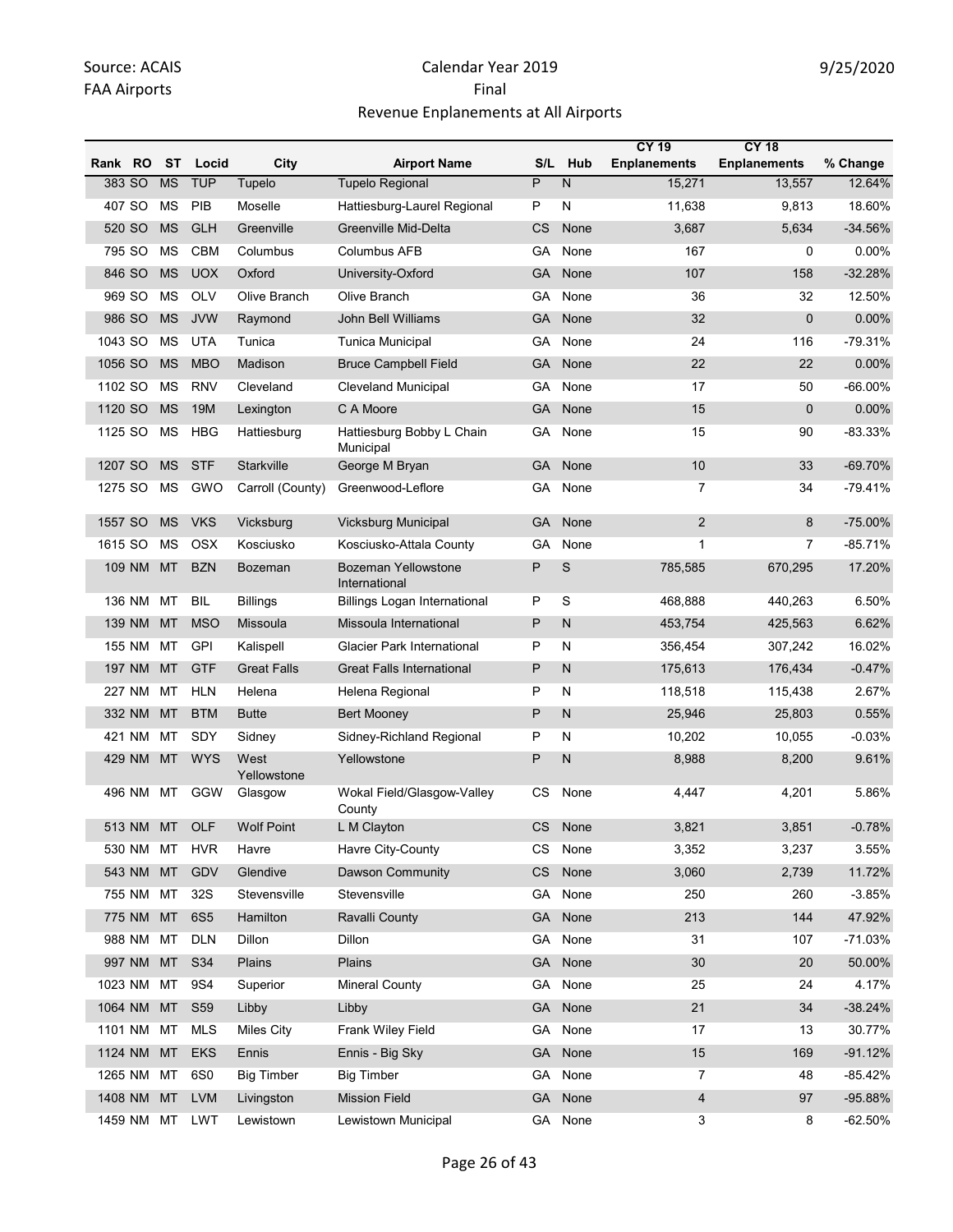|         |        |           |                 |                            |                                                       |           |              | <b>CY 19</b>        | <b>CY 18</b>        |           |
|---------|--------|-----------|-----------------|----------------------------|-------------------------------------------------------|-----------|--------------|---------------------|---------------------|-----------|
| Rank RO |        | ST        | Locid           | City                       | <b>Airport Name</b>                                   | S/L       | Hub          | <b>Enplanements</b> | <b>Enplanements</b> | % Change  |
| 1492 NM |        | <b>MT</b> | <b>8S1</b>      | Polson                     | Polson                                                | <b>GA</b> | None         | $\overline{2}$      | $\overline{0}$      | 0.00%     |
| 1572 NM |        | МT        | 6S8             | Laurel                     | Laurel Municipal                                      | GА        | None         | 1                   | 0                   | $0.00\%$  |
| 1574 NM |        | MT        | 88M             | Eureka                     | Eureka                                                | <b>GA</b> | None         | $\mathbf{1}$        | $\mathbf{0}$        | 0.00%     |
|         | 11 SO  | NC.       | <b>CLT</b>      | Charlotte                  | Charlotte/Douglas International                       | P         | L            | 24,199,688          | 22,281,949          | 8.61%     |
|         | 37 SO  | <b>NC</b> | <b>RDU</b>      | Raleigh                    | Raleigh-Durham International                          | P         | M            | 6,919,429           | 6,258,101           | 10.57%    |
|         | 96 SO  | <b>NC</b> | GSO             | Greensboro                 | <b>Piedmont Triad International</b>                   | P         | S            | 1,076,876           | 938,593             | 14.73%    |
|         | 108 SO | <b>NC</b> | <b>AVL</b>      | Asheville                  | <b>Asheville Regional</b>                             | P         | S            | 810,548             | 573,206             | 41.41%    |
| 128 SO  |        | <b>NC</b> | ILM             | Wilmington                 | Wilmington International                              | P         | S            | 539,454             | 468,816             | 15.07%    |
|         | 187 SO | <b>NC</b> | <b>FAY</b>      | Fayetteville               | Fayetteville Regional/Grannis<br>Field                | P         | N            | 216,842             | 234,998             | $-7.73%$  |
| 195 SO  |        | <b>NC</b> | <b>JQF</b>      | Concord                    | Concord-Padgett Regional                              | P         | N            | 179,987             | 147,065             | 22.39%    |
| 202 SO  |        | <b>NC</b> | <b>OAJ</b>      | Jacksonville               | Albert J Ellis                                        | P         | $\mathsf{N}$ | 163,703             | 152,448             | 7.38%     |
| 232 SO  |        | <b>NC</b> | <b>EWN</b>      | New Bern                   | Coastal Carolina Regional                             | P         | N            | 114,123             | 111,172             | 2.65%     |
|         | 276 SO | <b>NC</b> | <b>PGV</b>      | Greenville                 | <b>Pitt-Greenville</b>                                | P         | N            | 54,285              | 51,599              | 5.21%     |
| 388 SO  |        | <b>NC</b> | 92NC            | Morganton                  | Carolinas Healthcare System<br><b>Blue Ridge</b>      | GА        | None         | 14,480              | 0                   | 0.00%     |
|         | 393 SO | <b>NC</b> | <b>POB</b>      | Fayetteville               | Pope AAF                                              | <b>GA</b> | None         | 13.162              | 6,556               | 100.76%   |
| 650 SO  |        | <b>NC</b> | <b>GSB</b>      | Goldsboro                  | Seymour Johnson AFB                                   | GА        | None         | 934                 | 8                   | 11575.00% |
|         | 663 SO | <b>NC</b> | <b>ECG</b>      | Elizabeth City             | Elizabeth City CG Air<br>Station/Regional             | GA        | None         | 810                 | 1,087               | $-25.48%$ |
| 680 SO  |        | <b>NC</b> | HKY             | Hickory                    | <b>Hickory Regional</b>                               | GA        | None         | 648                 | 934                 | $-30.62%$ |
| 688 SO  |        | <b>NC</b> | <b>INT</b>      | Winston-Salem              | <b>Smith Reynolds</b>                                 | GA        | None         | 611                 | 691                 | $-11.58%$ |
| 815 SO  |        | NC.       | SOP             | Southern Pines             | Moore County                                          | GА        | None         | 145                 | 183                 | $-20.77%$ |
|         | 886 SO | <b>NC</b> | <b>MQI</b>      | Manteo                     | Dare County Regional                                  | GA        | None         | 70                  | 95                  | $-26.32%$ |
| 994 SO  |        | <b>NC</b> | 1A <sub>5</sub> | Franklin                   | Macon County                                          | GA        | None         | 30                  | 19                  | 57.89%    |
| 998 SO  |        | NC        | <b>SUT</b>      | Southport                  | Cape Fear Regional<br>Jetport/Howie Franklin Field    | <b>GA</b> | None         | 30                  | 59                  | $-49.15%$ |
| 1030 SO |        | NC.       | <b>ONX</b>      | Currituck                  | <b>Currituck County Regional</b>                      | GA        | None         | 25                  | 27                  | $-7.41%$  |
| 1045 SO |        | NC        | <b>BUY</b>      | <b>Burlington</b>          | <b>Burlington-Alamance Regional</b>                   | <b>GA</b> | None         | 23                  | 69                  | $-66.67%$ |
| 1067 SO |        | <b>NC</b> | <b>FQD</b>      | Rutherfordton              | Rutherford County-Marchman<br>Field                   | GА        | None         | 20                  | 33                  | -39.39%   |
| 1072 SO |        | <b>NC</b> | <b>SVH</b>      | Statesville                | Statesville Regional                                  | <b>GA</b> | None         | 20                  | 22                  | $-9.09%$  |
| 1112 SO |        | <b>NC</b> | IXA             |                            | Roanoke Rapids Halifax-Northampton Regional           | GA        | None         | 16                  | 8                   | 100.00%   |
| 1151 SO |        | <b>NC</b> | <b>ISO</b>      | Kinston                    | Kinston Regional Jetport at<br><b>Stallings Field</b> | <b>GA</b> | None         | 13                  | 505                 | $-97.43%$ |
| 1191 SO |        | <b>NC</b> | <b>GWW</b>      | Goldsboro                  | Wayne Executive Jetport                               | GA        | None         | 10                  | 91                  | $-89.01%$ |
| 1230 SO |        | <b>NC</b> | <b>TTA</b>      | Sanford                    | Raleigh Exec Jetport at Sanford-<br>Lee County        | <b>GA</b> | None         | 9                   | 41                  | $-78.05%$ |
| 1253 SO |        | <b>NC</b> | <b>MRH</b>      | Beaufort                   | Michael J Smith Field                                 | GA        | None         | 8                   | 31                  | $-74.19%$ |
| 1273 SO |        | <b>NC</b> | EQY             | Monroe                     | <b>Charlotte-Monroe Executive</b>                     | <b>GA</b> | None         | $\overline{7}$      | 228                 | $-96.93%$ |
| 1286 SO |        | NC.       | <b>RWI</b>      | Rocky Mount                | Rocky Mount-Wilson Regional                           | GA        | None         | $\overline{7}$      | 105                 | -93.33%   |
| 1290 SO |        | <b>NC</b> | <b>UKF</b>      | <b>North</b><br>Wilkesboro | <b>Wilkes County</b>                                  | <b>GA</b> | None         | $\overline{7}$      | 46                  | $-84.78%$ |
| 1358 SO |        | <b>NC</b> | <b>MRN</b>      | Lenoir                     | Foothills Regional                                    |           | GA None      | 5                   | 7                   | $-28.57%$ |
| 1360 SO |        | NC        | <b>OCW</b>      | Washington                 | Washington-Warren                                     | <b>GA</b> | None         | 5                   | 12                  | $-58.33%$ |
| 1399 SO |        | <b>NC</b> | HNZ             | Oxford                     | Henderson-Oxford                                      | GA        | None         | 4                   | 15                  | $-73.33%$ |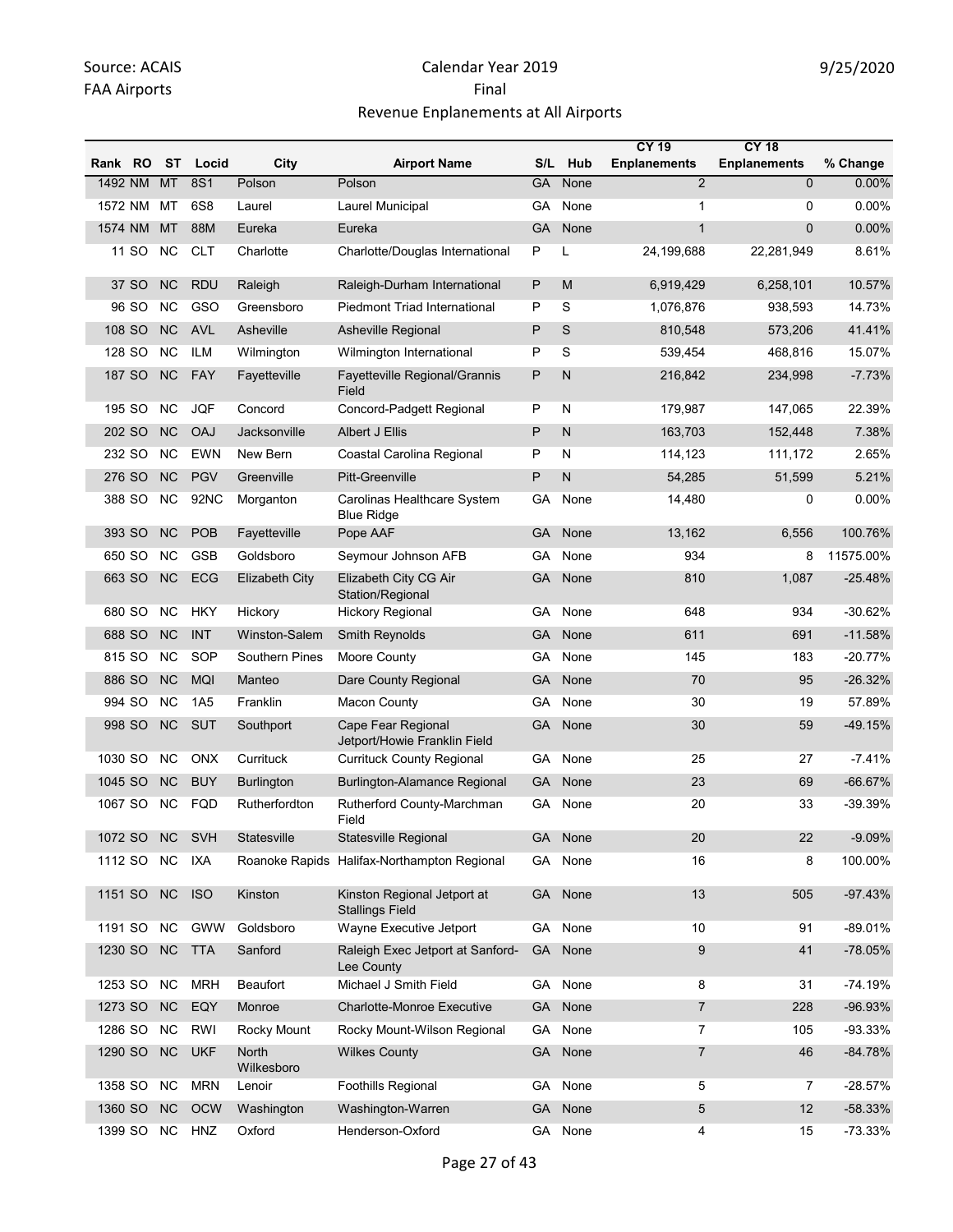|            |           |           |                 |                      |                                                        |              |              | <b>CY 19</b>            | <b>CY 18</b>        |            |
|------------|-----------|-----------|-----------------|----------------------|--------------------------------------------------------|--------------|--------------|-------------------------|---------------------|------------|
| Rank RO ST |           |           | Locid           | City                 | <b>Airport Name</b>                                    |              | S/L Hub      | <b>Enplanements</b>     | <b>Enplanements</b> | % Change   |
| 1421 SO    |           | NC        | <b>TDF</b>      | Roxboro              | Raleigh Regional at Person<br>County                   | <b>GA</b>    | None         | $\overline{\mathbf{4}}$ | $\overline{9}$      | $-55.56%$  |
| 1518 SO    |           | NC.       | EHO             | Shelby               | Shelby-Cleveland County<br>Regional                    | GA           | None         | 2                       | 3                   | $-33.33%$  |
| 135 GL     |           | <b>ND</b> | <b>FAR</b>      | Fargo                | <b>Hector International</b>                            | P            | S            | 480,776                 | 429,667             | 11.90%     |
| 169 GL     |           | <b>ND</b> | <b>BIS</b>      | <b>Bismarck</b>      | <b>Bismarck Municipal</b>                              | P            | N            | 311,618                 | 285,198             | 9.26%      |
| 201 GL     |           | <b>ND</b> | <b>MOT</b>      | Minot                | Minot International                                    | P            | N            | 164,103                 | 149,865             | 9.50%      |
| 228 GL     |           | <b>ND</b> | <b>GFK</b>      | <b>Grand Forks</b>   | <b>Grand Forks International</b>                       | P            | N            | 117,482                 | 114,578             | 2.53%      |
| 253 GL     |           | <b>ND</b> | <b>XWA</b>      | Williston            | <b>Williston Basin International</b>                   | P            | N            | 89,040                  | 75,332              | 18.20%     |
| 343 GL     |           | ND        | <b>DIK</b>      | Dickinson            | Dickinson - Theodore Roosevelt<br>Regional             | P            | N            | 23,835                  | 22,595              | 5.49%      |
| 411 GL     |           | <b>ND</b> | <b>JMS</b>      | Jamestown            | Jamestown Regional                                     | P            | $\mathsf{N}$ | 11,176                  | 11,768              | $-5.03%$   |
| 447 GL     |           | <b>ND</b> | <b>DVL</b>      | Devils Lake          | Devils Lake Regional                                   | СS           | None         | 6,916                   | 6,628               | 4.35%      |
| 659 GL     |           | <b>ND</b> | <b>MIB</b>      | Minot                | Minot AFB                                              | GA           | None         | 843                     | 405                 | 108.15%    |
| 1365 GL    |           | ND        | S <sub>25</sub> | <b>Watford City</b>  | <b>Watford City Municipal</b>                          | GA           | None         | 5                       | 3                   | 66.67%     |
| 1442 GL    |           | <b>ND</b> | <b>BWP</b>      | Wahpeton             | <b>Harry Stern</b>                                     | GA           | None         | 3                       | $\overline{2}$      | 50.00%     |
|            | 61 CE     | <b>NE</b> | <b>OMA</b>      | Omaha                | <b>Eppley Airfield</b>                                 | P            | M            | 2,455,274               | 2,454,878           | 0.02%      |
|            | 200 CE    | <b>NE</b> | <b>LNK</b>      | Lincoln              | Lincoln                                                | P            | N            | 166,711                 | 150,214             | 10.98%     |
| 262 CE     |           | <b>NE</b> | <b>GRI</b>      | Grand Island         | Central Nebraska Regional                              | P            | N            | 70,509                  | 63,298              | 11.39%     |
|            | 353 CE    | <b>NE</b> | <b>EAR</b>      | Kearney              | Kearney Regional                                       | P            | $\mathsf{N}$ | 21,305                  | 4,568               | 366.40%    |
|            | 369 CE NE |           | <b>BFF</b>      | Scottsbluff          | Western Nebraska<br>Regional/William B Heilig Field    | P            | N            | 17,707                  | 14,295              | 23.87%     |
| 380 CE     |           | <b>NE</b> | LBF             | <b>North Platte</b>  | North Platte Regional Airport Lee<br><b>Bird Field</b> | $\mathsf{P}$ | N            | 16,120                  | 13,798              | 16.83%     |
| 502 CE     |           | <b>NE</b> | <b>CDR</b>      | Chadron              | <b>Chadron Municipal</b>                               | CS           | None         | 4,233                   | 5,218               | $-18.88%$  |
|            | 542 CE    | NE.       | <b>AIA</b>      | Alliance             | Alliance Municipal                                     | <b>CS</b>    | None         | 3,065                   | 2,921               | 4.93%      |
| 572 CE     |           | <b>NE</b> | <b>MCK</b>      | <b>McCook</b>        | McCook Ben Nelson Regional                             | GА           | None         | 2,123                   | 2,356               | $-9.89%$   |
|            | 738 CE    | <b>NE</b> | <b>OFF</b>      | Omaha                | <b>Offutt AFB</b>                                      | GA           | None         | 322                     | 530                 | $-39.25%$  |
| 1291 CE    |           | NE.       | <b>VTN</b>      | Valentine            | Miller Field                                           | GА           | None         | 7                       | 10                  | -30.00%    |
| 1449 CE    |           | <b>NE</b> | <b>FET</b>      | Fremont              | <b>Fremont Municipal</b>                               | GA           | None         | 3                       | 6                   | $-50.00\%$ |
| 1591 CE    |           | <b>NE</b> | <b>FMZ</b>      | Fairmont             | <b>Fairmont State Airfield</b>                         | GA           | None         | 1                       | 0                   | 0.00%      |
| 1625 CE    |           | <b>NE</b> | SNY             | Sidney               | Sidney Municipal/Lloyd W Carr<br>Field                 | GA -         | None         | 1                       | 11                  | -90.91%    |
| 103 NE     |           | <b>NH</b> | <b>MHT</b>      | Manchester           | Manchester                                             | P            | S            | 852,321                 | 911,225             | $-6.46%$   |
| 229 NE     |           | <b>NH</b> | <b>PSM</b>      | Portsmouth           | Portsmouth International at Pease P                    |              | ${\sf N}$    | 116,903                 | 92,836              | 25.92%     |
| 417 NE     |           | <b>NH</b> | LEB             | Lebanon              | Lebanon Municipal                                      | P            | N            | 10,364                  | 10,360              | 0.04%      |
| 827 NE     |           | <b>NH</b> | LCI             | Laconia              | Laconia Municipal                                      | <b>GA</b>    | None         | 125                     | 346                 | $-63.87%$  |
| 885 NE     |           | <b>NH</b> | EEN             | Keene                | Dillant-Hopkins                                        | GA           | None         | 70                      | 88                  | $-20.45%$  |
| 939 NE     |           | <b>NH</b> | CON             | Concord              | <b>Concord Municipal</b>                               | <b>GA</b>    | None         | 45                      | 75                  | -40.00%    |
| 1209 NE    |           | <b>NH</b> | <b>ASH</b>      | Nashua               | <b>Boire Field</b>                                     | GA           | None         | 9                       | 29                  | -68.97%    |
| 1531 NE    |           | <b>NH</b> | <b>HIE</b>      | Whitefield           | Mount Washington Regional                              | <b>GA</b>    | None         | $\overline{2}$          | 13                  | $-84.62%$  |
|            | 12 EA     | <b>NJ</b> | <b>EWR</b>      | Newark               | Newark Liberty International                           | P            | L            | 23,160,763              | 22,797,602          | 1.59%      |
| 129 EA     |           | <b>NJ</b> | <b>ACY</b>      | <b>Atlantic City</b> | Atlantic City International                            | P            | $\mathbb S$  | 529,773                 | 568,958             | $-6.89%$   |
| 137 EA     |           | <b>NJ</b> | <b>TTN</b>      | Trenton              | <b>Trenton Mercer</b>                                  | P            | ${\sf N}$    | 462,173                 | 404,349             | 14.30%     |
|            | 420 EA    | <b>NJ</b> | <b>TEB</b>      | Teterboro            | Teterboro                                              |              | GA None      | 10,072                  | 19,242              | -47.66%    |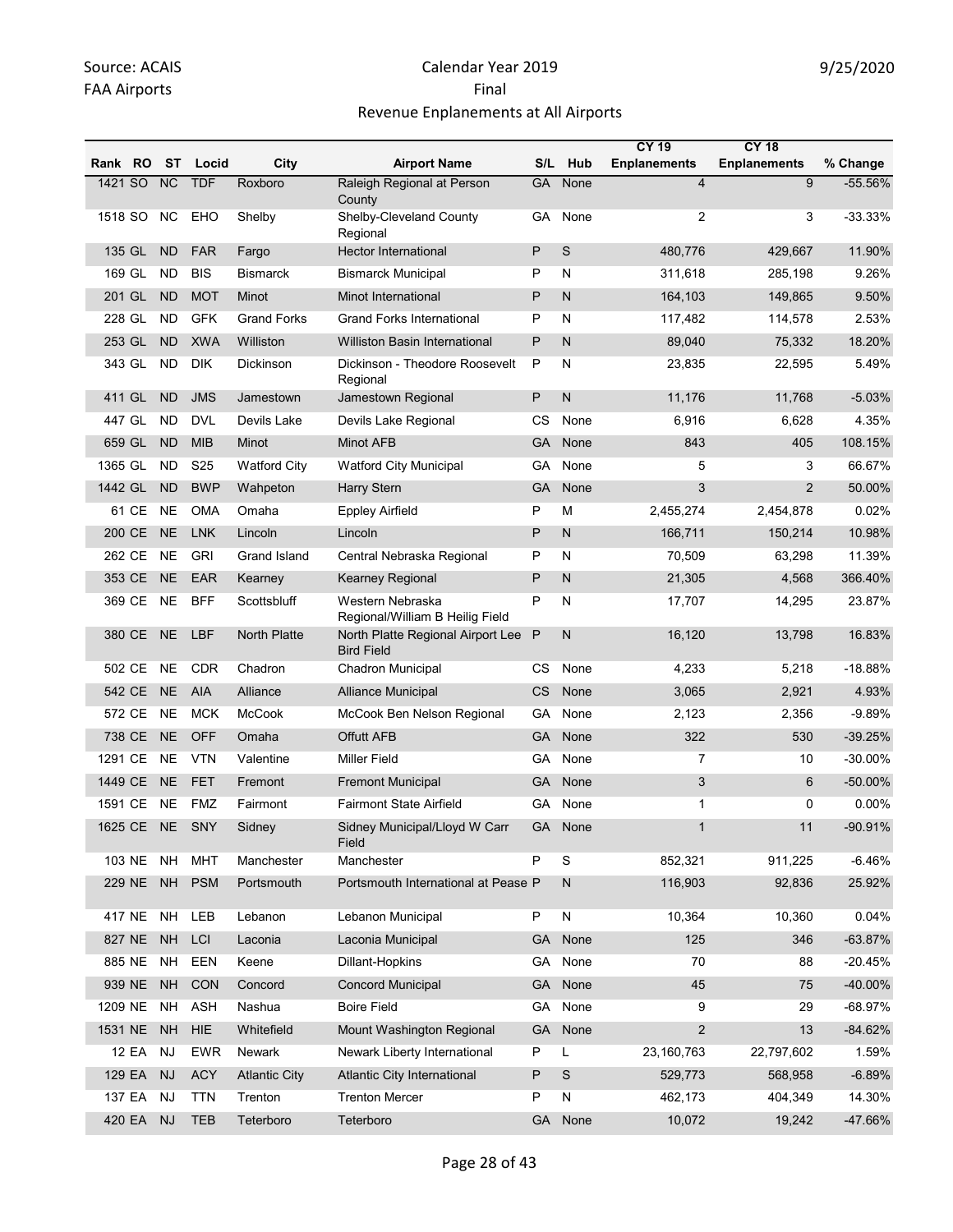|            |           |           |                |                       |                                                     |           |              | <b>CY 19</b>        | <b>CY 18</b>        |           |
|------------|-----------|-----------|----------------|-----------------------|-----------------------------------------------------|-----------|--------------|---------------------|---------------------|-----------|
| Rank RO    |           | ST        | Locid          | City                  | <b>Airport Name</b>                                 | S/L       | Hub          | <b>Enplanements</b> | <b>Enplanements</b> | % Change  |
| 533 EA     |           | <b>NJ</b> | <b>MMU</b>     | Morristown            | Morristown Municipal                                | GA        | None         | 3,257               | 6,605               | -50.69%   |
|            | 581 EA    | <b>NJ</b> | <b>WRI</b>     | Wrightstown           | McGuire Field (Joint Base<br>McGuire Dix Lakehurst) | GA        | None         | 1,971               | 1,115               | 76.77%    |
| 752 EA     |           | <b>NJ</b> | <b>19N</b>     | Berlin                | Camden County                                       | GA        | None         | 260                 | 22                  | 1081.82%  |
| 760 EA     |           | <b>NJ</b> | <b>BLM</b>     | <b>Belmar</b>         | <b>Monmouth Executive</b>                           | GA        | None         | 240                 | 403                 | $-40.45%$ |
| 805 EA     |           | NJ        | 39N            | Rocky Hill            | Princeton                                           | GA        | None         | 155                 | 13                  | 1092.31%  |
| 1092 EA    |           | <b>NJ</b> | <b>MJX</b>     | <b>Toms River</b>     | Ocean County                                        | GA        | None         | 18                  | 176                 | $-89.77%$ |
| 1155 EA    |           | <b>NJ</b> | <b>WWD</b>     | Wildwood              | Cape May County                                     | GA        | None         | 13                  | 57                  | $-77.19%$ |
| 1243 EA    |           | <b>NJ</b> | <b>CDW</b>     | Caldwell              | <b>Essex County</b>                                 | GA        | None         | 8                   | 24                  | $-66.67%$ |
| 1304 EA    |           | NJ        | <b>FWN</b>     | Sussex                | Sussex                                              | GA        | None         | 6                   | 2                   | 200.00%   |
| 1357 EA    |           | <b>NJ</b> | <b>MIV</b>     | Millville             | Millville Municipal                                 | GA        | None         | 5                   | 13                  | $-61.54%$ |
| 1568 EA    |           | <b>NJ</b> | 47N            | Manville              | Central Jersey Regional                             | GA        | None         | $\mathbf 1$         | $\Omega$            | 0.00%     |
|            | 59 SW     | <b>NM</b> | <b>ABQ</b>     | Albuquerque           | Albuquerque International<br>Sunport                | P         | M            | 2,641,450           | 2,647,269           | $-0.22%$  |
|            | 212 SW    | NM        | <b>SAF</b>     | Santa Fe              | Santa Fe Municipal                                  | P         | N            | 142,774             | 115,787             | 23.31%    |
|            | 271 SW    | <b>NM</b> | <b>ROW</b>     | Roswell               | <b>Roswell Air Center</b>                           | P         | N            | 60,217              | 56,632              | 6.33%     |
|            | 324 SW NM |           | <b>HOB</b>     | Hobbs                 | Lea County Regional                                 | P         | N            | 27,774              | 23,475              | 18.31%    |
|            | 458 SW    | <b>NM</b> | <b>SVC</b>     | <b>Silver City</b>    | <b>Grant County</b>                                 | <b>CS</b> | None         | 5,968               | 5,949               | 0.32%     |
|            | 470 SW    | <b>NM</b> | <b>CVN</b>     | Clovis                | Clovis Municipal                                    | <b>CS</b> | None         | 5,335               | 4,750               | 12.32%    |
|            | 475 SW    | <b>NM</b> | <b>CNM</b>     | Carlsbad              | Cavern City Air Terminal                            | <b>CS</b> | None         | 5,224               | 5,124               | 1.95%     |
|            | 679 SW    | NM        | <b>CVS</b>     | Clovis                | Cannon AFB                                          | GA        | None         | 651                 | 1,005               | $-35.22%$ |
|            | 743 SW    | <b>NM</b> | <b>LRU</b>     | Las Cruces            | Las Cruces International                            | GA        | None         | 310                 | 129                 | 140.31%   |
|            | 763 SW    | NM        | <b>SKX</b>     | Taos                  | <b>Taos Regional</b>                                | GA.       | None         | 236                 | 270                 | $-12.59%$ |
|            | 794 SW    | <b>NM</b> | <b>HMN</b>     | Alamogordo            | <b>Holloman AFB</b>                                 | GA        | None         | 169                 | 215                 | $-21.40%$ |
|            | 985 SW    | <b>NM</b> | <b>SRR</b>     | Ruidoso               | Sierra Blanca Regional                              | GA        | None         | 33                  | 76                  | -56.58%   |
|            | 1075 SW   | <b>NM</b> | <b>DNA</b>     | Santa Teresa          | Dona Ana County International<br>Jetport            | <b>GA</b> | None         | 19                  | 144                 | $-86.81%$ |
| 1227 SW    |           | <b>NM</b> | <b>RTN</b>     | Raton                 | Raton Municipal/Crews Field                         | GA        | None         | 9                   | 32                  | $-71.88%$ |
|            | 1314 SW   | <b>NM</b> | <b>LVS</b>     | Las Vegas             | Las Vegas Municipal                                 | GA        | None         | 6                   | 84                  | $-92.86%$ |
|            |           |           | 1335 SW NM ATS | Artesia               | Artesia Municipal                                   | GA        | None         | 5                   | 0                   | 0.00%     |
|            |           |           | 1438 SW NM AXX | <b>Angel Fire</b>     | Angel Fire                                          |           | GA None      | 3                   | $\mathbf 0$         | $0.00\%$  |
|            |           |           | 1469 SW NM PRZ | Portales              | Portales Municipal                                  | GA.       | None         | 3                   | 6                   | -50.00%   |
| 1501 SW NM |           |           | <b>BRG</b>     | Belen                 | <b>Belen Regional</b>                               | GA        | None         | $\overline{2}$      | 0                   | 0.00%     |
| 1520 SW NM |           |           | <b>FMN</b>     | Farmington            | Four Corners Regional                               | GA        | None         | $\overline{2}$      | 56                  | -96.43%   |
|            | 9 WP      | <b>NV</b> | <b>LAS</b>     | Las Vegas             | McCarran International                              | P         | L            | 24,728,361          | 23,795,012          | 3.92%     |
|            | 65 WP NV  |           | <b>RNO</b>     | Reno                  | Reno/Tahoe International                            | P         | S            | 2,162,250           | 2,048,916           | 5.53%     |
|            | 203 WP NV |           | <b>BVU</b>     | <b>Boulder City</b>   | <b>Boulder City Municipal</b>                       | P         | $\mathsf{N}$ | 161,852             | 205,690             | $-21.31%$ |
|            | 356 WP NV |           | EKO            | Elko                  | Elko Regional                                       | P         | ${\sf N}$    | 19,979              | 18,363              | 8.80%     |
|            | 310 WP NV |           | <b>HND</b>     | Las Vegas             | <b>Henderson Executive</b>                          | <b>GA</b> | None         | 35,648              | 56,182              | $-36.55%$ |
|            | 378 WP    | <b>NV</b> | <b>VGT</b>     | Las Vegas             | North Las Vegas                                     | GA        | None         | 16,281              | 6,516               | 149.86%   |
|            | 628 WP NV |           | LSV            | Las Vegas             | <b>Nellis AFB</b>                                   | GA        | None         | 1,201               | 1,277               | $-5.95%$  |
|            | 758 WP NV |           | <b>NFL</b>     | Fallon                | Fallon NAS (Van Voorhis Field)                      | GA        | None         | 249                 | 0                   | 0.00%     |
|            | 973 WP NV |           | <b>INS</b>     | <b>Indian Springs</b> | Creech AFB                                          | <b>GA</b> | None         | 35                  | 0                   | 0.00%     |
|            | 984 WP NV |           | <b>MEV</b>     | Minden                | Minden-Tahoe                                        | GA        | None         | 33                  | 188                 | $-82.45%$ |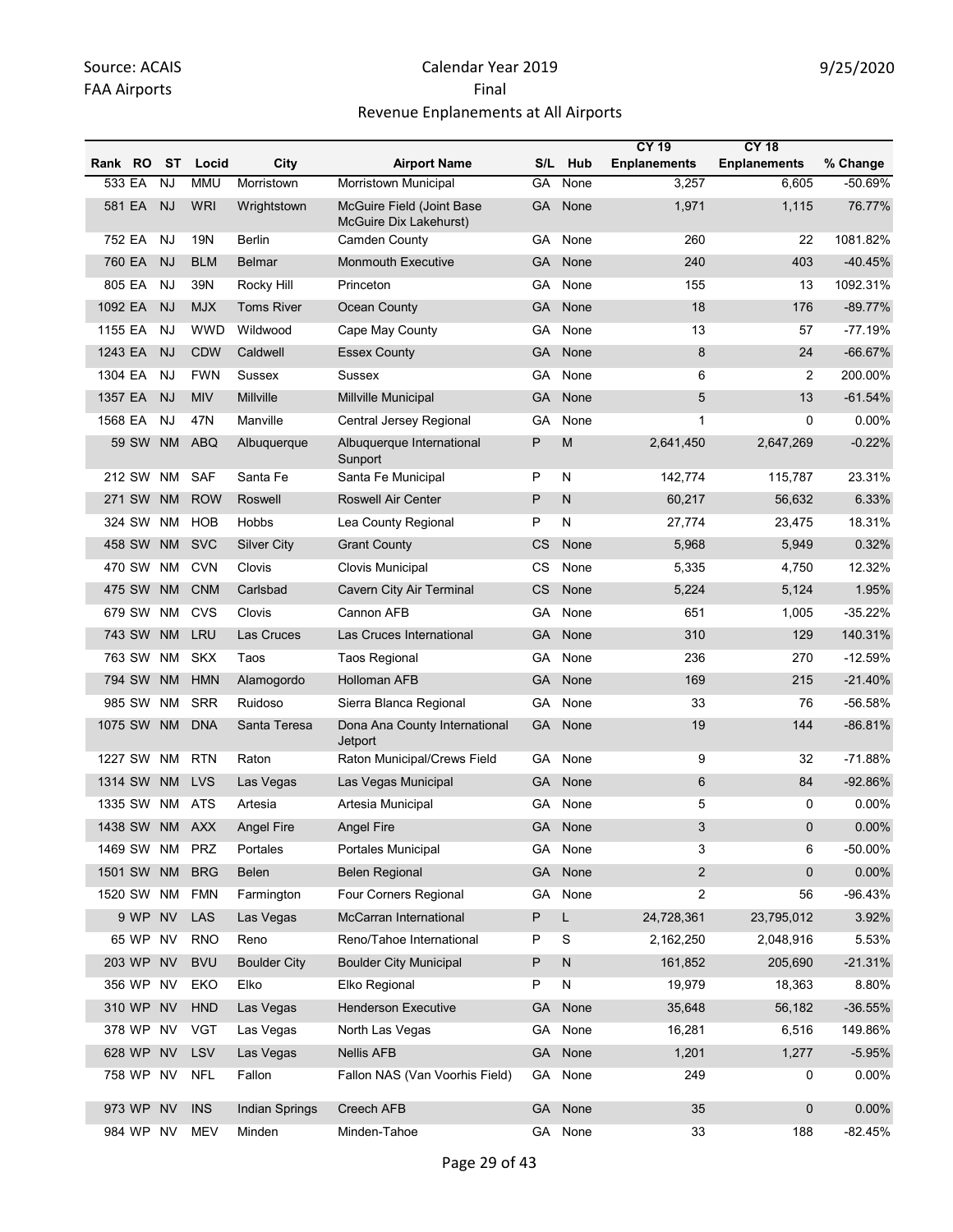|         |            |           |                         |                       |                                                         |           |         | <b>CY 19</b>        | <b>CY 18</b>        |           |
|---------|------------|-----------|-------------------------|-----------------------|---------------------------------------------------------|-----------|---------|---------------------|---------------------|-----------|
| Rank RO |            | ST        | Locid                   | City                  | <b>Airport Name</b>                                     | S/L       | Hub     | <b>Enplanements</b> | <b>Enplanements</b> | % Change  |
|         | 1236 WP NV |           | A34                     | Dayton/Carson<br>City | Dayton Valley Airpark                                   | <b>GA</b> | None    | 8                   | $\Omega$            | $0.00\%$  |
| 1509 WP |            | <b>NV</b> | <b>CXP</b>              | Carson City           | Carson                                                  | GA        | None    | 2                   | 16                  | $-87.50%$ |
|         | 6 EA       | <b>NY</b> | <b>JFK</b>              | <b>New York</b>       | John F Kennedy International                            | P         | L       | 31,036,655          | 30,620,769          | 1.36%     |
|         | 21 EA      | NY        | LGA                     | New York              | Laguardia                                               | P         | L       | 15,393,601          | 15,058,501          | 2.23%     |
|         | 60 EA      | <b>NY</b> | <b>BUF</b>              | <b>Buffalo</b>        | Buffalo Niagara International                           | P         | M       | 2,459,199           | 2,523,158           | $-2.53%$  |
|         | 82 EA      | NY        | <b>ALB</b>              | Albany                | Albany International                                    | P         | S       | 1,496,492           | 1,440,674           | 3.87%     |
|         | 88 EA      | <b>NY</b> | <b>ROC</b>              | Rochester             | Frederick Douglass - Greater<br>Rochester International | P         | S       | 1,276,643           | 1,281,908           | $-0.41%$  |
|         | 89 EA      | NY.       | <b>SYR</b>              | Syracuse              | Syracuse Hancock International                          | P         | S       | 1,271,872           | 1,139,568           | 11.61%    |
|         | 101 EA     | <b>NY</b> | <b>HPN</b>              | <b>White Plains</b>   | <b>Westchester County</b>                               | P         | S       | 872,023             | 789,283             | 10.48%    |
| 110 EA  |            | <b>NY</b> | <b>ISP</b>              | <b>Islip</b>          | Long Island MacArthur                                   | P         | S       | 774,374             | 811,535             | $-4.58%$  |
|         | 175 EA     | NY        | <b>SWF</b>              | Newburgh              | <b>New York Stewart International</b>                   | P         | N       | 268,083             | 354,869             | -24.46%   |
| 207 EA  |            | <b>NY</b> | <b>ELM</b>              | Elmira                | Elmira/Corning Regional                                 | P         | N       | 156,440             | 141,075             | 10.89%    |
| 223 EA  |            | <b>NY</b> | <b>PBG</b>              | Plattsburgh           | Plattsburgh International                               | P         | N       | 125,499             | 119,783             | 4.77%     |
| 225 EA  |            | ΝY        | IAG                     | Niagara Falls         | Niagara Falls International                             | P         | N       | 122,065             | 119,182             | 2.42%     |
| 235 EA  |            | <b>NY</b> | <b>ITH</b>              | Ithaca                | Ithaca Tompkins Regional                                | P         | N       | 109,252             | 99,070              | 10.28%    |
| 305 EA  |            | ΝY        | <b>BGM</b>              | Binghamton            | Greater Binghamton/Edwin A Link P<br>Field              |           | N       | 38,091              | 36,382              | 4.70%     |
| 330 EA  |            | <b>NY</b> | <b>OGS</b>              | Ogdensburg            | Ogdensburg International                                | P         | N       | 26,921              | 23,448              | 14.81%    |
| 348 EA  |            | <b>NY</b> | <b>ART</b>              | Watertown             | Watertown International                                 | P         | N       | 22,512              | 23,844              | $-5.59%$  |
| 398 EA  |            | <b>NY</b> | <b>GTB</b>              | Fort Drum             | <b>Wheeler-Sack AAF</b>                                 | <b>GA</b> | None    | 12,716              | 10,795              | 17.80%    |
| 439 EA  |            | NY        | <b>FRG</b>              | North Babylon         | Republic                                                | GA        | None    | 7,860               | 8,629               | $-8.91%$  |
| 481 EA  |            | <b>NY</b> | <b>MSS</b>              | Massena               | Massena International-Richards<br>Field                 | <b>CS</b> | None    | 5,056               | 4,463               | 13.29%    |
| 489 EA  |            | <b>NY</b> | <b>SLK</b>              | Saranac Lake          | Adirondack Regional                                     | <b>CS</b> | None    | 4,830               | 5,273               | $-8.40%$  |
|         | 724 EA     | <b>NY</b> | <b>FOK</b>              | Westhampton<br>Beach  | Francis S Gabreski                                      | GA        | None    | 392                 | 897                 | -56.30%   |
| 733 EA  |            | <b>NY</b> | <b>HTO</b>              | East Hampton          | East Hampton                                            | GA        | None    | 341                 | 502                 | $-32.07%$ |
|         | 742 EA     | <b>NY</b> | 5B <sub>2</sub>         | Saratoga<br>Springs   | Saratoga County                                         | GA        | None    | 315                 | 147                 | 114.29%   |
|         | 787 EA     | NY        | 0B8                     | <b>Fishers Island</b> | Elizabeth Field                                         |           | GA None | 174                 | 181                 | $-3.87%$  |
| 804 EA  |            | <b>NY</b> | PEO                     | Penn Yan              | Penn Yan                                                | <b>GA</b> | None    | 158                 | 111                 | 42.34%    |
|         | 862 EA     | NY        | <b>MTP</b>              | Montauk               | Montauk                                                 | GA        | None    | 88                  | 28                  | 214.29%   |
|         | 883 EA     | <b>NY</b> | <b>JRA</b>              | New York              | West 30th St                                            | <b>GA</b> | None    | 72                  | 79                  | $-8.86%$  |
| 888 EA  |            | <b>NY</b> | <b>GFL</b>              | <b>Glens Falls</b>    | Floyd Bennett Memorial                                  | GA        | None    | 69                  | 84                  | $-17.86%$ |
| 911 EA  |            | <b>NY</b> | $\mathsf{RM}\mathsf{E}$ | Rome                  | <b>Griffiss International</b>                           | GA        | None    | 59                  | 122                 | $-51.64%$ |
| 965 EA  |            | <b>NY</b> | POU                     | Poughkeepsie          | Hudson Valley Regional                                  | GA        | None    | 37                  | 94                  | $-60.64%$ |
| 970 EA  |            | NY        | <b>VGC</b>              | Hamilton              | <b>Hamilton Municipal</b>                               | <b>GA</b> | None    | 36                  | 71                  | -49.30%   |
| 999 EA  |            | <b>NY</b> | 6B9                     | Skaneateles           | Skaneateles Aero Drome                                  | GA        | None    | 29                  | 17                  | 70.59%    |
| 1011 EA |            | <b>NY</b> | <b>LKP</b>              | Lake Placid           | Lake Placid                                             | <b>GA</b> | None    | 27                  | 67                  | -59.70%   |
| 1018 EA |            | NY.       | <b>JHW</b>              | Jamestown             | Chautauqua County/Jamestown                             |           | GA None | 26                  | 92                  | $-71.74%$ |
| 1093 EA |            | <b>NY</b> | <b>MSV</b>              | Monticello            | Sullivan County International                           | <b>GA</b> | None    | 18                  | 27                  | $-33.33%$ |
| 1105 EA |            | NY        | 1B1                     | Hudson                | Columbia County                                         |           | GA None | 16                  | 18                  | $-11.11%$ |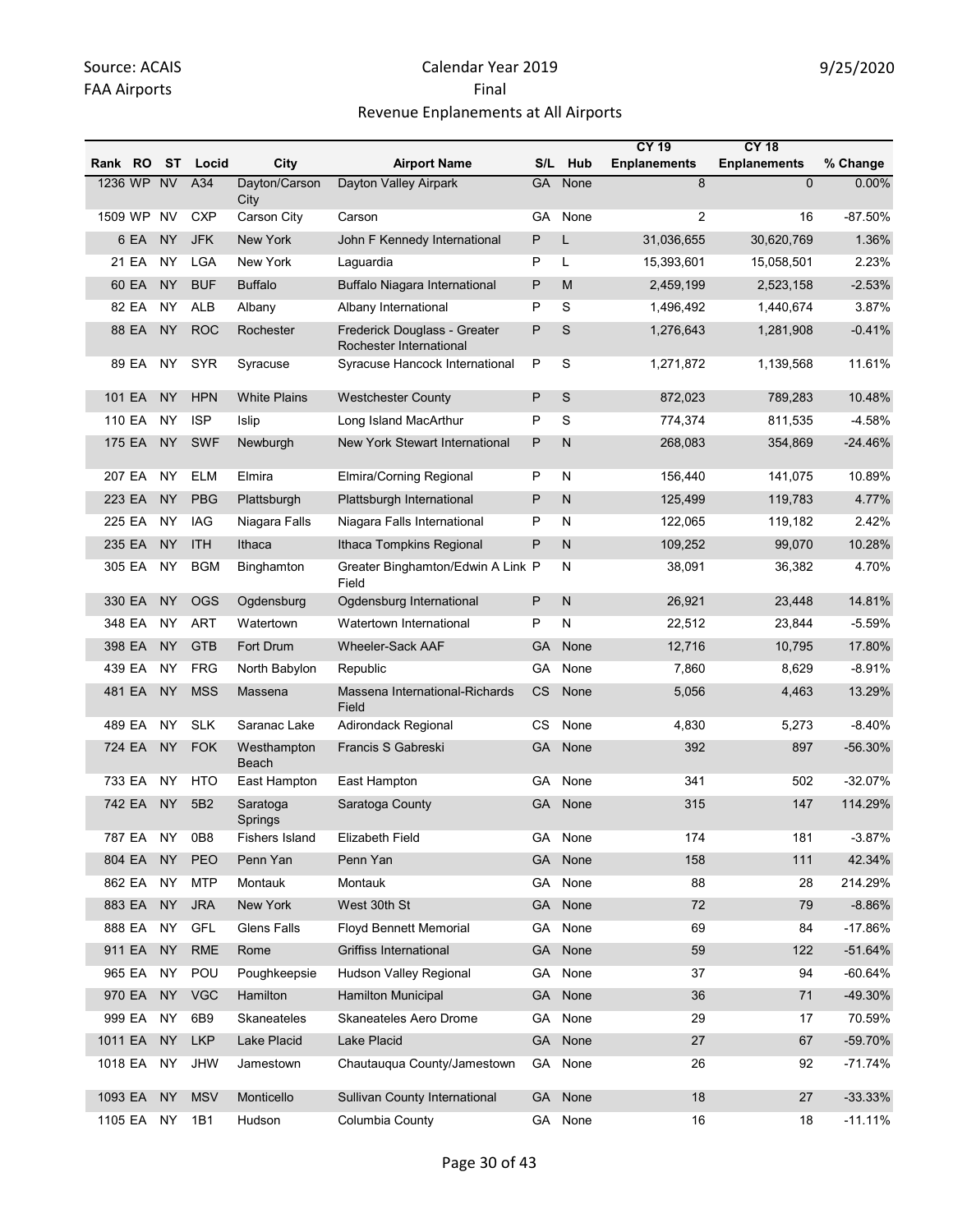|         |        |           |                |              |                                              |              |         | <b>CY 19</b>        | <b>CY 18</b>        |            |
|---------|--------|-----------|----------------|--------------|----------------------------------------------|--------------|---------|---------------------|---------------------|------------|
| Rank RO |        | <b>ST</b> | Locid          | City         | <b>Airport Name</b>                          | S/L          | Hub     | <b>Enplanements</b> | <b>Enplanements</b> | % Change   |
| 1121 EA |        | <b>NY</b> | 44N            | Millbrook    | <b>Sky Acres</b>                             | <b>GA</b>    | None    | 15                  | $\overline{0}$      | 0.00%      |
| 1131 EA |        | NY        | <b>SCH</b>     | Schenectady  | <b>Schenectady County</b>                    | GA.          | None    | 15                  | 46                  | $-67.39%$  |
| 1137 EA |        | <b>NY</b> | GVQ            | Batavia      | <b>Genesee County</b>                        | <b>GA</b>    | None    | 14                  | $\mathbf{1}$        | 1300.00%   |
| 1139 EA |        | NY        | <b>IUA</b>     | Canandaigua  | Canandaigua                                  | GA           | None    | 14                  | 56                  | $-75.00%$  |
| 1522 EA |        | <b>NY</b> | <b>FZY</b>     | Fulton       | Oswego County                                | GA           | None    | $\overline{2}$      | 9                   | $-77.78%$  |
| 1539 EA |        | <b>NY</b> | <b>MGJ</b>     | Montgomery   | Orange County                                | GA           | None    | $\overline{2}$      | 0                   | 0.00%      |
| 1541 EA |        | <b>NY</b> | N66            | Oneonta      | Albert S Nader Regional                      | GA           | None    | 2                   | 5                   | $-60.00\%$ |
| 1542 EA |        | NY        | NY9            | Long Lake    | Long Lake /Helms/                            | GA           | None    | $\overline{2}$      | 0                   | 0.00%      |
| 1561 EA |        | <b>NY</b> | 0G7            | Seneca Falls | Finger Lakes Regional                        | <b>GA</b>    | None    | $\mathbf{1}$        | 0                   | 0.00%      |
| 1565 EA |        | NY.       | 21N            | Mattituck    | Mattituck                                    | GA           | None    | $\mathbf{1}$        | 0                   | 0.00%      |
| 1612 EA |        | NY        | OLE            | Olean        | Cattaraugus County-Olean                     | GA           | None    | $\mathbf{1}$        | $\mathbf{1}$        | 0.00%      |
|         | 45 GL  | OH        | <b>CLE</b>     | Cleveland    | Cleveland-Hopkins International              | P            | M       | 4,894,541           | 4,701,713           | 4.10%      |
|         | 50 GL  | <b>OH</b> | <b>CMH</b>     | Columbus     | John Glenn Columbus<br>International         | P            | M       | 4,172,067           | 3,976,620           | 4.91%      |
| 104 GL  |        | OH        | DAY            | Dayton       | James M Cox Dayton<br>International          | P            | S       | 845,776             | 858,022             | $-1.43%$   |
| 146 GL  |        | OH        | CAK            | Akron        | <b>Akron-Canton Regional</b>                 | $\mathsf{P}$ | N       | 407,646             | 449,731             | $-9.36%$   |
| 209 GL  |        | OH        | <b>LCK</b>     | Columbus     | Rickenbacker International                   | P            | N       | 153,850             | 154,475             | $-0.40%$   |
| 224 GL  |        | <b>OH</b> | <b>TOL</b>     | Toledo       | Eugene F Kranz Toledo Express                | $\mathsf{P}$ | N       | 124,211             | 123,541             | 0.54%      |
| 323 GL  |        | OH        | <b>LUK</b>     | Cincinnati   | Cincinnati Municipal Airport<br>Lunken Field | GA.          | None    | 27,864              | 29,487              | $-5.50%$   |
| 396 GL  |        | <b>OH</b> | <b>BKL</b>     | Cleveland    | <b>Burke Lakefront</b>                       | <b>GA</b>    | None    | 12,843              | 11,449              | 12.18%     |
| 603 GL  |        | OH        | <b>YNG</b>     | Youngstown   | Youngstown-Warren Regional                   | GA           | None    | 1,518               | 2,636               | $-42.41%$  |
| 773 GL  |        | <b>OH</b> | OSU            | Columbus     | <b>Ohio State University</b>                 | <b>GA</b>    | None    | 214                 | 277                 | $-22.74%$  |
| 806 GL  |        | OH        | <b>CGF</b>     | Cleveland    | Cuyahoga County                              | GA           | None    | 154                 | 217                 | $-29.03%$  |
| 810 GL  |        | OH        | <b>FFO</b>     | Dayton       | Wright-Patterson AFB                         | <b>GA</b>    | None    | 150                 | 359                 | $-58.22%$  |
| 910 GL  |        | OH        | <b>MGY</b>     | Dayton       | Dayton-Wright Brothers                       | GA           | None    | 59                  | 161                 | $-63.35%$  |
| 948 GL  |        | <b>OH</b> | <b>TDZ</b>     | Walbridge    | <b>Toledo Executive</b>                      | GA           | None    | 43                  | 48                  | $-10.42%$  |
|         | 995 GL |           | OH FDY         | Findlay      | Findlay                                      |              | GA None | 30                  | 57                  | -47.37%    |
|         |        |           | 1001 GL OH LPR | Lorain       | Lorain County Regional                       | <b>GA</b>    | None    | 29                  | 49                  | -40.82%    |
| 1007 GL |        | OH        | HAO            | Hamilton     | Butler Co Regional-Hogan Field               | GA           | None    | 28                  | 96                  | -70.83%    |
| 1153 GL |        | OH        | <b>PCW</b>     | Port Clinton | Erie-Ottawa International                    | GA           | None    | 13                  | 38                  | $-65.79%$  |
| 1157 GL |        | OH        | <b>AKR</b>     | Akron        | Akron Fulton International                   | GA           | None    | 12                  | 42                  | $-71.43%$  |
| 1174 GL |        | OH        | <b>ILN</b>     | Wilmington   | <b>Wilmington Air Park</b>                   | <b>GA</b>    | None    | 11                  | 49                  | $-77.55%$  |
| 1185 GL |        | OH        | AOH            | Lima         | Lima Allen County                            | GA           | None    | 10                  | 19                  | -47.37%    |
| 1200 GL |        | OH        | <b>MFD</b>     | Mansfield    | Mansfield Lahm Regional                      | GA           | None    | $10$                | 35                  | $-71.43%$  |
| 1222 GL |        | OH        | <b>LNN</b>     | Willoughby   | Lake County Executive                        | GA.          | None    | 9                   | 44                  | -79.55%    |
| 1226 GL |        | OH        | <b>OXD</b>     | Oxford       | Miami University                             | <b>GA</b>    | None    | 9                   | 20                  | -55.00%    |
| 1228 GL |        | OH        | SGH            | Springfield  | Springfield-Beckley Municipal                | GA           | None    | 9                   | 16                  | -43.75%    |
| 1270 GL |        | OH        | <b>BJJ</b>     | Wooster      | <b>Wayne County</b>                          | <b>GA</b>    | None    | $\overline{7}$      | 10                  | $-30.00\%$ |
| 1311 GL |        | OH 119    |                | Xenia        | Greene County-Lewis A Jackson<br>Regional    |              | GA None | 6                   | 0                   | 0.00%      |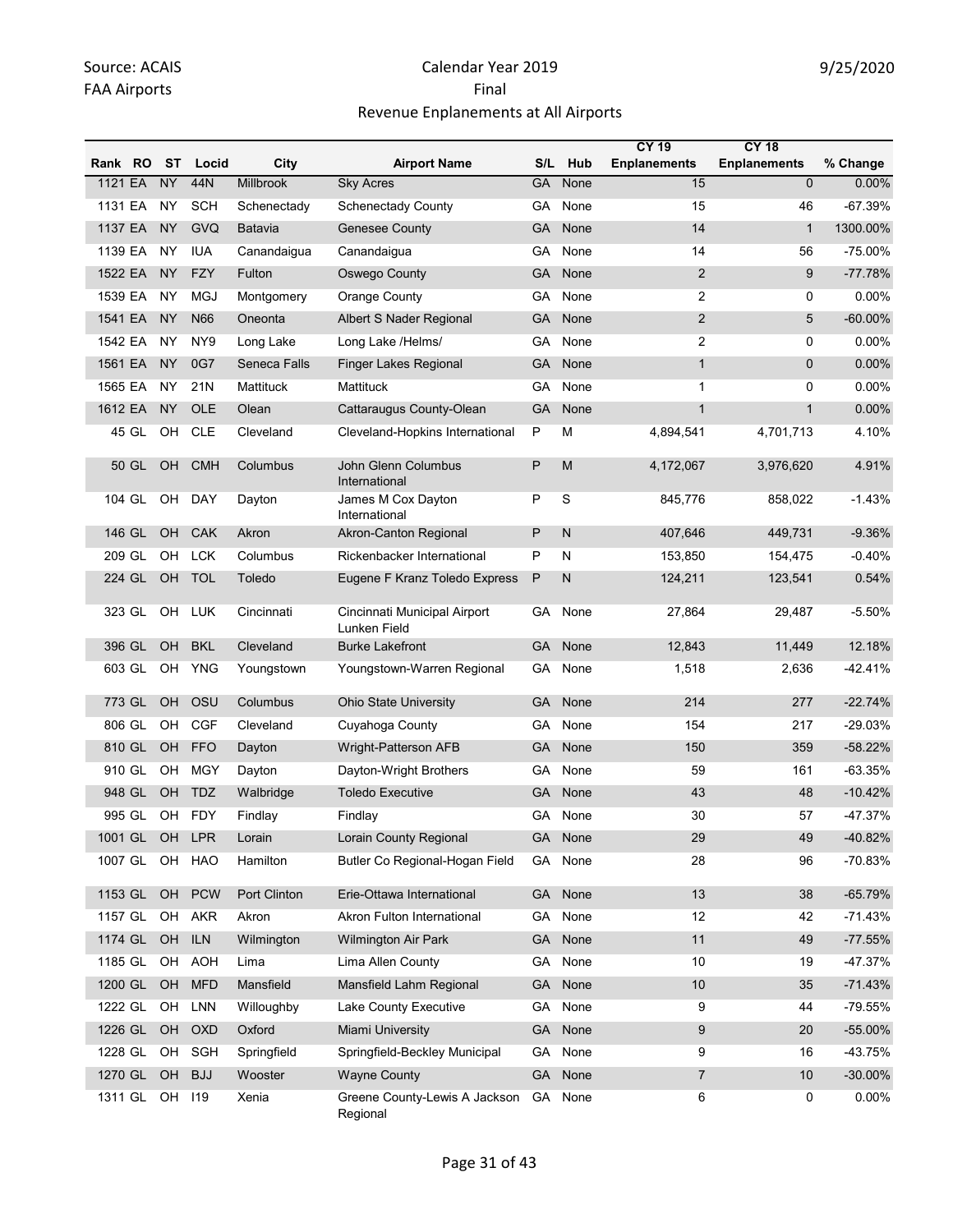|                |           |                 |                   |                                                        |           |         | <b>CY 19</b>        | <b>CY 18</b>        |            |
|----------------|-----------|-----------------|-------------------|--------------------------------------------------------|-----------|---------|---------------------|---------------------|------------|
| Rank RO ST     |           | Locid           | City              | <b>Airport Name</b>                                    |           | S/L Hub | <b>Enplanements</b> | <b>Enplanements</b> | % Change   |
| 1312 GL        | OH        | 168             | Lebanon           | Warren County/John Lane Field                          | GA        | None    | 6                   | $\Omega$            | 0.00%      |
| 1336 GL        |           | OH AXV          | Wapakoneta        | Neil Armstrong                                         | GA.       | None    | 5                   | 24                  | $-79.17%$  |
| 1427 GL        | OH        | ZZV             | Zanesville        | Zanesville Municipal                                   | GA        | None    | $\overline{4}$      | 22                  | $-81.82%$  |
| 1457 GL        | OH        | <b>LHQ</b>      | Lancaster         | <b>Fairfield County</b>                                | GA        | None    | 3                   | 18                  | -83.33%    |
| 1487 GL        | <b>OH</b> | 1G <sub>3</sub> | <b>Stow</b>       | Kent State University                                  | <b>GA</b> | None    | $\overline{2}$      | $\mathbf{0}$        | 0.00%      |
| 1513 GL        | OH        | DLZ             | Delaware          | Delaware Municipal - Jim Moore<br>Field                | GA        | None    | 2                   | 96                  | -97.92%    |
| 1631 GL        | OH        | <b>VTA</b>      | <b>Newark</b>     | Newark-Heath                                           | <b>GA</b> | None    | $\mathbf{1}$        | 26                  | $-96.15%$  |
| 66 SW          | OK        | OKC             | Oklahoma City     | Will Rogers World                                      | P         | S       | 2,142,156           | 2,094,708           | 2.27%      |
| 81 SW          | OK        | <b>TUL</b>      | Tulsa             | <b>Tulsa International</b>                             | P         | S       | 1,507,756           | 1,482,908           | 1.68%      |
| 279 SW         | OK        | LAW             | Lawton            | Lawton-Fort Sill Regional                              | P         | N       | 52,410              | 48,086              | 8.99%      |
| 317 SW         |           | OK SWO          | <b>Stillwater</b> | <b>Stillwater Regional</b>                             | P         | N       | 29,661              | 27,321              | 8.56%      |
| 649 SW         | OK        | <b>TIK</b>      | Oklahoma City     | <b>Tinker AFB</b>                                      | GA        | None    | 935                 | 1,069               | $-12.54%$  |
| 791 SW         | OK.       | <b>BFK</b>      | <b>Buffalo</b>    | <b>Buffalo Municipal</b>                               | <b>GA</b> | None    | 170                 | $\mathbf{0}$        | 0.00%      |
| 829 SW         | OK .      | <b>PWA</b>      | Oklahoma City     | <b>Wiley Post</b>                                      | GA        | None    | 123                 | 455                 | $-72.97%$  |
| 954 SW         | OK        | <b>OUN</b>      | Norman            | University of Oklahoma<br>Westheimer                   | GA        | None    | 40                  | 144                 | $-72.22%$  |
| 1080 SW OK     |           | <b>RVS</b>      | Tulsa             | Richard Lloyd Jones Jr                                 | GA        | None    | 19                  | 34                  | -44.12%    |
| 1141 SW        | OK        | <b>RCE</b>      | Oklahoma City     | Clarence E Page Municipal                              | <b>GA</b> | None    | 14                  | $\mathbf 0$         | 0.00%      |
| 1238 SW OK ADH |           |                 | Ada               | Ada Regional                                           | GA        | None    | 8                   | 0                   | 0.00%      |
| 1263 SW        | OK        | <b>WDG</b>      | Enid              | <b>Enid Woodring Regional</b>                          | <b>GA</b> | None    | 8                   | 44                  | $-81.82%$  |
| 1281 SW OK     |           | <b>MKO</b>      | Muskogee          | Muskogee-Davis Regional                                | GA        | None    | 7                   | 30                  | -76.67%    |
| 1372 SW OK     |           | 1F <sub>0</sub> | Ardmore           | <b>Ardmore Downtown Executive</b>                      | GA        | None    | $\overline{4}$      | $\mathbf{0}$        | 0.00%      |
| 1388 SW OK     |           | <b>DUC</b>      | Duncan            | <b>Halliburton Field</b>                               | GA.       | None    | 4                   | 25                  | $-84.00\%$ |
| 1401 SW        | OK .      | <b>HSD</b>      | Oklahoma City     | Sundance                                               | GA        | None    | $\overline{4}$      | 3                   | 33.33%     |
| 1437 SW OK AXS |           |                 | Altus             | Altus/Quartz Mountain Regional                         | GA        | None    | 3                   | 0                   | 0.00%      |
| 1482 SW        | OK.       | <b>WWR</b>      | Woodward          | West Woodward                                          | <b>GA</b> | None    | 3                   | 88                  | $-96.59%$  |
| 1494 SW OK     |           | <b>ADM</b>      | Ardmore           | Ardmore Municipal                                      | GA        | None    | 2                   | 1                   | 100.00%    |
| 1545 SW OK OJA |           |                 | Weatherford       | Thomas P Stafford                                      |           | GA None | $\mathfrak{p}$      | 6                   | $-66.67%$  |
|                |           | 30 NM OR PDX    | Portland          | Portland International                                 | P         | L       | 9,797,408           | 9,804,868           | $-0.08%$   |
| 119 NM         |           | OR EUG          | Eugene            | <b>Mahlon Sweet Field</b>                              | P         | S       | 596,156             | 566,832             | 5.17%      |
|                |           | 130 NM OR MFR   | Medford           | Rogue Valley International -<br>Medford                | P         | S       | 528,362             | 492,217             | 7.34%      |
| 134 NM         |           | OR RDM          | Redmond           | <b>Roberts Field</b>                                   | P         | S       | 482,676             | 430,562             | 12.10%     |
| 391 NM         | OR .      | OTH             | North Bend        | Southwest Oregon Regional                              | P         | N       | 13,393              | 12,369              | 8.28%      |
| 449 NM         |           | OR PDT          | Pendleton         | Eastern Oregon Regional at<br>Pendleton                | <b>CS</b> | None    | 6,818               | 6,396               | 6.60%      |
| 927 NM         | OR        | <b>BDN</b>      | Bend              | <b>Bend Municipal</b>                                  | GA.       | None    | 50                  | 41                  | 21.95%     |
| 947 NM         | OR HIO    |                 | Portland          | Portland-Hillsboro                                     | <b>GA</b> | None    | 43                  | 288                 | $-85.07%$  |
| 1014 NM        | OR        | CVO             | Corvallis         | Corvallis Municipal                                    | GA.       | None    | 26                  | 13                  | 100.00%    |
| 1083 NM        |           | OR UAO          | Aurora            | Aurora State                                           | <b>GA</b> | None    | 19                  | 126                 | $-84.92%$  |
| 1107 NM        | OR.       | <b>DLS</b>      | Dallesport        | Columbia Gorge Regional/The<br><b>Dalles Municipal</b> | GA        | None    | 16                  | 25                  | -36.00%    |
| 1118 NM OR RBG |           |                 | Roseburg          | Roseburg Regional                                      |           | GA None | 16                  | 36                  | -55.56%    |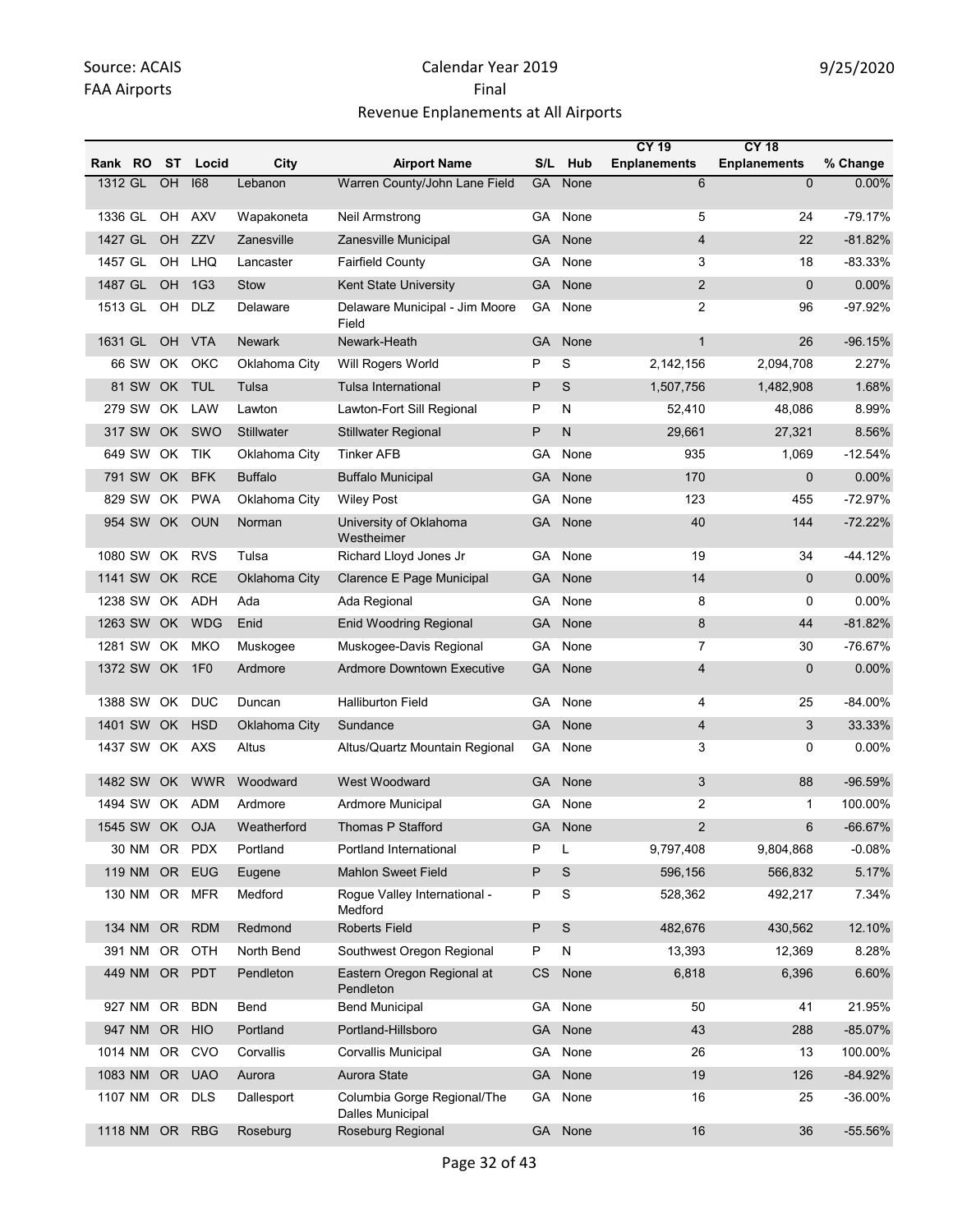|         |                 |                 |                      |                                                        |           |      | <b>CY 19</b>        | <b>CY 18</b>        |            |
|---------|-----------------|-----------------|----------------------|--------------------------------------------------------|-----------|------|---------------------|---------------------|------------|
| Rank RO | ST              | Locid           | City                 | <b>Airport Name</b>                                    | S/L       | Hub  | <b>Enplanements</b> | <b>Enplanements</b> | % Change   |
| 1133 NM | $\overline{OR}$ | 3S8             | <b>Grants Pass</b>   | <b>Grants Pass</b>                                     | GA        | None | 14                  | 3                   | 366.67%    |
| 1180 NM | OR.             | <b>SLE</b>      | Salem                | <b>McNary Field</b>                                    | GA        | None | 11                  | 176                 | $-93.75%$  |
| 1199 NM | OR.             | LMT             | <b>Klamath Falls</b> | Crater Lake-Klamath Regional                           | GA        | None | 10                  | 49                  | $-79.59%$  |
| 1205 NM | OR S03          |                 | Ashland              | <b>Ashland Municipal-Sumner</b><br><b>Parker Field</b> | <b>GA</b> | None | 10                  | 36                  | $-72.22%$  |
| 1250 NM | <b>OR</b>       | <b>LGD</b>      | La Grande            | La Grande/Union County                                 | GA        | None | 8                   | $\overline{2}$      | 300.00%    |
| 1272 NM | OR.             | <b>BOK</b>      | <b>Brookings</b>     | <b>Brookings</b>                                       | <b>GA</b> | None | $\overline{7}$      | $\mathbf{0}$        | $0.00\%$   |
| 1282 NM | OR.             | <b>MMV</b>      | McMinnville          | McMinnville Municipal                                  | GА        | None | $\overline{7}$      | 77                  | $-90.91%$  |
| 1334 NM | OR.             | <b>AST</b>      | Astoria              | Astoria Regional                                       | GA        | None | 5                   | 39                  | $-87.18%$  |
| 1417 NM | OR              | S21             | Sunriver             | Sunriver                                               | GА        | None | 4                   | 4                   | 0.00%      |
| 1433 NM | <b>OR</b>       | <b>77S</b>      | Creswell             | <b>Hobby Field</b>                                     | <b>GA</b> | None | 3                   | $\mathbf{0}$        | 0.00%      |
| 1458 NM | OR.             | LKV             | Lakeview             | Lake County                                            | GA        | None | 3                   | $\overline{7}$      | $-57.14%$  |
| 1472 NM | OR -            | S <sub>12</sub> | Albany               | <b>Albany Municipal</b>                                | GA        | None | 3                   | $\mathbf{0}$        | 0.00%      |
| 1562 NM | OR.             | 16S             | <b>Myrtle Creek</b>  | Myrtle Creek Municipal                                 | GА        | None | $\mathbf{1}$        | 0                   | 0.00%      |
| 1614 NM | OR.             | <b>ONP</b>      | Newport              | <b>Newport Municipal</b>                               | GA        | None | $\mathbf{1}$        | 8                   | $-87.50%$  |
| 1628 NM | OR.             | <b>TTD</b>      | Portland             | Portland-Troutdale                                     | GA        | None | $\mathbf{1}$        | 5                   | $-80.00\%$ |
| 20 EA   | <b>PA</b>       | PHL             | Philadelphia         | Philadelphia International                             | P         | L    | 16,006,389          | 15,292,670          | 4.67%      |
| 46 EA   | PA              | PIT             | Pittsburgh           | Pittsburgh International                               | P         | М    | 4,715,947           | 4,670,033           | 0.98%      |
| 111 EA  | <b>PA</b>       | <b>MDT</b>      | Harrisburg           | Harrisburg International                               | P         | S    | 746,369             | 636,756             | 17.21%     |
| 142 EA  | <b>PA</b>       | ABE             | Allentown            | Lehigh Valley International                            | P         | N    | 434,007             | 376,468             | 15.28%     |
| 172 EA  | <b>PA</b>       | <b>AVP</b>      | Avoca                | Wilkes-Barre/Scranton<br>International                 | P         | N    | 288,973             | 258,628             | 11.73%     |
| 192 EA  | <b>PA</b>       | <b>UNV</b>      | <b>State College</b> | <b>University Park</b>                                 | P         | N    | 193,534             | 153,571             | 26.02%     |
| 205 EA  | <b>PA</b>       | LBE             | Latrobe              | Arnold Palmer Regional                                 | P         | N    | 158,253             | 151,410             | 4.52%      |
| 237 EA  | PA              | ERI             | Erie                 | Erie International/Tom Ridge<br>Field                  | P         | N    | 106,720             | 95,342              | 11.93%     |
| 354 EA  | <b>PA</b>       | <b>IPT</b>      | Williamsport         | Williamsport Regional                                  | P         | N    | 20,442              | 22,547              | $-9.34%$   |
| 455 EA  | <b>PA</b>       | <b>JST</b>      | Johnstown            | John Murtha Johnstown-Cambria CS<br>County             |           | None | 6,309               | 4,381               | 44.01%     |
| 459 EA  | <b>PA</b>       | <b>DUJ</b>      | <b>Brookville</b>    | Dubois Regional                                        | <b>CS</b> | None | 5,835               | 5,448               | 7.10%      |
| 461 EA  | PA              | LNS             | Lititz               | Lancaster                                              | CS        | None | 5,758               | 6,012               | $-4.22%$   |
| 501 EA  | PA              | <b>BFD</b>      | <b>Bradford</b>      | <b>Bradford Regional</b>                               | CS        | None | 4,293               | 4,191               | 2.43%      |
| 521 EA  | PA              | <b>AOO</b>      | Altoona              | Altoona-Blair County                                   | CS        | None | 3,656               | 4,103               | $-10.89%$  |
| 599 EA  | PA              | <b>FKL</b>      | Franklin             | Venango Regional                                       | GA        | None | 1,669               | 1,998               | $-16.47%$  |
| 602 EA  | PA              | <b>RDG</b>      | Reading              | Reading Regional/Carl A Spaatz<br>Field                | GA        | None | 1,544               | 1,777               | $-13.11%$  |
| 785 EA  | PA              | PNE             | Philadelphia         | Northeast Philadelphia                                 | <b>GA</b> | None | 181                 | 844                 | $-78.55%$  |
| 797 EA  | PA              | <b>MQS</b>      | Coatesville          | Chester County G O Carlson                             | GA        | None | 167                 | 259                 | $-35.52%$  |
| 828 EA  | PA              | AGC             | West Mifflin         | <b>Allegheny County</b>                                | <b>GA</b> | None | 124                 | 319                 | $-61.13%$  |
| 897 EA  | PA              | <b>LOM</b>      | Ambler               | <b>Wings Field</b>                                     | GA        | None | 67                  | 73                  | $-8.22%$   |
| 920 EA  | PA              | <b>SEG</b>      | Selinsgrove          | Penn Valley                                            | GA        | None | 54                  | 38                  | 42.11%     |
| 925 EA  | PA              | OQN             | <b>West Chester</b>  | <b>Brandywine Regional</b>                             | GA        | None | 52                  | 48                  | 8.33%      |
| 1027 EA | <b>PA</b>       | <b>BTP</b>      | <b>Butler</b>        | Pittsburgh/Butler Regional                             | <b>GA</b> | None | 25                  | 22                  | 13.64%     |
| 1082 EA | <b>PA</b>       | <b>THV</b>      | York                 | York                                                   | GA        | None | 19                  | 25                  | $-24.00\%$ |
| 1126 EA | <b>PA</b>       | HMZ             | Bedford              | <b>Bedford County</b>                                  | GA        | None | 15                  | 35                  | $-57.14%$  |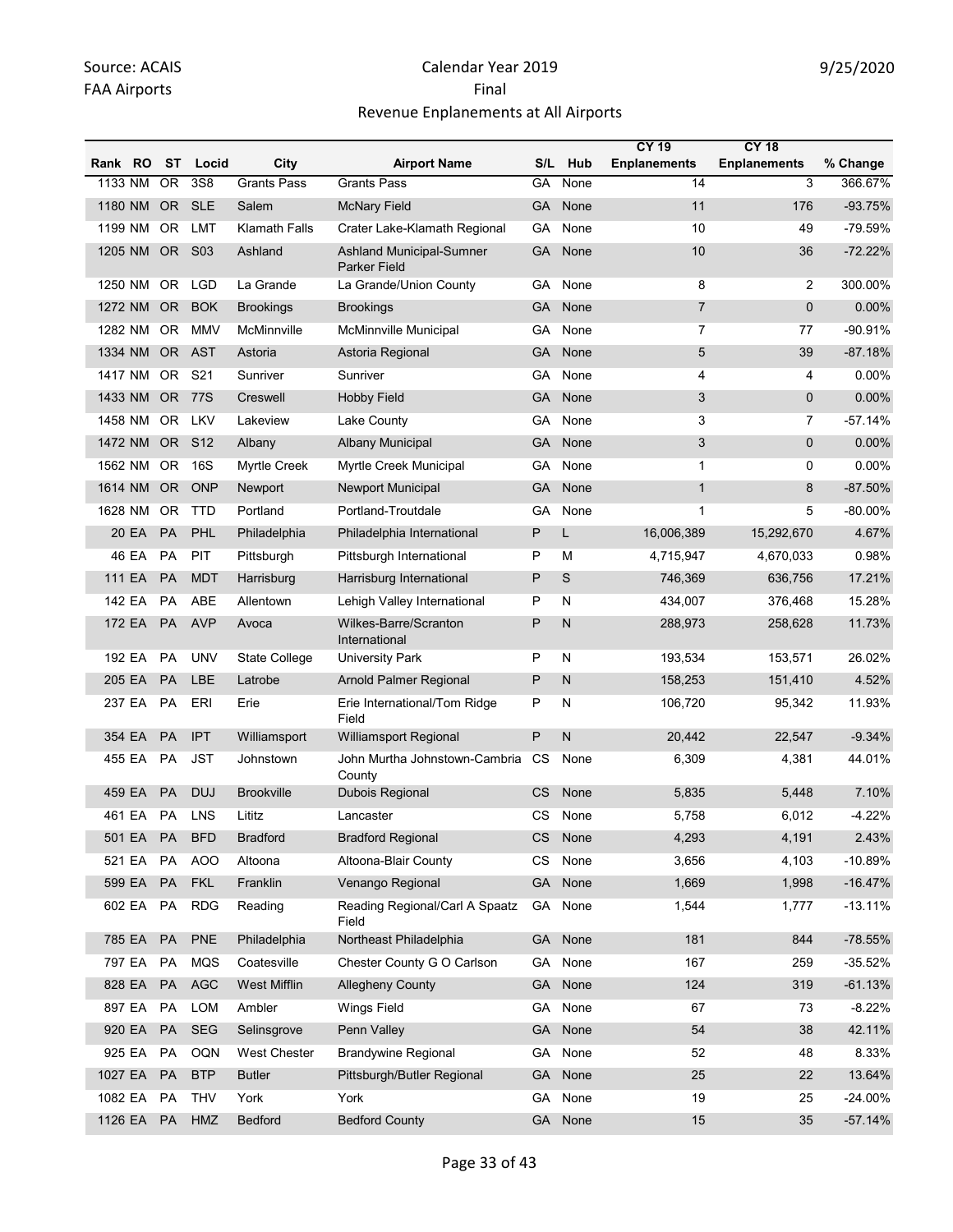|         |              |                |            |                                 |                                         |           |                         | <b>CY 19</b>        | <b>CY 18</b>        |            |
|---------|--------------|----------------|------------|---------------------------------|-----------------------------------------|-----------|-------------------------|---------------------|---------------------|------------|
| Rank RO |              | <b>ST</b>      | Locid      | City                            | <b>Airport Name</b>                     | S/L       | Hub                     | <b>Enplanements</b> | <b>Enplanements</b> | % Change   |
| 1215 EA |              | PA             | <b>CXY</b> | New<br>Cumberland<br>Army Depot | Capital City                            | GA        | None                    | 9                   | 200                 | $-95.50%$  |
| 1283 EA |              | <b>PA</b>      | <b>MPO</b> | <b>Mount Pocono</b>             | Pocono Mountains Municipal              | GA        | None                    | $\overline{7}$      | 5                   | 40.00%     |
| 1446 EA |              | PA             | DYL        | Doylestown                      | Doylestown                              | GA.       | None                    | 3                   | 0                   | 0.00%      |
| 1452 EA |              | <b>PA</b>      | <b>GKJ</b> | Meadville                       | Port Meadville                          | GA        | None                    | 3                   | 20                  | $-85.00\%$ |
| 1454 EA |              | PA             | IDI        | Indiana                         | Indiana County/Jimmy Stewart<br>Field/  | GA        | None                    | 3                   | 0                   | 0.00%      |
| 1484 EA |              | <b>PA</b>      | <b>ZER</b> | Pottsville                      | Schuylkill County/Joe Zerbey            | GA        | None                    | 3                   | $\overline{2}$      | 50.00%     |
| 1594 EA |              | PA             | <b>HZL</b> | Hazleton                        | <b>Hazleton Regional</b>                | GА        | None                    | 1                   | 30                  | -96.67%    |
|         | 48 SO        | <b>PR</b>      | SJU        | San Juan                        | Luis Munoz Marin International          | P         | M                       | 4,590,117           | 4,033,412           | 13.80%     |
| 153 SO  |              | <b>PR</b>      | <b>BQN</b> | Aguadilla                       | Rafael Hernandez                        | P         | N                       | 369,924             | 294,921             | 25.43%     |
| 240 SO  |              | <b>PR</b>      | <b>PSE</b> | Ponce                           | Mercedita                               | P         | $\mathsf{N}$            | 102,913             | 91,966              | 11.90%     |
| 308 SO  |              | <b>PR</b>      | VQS        | Vieques                         | Antonio Rivera Rodriguez                | P         | N                       | 37,005              | 29,022              | 27.51%     |
| 341 SO  |              | PR             | <b>RVR</b> | Ceiba                           | Jose Aponte De La Torre                 | P         | $\mathsf{N}$            | 24,156              | 21,870              | 10.45%     |
| 351 SO  |              | <b>PR</b>      | <b>CPX</b> | Culebra                         | Benjamin Rivera Noriega                 | Ρ         | N                       | 22,011              | 14,612              | 50.64%     |
| 377 SO  |              | <b>PR</b>      | <b>SIG</b> | San Juan                        | Fernando Luis Ribas Dominicci           | P         | N                       | 16,281              | 14,106              | 15.42%     |
| 442 SO  |              | <b>PR</b>      | MAZ        | Mayaguez                        | Eugenio Maria De Hostos                 | СS        | None                    | 7,676               | 6,838               | 12.26%     |
|         | <b>70 NE</b> | R <sub>l</sub> | <b>PVD</b> | Warwick                         | <b>Theodore Francis Green State</b>     | P         | S                       | 1,969,775           | 2,117,409           | $-6.97%$   |
| 365 NE  |              | R <sub>l</sub> | <b>WST</b> | Westerly                        | <b>Westerly State</b>                   | P         | N                       | 18,293              | 17,694              | 3.39%      |
| 374 NE  |              | R <sub>l</sub> | <b>BID</b> | <b>Block Island</b>             | <b>Block Island State</b>               | P         | N                       | 16,907              | 16,809              | 0.58%      |
| 839 NE  |              | R <sub>l</sub> | OQU        | North Kingstown Quonset State   |                                         | GА        | None                    | 114                 | 449                 | $-74.61%$  |
| 875 NE  |              | R <sub>l</sub> | <b>UUU</b> | Newport                         | <b>Newport State</b>                    | <b>GA</b> | None                    | 78                  | 88                  | $-11.36%$  |
| 1287 NE |              | R <sub>l</sub> | <b>SFZ</b> | Pawtucket                       | <b>North Central State</b>              | GА        | None                    | 7                   | 89                  | $-92.13%$  |
|         | 62 SO        | <b>SC</b>      | <b>CHS</b> | Charleston                      | <b>Charleston AFB/International</b>     | P         | M                       | 2,375,868           | 2,192,893           | 8.34%      |
|         | 86 SO        | SC             | <b>MYR</b> | Myrtle Beach                    | Myrtle Beach International              | Ρ         | S                       | 1,285,200           | 1,254,307           | 2.46%      |
|         | 87 SO        | <b>SC</b>      | <b>GSP</b> | Greer                           | Greenville Spartanburg<br>International | Ρ         | S                       | 1,276,678           | 1,133,012           | 12.68%     |
| 117 SO  |              | SC             | CAE        | Columbia                        | Columbia Metropolitan                   | P         | S                       | 642,028             | 566.660             | 13.30%     |
|         | 233 SO SC    |                | <b>HXD</b> | Hilton Head<br>Island           | Hilton Head                             | P         | N                       | 110,608             | 36,308              | 204.64%    |
| 295 SO  |              | SC             | <b>FLO</b> | Florence                        | Florence Regional                       | P         | $\overline{\mathsf{N}}$ | 42,876              | 44,333              | $-3.29%$   |
| 630 SO  |              | <b>SC</b>      | <b>NBC</b> | <b>Beaufort</b>                 | Beaufort MCAS /Merritt Field/           | <b>GA</b> | None                    | 1,176               | 264                 | 345.45%    |
| 646 SO  |              | SC             | SSC        | Sumter                          | Shaw AFB                                | GA        | None                    | 939                 | 1,047               | $-10.32%$  |
| 673 SO  |              | <b>SC</b>      | <b>ARW</b> | <b>Beaufort</b>                 | <b>Beaufort Exec</b>                    | <b>GA</b> | None                    | 709                 | 461                 | 53.80%     |
| 718 SO  |              | <b>SC</b>      | JZI        | Charleston                      | <b>Charleston Executive</b>             | GA        | None                    | 401                 | 554                 | $-27.62%$  |
| 818 SO  |              | SC             | <b>AND</b> | Anderson                        | Anderson Regional                       | <b>GA</b> | None                    | 140                 | 230                 | $-39.13%$  |
| 831 SO  |              | SC             | <b>MMT</b> | Eastover                        | Mc Entire Jngb                          | GA        | None                    | 122                 | 264                 | -53.79%    |
| 855 SO  |              | <b>SC</b>      | AIK        | Aiken                           | Aiken Regional                          | <b>GA</b> | None                    | 95                  | 107                 | $-11.21%$  |
| 915 SO  |              | SC             | CEU        | Seneca                          | Oconee County Regional                  | GA        | None                    | 56                  | 91                  | $-38.46%$  |
| 922 SO  |              | <b>SC</b>      | <b>RBW</b> | Walterboro                      | Lowcountry Regional                     | <b>GA</b> | None                    | 53                  | 112                 | $-52.68%$  |
| 941 SO  |              | SC             | <b>GMU</b> | Greenville                      | Greenville Downtown                     | GA        | None                    | 45                  | 116                 | $-61.21%$  |
| 1090 SO |              | <b>SC</b>      | GGE        | Georgetown                      | Georgetown County                       |           | GA None                 | $18$                | 99                  | $-81.82%$  |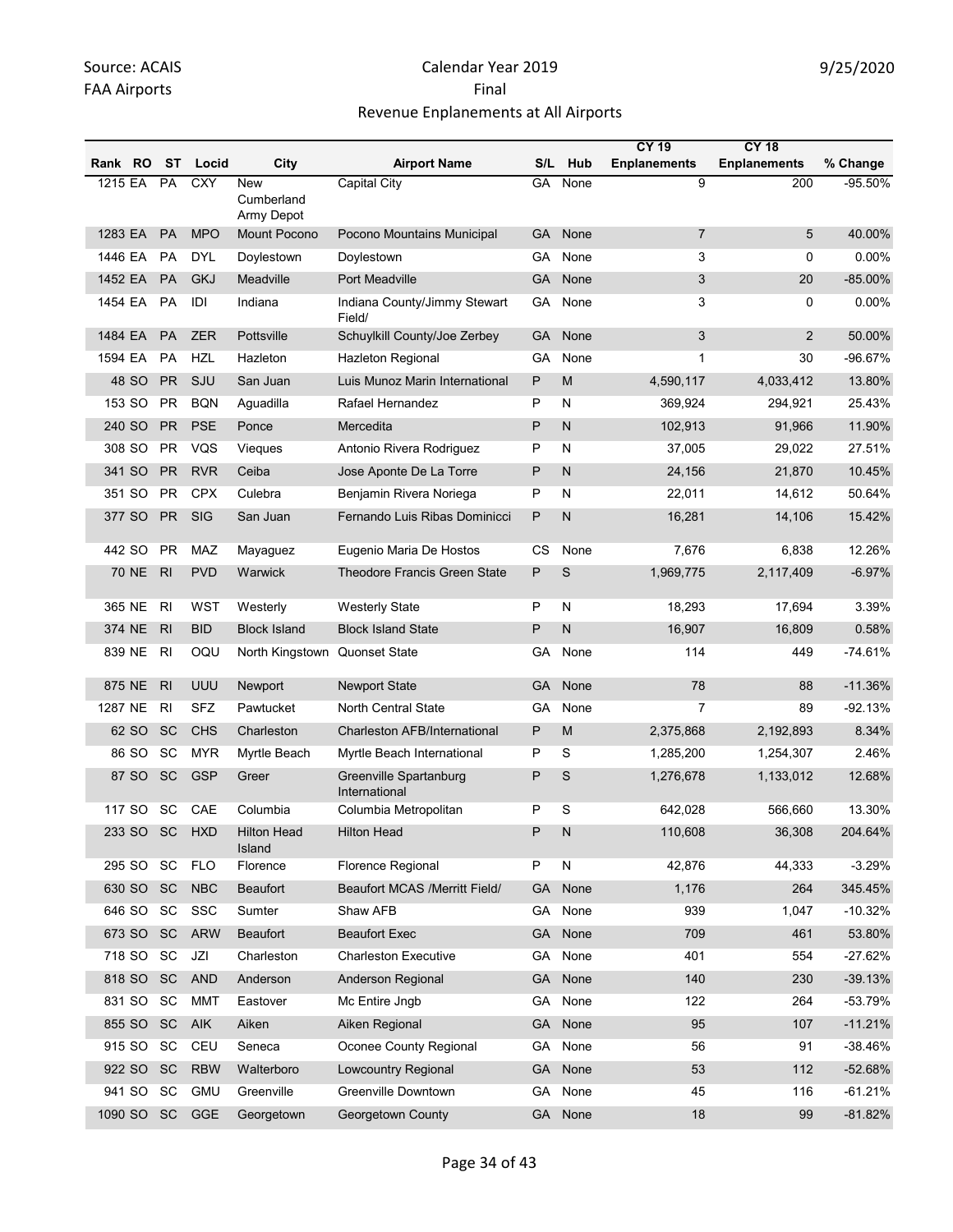|         |           |           |                 |                               |                                                |           |              | <b>CY 19</b>        | <b>CY 18</b>        |           |
|---------|-----------|-----------|-----------------|-------------------------------|------------------------------------------------|-----------|--------------|---------------------|---------------------|-----------|
| Rank RO |           | ST        | Locid           | City                          | <b>Airport Name</b>                            | S/L       | Hub          | <b>Enplanements</b> | <b>Enplanements</b> | % Change  |
| 1255 SO |           | SC        | OGB             | Orangeburg                    | Orangeburg Municipal                           | GA        | None         | 8                   | 4                   | 100.00%   |
| 1297 SO |           | <b>SC</b> | <b>CDN</b>      | Camden                        | <b>Woodward Field</b>                          | GА        | None         | 6                   | $\overline{4}$      | 50.00%    |
| 1307 SO |           | SC        | <b>GRD</b>      | Greenwood                     | <b>Greenwood County</b>                        | GА        | None         | 6                   | 10                  | -40.00%   |
| 1366 SO |           | <b>SC</b> | <b>SPA</b>      | Spartanburg                   | Spartanburg Downtown<br>Memorial/Simpson Field | GА        | None         | 5                   | 52                  | $-90.38%$ |
| 1397 SO |           | SC        | GYH             | Greenville                    | Donaldson Field                                | GA        | None         | 4                   | 67                  | $-94.03%$ |
| 1461 SO |           | SC        | <b>MKS</b>      | <b>Moncks Corner</b>          | <b>Berkeley County</b>                         | GА        | None         | 3                   | $\mathbf{0}$        | 0.00%     |
| 1508 SO |           | SC        | <b>CUB</b>      | Columbia                      | Jim Hamilton L B Owens                         | GA        | None         | $\overline{2}$      | 6                   | $-66.67%$ |
| 1511 SO |           | <b>SC</b> | <b>DCM</b>      | Chester                       | Chester Catawba Regional                       | GА        | None         | $\overline{2}$      | 6                   | $-66.67%$ |
| 1556 SO |           | SC        | <b>UZA</b>      | Rock Hill                     | Rock Hill/York County/Bryant<br>Field          | GА        | None         | $\overline{2}$      | 15                  | $-86.67%$ |
| 1571 SO |           | <b>SC</b> | 5J9             | Loris                         | <b>Twin City</b>                               | GA        | None         | $\mathbf{1}$        | $\mathbf{0}$        | 0.00%     |
| 1618 SO |           | SC        | <b>PYG</b>      | Pageland                      | Pageland                                       | GA        | None         | 1                   | 0                   | 0.00%     |
|         | 123 GL    | <b>SD</b> | <b>FSD</b>      | <b>Sioux Falls</b>            | Joe Foss Field                                 | P         | S            | 576,354             | 529,895             | 8.77%     |
| 159 GL  |           | <b>SD</b> | <b>RAP</b>      | <b>Rapid City</b>             | Rapid City Regional                            | P         | N            | 342,794             | 303,471             | 12.96%    |
| 318 GL  |           | <b>SD</b> | <b>ABR</b>      | Aberdeen                      | Aberdeen Regional                              | P         | $\mathsf{N}$ | 29,564              | 28,404              | 4.08%     |
| 387 GL  |           | <b>SD</b> | <b>PIR</b>      | Pierre                        | Pierre Regional                                | P         | N            | 14,602              | 30,124              | $-51.53%$ |
| 406 GL  |           | <b>SD</b> | <b>ATY</b>      | Watertown                     | <b>Watertown Regional</b>                      | P         | N            | 11.681              | 12,064              | $-3.17%$  |
| 819 GL  |           | <b>SD</b> | <b>RCA</b>      | <b>Rapid City</b>             | <b>Ellsworth AFB</b>                           | GA        | None         | 140                 | 473                 | $-70.40%$ |
| 1128 GL |           | <b>SD</b> | <b>MHE</b>      | Mitchell                      | <b>Mitchell Municipal</b>                      | GA        | None         | 15                  | 36                  | $-58.33%$ |
| 1144 GL |           | <b>SD</b> | <b>SPF</b>      | Spearfish                     | Black Hills-Clyde Ice Field                    | GА        | None         | 14                  | 25                  | -44.00%   |
| 1156 GL |           | <b>SD</b> | 0D <sub>8</sub> | Gettysburg                    | Gettysburg Municipal                           | GA        | None         | 12                  | 0                   | 0.00%     |
| 1163 GL |           | <b>SD</b> | <b>ICR</b>      | Winner                        | <b>Winner Regional</b>                         | GА        | None         | 12                  | 27                  | -55.56%   |
| 1192 GL |           | <b>SD</b> | <b>HON</b>      | Huron                         | Huron Regional                                 | <b>GA</b> | None         | 10                  | 49                  | -79.59%   |
| 1483 GL |           | <b>SD</b> | <b>YKN</b>      | Yankton                       | Chan Gurney Municipal                          | GА        | None         | 3                   | 15                  | $-80.00%$ |
| 1558 GL |           | <b>SD</b> | <b>VMR</b>      | Vermillion                    | <b>Harold Davidson Field</b>                   | GА        | None         | $\overline{2}$      | $\mathbf{0}$        | 0.00%     |
|         | 31 SO     | <b>TN</b> | <b>BNA</b>      | Nashville                     | Nashville International                        | P         | M            | 8,935,654           | 8,017,347           | 11.45%    |
|         | 63 SO     | <b>TN</b> | <b>MEM</b>      | Memphis                       | Memphis International                          | P         | S            | 2,318,442           | 2,213,083           | 4.76%     |
|         | 90 SO     | <b>TN</b> | <b>TYS</b>      | Alcoa                         | McGhee Tyson                                   | P         | S            | 1,240,311           | 1,069,565           | 15.96%    |
|         | 126 SO    | <b>TN</b> | <b>CHA</b>      | Chattanooga                   | <b>Lovell Field</b>                            | P         | S            | 553,142             | 504,833             | 9.57%     |
|         | 186 SO TN |           | <b>TRI</b>      | Bristol/Johnson/<br>Kingsport | <b>Tri-Cities</b>                              | P         | N            | 220,827             | 200,086             | 10.37%    |
| 460 SO  |           | <b>TN</b> | <b>MKL</b>      | Jackson                       | McKellar-Sipes Regional                        | <b>CS</b> | None         | 5,791               | 5,706               | 1.49%     |
| 583 SO  |           | <b>TN</b> | <b>MQY</b>      | Smyrna                        | Smyrna                                         | GA        | None         | 1,938               | 3,868               | -49.90%   |
| 764 SO  |           | <b>TN</b> | <b>JWN</b>      | Nashville                     | John C Tune                                    | GA        | None         | 235                 | 250                 | $-6.00\%$ |
| 1044 SO |           | <b>TN</b> | 0A9             | Elizabethton                  | Elizabethton Municipal                         | GA        | None         | 23                  | 16                  | 43.75%    |
| 1091 SO |           | <b>TN</b> | M54             | Lebanon                       | Lebanon Municipal                              | <b>GA</b> | None         | 18                  | 0                   | 0.00%     |
| 1132 SO |           | <b>TN</b> | 1M <sub>5</sub> | Portland                      | <b>Portland Municipal</b>                      | GA        | None         | 14                  | 13                  | 7.69%     |
| 1134 SO |           | <b>TN</b> | <b>BGF</b>      | Winchester                    | <b>Winchester Municipal</b>                    | <b>GA</b> | None         | 14                  | 19                  | $-26.32%$ |
| 1176 SO |           | <b>TN</b> | <b>MBT</b>      | Murfreesboro                  | Murfreesboro Municipal                         | GA        | None         | 11                  | 8                   | 37.50%    |
| 1186 SO |           | <b>TN</b> | <b>CKV</b>      | Clarksville                   | <b>Outlaw Field</b>                            | <b>GA</b> | None         | 10                  | 6                   | 66.67%    |
| 1204 SO |           | <b>TN</b> | <b>RNC</b>      | McMinnville                   | <b>Warren County Memorial</b>                  | GA        | None         | 10                  | 0                   | 0.00%     |
| 1223 SO |           | <b>TN</b> | <b>MRC</b>      | Columbia/Mount<br>Pleasant    | <b>Maury County</b>                            | GA        | None         | 9                   | 7                   | 28.57%    |
| 1321 SO |           | TN        | <b>SRB</b>      | Sparta                        | <b>Upper Cumberland Regional</b>               | GA        | None         | 6                   | 50                  | -88.00%   |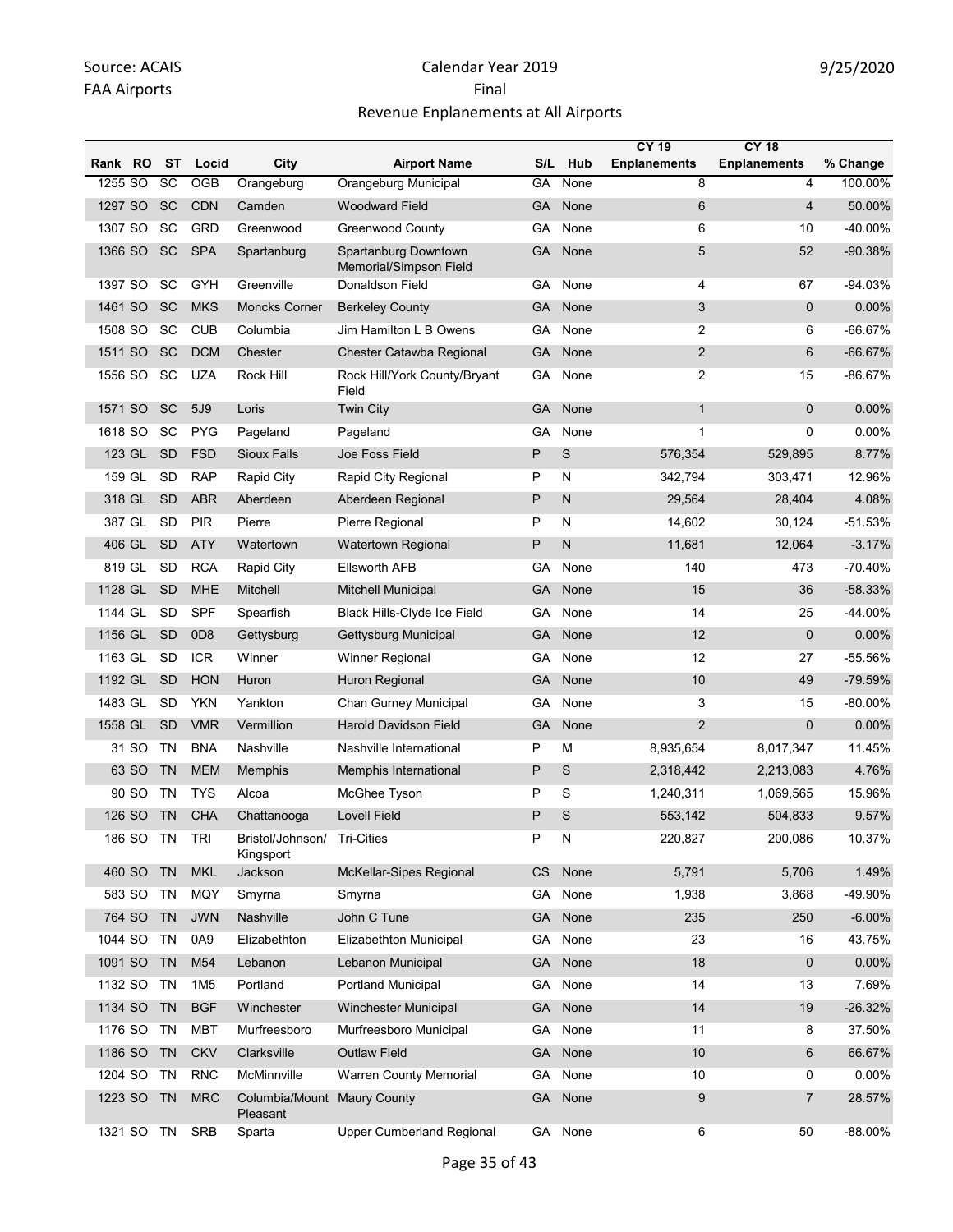|         |                 |           |               |                        |                                                 |           |              | <b>CY 19</b>            | <b>CY 18</b>        |           |
|---------|-----------------|-----------|---------------|------------------------|-------------------------------------------------|-----------|--------------|-------------------------|---------------------|-----------|
| Rank RO |                 | ST        | Locid         | City                   | <b>Airport Name</b>                             | S/L       | Hub          | <b>Enplanements</b>     | <b>Enplanements</b> | % Change  |
| 1425 SO |                 | <b>TN</b> | <b>UCY</b>    | <b>Union City</b>      | Everett-Stewart Regional                        | <b>GA</b> | None         | $\overline{\mathbf{4}}$ | 45                  | $-91.11%$ |
| 1426 SO |                 | TN        | <b>XNX</b>    | Gallatin               | Music City Exec                                 | GА        | None         | 4                       | 34                  | $-88.24%$ |
| 1432 SO |                 | <b>TN</b> | 2A1           | Jamestown              | Jamestown Municipal                             | GA        | None         | 3                       | $\mathbf{0}$        | 0.00%     |
| 1434 SO |                 | TN        | 8A3           | Livingston             | Livingston Municipal                            | GA        | None         | 3                       | $\Omega$            | 0.00%     |
| 1491 SO |                 | <b>TN</b> | 6A4           | Mountain City          | <b>Johnson County</b>                           | GA        | None         | $\overline{2}$          | 2                   | $0.00\%$  |
| 1515 SO |                 | TN        | <b>DYR</b>    | Dyersburg              | Dyersburg Regional                              | GA        | None         | 2                       | 0                   | 0.00%     |
| 1524 SO |                 | <b>TN</b> | <b>GKT</b>    | Sevierville            | Gatlinburg-Pigeon Forge                         | GA        | None         | $\overline{2}$          | 106                 | $-98.11%$ |
|         | 4 SW TX         |           | <b>DFW</b>    | Fort Worth             | Dallas-Fort Worth International                 | P         | L            | 35,778,573              | 32.821.799          | 9.01%     |
|         | <b>14 SW TX</b> |           | <b>IAH</b>    | Houston                | George Bush<br>Intercontinental/Houston         | P         | L            | 21,905,309              | 21, 157, 398        | 3.53%     |
|         | 32 SW TX        |           | <b>AUS</b>    | Austin                 | Austin-Bergstrom International                  | P         | М            | 8,507,410               | 7,714,479           | 10.28%    |
|         | 33 SW TX        |           | DAL           | <b>Dallas</b>          | <b>Dallas Love Field</b>                        | P         | M            | 8,080,506               | 8,011,221           | 0.86%     |
|         | 36 SW TX        |           | HOU           | Houston                | William P Hobby                                 | P         | M            | 7,069,614               | 7,053,886           | 0.22%     |
|         | 44 SW TX        |           | <b>SAT</b>    | San Antonio            | San Antonio International                       | P         | M            | 5,022,980               | 4,844,427           | 3.69%     |
|         | 77 SW           | TX        | <b>ELP</b>    | El Paso                | El Paso International                           | P         | S            | 1,745,770               | 1,605,486           | 8.74%     |
|         | 115 SW          | <b>TX</b> | <b>MAF</b>    | Midland                | Midland International Air And<br>Space Port     | P         | S            | 672,382                 | 618,794             | 8.66%     |
|         | 131 SW TX       |           | LBB           | Lubbock                | Lubbock Preston Smith<br>International          | P         | S            | 520,181                 | 484,010             | 7.47%     |
|         | 143 SW TX       |           | <b>MFE</b>    | <b>McAllen</b>         | <b>McAllen Miller International</b>             | P         | N            | 422,434                 | 347,440             | 21.58%    |
|         | 157 SW TX       |           | AMA           | Amarillo               | <b>Rick Husband Amarillo</b><br>International   | P         | N            | 353,124                 | 355,705             | $-0.73%$  |
|         | 163 SW          | <b>TX</b> | <b>HRL</b>    | Harlingen              | Valley International                            | P         | $\mathsf{N}$ | 335,381                 | 302,236             | 10.97%    |
|         | 166 SW          | TX        | <b>CRP</b>    | Corpus Christi         | Corpus Christi International                    | P         | N            | 328,109                 | 332,499             | $-1.32%$  |
|         | 196 SW TX       |           | <b>GRK</b>    | Killeen                | Robert Gray AAF                                 | P         | $\mathsf{N}$ | 176,630                 | 154,328             | 14.45%    |
|         | 222 SW TX       |           | <b>BRO</b>    | <b>Brownsville</b>     | Brownsville/South Padre Island<br>International | P         | N            | 129,407                 | 115,711             | 11.84%    |
|         | 250 SW          | <b>TX</b> | <b>LRD</b>    | Laredo                 | Laredo International                            | P         | N            | 91,043                  | 95,858              | $-5.02%$  |
|         | 256 SW          | TX        | <b>CLL</b>    | <b>College Station</b> | Easterwood Field                                | P         | N            | 83,832                  | 79,309              | 5.70%     |
|         | 257 SW          | <b>TX</b> | <b>ABI</b>    | Abilene                | Abilene Regional                                | P         | N            | 81,813                  | 77,229              | 5.94%     |
|         | 266 SW TX       |           | SJT           | San Angelo             | San Angelo Regional/Mathis Field P              |           | N            | 66,390                  | 55,301              | 20.05%    |
|         |                 |           | 269 SW TX ACT | Waco                   | Waco Regional                                   | P         | $\mathsf{N}$ | 62,907                  | 57,344              | 9.70%     |
|         | 272 SW TX       |           | <b>TYR</b>    | Tyler                  | <b>Tyler Pounds Regional</b>                    | P         | N            | 59,807                  | 48,532              | 23.23%    |
|         | 302 SW TX       |           | <b>SPS</b>    | <b>Wichita Falls</b>   | Sheppard AFB/Wichita Falls<br>Municipal         | P         | $\mathsf{N}$ | 40,418                  | 38,026              | 6.29%     |
|         | 321 SW TX       |           | <b>BPT</b>    | Beaumont               | Jack Brooks Regional                            | P         | N            | 29,068                  | 27,694              | 4.96%     |
|         | 329 SW TX       |           | GGG           | Longview               | East Texas Regional                             | P         | $\mathsf{N}$ | 27,160                  | 24,588              | 10.46%    |
|         | 349 SW TX       |           | <b>DRT</b>    | Del Rio                | Del Rio International                           | P         | N            | 22,439                  | 2,712               | 727.40%   |
|         | 314 SW TX       |           | <b>BIF</b>    | Fort Bliss/El<br>Paso/ | Biggs AAF (Fort Bliss)                          | <b>GA</b> | None         | 30,892                  | 32,438              | $-4.77%$  |
|         | 462 SW TX       |           | <b>VCT</b>    | Victoria               | Victoria Regional                               | <b>CS</b> | None         | 5,734                   | 2,761               | 107.68%   |
|         | 620 SW TX       |           | <b>AFW</b>    | Fort Worth             | <b>Fort Worth Alliance</b>                      | GA        | None         | 1,290                   | 1,690               | $-23.67%$ |
|         | 648 SW TX       |           | <b>SKF</b>    | San Antonio            | Kelly Field                                     | GA        | None         | 936                     | 247                 | 278.95%   |
|         | 664 SW TX       |           | <b>FTW</b>    | Fort Worth             | Fort Worth Meacham<br>International             | GA        | None         | 802                     | 4,348               | $-81.55%$ |
|         | 684 SW TX       |           | <b>EFD</b>    | Houston                | Ellington                                       |           | GA None      | 628                     | 245                 | 156.33%   |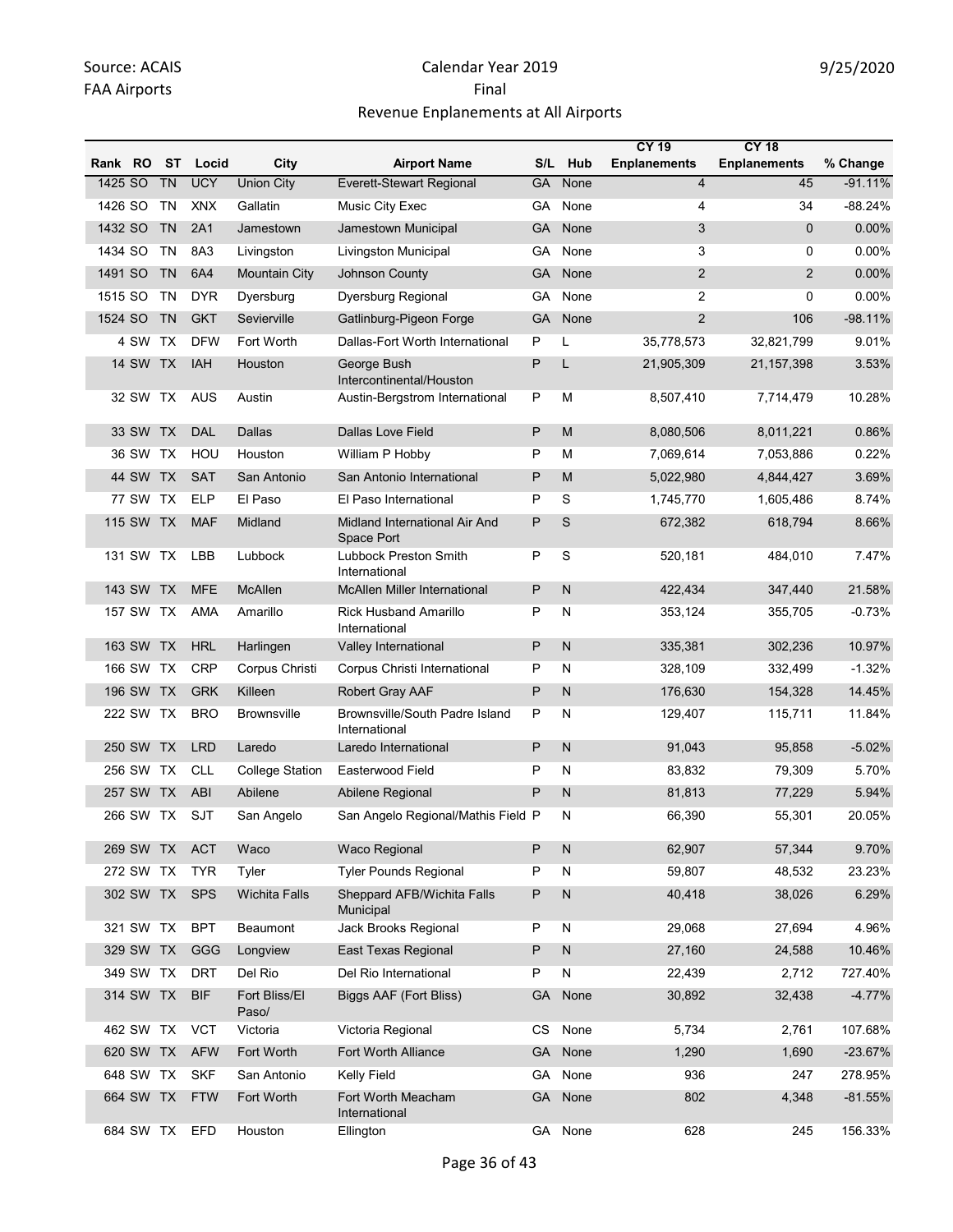|            |            |           |                 |                      |                                                     |           |      | <b>CY 19</b>        | <b>CY 18</b>        |            |
|------------|------------|-----------|-----------------|----------------------|-----------------------------------------------------|-----------|------|---------------------|---------------------|------------|
| Rank RO    |            | ST        | Locid           | City                 | <b>Airport Name</b>                                 | S/L       | Hub  | <b>Enplanements</b> | <b>Enplanements</b> | % Change   |
|            | 710 SW TX  |           | <b>NFW</b>      | Fort Worth           | Fort Worth NAS Jrb (Carswell<br>Field)              | <b>GA</b> | None | 431                 | 267                 | 61.42%     |
|            | 719 SW TX  |           | 07TA            | Danbury              | Salaika Aviation                                    | GA        | None | 400                 | 0                   | 0.00%      |
|            | 730 SW TX  |           | <b>SGR</b>      | Houston              | <b>Sugar Land Regional</b>                          | GA        | None | 346                 | 893                 | $-61.25%$  |
|            | 776 SW TX  |           | <b>ADS</b>      | Dallas               | Addison                                             | GА        | None | 212                 | 898                 | -76.39%    |
|            | 789 SW     | <b>TX</b> | <b>DWH</b>      | Houston              | David Wayne Hooks Memorial                          | GA        | None | 171                 | 469                 | $-63.54%$  |
|            | 798 SW TX  |           | <b>MDD</b>      | Midland              | <b>Midland Airpark</b>                              | GА        | None | 165                 | 215                 | $-23.26%$  |
|            | 799 SW TX  |           | <b>PSX</b>      | Palacios             | Palacios Municipal                                  | GA        | None | 164                 | 0                   | 0.00%      |
|            | 866 SW TX  |           | CXO             | Conroe               | Conroe-North Houston Regional                       | GA        | None | 85                  | 183                 | -53.55%    |
|            | 871 SW     | <b>TX</b> | <b>GKY</b>      | Arlington            | Arlington Municipal                                 | GA        | None | 81                  | 124                 | $-34.68%$  |
|            | 899 SW     | TX        | <b>DZB</b>      | Austin               | Horseshoe Bay Resort                                | GА        | None | 66                  | 45                  | 46.67%     |
|            | 917 SW TX  |           | <b>ERV</b>      | Kerrville            | Kerrville Municipal/Louis<br><b>Schreiner Field</b> | GА        | None | 56                  | 118                 | $-52.54%$  |
|            | 921 SW TX  |           | <b>DYS</b>      | Abilene              | <b>Dyess AFB</b>                                    | GА        | None | 53                  | 664                 | $-92.02%$  |
|            | 953 SW TX  |           | E11             | Andrews              | <b>Andrews County</b>                               | GA        | None | 40                  | $\mathbf 0$         | 0.00%      |
|            | 960 SW     | TX        | T82             | Fredericksburg       | Gillespie County                                    | GА        | None | 39                  | 0                   | $0.00\%$   |
|            | 968 SW TX  |           | <b>DTO</b>      | Denton               | <b>Denton Enterprise</b>                            | GA        | None | 36                  | 123                 | $-70.73%$  |
|            | 992 SW TX  |           | <b>RKP</b>      | Rockport             | Aransas County                                      | GА        | None | 31                  | 34                  | $-8.82%$   |
|            | 993 SW TX  |           | <b>TME</b>      | Katy                 | <b>Houston Executive</b>                            | GА        | None | 31                  | 86                  | $-63.95%$  |
| 1002 SW    |            | TX        | <b>MRF</b>      | Marfa                | Marfa Municipal                                     | GА        | None | 29                  | 79                  | $-63.29%$  |
| 1005 SW TX |            |           | 11R             | <b>Brenham</b>       | <b>Brenham Municipal</b>                            | <b>GA</b> | None | 28                  | 22                  | 27.27%     |
| 1006 SW TX |            |           | <b>EDC</b>      | Austin               | <b>Austin Executive</b>                             | GA        | None | 28                  | 188                 | $-85.11%$  |
| 1021 SW TX |            |           | <b>MWL</b>      | <b>Mineral Wells</b> | Mineral Wells Regional                              | GA        | None | 26                  | 63                  | -58.73%    |
| 1035 SW TX |            |           | <b>BGD</b>      | Borger               | Hutchinson County                                   | GA        | None | 24                  | 0                   | 0.00%      |
|            | 1055 SW TX |           | <b>BAZ</b>      | <b>New Braunfels</b> | New Braunfels Regional                              | GA        | None | 22                  | 50                  | $-56.00%$  |
| 1073 SW TX |            |           | <b>TKI</b>      | McKinney             | <b>McKinney National</b>                            | GА        | None | 20                  | 62                  | $-67.74%$  |
| 1095 SW TX |            |           | <b>UTS</b>      | Huntsville           | Huntsville Municipal                                | GA        | None | 18                  | 32                  | -43.75%    |
| 1103 SW TX |            |           | <b>TFP</b>      | Ingleside            | McCampbell-Porter                                   | GА        | None | 17                  | 18                  | $-5.56%$   |
| 1106 SW TX |            |           | 3T <sub>5</sub> | La Grange            | Fayette Regional Air Center                         | GА        | None | 16                  | 20                  | -20.00%    |
|            | 1109 SW TX |           | <b>FST</b>      | Fort Stockton        | Fort Stockton-Pecos County                          | GA        | None | 16                  | 14                  | 14.29%     |
|            |            |           | 1110 SW TX GLS  | Galveston            | Scholes International at<br>Galveston               | <b>GA</b> | None | 16                  | 15                  | 6.67%      |
| 1123 SW TX |            |           | E41             | <b>Big Lake</b>      | Reagan County                                       | GA        | None | 15                  | 0                   | 0.00%      |
| 1164 SW TX |            |           | <b>LUD</b>      | Decatur              | Decatur Municipal                                   | <b>GA</b> | None | 12                  | $\overline{2}$      | 500.00%    |
| 1182 SW TX |            |           | 2F <sub>0</sub> | Iraan                | Iraan Municipal                                     | GA        | None | 10                  | 0                   | 0.00%      |
| 1183 SW TX |            |           | 49F             | Rankin               | Rankin                                              | <b>GA</b> | None | $10$                | $\mathbf 0$         | 0.00%      |
| 1193 SW TX |            |           | <b>INK</b>      | Wink                 | <b>Winkler County</b>                               | GA        | None | 10                  | 77                  | $-87.01%$  |
| 1198 SW TX |            |           | <b>LBX</b>      | Angleton             | <b>Texas Gulf Coast Regional</b>                    | GA        | None | 10                  | 15                  | $-33.33%$  |
| 1202 SW TX |            |           | ODO             | Odessa               | Odessa-Schlemeyer Field                             | GA        | None | 10                  | 38                  | -73.68%    |
| 1203 SW TX |            |           | <b>OZA</b>      | Ozona                | Ozona Municipal                                     | <b>GA</b> | None | 10                  | $\mathbf 0$         | 0.00%      |
| 1211 SW TX |            |           | AXH             | Houston              | Houston-Southwest                                   | GA        | None | 9                   | 21                  | $-57.14%$  |
| 1220 SW TX |            |           | HQZ             | Mesquite             | Mesquite Metro                                      | <b>GA</b> | None | 9                   | 10                  | $-10.00\%$ |
| 1229 SW TX |            |           | <b>TPL</b>      | Temple               | Draughon-Miller Central Texas<br>Regional           | GA        | None | 9                   | 58                  | $-84.48%$  |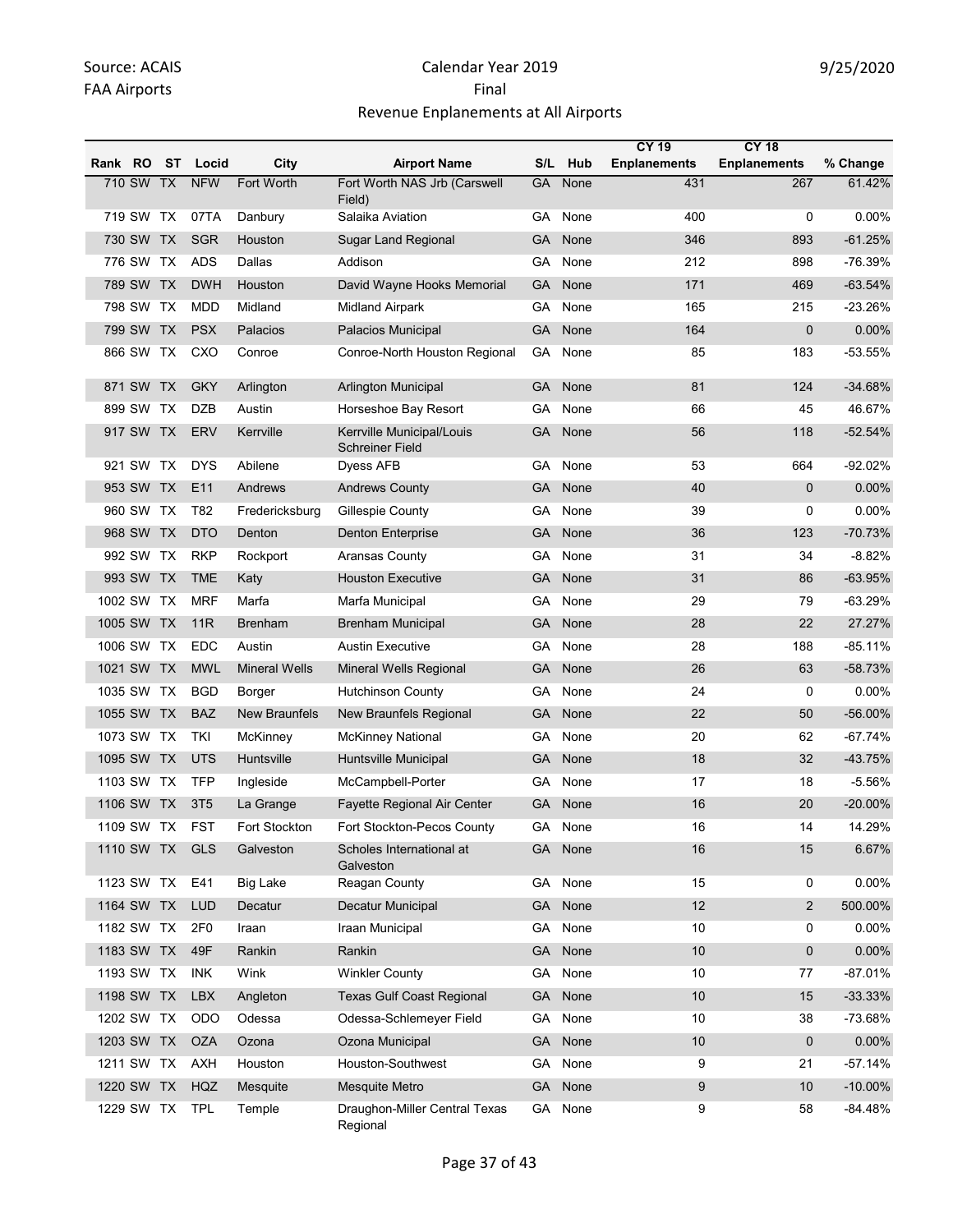|            |            |            |                 |                     |                                                |           |              | <b>CY 19</b>        | <b>CY 18</b>        |            |
|------------|------------|------------|-----------------|---------------------|------------------------------------------------|-----------|--------------|---------------------|---------------------|------------|
| Rank RO    |            | - ST       | Locid           | City                | <b>Airport Name</b>                            | S/L       | Hub          | <b>Enplanements</b> | <b>Enplanements</b> | % Change   |
| 1258 SW    |            | <b>TX</b>  | PIL             | Port Isabel         | Port Isabel-Cameron County                     | GA        | None         | 8                   | 6                   | 33.33%     |
|            | 1262 SW TX |            | <b>SLR</b>      | Sulphur Springs     | <b>Sulphur Springs Municipal</b>               | GA        | None         | 8                   | 19                  | -57.89%    |
|            | 1269 SW TX |            | <b>ASL</b>      | Marshall            | <b>Harrison County</b>                         | GA        | None         | $\overline{7}$      | 3                   | 133.33%    |
| 1298 SW    |            | ТX         | COT             | Cotulla             | Cotulla-La Salle County                        | GA        | None         | 6                   | 8                   | $-25.00%$  |
| 1300 SW TX |            |            | E <sub>13</sub> | Crane               | <b>Crane County</b>                            | <b>GA</b> | None         | 6                   | $\mathbf{0}$        | 0.00%      |
| 1308 SW    |            | TX         | GTU             | Georgetown          | Georgetown Municipal                           | GA        | None         | 6                   | 40                  | $-85.00\%$ |
|            | 1330 SW TX |            | 6R <sub>3</sub> | Cleveland           | <b>Cleveland Municipal</b>                     | <b>GA</b> | None         | 5                   | $\mathbf{1}$        | 400.00%    |
| 1340 SW    |            | TX         | <b>CPT</b>      | Cleburne            | Cleburne Regional                              | GA        | None         | 5                   | 2                   | 150.00%    |
|            | 1351 SW TX |            | <b>IWS</b>      | Houston             | West Houston                                   | GA        | None         | 5                   | 15                  | $-66.67%$  |
| 1364 SW    |            | TX         | <b>RBD</b>      | Dallas              | <b>Dallas Executive</b>                        | GA        | None         | 5                   | 53                  | $-90.57%$  |
|            | 1382 SW TX |            | <b>BMQ</b>      | <b>Burnet</b>       | <b>Burnet Municipal Kate Craddock</b><br>Field | <b>GA</b> | None         | 4                   | 11                  | -63.64%    |
|            | 1402 SW TX |            | <b>IKG</b>      | Kingsville          | <b>Kleberg County</b>                          | GA        | None         | 4                   | 19                  | -78.95%    |
|            | 1405 SW TX |            | <b>JWY</b>      | Midlothian          | Mid-Way Regional                               | GA        | None         | $\overline{4}$      | 27                  | $-85.19%$  |
|            | 1406 SW TX |            | <b>LFK</b>      | Lufkin              | Angelina County                                | GA        | None         | 4                   | 22                  | $-81.82%$  |
| 1410 SW    |            | TX         | <b>MNZ</b>      | Hamilton            | <b>Hamilton Municipal</b>                      | <b>GA</b> | None         | 4                   | $\overline{2}$      | 100.00%    |
|            | 1414 SW TX |            | <b>PRS</b>      | Presidio            | Presidio Lely International                    | GА        | None         | 4                   | 0                   | 0.00%      |
|            | 1416 SW TX |            | <b>RND</b>      | Universal City      | Randolph AFB                                   | <b>GA</b> | None         | $\overline{4}$      | 0                   | 0.00%      |
|            | 1424 SW TX |            | TX <sub>0</sub> | La Ward             | Shank N Bank                                   | GA        | None         | 4                   | 0                   | 0.00%      |
|            | 1447 SW TX |            | E38             | Alpine              | Alpine-Casparis Municipal                      | <b>GA</b> | None         | 3                   | $\mathbf{0}$        | 0.00%      |
| 1450 SW    |            | TX         | <b>FWS</b>      | Fort Worth          | Fort Worth Spinks                              | GA        | None         | 3                   | 23                  | -86.96%    |
|            | 1466 SW TX |            | <b>PEQ</b>      | Pecos               | Pecos Municipal                                | <b>GA</b> | None         | 3                   | 28                  | $-89.29%$  |
|            | 1468 SW TX |            | <b>PPA</b>      | Pampa               | Perry Lefors Field                             | GA        | None         | 3                   | 3                   | 0.00%      |
|            | 1470 SW TX |            | <b>PYX</b>      | Perryton            | Perryton Ochiltree County                      | <b>GA</b> | None         | 3                   | $\mathbf{0}$        | 0.00%      |
| 1477 SW    |            | TX         | <b>TX13</b>     | Pampa               | Mesa Vista Ranch                               | GA        | None         | 3                   | 0                   | 0.00%      |
| 1499 SW    |            | TX         | <b>BEA</b>      | <b>Beeville</b>     | <b>Beeville Municipal</b>                      | GA        | None         | $\overline{2}$      | 8                   | $-75.00%$  |
| 1502 SW    |            | TX         | <b>BWD</b>      | Brownwood           | <b>Brownwood Regional</b>                      | GA        | None         | $\overline{2}$      | 3                   | $-33.33%$  |
| 1507 SW    |            | TX         | <b>CNW</b>      | Waco                | <b>TSTC Waco</b>                               | GA        | None         | $\overline{2}$      | $\mathbf{0}$        | 0.00%      |
|            | 1525 SW TX |            | <b>GLE</b>      | Gainesville         | Gainesville Municipal                          | GA        | None         | 2                   | 15                  | -86.67%    |
|            |            | 1527 SW TX | GYI             | Grayson<br>(County) | North Texas Regional/Perrin Field GA None      |           |              | $\overline{2}$      | 11                  | $-81.82%$  |
| 1530 SW TX |            |            | <b>HBV</b>      | Hebbronville        | Jim Hogg County                                | GA.       | None         | $\overline{c}$      | 104                 | -98.08%    |
| 1551 SW TX |            |            | T89             | Lajitas             | Lajitas International                          | <b>GA</b> | None         | $\overline{2}$      | 6                   | $-66.67%$  |
|            | 1555 SW TX |            | <b>UVA</b>      | Uvalde              | <b>Garner Field</b>                            | GA        | None         | $\overline{c}$      | 3                   | $-33.33%$  |
|            | 1589 SW TX |            | <b>ETN</b>      | Eastland            | <b>Eastland Municipal</b>                      | GA        | None         | $\mathbf{1}$        | 6                   | $-83.33%$  |
|            | 1611 SW TX |            | OCH             | Nacogdoches         | Nacogdoches A L Mangham Jr<br>Regional         | GA        | None         | 1                   | 0                   | 0.00%      |
|            | 23 NM      | UT         | <b>SLC</b>      | Salt Lake City      | Salt Lake City International                   | P         | L            | 12,840,841          | 12,226,730          | 5.02%      |
|            | 234 NM     | UT         | <b>PVU</b>      | Provo               | Provo Municipal                                | P         | N            | 110,279             | 80,106              | 37.67%     |
|            | 241 NM     | UT         | SGU             | St. George          | St George Regional                             | P         | $\mathsf{N}$ | 102,297             | 123,060             | $-16.87%$  |
|            | 340 NM     | UT         | CDC             | Cedar City          | Cedar City Regional                            | P         | N            | 24,252              | 15,835              | 53.15%     |
|            | 376 NM     | UT         | <b>CNY</b>      | Moab                | <b>Canyonlands Field</b>                       | P         | N            | 16,522              | 14,035              | 17.72%     |
|            | 379 NM     | UT         | <b>OGD</b>      | Ogden               | Ogden-Hinckley                                 | Ρ         | N            | 16,164              | 18,327              | $-11.80%$  |
|            | 400 NM     | UT         | <b>VEL</b>      | Vernal              | Vernal Regional                                | P         | ${\sf N}$    | 12,657              | 10,658              | 18.76%     |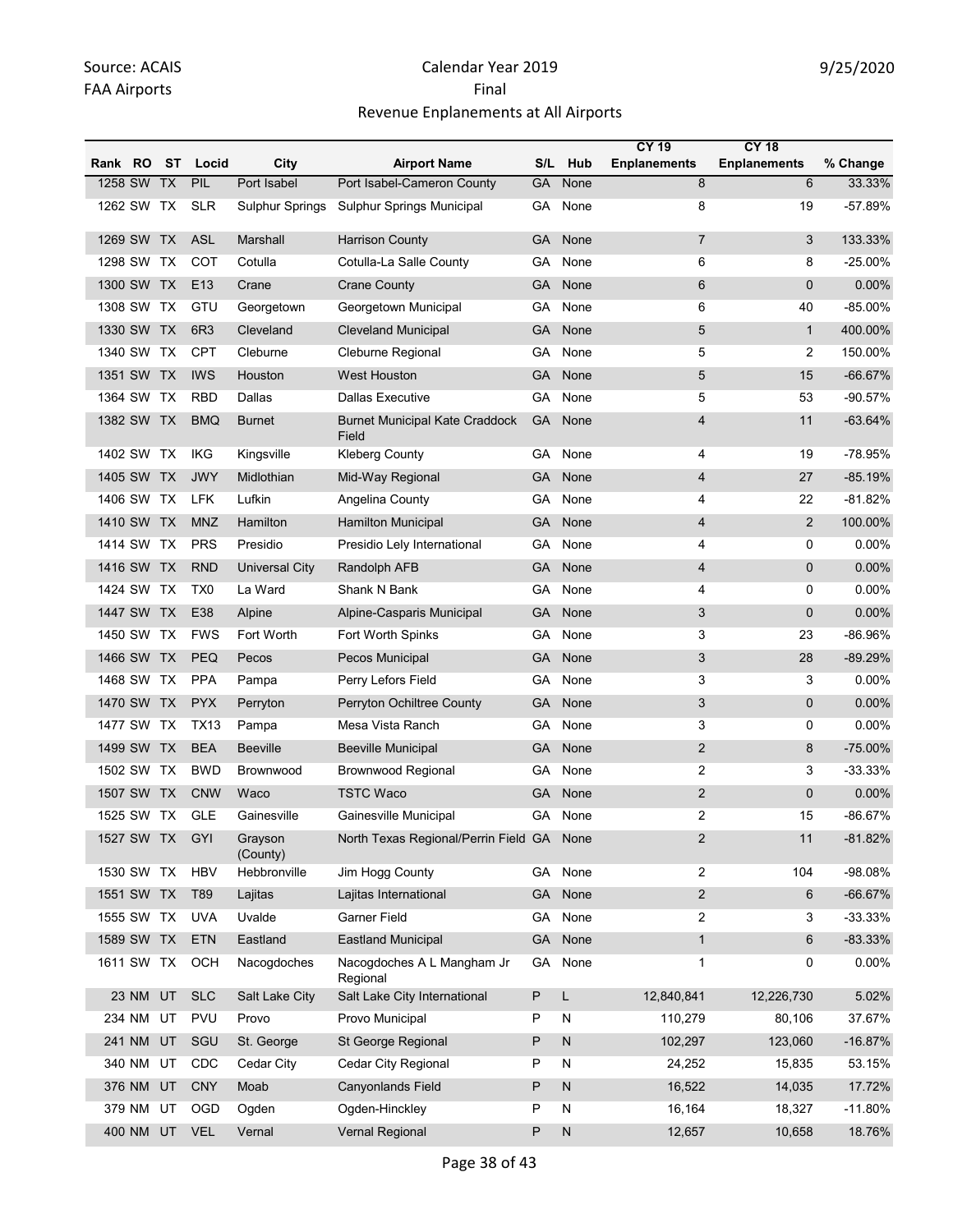|            |           |           |             |                                          |                                                   |           |         | <b>CY 19</b>        | <b>CY 18</b>        |           |
|------------|-----------|-----------|-------------|------------------------------------------|---------------------------------------------------|-----------|---------|---------------------|---------------------|-----------|
| Rank RO    |           | ST        | Locid       | City                                     | <b>Airport Name</b>                               |           | S/L Hub | <b>Enplanements</b> | <b>Enplanements</b> | % Change  |
|            | 278 NM    | UT        | <b>ENV</b>  | Wendover                                 | Wendover                                          | GA        | None    | 52,748              | 52,274              | 0.91%     |
|            | 614 NM    | UT        | LGU         | Logan                                    | Logan-Cache                                       | <b>GA</b> | None    | 1,339               | 1,206               | 11.03%    |
|            | 657 NM UT |           | <b>UT25</b> | Monument<br>Valley                       | <b>Monument Valley</b>                            | GA.       | None    | 851                 | 1,146               | $-25.74%$ |
|            | 667 NM    | UT        | <b>HIF</b>  | Ogden                                    | <b>Hill AFB</b>                                   | <b>GA</b> | None    | 783                 | $\mathbf 0$         | 0.00%     |
|            | 686 NM    | UT        | <b>KNB</b>  | Kanab                                    | Kanab Municipal                                   | GA.       | None    | 621                 | 553                 | 12.30%    |
|            | 848 NM    | UT        | <b>HCR</b>  | <b>Heber City</b>                        | <b>Heber Valley</b>                               | GA        | None    | 103                 | 209                 | $-50.72%$ |
| 1381 NM    |           | UT        | <b>BMC</b>  | <b>Brigham City</b>                      | <b>Brigham City Regional</b>                      | GA        | None    | 4                   | 1                   | 300.00%   |
| 1439 NM    |           | UT        | <b>BCE</b>  | <b>Bryce Canyon</b>                      | <b>Bryce Canyon</b>                               | <b>GA</b> | None    | 3                   | 9                   | $-66.67%$ |
|            | 25 EA     | VA        | <b>IAD</b>  | <b>Dulles</b>                            | Washington Dulles International                   | P         | L       | 11,884,117          | 11,621,623          | 2.26%     |
|            | 26 EA     | VA        | <b>DCA</b>  | Arlington                                | Ronald Reagan Washington<br>National              | P         | L       | 11,595,454          | 11,366,771          | 2.01%     |
|            | 64 EA     | VA        | <b>RIC</b>  |                                          | Highland Springs Richmond International           | P         | S       | 2,190,907           | 2,048,691           | 6.94%     |
|            | 69 EA     | <b>VA</b> | <b>ORF</b>  | Norfolk                                  | Norfolk International                             | P         | S       | 1,990,864           | 1,846,031           | 7.85%     |
|            | 150 EA    | VA.       | CHO         | Charlottesville-<br>Albemarle<br>Airport | Charlottesville-Albemarle                         | P         | N       | 387,922             | 352,816             | 9.95%     |
|            | 154 EA    | VA.       | <b>ROA</b>  | Roanoke                                  | Roanoke-Blacksburg<br>Regional/Woodrum Field      | P         | N       | 361,131             | 330,063             | 9.41%     |
|            | 188 EA    | VA        | PHF         | <b>Newport News</b>                      | Newport News/Williamsburg<br>International        | P         | N       | 211,487             | 195,573             | 8.14%     |
|            | 248 EA    | VA        | <b>LYH</b>  | Timberlake                               | Lynchburg Regional/Preston<br><b>Glenn Field</b>  | P         | N       | 93,206              | 83,392              | 11.77%    |
| 370 EA     |           | VA        | SHD         | <b>Weyers Cave</b>                       | Shenandoah Valley Regional                        | P         | N       | 17,584              | 12,179              | 44.38%    |
| 313 EA     |           | <b>VA</b> | <b>NGU</b>  | Norfolk                                  | Norfolk NS (Chambers Field)                       | GA        | None    | 32,254              | 26,451              | 21.94%    |
|            | 665 EA    | VA        | HEF         | Manassas                                 | Manassas Regional/Harry P<br>Davis Field          | GA        | None    | 798                 | 1,149               | -30.55%   |
| 666 EA     |           | <b>VA</b> | LFI         | Hampton                                  | Langley AFB                                       | <b>GA</b> | None    | 795                 | 564                 | 40.96%    |
|            | 842 EA    | VA.       | NTU         | Virginia Beach                           | Oceana NAS /Apollo Soucek<br>Field/               | GA.       | None    | 111                 | 0                   | 0.00%     |
| 873 EA     |           | <b>VA</b> | <b>JYO</b>  | Leesburg                                 | Leesburg Executive                                | <b>GA</b> | None    | 79                  | 347                 | $-77.23%$ |
|            | 900 EA    | <b>VA</b> | <b>FCI</b>  | Chesterfield                             | Richmond Executive-Chesterfield GA None<br>County |           |         | 64                  | 114                 | -43.86%   |
|            | 923 EA VA |           | VJI         | Abingdon                                 | Virginia Highlands                                | <b>GA</b> | None    | 53                  | 47                  | 12.77%    |
| 1008 EA    |           | VA        | <b>CJR</b>  | Culpeper                                 | <b>Culpeper Regional</b>                          | GA        | None    | 27                  | 3                   | 800.00%   |
| 1048 EA    |           | VA        | <b>CPK</b>  | Chesapeake                               | Chesapeake Regional                               | <b>GA</b> | None    | 23                  | 9                   | 155.56%   |
| 1068 EA    |           | VA        | <b>HSP</b>  | <b>Hot Springs</b>                       | Ingalls Field                                     | GA        | None    | 20                  | 15                  | 33.33%    |
| 1122 EA VA |           |           | <b>DAN</b>  | Danville                                 | Danville Regional                                 | <b>GA</b> | None    | 15                  | 33                  | $-54.55%$ |
| 1162 EA    |           | VA        | FYJ         | Mattaponi                                | Middle Peninsula Regional                         | GA        | None    | 12                  | 0                   | 0.00%     |
| 1212 EA VA |           |           | <b>BCB</b>  | Blacksburg                               | Virginia Tech/Montgomery<br>Executive             | <b>GA</b> | None    | 9                   | 55                  | $-83.64%$ |
| 1256 EA    |           | VA        | OKV         | Winchester                               | Winchester Regional                               | GA        | None    | 8                   | 42                  | $-80.95%$ |
| 1350 EA    |           | VA        | <b>HWY</b>  | Warrenton                                | Warrenton-Fauquier                                | GA        | None    | 5                   | $\mathbf 0$         | $0.00\%$  |
| 1361 EA    |           | VA        | OFP         | Ashland                                  | Hanover County Municipal                          | GA        | None    | 5                   | 48                  | -89.58%   |
| 1363 EA    |           | VA        | <b>PSK</b>  | Dublin                                   | New River Valley                                  | GA        | None    | 5                   | $\overline{7}$      | $-28.57%$ |
| 1394 EA    |           | VA        | <b>FKN</b>  | Isle of Wight                            | Franklin Regional                                 | GA        | None    | 4                   | 0                   | 0.00%     |
| 1599 EA    |           | VA        | <b>JGG</b>  | Williamsburg                             | Williamsburg-Jamestown                            |           | GA None | $\mathbf{1}$        | 0                   | 0.00%     |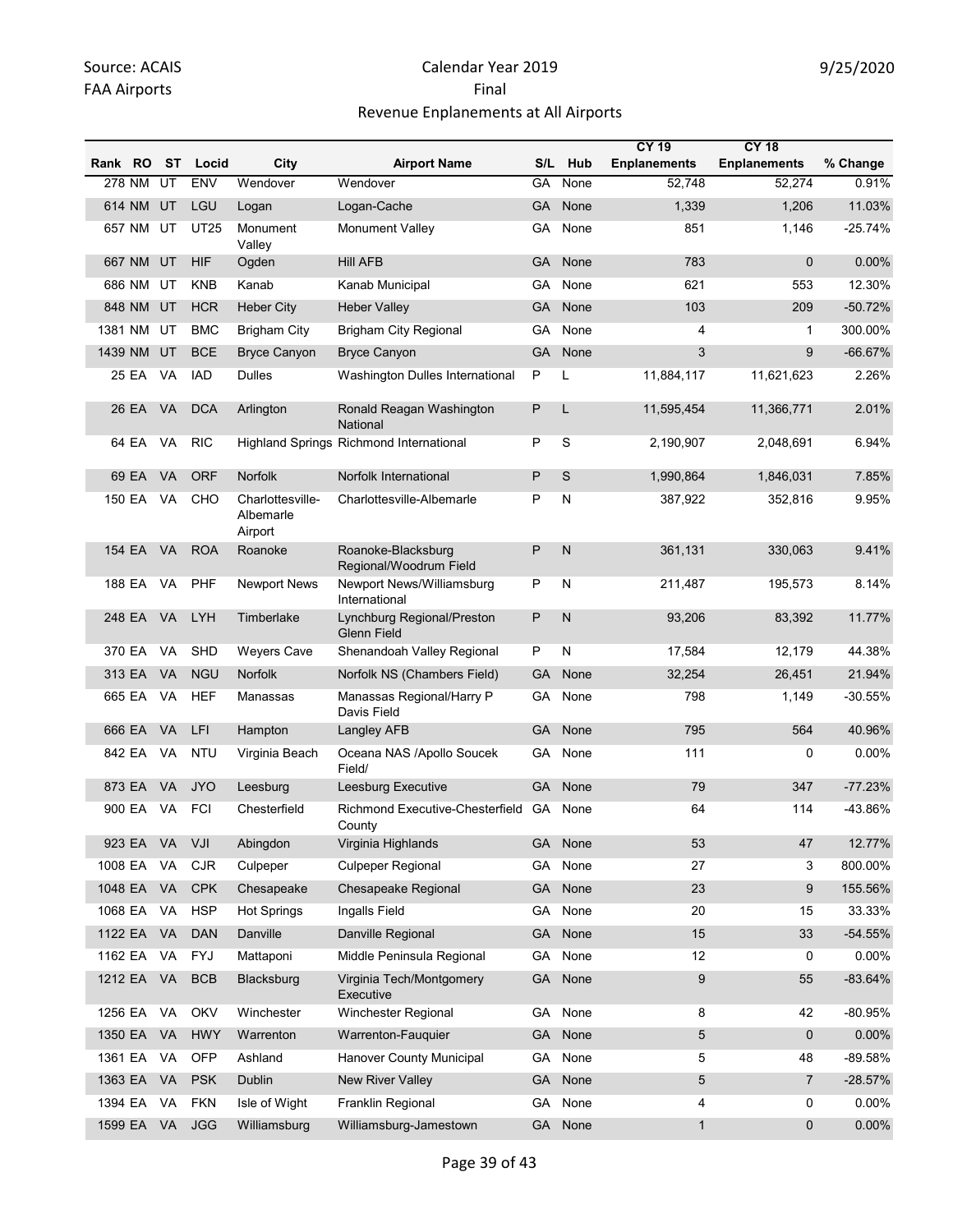|         |        |               |                        |                               |                                                      |           |              | <b>CY 19</b>        | <b>CY 18</b>        |           |
|---------|--------|---------------|------------------------|-------------------------------|------------------------------------------------------|-----------|--------------|---------------------|---------------------|-----------|
| Rank RO |        | ST            | Locid                  | City                          | <b>Airport Name</b>                                  | S/L       | Hub          | <b>Enplanements</b> | <b>Enplanements</b> | % Change  |
| 1613 EA |        | VA            | OMH                    | Orange                        | Orange County                                        | GA        | None         | $\mathbf{1}$        | $\mathbf 0$         | $0.00\%$  |
| 1623 EA |        | <b>VA</b>     | <b>SFQ</b>             | Suffolk                       | <b>Suffolk Executive</b>                             | GA        | None         | $\mathbf{1}$        | $\overline{4}$      | $-75.00%$ |
| 1633 EA |        | VA            | W63                    | Clarksville                   | Lake Country Regional                                | GА        | None         | $\mathbf{1}$        | 0                   | 0.00%     |
|         | 120 SO | VI            | <b>STT</b>             | Charlotte Amalie Cyril E King |                                                      | P         | S            | 591,560             | 417,871             | 41.57%    |
|         | 185 SO | VI            | <b>STX</b>             | Christiansted                 | Henry E Rohlsen                                      | P         | N            | 225,883             | 212,812             | 6.14%     |
|         | 355 SO | VI            | <b>VI22</b>            |                               | Charlotte Amalie Charlotte Amalie Harbor             | GA        | None         | 20,138              | 17,115              | 17.66%    |
|         | 357 SO | VI            | <b>VI32</b>            | Croix                         | Christiansted St Christiansted Harbor-SSB            | GА        | None         | 19,873              | 17,408              | 14.16%    |
|         | 114 NE | VT            | <b>BTV</b>             | <b>Burlington</b>             | <b>Burlington International</b>                      | P         | S            | 687,436             | 658,879             | 4.33%     |
|         | 466 NE | VT            | <b>RUT</b>             | Rutland                       | Rutland - Southern Vermont<br>Regional               | CS.       | None         | 5,488               | 5,554               | -1.19%    |
| 833 NE  |        | VT            | <b>MVL</b>             | Morrisville                   | Morrisville-Stowe State                              | GA        | None         | 119                 | 195                 | $-38.97%$ |
| 1040 NE |        | VT            | <b>MPV</b>             | Barre                         | <b>Edward F Knapp State</b>                          | GА        | None         | 24                  | 67                  | $-64.18%$ |
| 1096 NE |        | VT            | <b>VSF</b>             | Springfield                   | Hartness State (Springfield)                         | GA        | None         | 18                  | 21                  | $-14.29%$ |
| 1246 NE |        | VT            | <b>EFK</b>             | Newport                       | Northeast Kingdom International                      | GA        | None         | 8                   | 5                   | 60.00%    |
| 1386 NE |        | VT            | <b>DDH</b>             | Bennington                    | William H Morse State                                | <b>GA</b> | None         | $\overline{4}$      | 6                   | $-33.33%$ |
|         | 8 NM   | WA.           | <b>SEA</b>             | Seattle                       | Seattle-Tacoma International                         | P         | L            | 25,001,762          | 24,024,908          | 4.07%     |
|         | 71 NM  |               | WA GEG                 | Spokane                       | Spokane International                                | P         | S            | 1,944,393           | 1,872,781           | 3.82%     |
|         | 141 NM |               | WA PSC                 | Pasco                         | <b>Tri-Cities</b>                                    | P         | N            | 438,015             | 395,348             | 10.79%    |
|         | 149 NM |               | WA PAE                 | Everett                       | Snohomish County (Paine Field)                       | Ρ         | N            | 389,778             | 3,037               | 12734.31% |
|         | 162 NM | <b>WA</b>     | <b>BLI</b>             | Bellingham                    | Bellingham International                             | P         | N            | 335,616             | 368,186             | $-8.85%$  |
|         | 261 NM |               | WA PUW                 | Pullman                       | Pullman/Moscow Regional                              | Ρ         | $\mathsf{N}$ | 70,560              | 66,699              | 5.79%     |
|         | 264 NM |               | WA YKM                 | Yakima                        | Yakima Air Terminal/McAllister<br>Field              | P         | N            | 69,397              | 69,510              | $-0.16%$  |
|         | 268 NM |               | WA EAT                 |                               | East Wenatchee Pangborn Memorial                     | P         | N            | 64,619              | 64,528              | 0.14%     |
|         | 285 NM | WA.           | ALW                    | Walla Walla                   | Walla Walla Regional                                 | P         | N            | 49,220              | 49,527              | $-0.62%$  |
|         | 316 NM | WA BFI        |                        | Seattle                       | <b>Boeing Field/King County</b><br>International     | P         | N            | 30,568              | 18,586              | 64.47%    |
|         |        |               | 390 NM WA FHR          | Friday Harbor                 | Friday Harbor                                        | P         | Ν            | 13,577              | 13,497              | 0.59%     |
|         |        |               | 326 NM WA WN22 Seattle |                               | Lake Union                                           |           | GA None      | 27,333              | 25,079              | 8.99%     |
|         |        |               | 427 NM WA ORS          | Eastsound                     | Orcas Island                                         | CS        | None         | 9,205               | 10,101              | $-8.87%$  |
|         |        |               | 517 NM WA TCM          | Tacoma                        | McChord Field (Joint Base Lewis- GA None<br>McChord) |           |              | 3,736               | 3,251               | 14.92%    |
|         | 534 NM | <b>WA S60</b> |                        | Kenmore                       | Kenmore Air Harbor Inc                               | GA        | None         | 3,254               | 3,341               | $-2.60%$  |
|         |        |               | 596 NM WA W33          | <b>Friday Harbor</b>          | <b>Friday Harbor</b>                                 |           | GA None      | 1,737               | 1,723               | 0.81%     |
|         | 597 NM |               | WA RNT                 | Renton                        | <b>Renton Municipal</b>                              | GA        | None         | 1,724               | 1,733               | $-0.52%$  |
|         |        |               | 671 NM WA NUW          | Oak Harbor                    | Whidbey Island NAS /Ault Field/                      |           | GA None      | 723                 | 1,082               | $-33.18%$ |
|         |        |               | 682 NM WA CLM          | Port Angeles                  | William R Fairchild International                    |           | GA None      | 636                 | 538                 | 18.22%    |
|         |        |               | 737 NM WA MWH          | Moses Lake                    | <b>Grant County International</b>                    |           | GA None      | 323                 | 135                 | 139.26%   |
|         | 808 NM |               | WA W39                 | Roche Harbor                  | Roche Harbor                                         | GA        | None         | 153                 | 244                 | $-37.30%$ |
|         |        |               | 813 NM WA SKA          | Spokane                       | Fairchild AFB                                        |           | GA None      | 147                 | $\mathbf 0$         | 0.00%     |
|         |        |               | 843 NM WA 74S          | Anacortes                     | Anacortes                                            |           | GA None      | 110                 | 37                  | 197.30%   |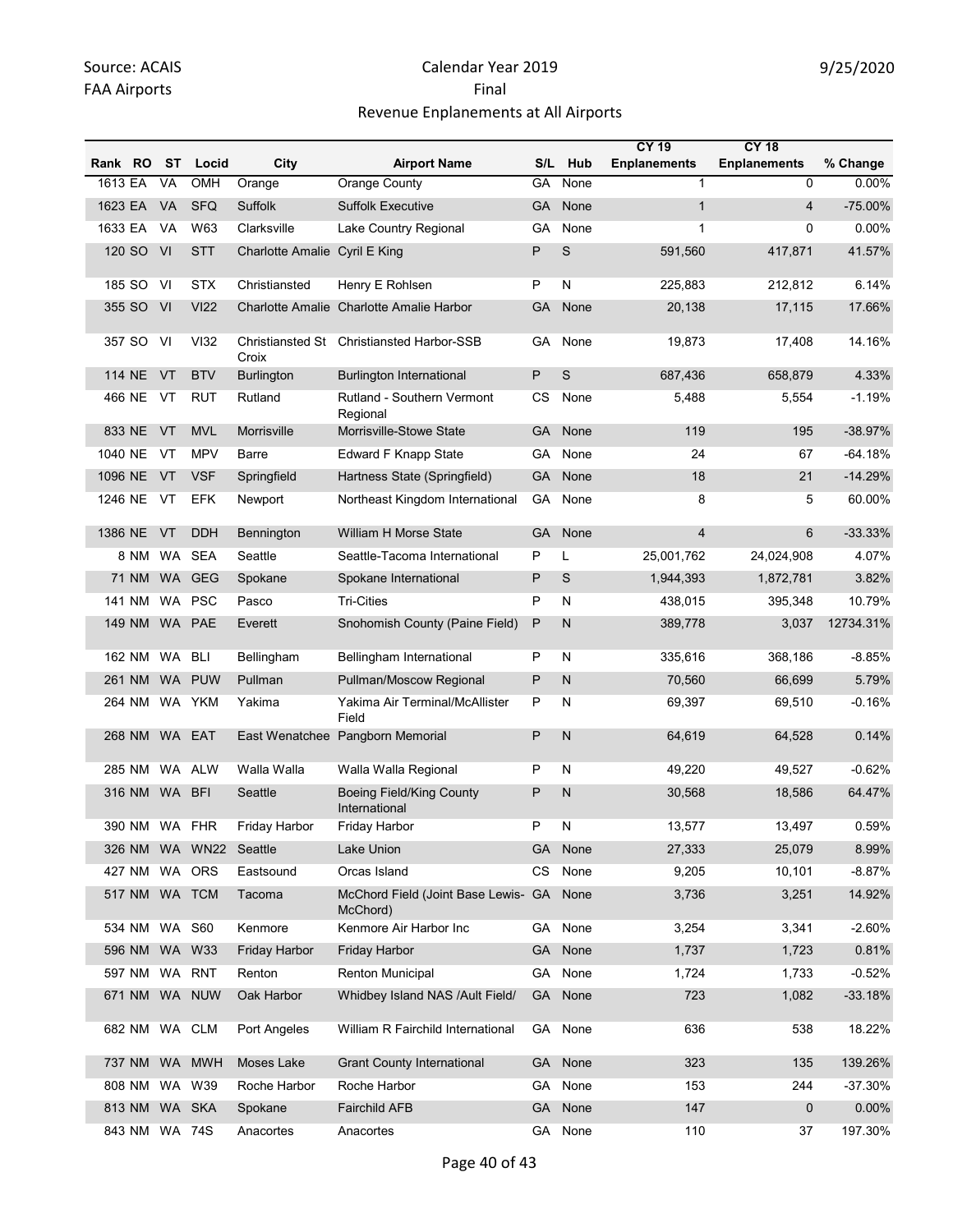|                |           |               |                   |                                            |           |              | <b>CY 19</b>        | <b>CY 18</b>        |            |
|----------------|-----------|---------------|-------------------|--------------------------------------------|-----------|--------------|---------------------|---------------------|------------|
| Rank RO        | ST        | Locid         | City              | <b>Airport Name</b>                        | S/L       | Hub          | <b>Enplanements</b> | <b>Enplanements</b> | % Change   |
| 938 NM         | <b>WA</b> | <b>WA28</b>   | Auburn            | Private H/C Pad                            | GA        | None         | 46                  | 47                  | $-2.13%$   |
| 976 NM         | <b>WA</b> | <b>TIW</b>    | Tacoma            | <b>Tacoma Narrows</b>                      | GA        | None         | 35                  | 58                  | -39.66%    |
| 982 NM         |           | WA 63S        | Colville          | Colville Municipal                         | <b>GA</b> | None         | 33                  | 17                  | 94.12%     |
| 1000 NM        |           | WA 83Q        | Poulsbo           | Port of Poulsbo Marina Moorage             | GA        | None         | 29                  | 23                  | 26.09%     |
| 1012 NM        |           | <b>WA S31</b> | Lopez             | Lopez Island                               | <b>GA</b> | None         | 27                  | 13                  | 107.69%    |
| 1013 NM        | WA        | <b>BVS</b>    | <b>Burlington</b> | Skagit Regional                            | GA        | None         | 26                  | 30                  | $-13.33%$  |
| 1031 NM        | <b>WA</b> | <b>PWT</b>    | <b>Bremerton</b>  | <b>Bremerton Ntl</b>                       | <b>GA</b> | None         | 25                  | 26                  | $-3.85%$   |
| 1033 NM        | WA.       | <b>WA09</b>   | Roche Harbor      | Roche Harbor                               | GA        | None         | 25                  | 12                  | 108.33%    |
| 1042 NM        |           | WA SFF        | Spokane           | <b>Felts Field</b>                         | GA        | None         | 24                  | 39                  | $-38.46%$  |
| 1051 NM        | <b>WA</b> | <b>OLM</b>    | Olympia           | Olympia Regional                           | GA        | None         | 23                  | 46                  | -50.00%    |
| 1059 NM        | <b>WA</b> | 11S           | Sekiu             | Sekiu                                      | <b>GA</b> | None         | 21                  | 4                   | 425.00%    |
| 1086 NM        | <b>WA</b> | W49           | Rosario           | Rosario                                    | GA        | None         | 19                  | 31                  | $-38.71%$  |
| 1100 NM        | <b>WA</b> | <b>KLS</b>    | Kelso             | Southwest Washington Regional              | <b>GA</b> | None         | 17                  | 0                   | 0.00%      |
| 1142 NM        |           | <b>WA S18</b> | Forks             | Forks                                      | GA        | None         | 14                  | 0                   | 0.00%      |
| 1143 NM        | <b>WA</b> | <b>SHN</b>    | Shelton           | <b>Sanderson Field</b>                     | GA        | None         | 14                  | 73                  | $-80.82%$  |
| 1178 NM        |           | <b>WA S50</b> | Auburn            | Auburn Municipal                           | GA        | None         | 11                  | 0                   | 0.00%      |
| 1208 NM        | <b>WA</b> | 14S           | Westport          | Westport                                   | <b>GA</b> | None         | 9                   | 10                  | $-10.00%$  |
| 1328 NM        | WA        | 2S1           | Vashon            | Vashon Municipal                           | GA        | None         | 5                   | $\mathbf 0$         | 0.00%      |
| 1331 NM        | <b>WA</b> | 6S9           | Stehekin          | <b>Stehekin State</b>                      | GA        | None         | 5                   | $\overline{2}$      | 150.00%    |
| 1369 NM        | WA        | <b>WA18</b>   | Decatur Island    | Decatur /Jones/                            | GA        | None         | 5                   | 0                   | 0.00%      |
| 1373 NM        |           | WA 1WA7       | Elma              | Elma Municipal                             | <b>GA</b> | None         | 4                   | 3                   | 33.33%     |
| 1436 NM        |           | WA AWO        | Arlington         | Arlington Municipal                        | GA        | None         | 3                   | 4                   | $-25.00%$  |
| 1473 NM        |           | <b>WA S52</b> | Winthrop          | <b>Methow Valley State</b>                 | GA        | None         | 3                   | $\overline{2}$      | 50.00%     |
| 1480 NM        | WA.       | <b>VUO</b>    | Vancouver         | Pearson Field                              | GA        | None         | 3                   | 0                   | 0.00%      |
| 1481 NM        | <b>WA</b> | W28           | Sequim            | Sequim Valley                              | GA        | None         | 3                   | $\mathbf{0}$        | 0.00%      |
| 1512 NM        | WA.       | <b>DEW</b>    | Deer Park         | Deer Park                                  | GA        | None         | 2                   | 16                  | $-87.50%$  |
| 1532 NM        |           | WA HQM        | Hoquiam           | <b>Bowerman</b>                            | <b>GA</b> | None         | $\overline{2}$      | 15                  | $-86.67%$  |
| 1546 NM        |           | WA OMK        | Omak              | Omak                                       | GA        | None         | 2                   | 5                   | $-60.00\%$ |
| 1548 NM WA R49 |           |               | Republic          | Ferry County                               | <b>GA</b> | None         | $\overline{2}$      | 3                   | $-33.33%$  |
| 1553 NM        | WA UIL    |               | Quillayute        | Quillayute                                 | GA        | None         | 2                   | 0                   | 0.00%      |
| 1576 NM        |           | WA 90WA       | Eastsound         | <b>Waldron Airstrip</b>                    | GA        | None         | $\mathbf{1}$        | $\mathbf{0}$        | $0.00\%$   |
| 1622 NM        |           | <b>WA S43</b> | Snohomish         | Harvey Field                               | GA        | None         | $\mathbf{1}$        | 0                   | 0.00%      |
| 54 GL          | WI        | <b>MKE</b>    | Milwaukee         | <b>General Mitchell International</b>      | P         | ${\sf M}$    | 3,374,073           | 3,496,724           | $-3.51%$   |
| 91 GL          | WI        | <b>MSN</b>    | Madison           | Dane County Regional-Truax<br>Field        | P         | S            | 1,162,024           | 1,043,185           | 11.39%     |
| 151 GL         | WI        | <b>ATW</b>    | Appleton          | Appleton International                     | P         | ${\sf N}$    | 386,737             | 348,026             | 11.12%     |
| 158 GL         | WI        | GRB           | Green Bay         | Green Bay-Austin Straubel<br>International | P         | ${\sf N}$    | 347,263             | 314,909             | 10.27%     |
| 214 GL         | WI        | <b>CWA</b>    | Mosinee           | Central Wisconsin                          | P         | $\mathsf{N}$ | 141,123             | 124,632             | 13.23%     |
| 246 GL         | WI        | LSE           | La Crosse         | La Crosse Regional                         | P         | N            | 97,069              | 99,651              | $-2.59%$   |
| 328 GL         | WI        | <b>RHI</b>    | Rhinelander       | Rhinelander-Oneida County                  | P         | $\mathsf{N}$ | 27,203              | 24,477              | 11.14%     |
| 338 GL         | WI        | EAU           | Eau Claire        | Chippewa Valley Regional                   | P         | N            | 24,268              | 23,950              | 1.33%      |
| 735 GL         | WI        | <b>VOK</b>    | Camp Douglas      | <b>Volk Field</b>                          | GA        | None         | 333                 | 559                 | $-40.43%$  |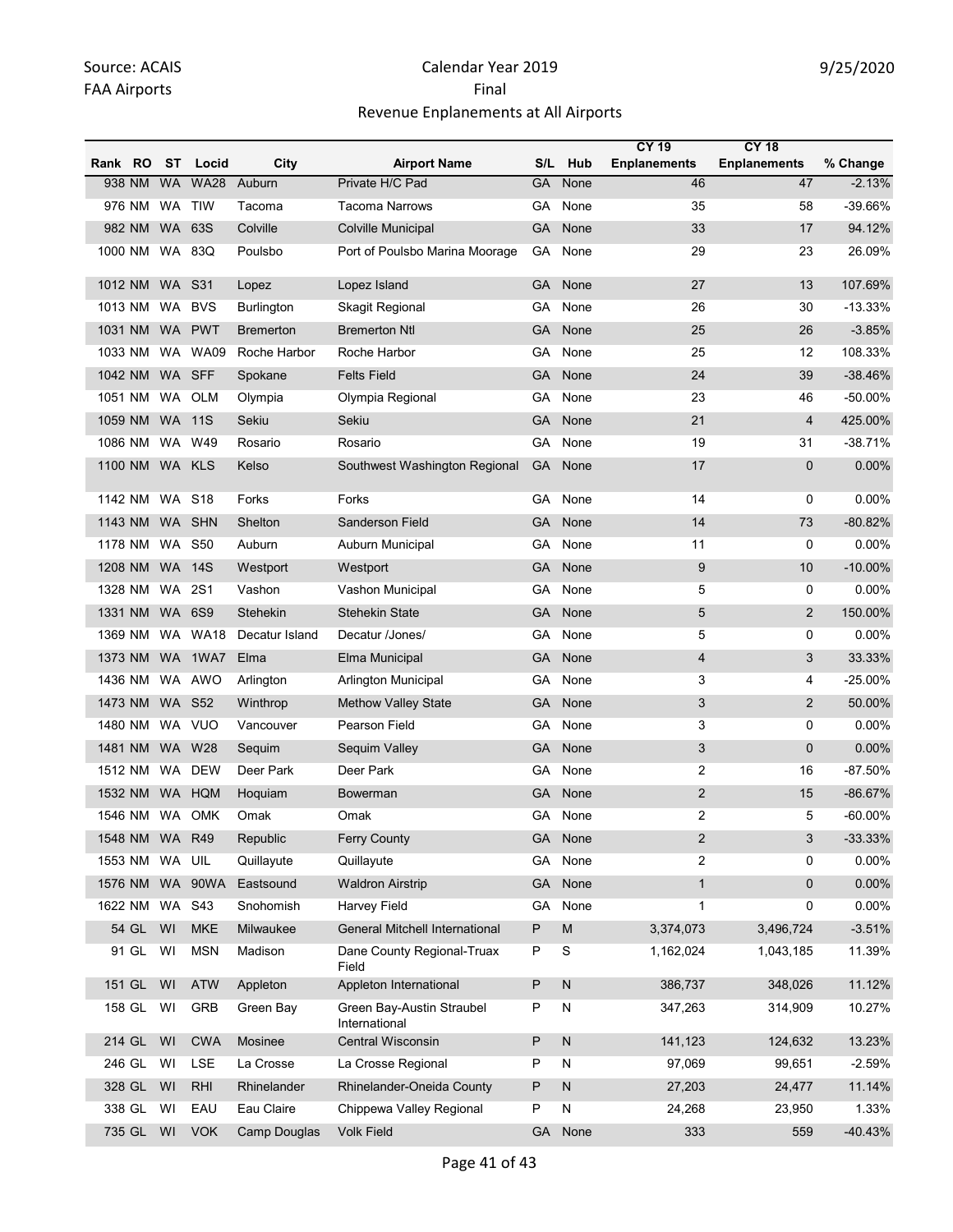|         |        |                         |               |                      |                                                         |           |              | <b>CY 19</b>        | <b>CY 18</b>        |           |
|---------|--------|-------------------------|---------------|----------------------|---------------------------------------------------------|-----------|--------------|---------------------|---------------------|-----------|
| Rank RO |        | ST                      | Locid         | City                 | <b>Airport Name</b>                                     | S/L       | Hub          | <b>Enplanements</b> | <b>Enplanements</b> | % Change  |
| 770 GL  |        | $\overline{\mathsf{W}}$ | <b>JVL</b>    | Janesville           | Southern Wisconsin Regional                             | GA        | None         | 223                 | 491                 | $-54.58%$ |
| 884 GL  |        | WI                      | <b>UES</b>    | Waukesha             | Waukesha County                                         | GA        | None         | 72                  | 204                 | $-64.71%$ |
| 893 GL  |        | WI                      | <b>SBM</b>    | Sheboygan            | Sheboygan County Memorial                               | GA        | None         | 68                  | 151                 | -54.97%   |
|         | 912 GL | WI                      | <b>ARV</b>    | Woodruff             | Lakeland/Noble F Lee Memorial<br>Field                  | <b>GA</b> | None         | 57                  | 50                  | 14.00%    |
| 1017 GL |        | WI                      | <b>HYR</b>    | Hayward              | Sawyer County                                           | GA        | None         | 26                  | 72                  | $-63.89%$ |
| 1041 GL |        | WI                      | <b>RAC</b>    | Racine               | <b>Batten International</b>                             | <b>GA</b> | None         | 24                  | 28                  | $-14.29%$ |
| 1057 GL |        | WI                      | <b>SUE</b>    | Sturgeon Bay         | Door County Cherryland                                  | GA        | None         | 22                  | 60                  | $-63.33%$ |
| 1060 GL |        | WI                      | <b>EGV</b>    | Eagle River          | Eagle River Union                                       | GA        | None         | 21                  | 125                 | $-83.20%$ |
| 1076 GL |        | WI                      | <b>ENW</b>    | Kenosha              | Kenosha Regional                                        | GA        | None         | 19                  | 174                 | $-89.08%$ |
| 1170 GL |        | WI                      | <b>BUU</b>    | <b>Burlington</b>    | <b>Burlington Municipal</b>                             | <b>GA</b> | None         | 11                  | 4                   | 175.00%   |
| 1221 GL |        | WI                      | <b>ISW</b>    | Wisconsin<br>Rapids  | Alexander Field South Wood<br>County                    | GA        | None         | 9                   | 104                 | $-91.35%$ |
| 1224 GL |        | WI                      | <b>MWC</b>    | Milwaukee            | Lawrence J Timmerman                                    | GA        | None         | 9                   | 24                  | $-62.50%$ |
| 1241 GL |        | WI                      | <b>AUW</b>    | Wausau               | Wausau Downtown                                         | GA        | None         | 8                   | 1                   | 700.00%   |
| 1299 GL |        | WI                      | <b>DLL</b>    | Baraboo              | Baraboo-Wisconsin Dells<br>Regional                     | <b>GA</b> | None         | 6                   | 41                  | $-85.37%$ |
| 1303 GL |        | WI                      | <b>FLD</b>    | Fond du Lac          | Fond du Lac County                                      | GA        | None         | 6                   | 22                  | $-72.73%$ |
| 1346 GL |        | WI                      | <b>ETB</b>    | <b>West Bend</b>     | <b>West Bend Municipal</b>                              | <b>GA</b> | None         | 5                   | 15                  | $-66.67%$ |
| 1371 GL |        | WI                      | Y51           | Viroqua              | Viroqua Municipal                                       | GA        | None         | 5                   | 0                   | 0.00%     |
| 1419 GL |        | WI                      | <b>STE</b>    | <b>Stevens Point</b> | <b>Stevens Point Municipal</b>                          | GA        | None         | $\overline{4}$      | 16                  | $-75.00%$ |
| 1570 GL |        | WI                      | 57C           | East Troy            | East Troy Municipal                                     | GA        | None         | $\mathbf{1}$        | 0                   | 0.00%     |
| 1604 GL |        | WI                      | <b>MFI</b>    | Marshfield           | <b>Marshfield Municipal</b>                             | GA        | None         | $\mathbf{1}$        | $\mathbf 0$         | 0.00%     |
| 1608 GL |        | WI                      | <b>MTW</b>    | Manitowoc            | <b>Manitowoc County</b>                                 | GA        | None         | 1                   | 19                  | $-94.74%$ |
| 1621 GL |        | WI                      | <b>RPD</b>    | <b>Rice Lake</b>     | Rice Lake Regional - Carl's Field                       | <b>GA</b> | None         | $\mathbf{1}$        | 11                  | $-90.91%$ |
|         | 678 WP |                         | WK AWK        | Wake Island          | Wake Island Airfield                                    | <b>GA</b> | None         | 656                 | 872                 | $-24.77%$ |
| 184 EA  |        |                         | WV CRW        | Charleston           | Yeager                                                  | P         | $\mathsf{N}$ | 226,834             | 216,873             | 4.59%     |
| 236 EA  |        |                         | WV HTS        | Huntington           | Tri-State/Milton J Ferguson Field                       | P         | N            | 108,515             | 101,701             | 6.70%     |
| 296 EA  |        | <b>WV</b>               | <b>CKB</b>    | Clarksburg           | North Central West Virginia                             | P         | N            | 41,802              | 36,917              | 13.23%    |
| 395 EA  |        |                         | WV LWB        | Lewisburg            | Greenbrier Valley                                       | P         | N            | 12,858              | 10,359              | 24.12%    |
|         | 445 EA |                         | WV MGW        | Morgantown           | Morgantown Municipal-Walter L<br><b>Bill Hart Field</b> | CS        | None         | 7,304               | 5,890               | 24.01%    |
| 472 EA  |        |                         | WV PKB        | Parkersburg          | Mid-Ohio Valley Regional                                | CS        | None         | 5,247               | 3,182               | 64.90%    |
| 594 EA  |        |                         | WV BKW        | Beckley              | Raleigh County Memorial                                 | GA        | None         | 1,769               | 2,471               | $-28.41%$ |
| 803 EA  |        | <b>WV</b>               | <b>MRB</b>    | Martinsburg          | Eastern WV Regional/Shepherd<br>Field                   | GA        | None         | 159                 | 15                  | 960.00%   |
| 1016 EA |        |                         | WV HLG        | Wheeling             | <b>Wheeling Ohio County</b>                             | <b>GA</b> | None         | 26                  | 66                  | $-60.61%$ |
| 1271 EA |        |                         | WV BLF        | <b>Bluefield</b>     | <b>Mercer County</b>                                    | GA        | None         | $\overline{7}$      | 4                   | 75.00%    |
|         | 140 NM |                         | WY JAC        | Jackson              | Jackson Hole                                            | P         | $\mathsf{N}$ | 444,047             | 381,539             | 16.38%    |
|         | 244 NM |                         | WY CPR        | Casper               | Casper/Natrona County<br>International                  | P         | N            | 97,359              | 86,905              | 12.03%    |
|         |        |                         | 300 NM WY COD | Cody                 | Yellowstone Regional                                    | P         | N            | 41,221              | 39,407              | 4.60%     |
|         | 319 NM |                         | WY GCC        | Gillette             | Northeast Wyoming Regional                              | P         | N            | 29,497              | 27,136              | 8.70%     |
|         | 342 NM |                         | WY RKS        | <b>Rock Springs</b>  | Southwest Wyoming Regional                              | P         | N            | 24,056              | 23,020              | 4.50%     |
|         |        |                         | 362 NM WY LAR | Laramie              | Laramie Regional                                        | P         | N            | 18,995              | 17,188              | 10.51%    |